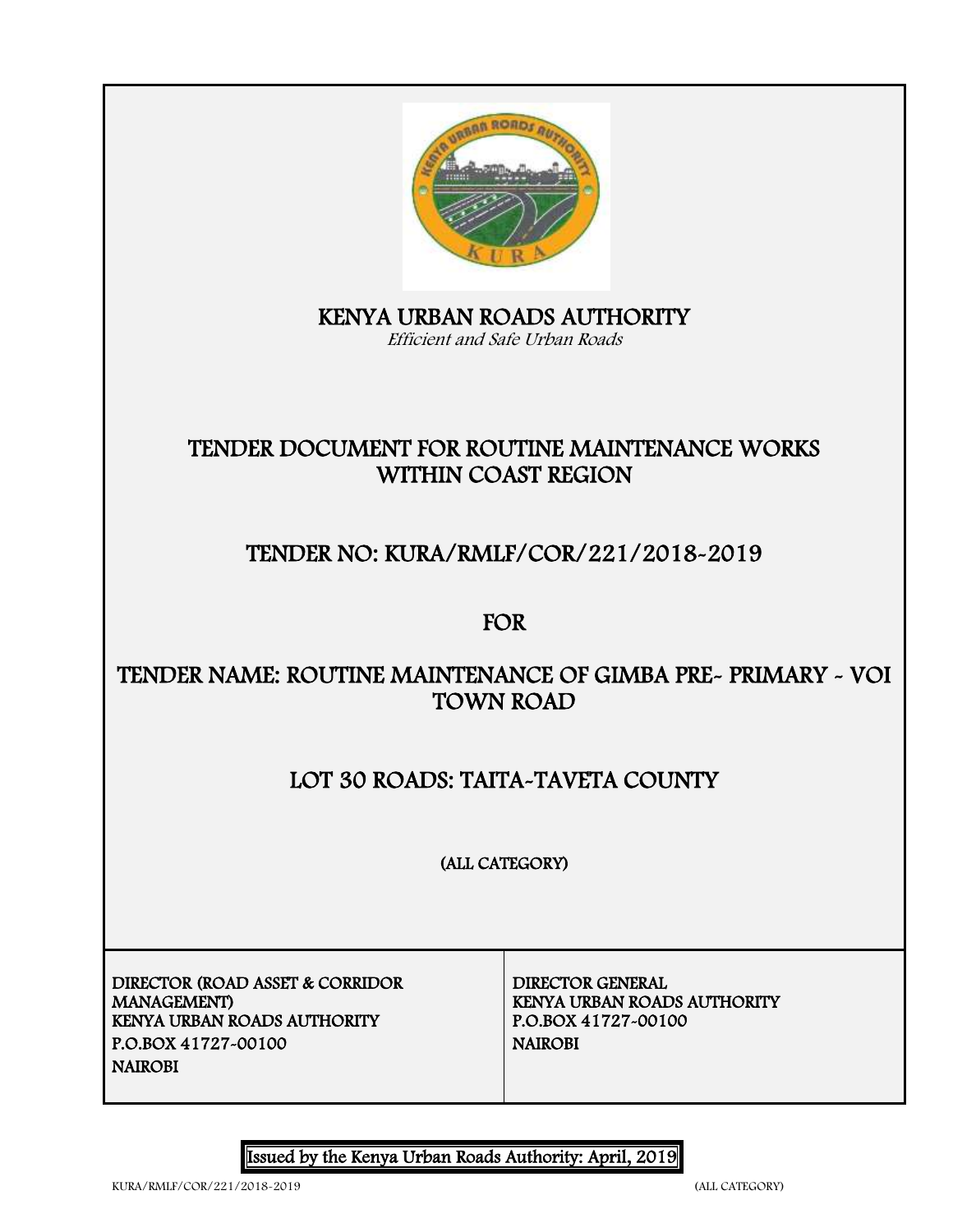#### ROUTINE MAINTENANCE OF GIMBA PRE- PRIMARY - VOI TOWN ROAD LOT 30 ROADS : TAITA-TAVETA COUNTY

## TABLE OF CONTENTS

| SECTION II: INSTRUCTIONS TO TENDERERS AND CONDITIONS OF TENDER5      |  |
|----------------------------------------------------------------------|--|
|                                                                      |  |
|                                                                      |  |
|                                                                      |  |
|                                                                      |  |
|                                                                      |  |
| SECTION VI: SUPERVISION AND CONTRACT EVALUATION MANUAL 2012111       |  |
|                                                                      |  |
|                                                                      |  |
|                                                                      |  |
|                                                                      |  |
|                                                                      |  |
|                                                                      |  |
|                                                                      |  |
|                                                                      |  |
|                                                                      |  |
| SECTION XIII: FORM OF PERFORMANCE BANK GUARANTEE (UNCONDITIONAL) 150 |  |

 Issued by the Kenya Urban Roads Authority: April, 2019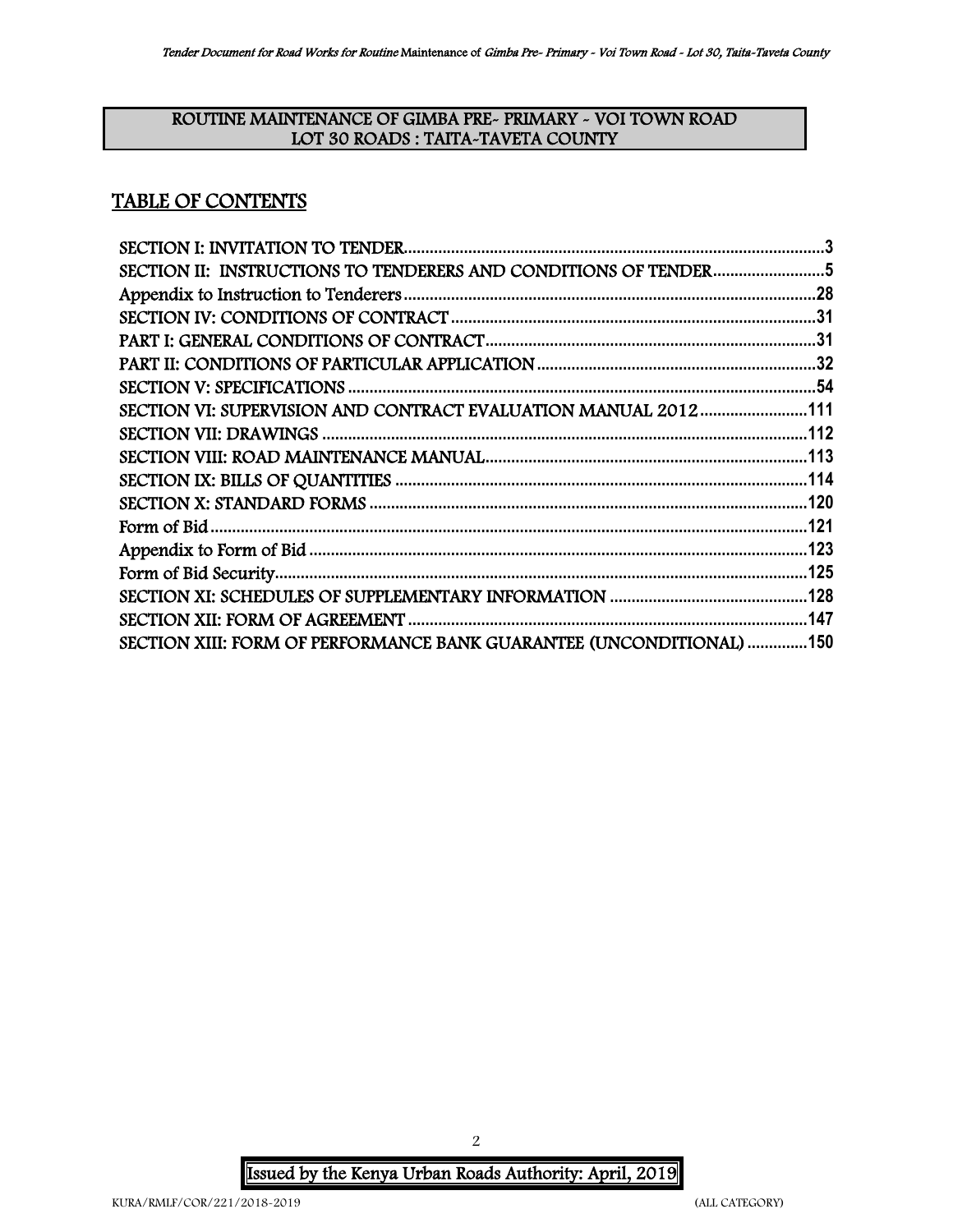## <span id="page-2-0"></span>SECTION I: INVITATION TO TENDER

 Issued by the Kenya Urban Roads Authority: April, 2019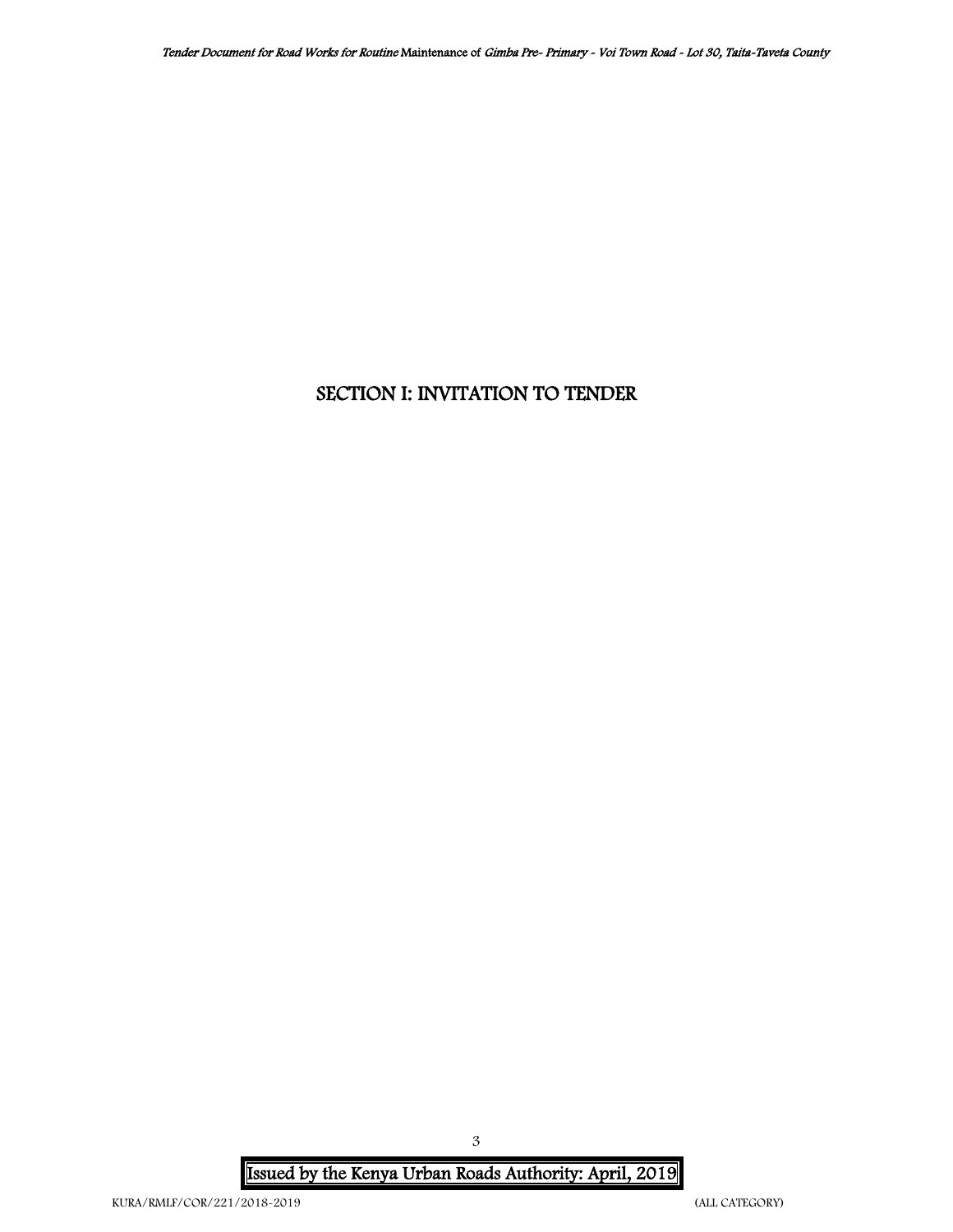(Se[e www.kura.go.ke/tender](http://www.kura.go.ke/tender) notices)

 Issued by the Kenya Urban Roads Authority: April, 2019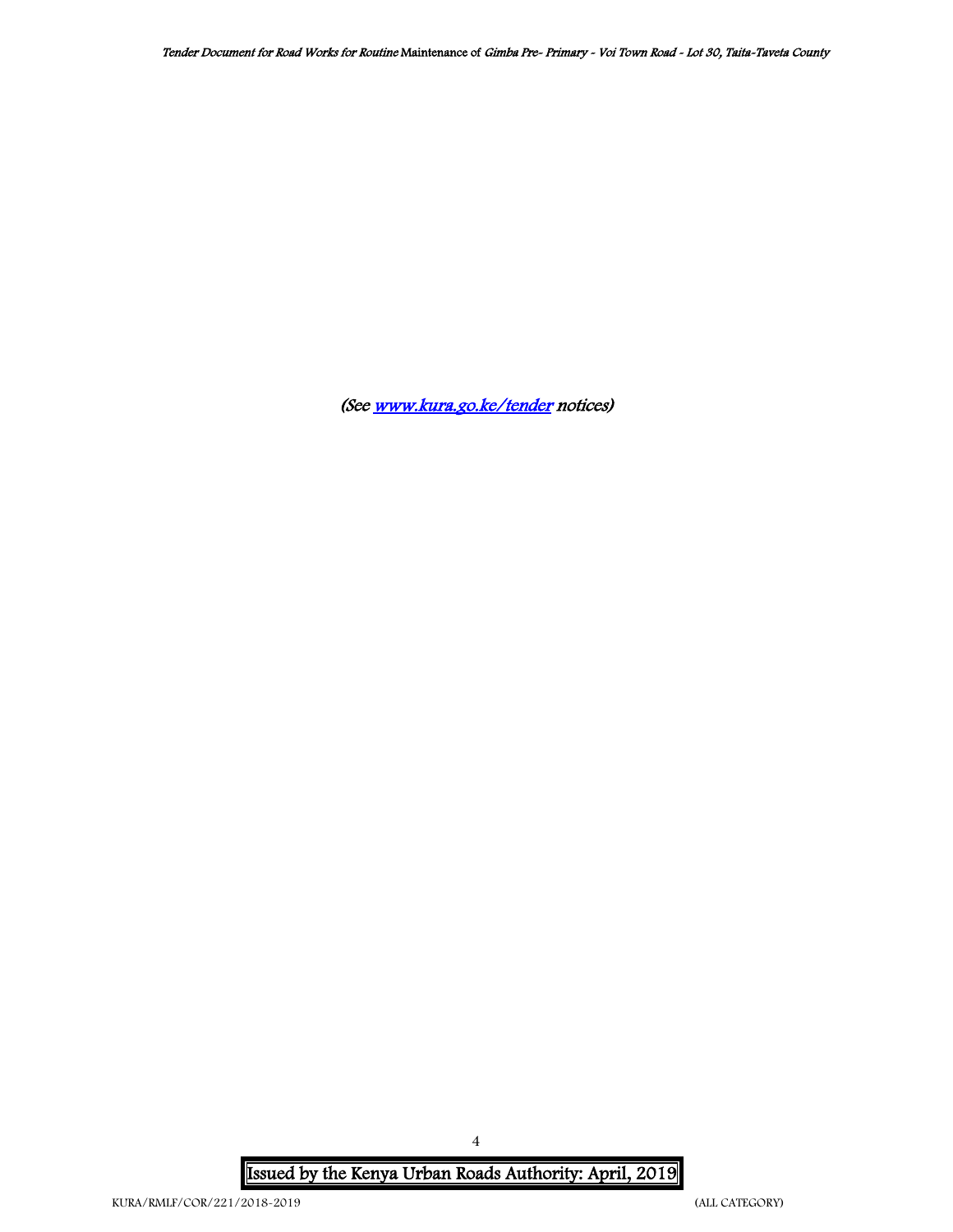## <span id="page-4-0"></span>SECTION II: INSTRUCTIONS TO TENDERERS AND CONDITIONS OF TENDER

 Issued by the Kenya Urban Roads Authority: April, 2019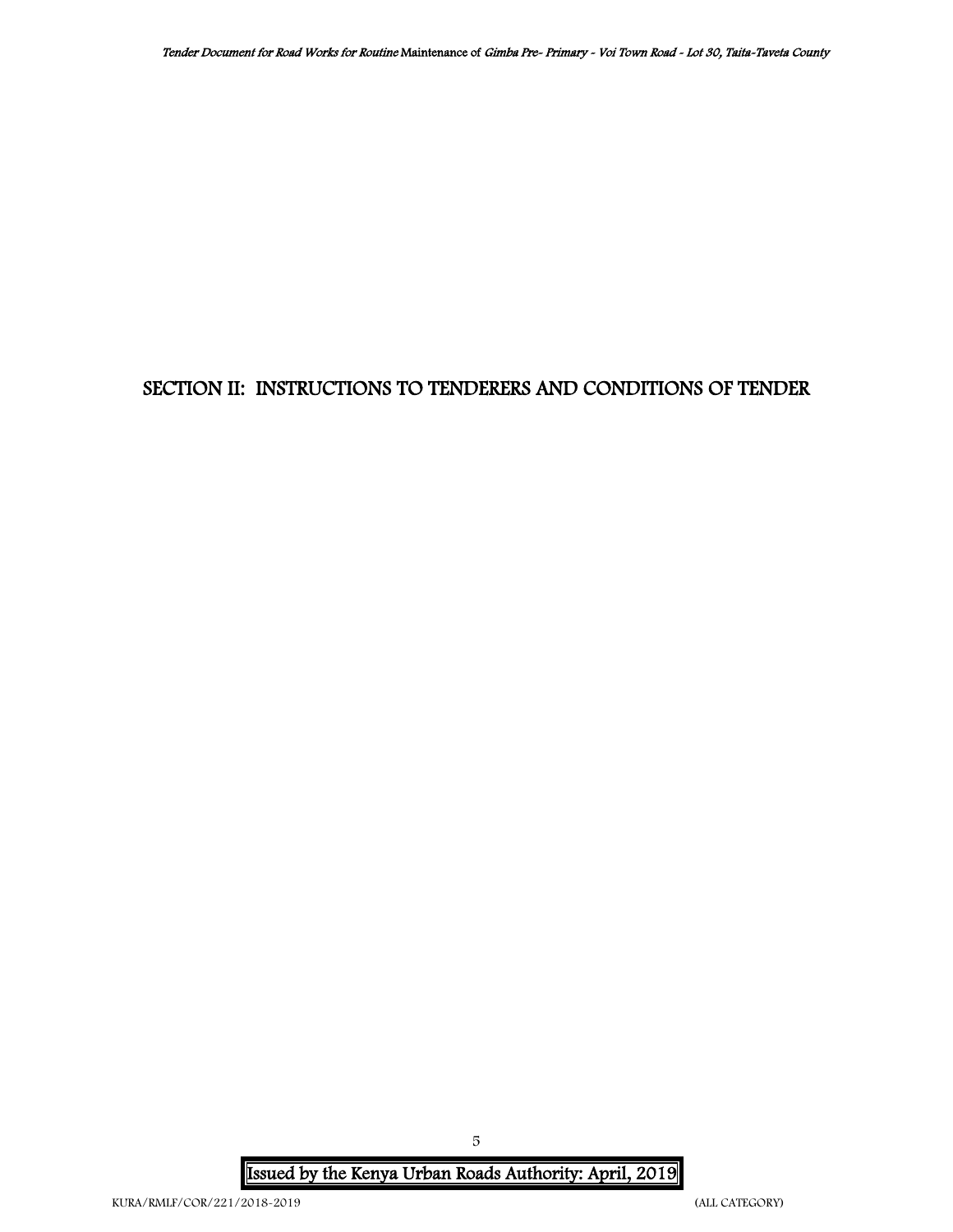#### **TABLE OF CONTENTS**

| A.        |    |       |  |
|-----------|----|-------|--|
|           | 1  |       |  |
|           | 2  |       |  |
|           | 3  |       |  |
|           | 4  |       |  |
|           | 5  |       |  |
|           | 6  |       |  |
|           | 7  |       |  |
|           | 8  |       |  |
| <b>B.</b> |    |       |  |
|           | 9  |       |  |
|           | 10 |       |  |
|           | 11 |       |  |
| C.        |    |       |  |
|           | 12 |       |  |
|           | 13 |       |  |
|           | 14 |       |  |
|           | 15 |       |  |
|           | 16 |       |  |
|           | 17 |       |  |
|           | 18 |       |  |
|           | 19 |       |  |
|           | 20 |       |  |
| D.        |    |       |  |
|           | 21 |       |  |
|           | 22 |       |  |
|           | 23 |       |  |
|           | 24 |       |  |
| E.        |    |       |  |
|           | 25 |       |  |
|           | 26 |       |  |
|           | 27 |       |  |
|           | 28 |       |  |
|           | 29 |       |  |
|           | 30 |       |  |
|           | 31 |       |  |
| F.        |    |       |  |
| G.        |    |       |  |
|           | 32 | Award |  |
|           | 33 |       |  |
|           | 34 |       |  |
|           | 35 |       |  |
|           | 36 |       |  |
|           | 37 |       |  |
|           | 5. |       |  |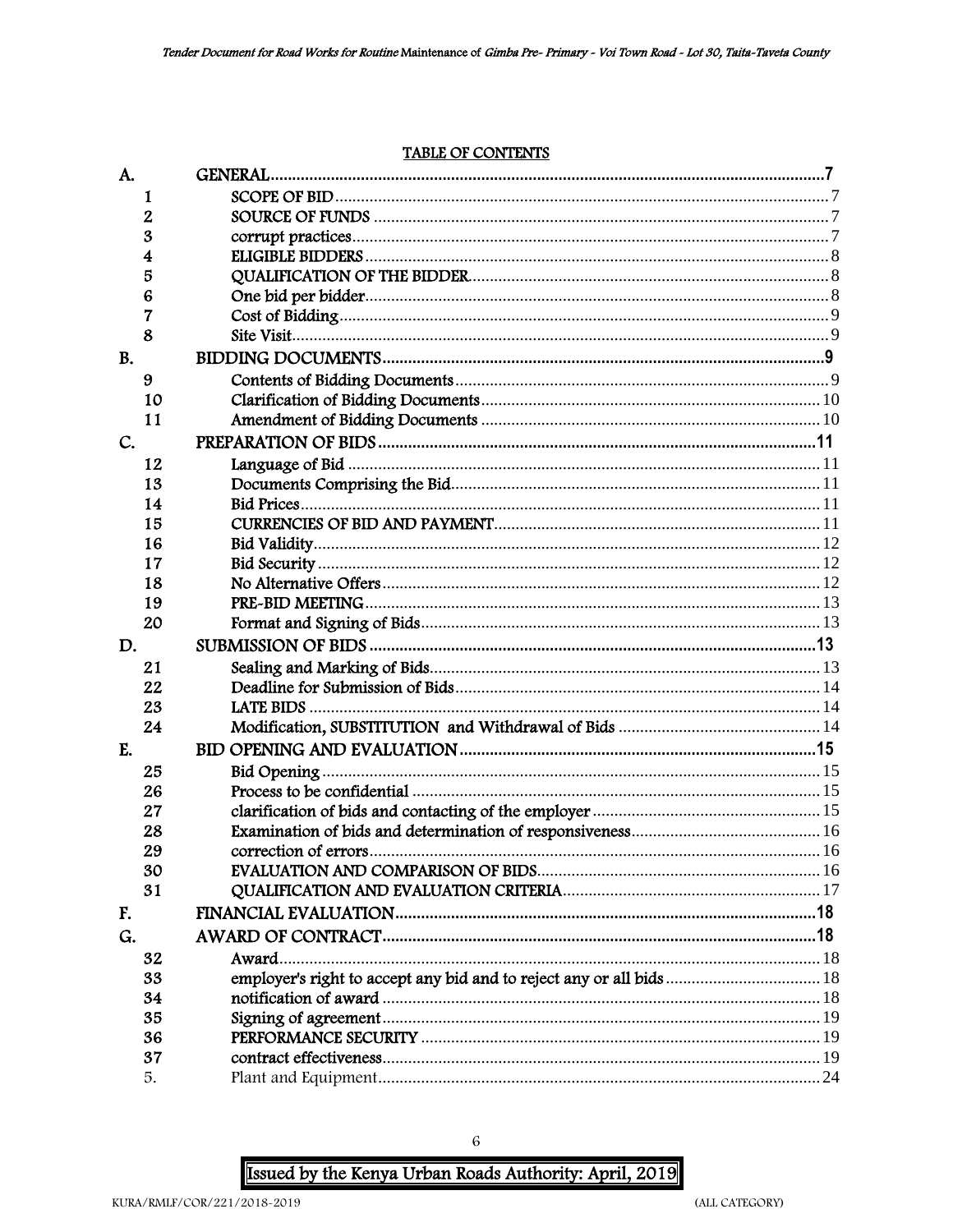## INSTRUCTIONS TO TENDERERS AND CONDITIONS OF TENDER

## A. GENERAL

## 1 SCOPE OF BID

- 1.1 The Employer, as defined in the Conditions of Contract Part II hereinafter "the Employer" wishes to receive bids for the construction of works as described in Section 1, clause 102 of the Special Specifications –"Location and extent of the Works")
- 1.2 The successful bidder will be expected to complete the Works within the period stated in the Appendix to Form of Bid from the date of commencement of the Works.
- 1.3 Throughout these bidding documents, the terms bid and tender and their derivatives (bidder/tenderer, bid/tendered, bidding/tendering etc.) are synonymous, and day means calendar day. Singular also means plural.

## 2 SOURCE OF FUNDS

2.1 The source of funding is the Government of Kenya through the Road Maintenance Levy Fund.

### 3 CORRUPT PRACTICES

3.1 The government requires that the bidders, suppliers, sub-contractors and supervisors observe the highest standards of ethics during the execution of such contracts. In this pursuit of this policy, the government;

Defines for the purpose of this provision, the terms set forth below as follows:

- i) "corrupt practice" means the offering, giving ,receiving, or soliciting of anything of value to influence the action of the public official in the procurement process or in the execution, and
- ii) "fraudulent practice" means a misrepresentation of facts in order to influence a procurement process or the execution of a contract to the detriment of the employer, and includes collusive practices among bidders (prior to or after bid submission) designed to establish bid prices at artificial, non-competitive levels and to deprive the employer the benefits of free and open competition

Will reject a proposal for award if it determines that the bidder recommended for award has engaged in corrupt or fraudulent practices in competing for the contract, and

Will declare a firm ineligible, either indefinitely or for a stated period of time, to be awarded a government contract if it at any time it is determined that the firm has engaged in corrupt or fraudulent practices in competing for, or in executing, a government financed contract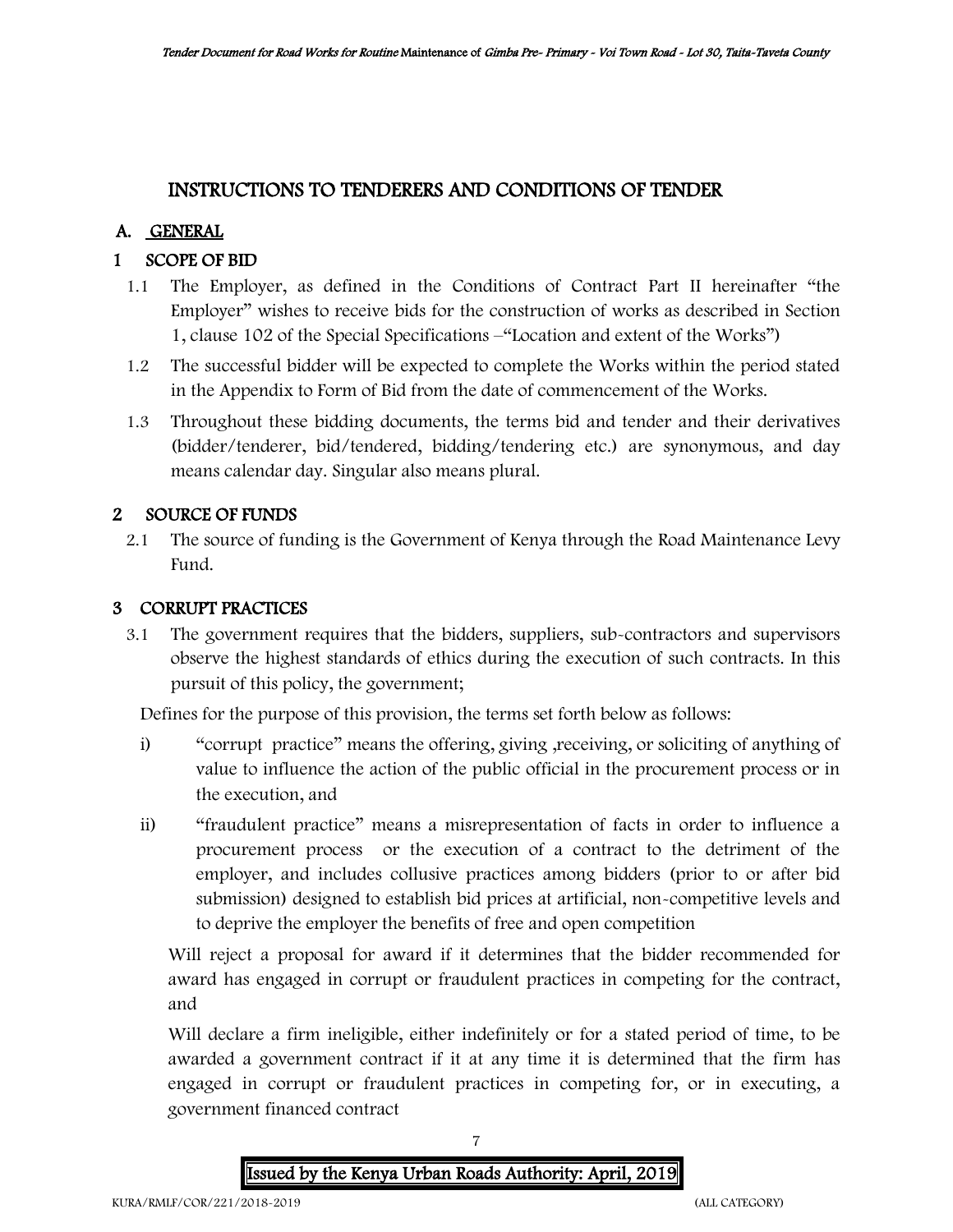#### 4 ELIGIBLE BIDDERS

- 4.1 This invitation to bid is open to all bidders who are legally registered or incorporated in the Republic of Kenya as of the time of bid submission. Registration with National Construction Authority (NCA) as a road works contractor is mandatory.
- 4.2 Bidders shall not have a conflict of interest. Bidders shall be considered to have conflict of interest, if they participated as a consultant in the preparation of the design, documentation or technical specifications of the works that are the subject of this bidding other than as far as required by the Employer.
- 4.3 A firm that is under a declaration of eligibility by the Employer in accordance with clause 3, at the date of submission of the Bid or thereafter, shall be disqualified.
- 4.4 Bidders shall provide such evidence of their continued eligibility satisfactory to the Employer as the Employer shall reasonably request.

### 5 QUALIFICATION OF THE BIDDER

- 5.1 Bidders shall as part of their bid:
- (a) Submit a written power of attorney authorizing the signatory of the bid to commit the bidder; and
- (b) Update any information submitted with their bids and update in any case the information indicated in the schedules and continue to meet the minimum threshold criteria set out in the bid documents.
	- 5.2 As a minimum, bidders shall update the following information:
- (a) evidence of access to lines of credit from a bank and availability of other financial resources
- (b) financial predictions for the current year and the two subsequent years, including the effect of known commitments
- (c) work commitments
- (d) current litigation information; and
- (e) availability of critical equipment
	- 5.3 Bidders shall also submit proposals of work methods and schedule in sufficient detail to demonstrate the adequacy of the bidders' proposals to meet the technical specifications and the completion time referred to in Clause 1.2 above.

### 6 ONE BID PER BIDDER

6.1 Each bidder shall submit only one bid. A bidder who submits or participates in more than one bid will be disqualified.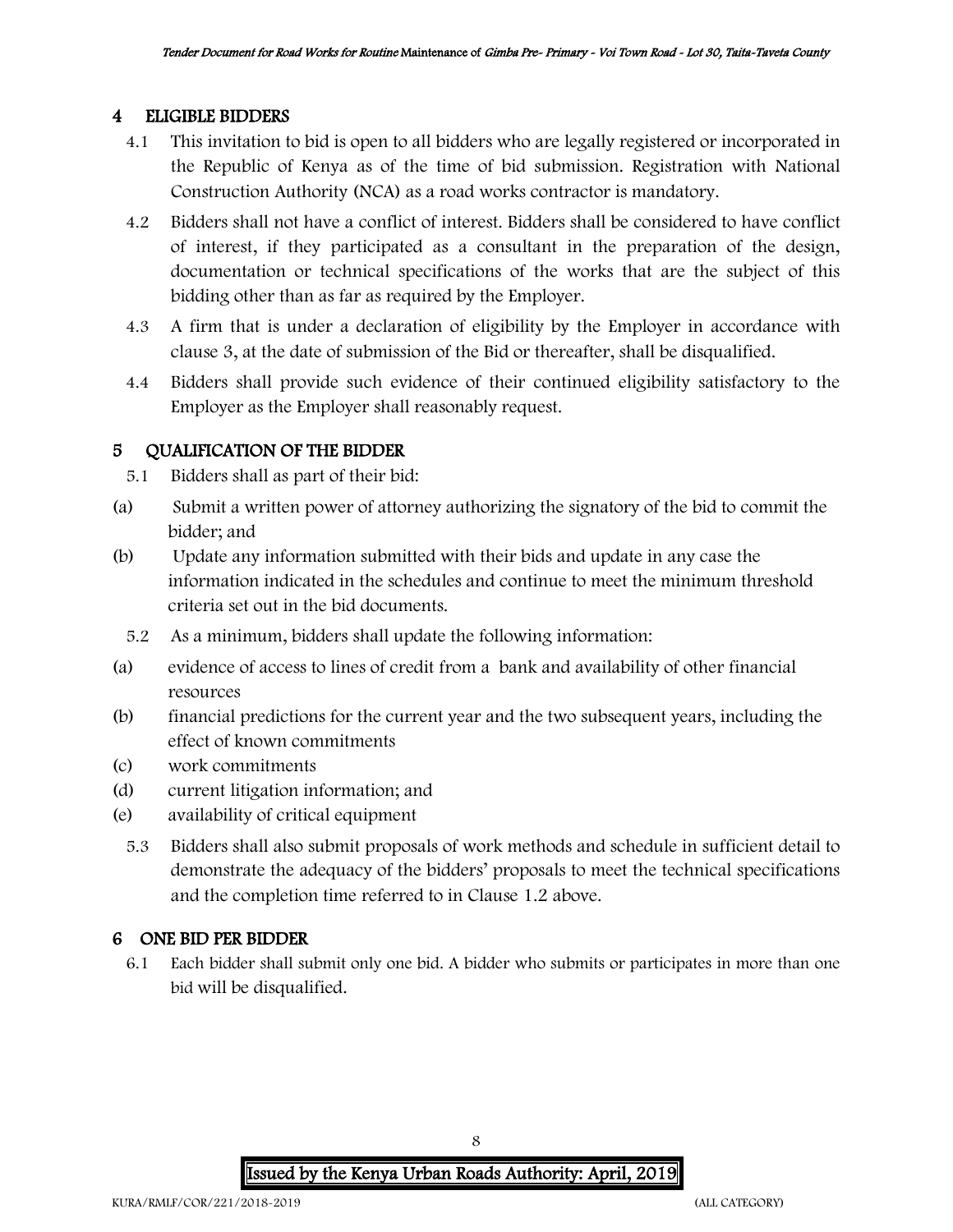### 7 COST OF BIDDING

7.1 The bidder shall bear all costs associated with the preparation and submission of his bid and the Employer will in no case be responsible or liable for those costs, regardless of the conduct or outcome of the bidding process.

## 8 SITE VISIT

- 8.1 The tenderer is advised to visit and examine the site and its surroundings and obtain for himself on his own responsibility, all information that may be necessary for preparing the tender and entering into a contract. The costs of visiting the site shall be the tenderer's own responsibility.
	- 8.2 The tenderer and any of his personnel or agents will be granted permission by the Employer to enter upon premises and lands for the purpose of such inspection, but only upon the express condition that the tenderer, his personnel or agents, will release and indemnify the Employer from and against all liability in respect of, and will be responsible for personal injury (whether fatal or otherwise), loss of or damage to property and any other loss, damage, costs and expenses however caused, which but for the exercise of such permission, would not have arisen.
	- 8.3 A Mandatory pre-tender site meeting shall be held as specified in the tender notice. A representative of the Employer will be available to meet the intending tenderers at the venue.
	- 8.4 The Employer will conduct a Site Visit concurrently with the pre-bid meeting referred to in Clause 19, attendance for which is necessary for all bidders. Attendance by the tenderers shall be as specified in the tender notice.
	- 8.5 Tenderers must provide their own transport. The representative will not be available at any other time for site inspection visits.
	- 8.6 Each tenderer shall complete the Certificate of Tenderer's Visit to the Site, whether he in fact visits the Site at the time of the organized site visit or by himself at some other time.

### B. BIDDING DOCUMENTS

### 9 CONTENTS OF BIDDING DOCUMENTS

- 9.1 The set of documents comprising the tender includes the following together with any addenda issued in accordance with Clause 11:
- (a) Invitation to Bid
- (b) Instructions to Bidders and Conditions of Tender
- (c) Appendix to Instruction to Tenderers
- (d) Conditions of Contract Part I
- (e) Conditions of Contract Part II
- (f) Road Maintenance Manual (May 2010 Edition)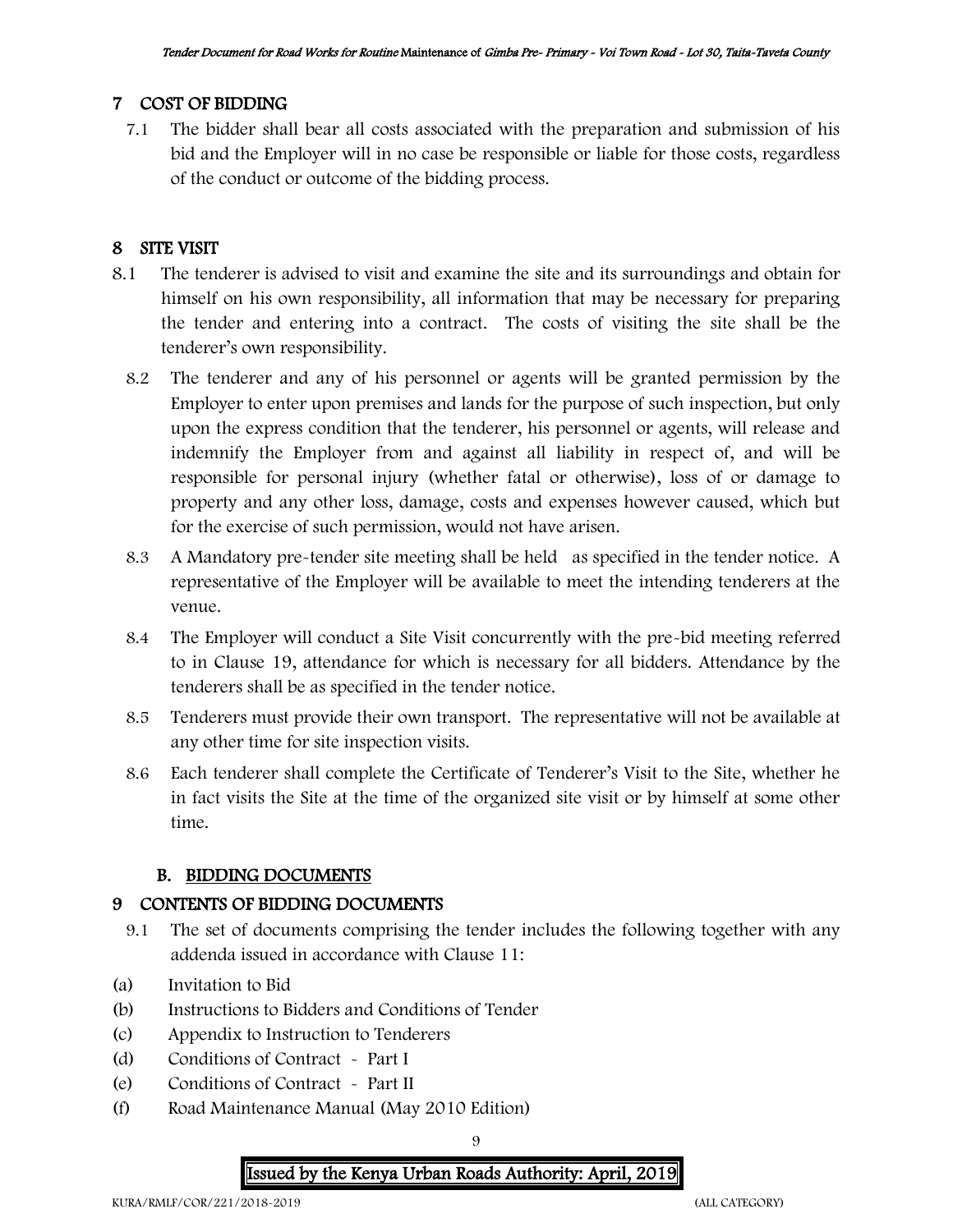- (g) Standard Specifications
- (h) Special Specifications
- (i) Form of Bid, Appendix to Form of Bid and Bid Security
- (j) Bills of Quantities
- (k) Schedules of Supplementary information
- (l) Form of Contract Agreement
- (m) Form of Performance Security
- (n) Drawings
- (o) BID Addenda (BID Notices)
- (p) Declaration Form
	- 9.2 The bidder is expected to examine carefully all instructions, conditions, forms, terms, specifications and drawings in the bidding documents. Failure to comply with the requirements of bid submission will be at the bidder's own risk. Bids that are not substantially responsive to the requirements of the bidding documents will be rejected.
	- 9.3 All recipients of the documents for the proposed Contract for the purpose of submitting a tender (whether they submit a tender or not) shall treat the details of the documents as "private and confidential".

#### 10 CLARIFICATION OF BIDDING DOCUMENTS

- 10.1 The prospective bidder requiring any clarification of the bidding documents may notify the Employer in writing, cable or by e-mail (hereinafter the term cable is deemed to include telex and facsimile) at the Employer's mailing address indicated in the Bidding Data.
- 10.2 The Employer will respond in writing to any request for clarification that he receives earlier than 7 days prior to the deadline for the submission of bids. Copies of the Employer's response to queries raised by bidders (including an explanation of the query but without identifying the sources of the inquiry) will be sent to all prospective bidders who will have purchased the bidding documents.

#### 11 AMENDMENT OF BIDDING DOCUMENTS

- 11.1 At any time prior to the deadline for submission of bids, the Employer may, for any reason, whether at his own initiative or in response to a clarification requested by a prospective bidder, modify the bidding documents by issuing subsequent Addenda.
- 11.2 The Addendum thus issued shall be part of the bidding documents pursuant to Sub-Clause 10.1 and shall be communicated in writing or cable to all purchasers of the bidding documents. Prospective bidders shall promptly acknowledge receipt of each Addendum in writing or by cable to the Employer.
- 11.3 In order to afford prospective bidders reasonable time in which to take an Addendum into account in preparing their bids, the Employer may, at his discretion, extend the deadline for the submission of bids in accordance with Clause 16.2.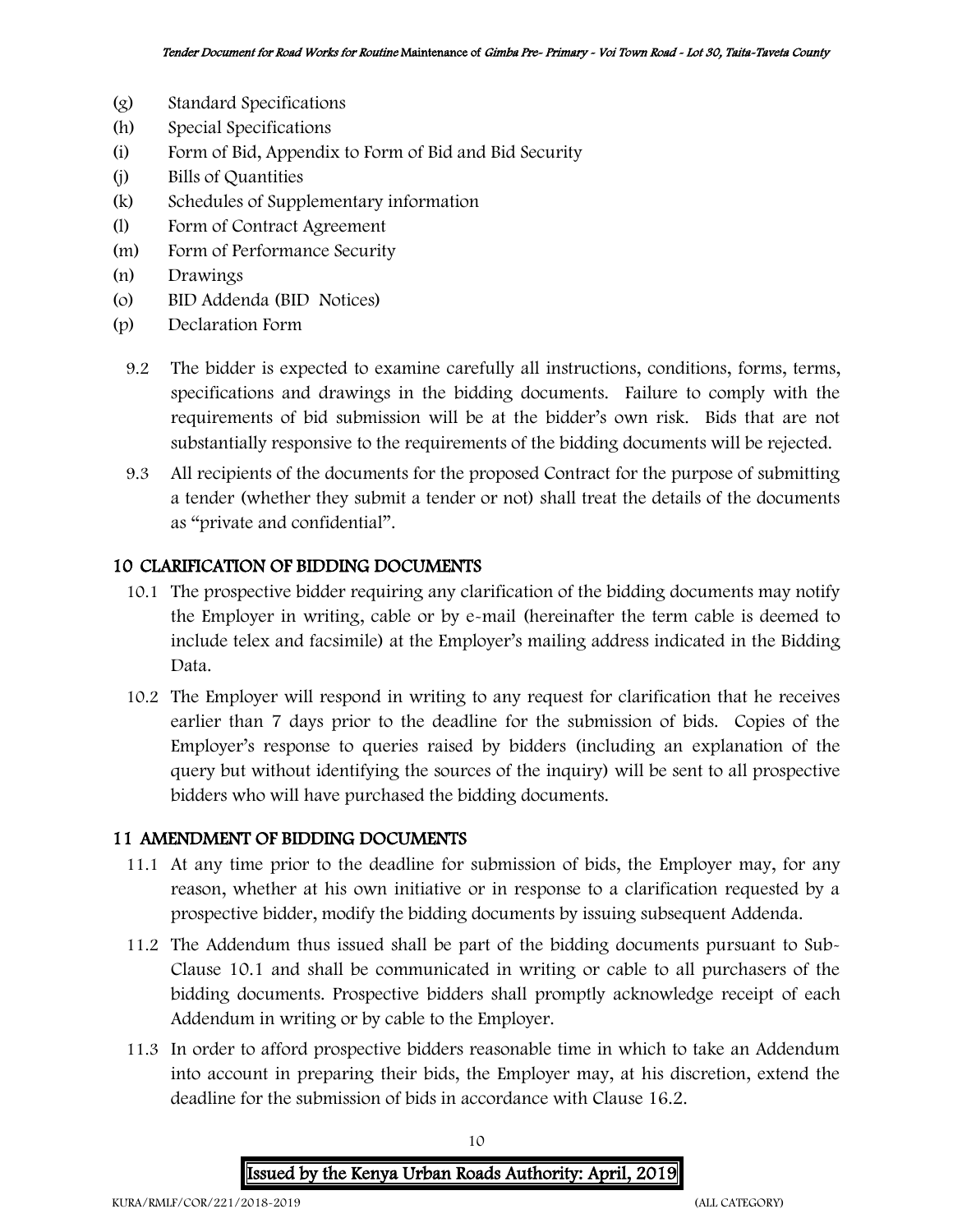#### C. PREPARATION OF BIDS

#### 12 LANGUAGE OF BID

12.1 The bid prepared by the bidder and all correspondences and documents relating to the bid exchanged by the bidder and the Employer shall be written in the English Language. Supporting documents and printed literature furnished by the bidder may be in another language provided they are accompanied by an appropriate translation of pertinent passages in the above stated language. For the purpose of interpretation of the bid, the English language shall prevail.

#### 13 DOCUMENTS COMPRISING THE BID

- 13.1 The bid to be prepared by the bidder shall comprise:
- (a) Duly filled-in Form of Bid and Appendix to form of bid;
- (b) Bid security;
- (c) Priced Bills of Quantities;
- (d) Schedules of information
- (e) Qualification criteria
- (f) Any other materials required to be completed and submitted in accordance with the Instructions to Bidders embodied in these bidding documents.
	- 13.2 These Forms, Bills of Quantities and Schedules provided in these bidding documents shall be used without exception (subject to extensions of the Schedules in the same format).

### 14 BID PRICES

- 14.1 Unless explicitly stated otherwise in the bidding documents, the contract shall be for the whole works as described in Sub-Clause 1.1, based on the basic unit rates and prices in the Bill of Quantities submitted by the bidder.
- 14.2 The bidder shall fill in rates and prices for all items of Works described in the Bills of Quantities, whether quantities are stated or not.
- 14.3 All duties, taxes (including VAT) and other levies payable by the Contractor under the Contract, or for any other cause as of the date 7 days prior to the deadline for submission of bids, shall be included in the rates and prices and the total Bid Price submitted by the bidder.
- 14.4 Unless otherwise provided in the Bidding Data and Conditions of Particular Application the rates and prices quoted by the bidder are subject to adjustment during the performance of the contract in accordance with the provisions of Clause 70 of the Conditions of Contract.

### 15 CURRENCIES OF BID AND PAYMENT

15.1 Bids shall be priced in Kenya Shillings.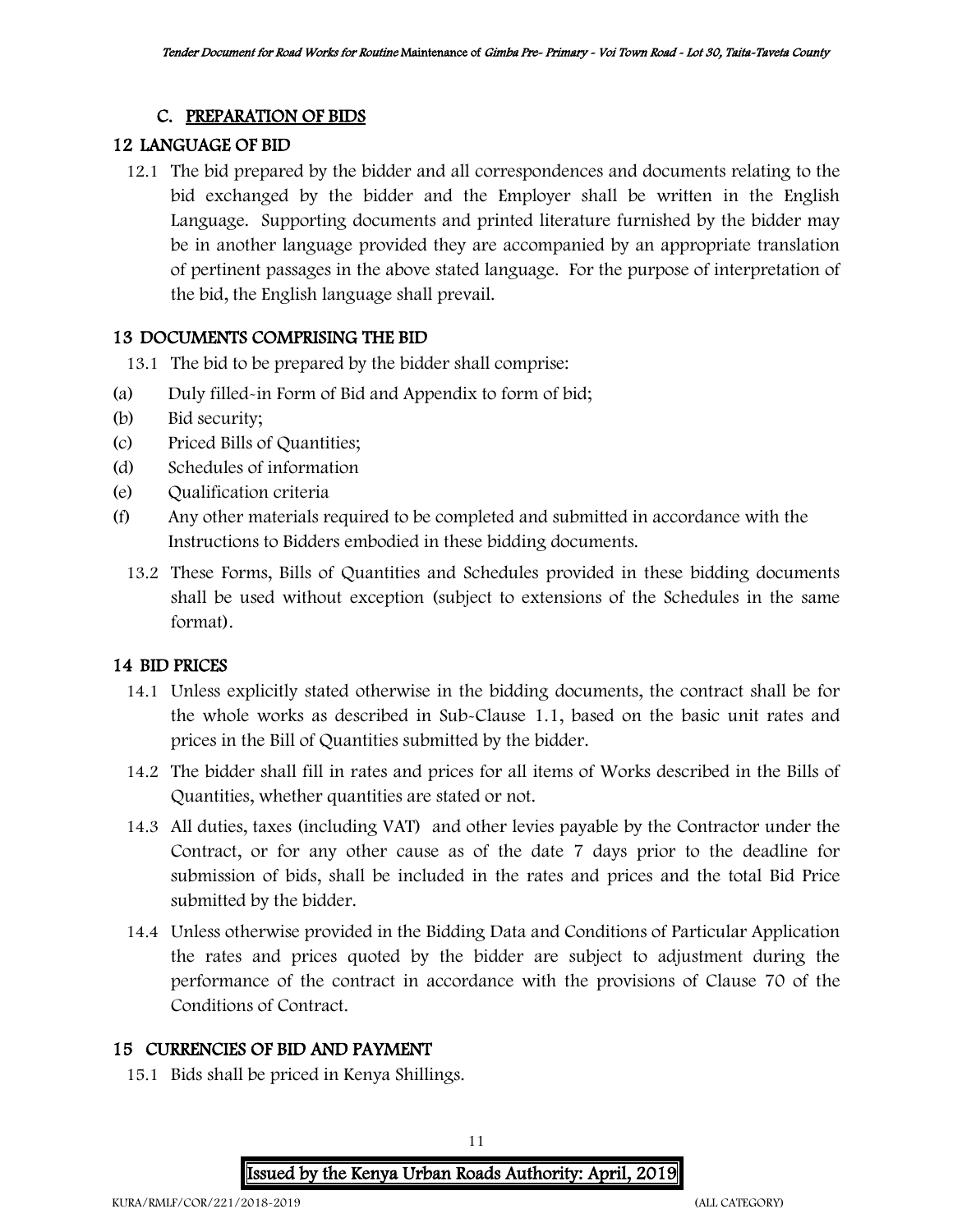### 16 BID VALIDITY

- 16.1 The bid shall remain valid and open for acceptance for a period of 90 calendar days from the specified date of bid opening specified in Clause 22.
- 16.2 In exceptional circumstances prior to expiry of the original bid validity period, the Employer may request that the bidders extend the period of validity for a specified additional period. The request and the responses thereto shall be made in writing or by cable. A bidder may refuse the request without forfeiting his bid security. A bidder agreeing to the request will not be required nor permitted to modify his bid, but will be required to extend the validity of his bid security for the period of the extension, and in compliance with Clause 17 in all respects.

## 17 BID SECURITY

- 17.1 The bidder shall furnish, as part of his bid, a bid security in the amount shown in the Appendix to instruction to tenderers. The bid security must be in form of unconditional Bank guarantee.
- 17.2 The bid security shall be in the form of unconditional bank guarantee from a reputable bank selected by the bidder and located in Kenya. The format of the bank guarantee shall be in accordance with bid security included in Section 3. The bid security shall remain valid for a period of thirty (30) days beyond the original validity period for the bid, and beyond any period of extension subsequently requested under Sub-Clause 16.2.
- 17.3 Any bid not accompanied by an acceptable bid security will be rejected by the Employer as non-responsive.
- 17.4 The bid securities of unsuccessful bidders will be discharged/ returned as promptly as possible as but not later than 30 days after the expiration of the period of bid security validity.
- 17.5 The bid security of the successful bidder will be discharged upon the bidder signing the Contract Agreement and furnishing the required performance security.
- 17.6 The bid security may be forfeited:
- (a) if a bidder withdraws his bid, except as provided in Sub-Clause 24.2.
- (b) if the bidder does not accept the correction of any errors, pursuant to Sub-Clause 28.2 or
- (c) in the case of a successful bidder, if he fails within the specified time limit to:
	- (i) sign the Contract Agreement or
	- (ii) furnish the necessary performance security

#### 18 NO ALTERNATIVE OFFERS

18.1 The bidder shall submit one offer, which complies fully with the requirements of the bidding documents.

> 12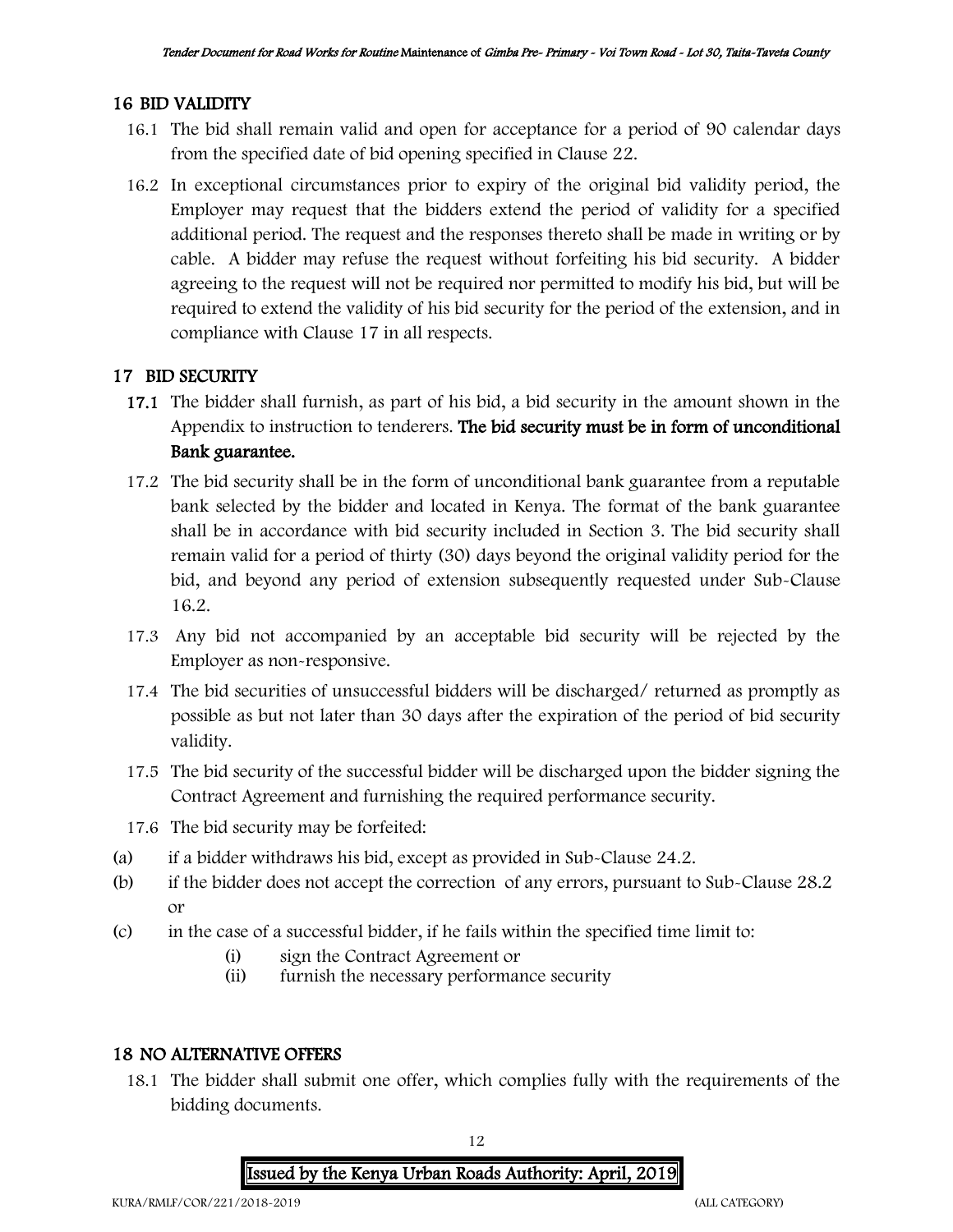- 18.2 The bid submitted shall be solely on behalf of the bidder. A bidder who submits or participates in more than one bid will be disqualified.
- 18.3 A price or rate shall be entered in indelible ink against every item in the Bills of Quantities with the exception of items which already have Prime Cost or Provisional sums affixed thereto. The bidders are reminded that no "nil" or "included" rates or "lump-sum" discounts will be accepted. The rates for various items should include discounts if any. Bidders who fail to comply will be disqualified.

#### 19 PRE-BID MEETING

- 19.1 The bidder's designated representative is invited to attend a mandatory pre-bid meeting, which will take place as specified in the Tender notice. The purpose of the meeting will be to clarify issues and to answer questions on any matter that may be raised at that stage.
- 19.2 The bidder is requested as far as possible to submit any questions in writing or by cable, to reach the Employer not later than one week before the meeting. It may not be practicable at the meeting to answer questions received late, but questions and responses will be transmitted in accordance with the Minutes of the meeting, including the text of the questions raised and the responses given together with any responses prepared after the meeting, will be transmitted without delay to all purchasers of the bidding documents. Any modification of the bidding documents listed in Sub-Clause 9.1, which may become necessary as a result of the pre-bid meeting shall be made by the Employer exclusively through the issue of an Addendum pursuant to Clause 10 or through the minutes of the pre-bid meeting.

### 20 FORMAT AND SIGNING OF BIDS

- 20.1 The bidder shall prepare one original of the documents comprising the bid as described in Clause 13 of these Instructions to Bidders, bound with the section containing the Form of Bid and Appendix to Bid, and clearly marked "ORIGINAL". In addition, the bidder shall submit another copy of the bid clearly marked "COPY OF ORIGINAL". In the event of discrepancy between them, the original shall prevail.
- 20.2 The original and copies of the bid shall be typed or written in indelible ink (in the case of copies, photocopies are also acceptable) and shall be signed by a person or persons duly authorized to sign on behalf of the bidder pursuant to Sub-Clause 5.1(a) OR 4.3 (c) as the case may be. The person or persons signing the bid shall initial all pages of the bid where entries or amendments have been made.
- 20.3 The bid shall be without alterations, omissions or conditions except as necessary to correct errors made by the bidder, in which case such corrections shall be initialled by the person or persons signing the bid.

#### D. SUBMISSION OF BIDS

#### 21 SEALING AND MARKING OF BIDS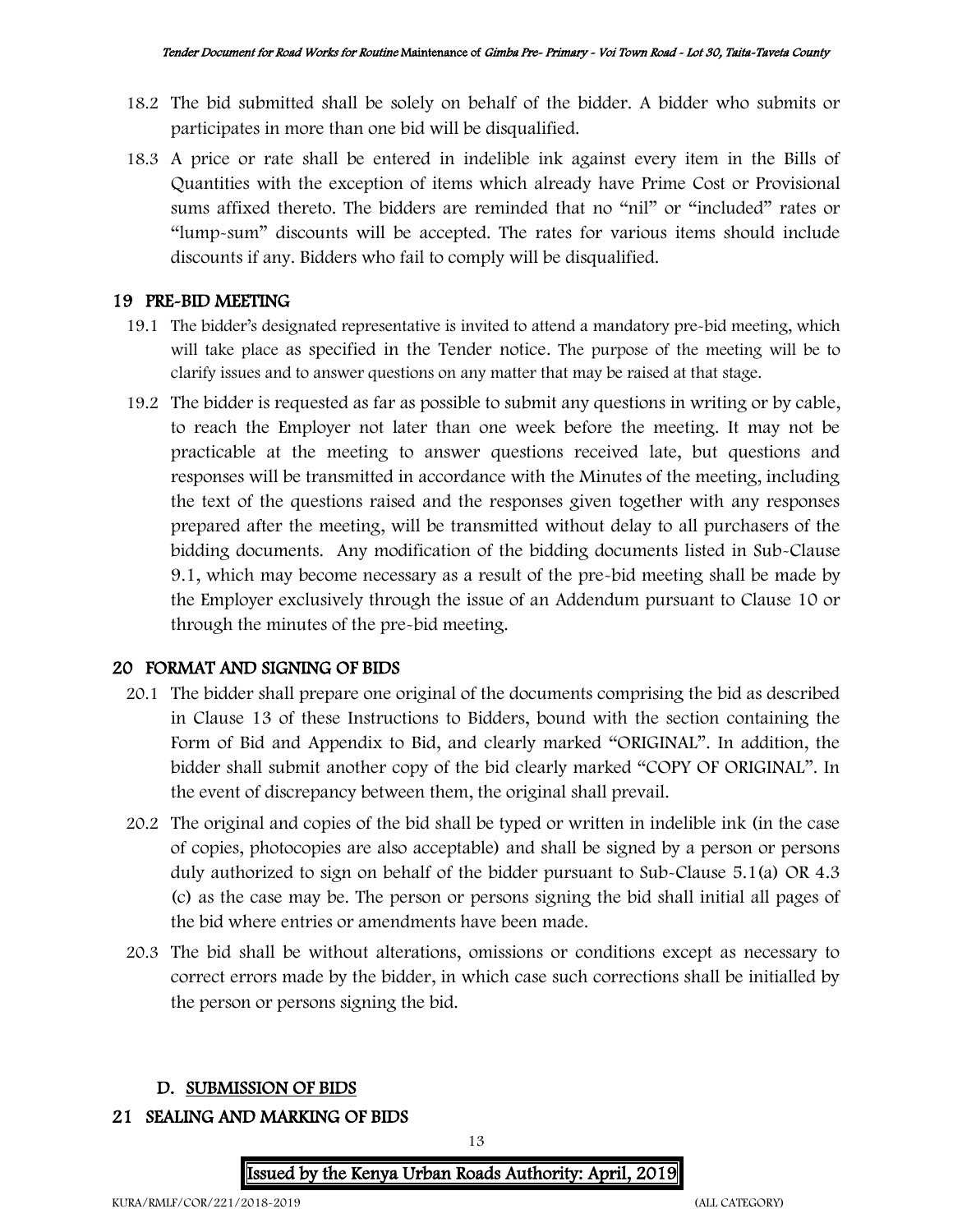- 21.1 The bidder shall seal the original and each copy of the bid in separate envelopes duly marking the envelopes "ORIGINAL" and "COPY". The envelopes shall then be sealed in an outer separate envelope.
- 21.2 The inner and outer envelopes shall be:
	- (a) Addressed to the Employer at the address provided in the Appendix to Form of Bid.
	- (b) Bear the name and identification number of the contract. In addition to the identification required in sub-Clause 21.2, the inner envelopes shall indicate the name and address of the bidder to enable the bid to be returned unopened in case it is declared "late" pursuant to Clause 23.1, and for matching purposes under Clause 24.
- 21.3 If the outer envelope is not sealed and marked as instructed above, the Employer will assume no responsibility for the misplacement or premature opening of the bid. If the outer envelope discloses the bidder's identity the Employer will not guarantee the anonymity of the bid submission, but this shall not constitute grounds for rejection of the bid.

#### 22 DEADLINE FOR SUBMISSION OF BIDS

22.1 Bids must be received by the Employer at the address specified in Sub Clause 21.2 not later than the date indicated in the tender notice.

Tenders delivered by hand must be placed in the "tender box" provided in the office of the employer.

Proof of posting will not be accepted as proof of delivery and any tender delivered after the above stipulated time, from whatever cause arising will not be considered.

22.2 The Employer may, at his discretion, extend the deadline for the submission of bids through the issue of an Addendum in accordance with Clause 11 in which case all rights and obligations of the Employer and the bidders previously subject to the original deadline shall thereafter be subject to the new deadline as extended.

#### 23 LATE BIDS

23.1 Any bid received by the Employer after the deadline for submission of bids prescribed in Clause 22 will be returned unopened to the bidder.

#### 24 MODIFICATION, SUBSTITUTION AND WITHDRAWAL OF BIDS

- 24.1 The bidder may modify, substitute or withdraw his bid after bid submission, provided that written notice of modification or withdrawal is received by the Employer prior to the prescribed deadline for submission of bids.
- 24.2 The bidder's modification, substitution or withdrawal notice shall be prepared, sealed, marked and delivered in accordance with the provisions of Clause 21, with the outer and inner envelopes additionally marked "MODIFICATION" or "WITHDRAWAL" as appropriate.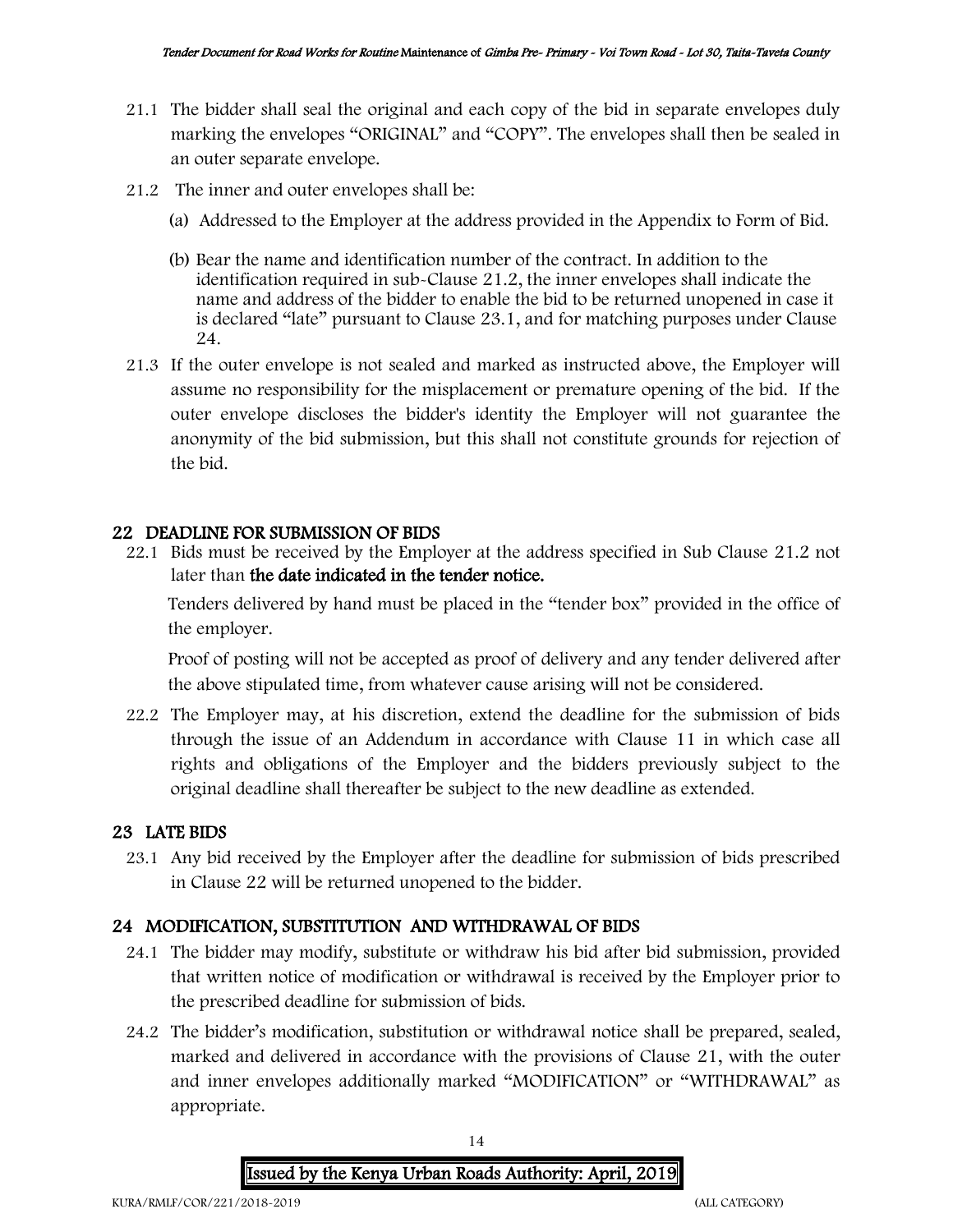- 24.3 No bid may be modified subsequent to the deadline for submission of bids, except in accordance with Sub-Clause 29.2.
- 24.4 Any withdrawal of a bid during the interval between the deadline for submission of bids and expiration of the period of bid validity specified in Clause 17 may result in the forfeiture of the bid security pursuant to Sub-Clause 17.6.

#### E. BID OPENING AND EVALUATION

#### 25 BID OPENING

- 25.1 The Employer will open the bids, including withdrawals and modifications made pursuant to Clause 24, in the presence of bidders' designated representatives who choose to attend, at the time, date, and location stipulated in the letter of invitation. The bidders' representatives who are present shall sign a register evidencing their attendance.
- 25.2 Envelopes marked "WITHDRAWAL" and "SUBSTITUTION" shall be opened first and the name of the bidder shall be read out. Bids for which an acceptable notice of withdrawal has been submitted pursuant to Clause 24 shall not be opened.
- 25.3 The bidder's name, the Bid Prices, including any bid modifications and withdrawals, the presence (or absence) of bid security, and any such details as the Employer may consider appropriate, will be announced by the Employer at the opening. Subsequently, all envelopes marked "MODIFICATION" shall be opened and the submissions therein read out in appropriate detail. No bid shall be rejected at bid opening except for late bids pursuant to Clause 22.
- 25.4 The Employer shall prepare minutes of the bid opening, including the information disclosed to those present in accordance with Sub-Clause 24.3.
- 25.5 Bids not opened and read out at bid opening shall not be considered further for evaluation, irrespective of the circumstances.

#### 26 PROCESS TO BE CONFIDENTIAL

26.1 Information relating to the examination, evaluation and comparison of bids, and recommendations for the award of contract shall not be disclosed to bidders or any other persons not officially concerned with such process until the award to the successful bidder has been announced. Any effort by a bidder to influence the Employer's processing of bids or award decisions may result in the rejection of the bidder's bid.

### 27 CLARIFICATION OF BIDS AND CONTACTING OF THE EMPLOYER

27.1 To assist in the examination, evaluation, and comparison of bids, the Employer may, at its discretion, ask any bidder for clarification of its bid, including breakdowns of unit rates. The request for clarification and the response shall be in writing or by cable, but

> 15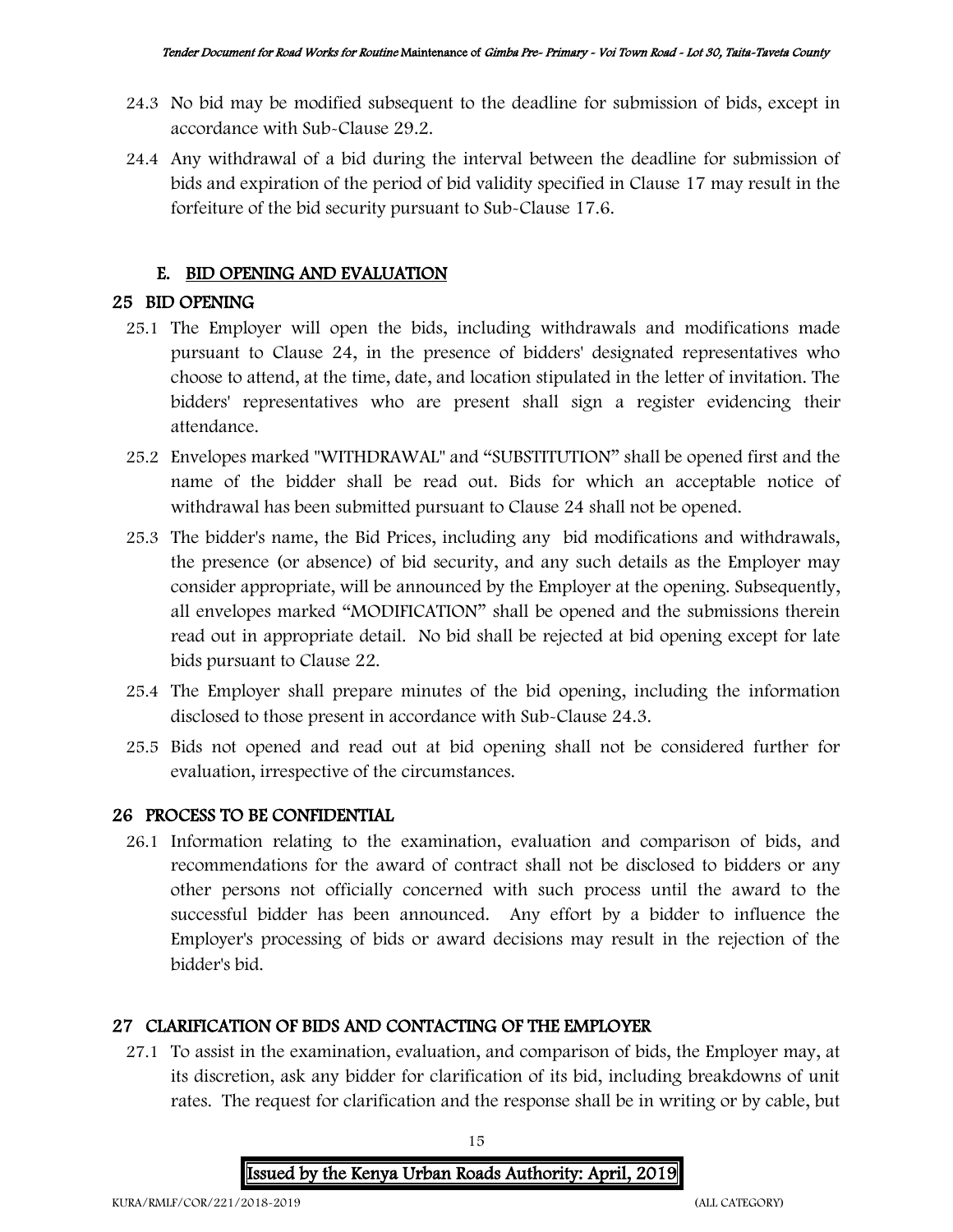no change in the price or substance of the bid shall be sought, offered, or permitted except as required to confirm the correction of arithmetic errors discovered by the Employer in the evaluation of the bids in accordance with Clause 29.

- 27.2 Subject to Sub-Clause 26.1, no bidder shall contact the Employer on any matter relating to its bid from the time of the bid opening to the time the contract is awarded. If the bidder wishes to bring additional information to the notice of the Employer, should do so in writing.
- 27.3 Any effort by the bidder to influence the Employer in the Employer's bid evaluation, bid comparison or contract award decisions may result in the rejection of the bidder's bid.

#### 28 EXAMINATION OF BIDS AND DETERMINATION OF RESPONSIVENESS

- 28.1 Prior to the detailed evaluation of bids, the Employer will determine whether each bid (a) has been properly signed; (b) is accompanied by the required securities; (c) is substantially responsive to the requirements of the bidding documents; and (d) provides any clarification and/or substantiation that the Employer may require to determine responsiveness pursuant to Sub-Clause 28.2.
- 28.2 A substantially responsive bid is one that conforms to all the terms, conditions, and specifications of the bidding documents without material deviation or reservation and has a valid tender bank guarantee. A material deviation or reservation is one

(a) Which affects in any substantial way the scope, quality, or performance of the works;

(b) Which limits in any substantial way, inconsistent with the bidding documents, the Employer's rights or the bidder's obligations under the contract; or

(c) Whose rectification would affect unfairly the competitive position of other bidders presenting substantially responsive bids.

28.3 If a bid is not substantially responsive, it will be rejected by the Employer and may not subsequently be made responsive by correction or withdrawal of the nonconforming deviation or reservation.

### 29 CORRECTION OF ERRORS

Tenders determined to be substantially responsive shall be checked by the Employer for any arithmetic errors in the computations and summations. Errors will NOT be corrected by the Employer.

#### 30 EVALUATION AND COMPARISON OF BIDS

30.1 The Employer will carry out evaluation of details and information provided in post-Qualification Questionnaire and any bidder who does not qualify shall not have his/her bid evaluated further.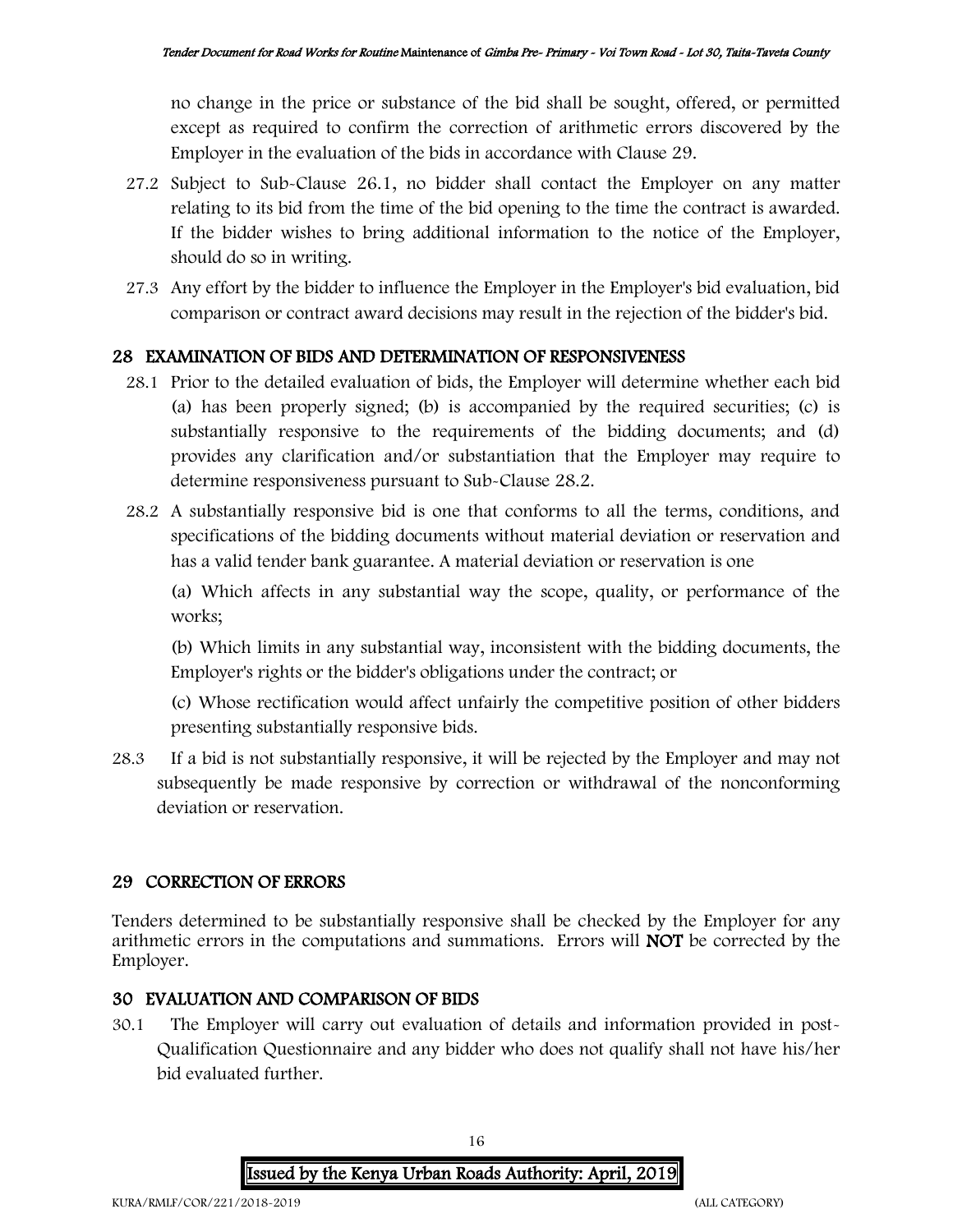- 30.2 The Employer will then evaluate and compare only the bids determined to be substantially responsive in accordance with Clauses 27 and 28.
	- 30.3 The procuring entity may at any time terminate procurement proceedings before contract award and shall not be liable to any person for the termination.
	- 30.4 A tenderer who gives false information in the tender document about its qualification or who refuses to enter into a contract after notification of contract award shall be considered for debarment from participating in future public procurement.

#### 31 QUALIFICATION AND EVALUATION CRITERIA

31.1 Post-qualification will be based on meeting all of the following minimum point scale criteria regarding the Applicant's general and particular experience, personnel and equipment capabilities as well as financial position. The Employer reserves the right to waive minor deviations, if they do not materially affect the capacity of an applicant to perform the contract. Subcontractor's experience and resources shall not be taken into account in determining the Applicant's compliance with qualifying criteria.

#### 31.2 General Experience.

The Applicant shall meet the following minimum criteria: -

- (a) Average annual turnover for the last  $2$  years  $-$  KShs.5,000,000.00/ $\sim$ .
- (b) Successful completion as a prime contractor or sub-contractor in the execution of at least two roads maintenance/rehabilitation/new construction projects of a similar nature and comparable in complexity to the proposed contract within the last two years, for which at least one was located in an urban environment in Kenya.
- 31.3 **Personnel Capabilities.** The Applicant should list down personnel of minimum qualification of Ordinary Diploma in Civil Engineering for Site Agent, Ordinary Diploma for the surveyor and other supervisory staff.
- 31.4 *Equipment Capabilities.* The Applicant should list down, the plants and equipment that are in his ownership and the ones proposed for hire which should be suitable for executing contract works. – Applicants must attaché evidence of ownership or hiring arrangements.
- 31.5 Cash flow statement. The Applicant should demonstrate that the firm has access to or has available, liquid assets, unencumbered real assets, lines or credit, and other financial means sufficient to meet the construction cash flow for a period of 2 months, estimated at 20% of the estimated tender sum.
- 31.6 Balance Sheets. Signed and stamped Audited balance sheets for the last two years should be submitted and must demonstrate the soundness of the Applicant's financial position, availability of working capital and net worth.
- 31.7 Financial position/Ratios. The applicant's financial information will be assessed in terms of ROCE, current ratio and return on equity, and the must meet criteria on their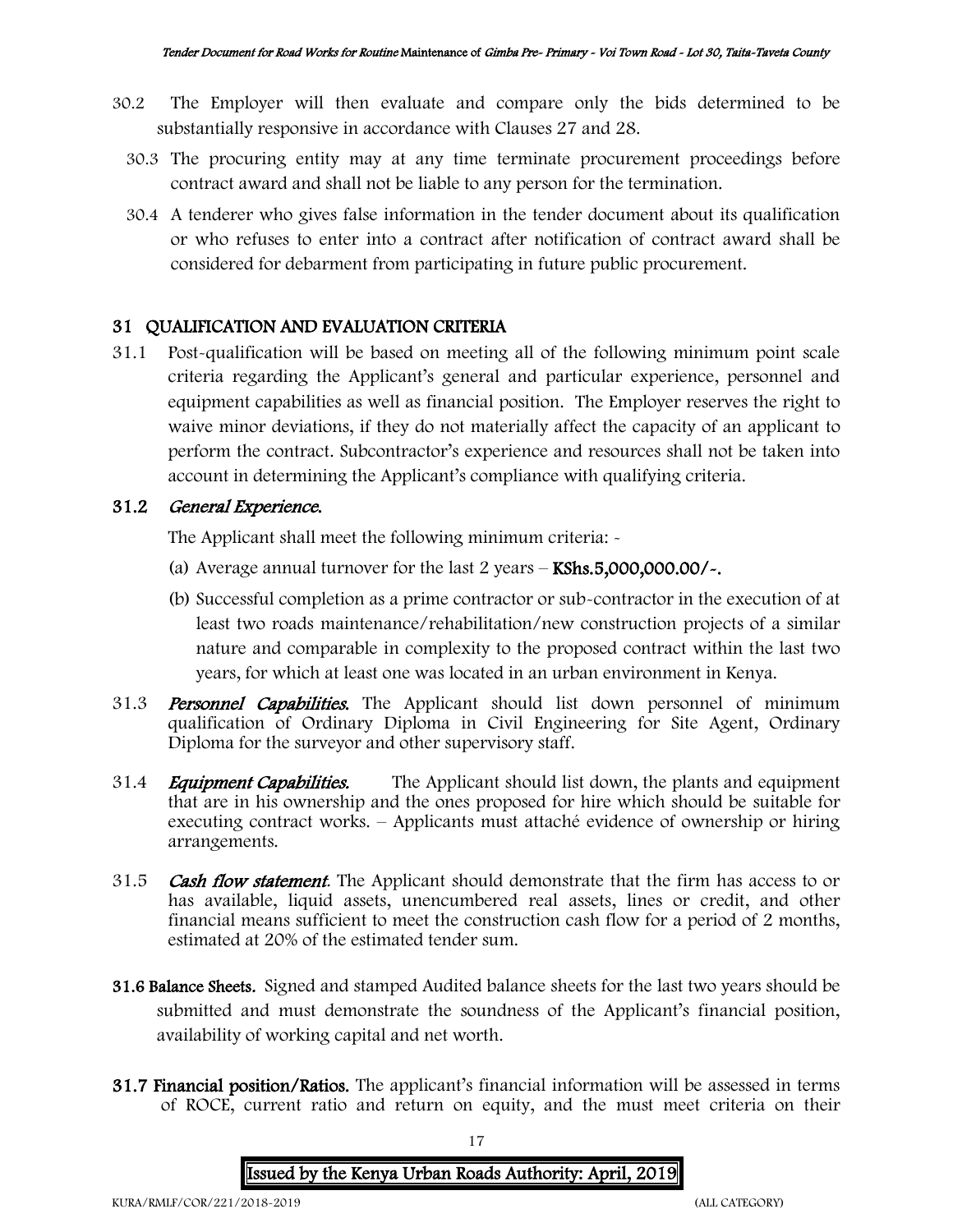financial position given on this basis. Where necessary, the Employer may make inquiries with the Applicant's bankers.

- 31.8 Litigation History. The Applicant should provide accurate information on any litigation or arbitration resulting from contracts complete or under execution by him over the last five years. A consistent history of litigation against the Applicant may result in failure of the application.
- 31.9 Post-qualification criteria are as provided in the Appendix to instruction to tenderers. The bidders who pass the technical criteria will be subjected to financial evaluation.

#### F. FINANCIAL EVALUATION

31.8 Comparison of major rates of items of construction & credibility of tenderers rates

The Employer will compare the tenderers' rates with the Engineer's estimates for major items of construction. If some bids are seriously unbalanced or front loaded in relation to the Engineer's estimates for the major items of work to be performed under the contract, the Employer may require the bidder to produce detailed price analyses for any or all items of the Bills of Quantities, to demonstrate the internal consistency of those prices with the construction methods and schedule proposed. After evaluation of the price analyses, taking into consideration the schedule of estimated contract payments, the Employer may require that the amount of the Performance Security set forth in Clause 35 be increased at the expense of the bidder to a level sufficient to protect the Employer against financial loss in the event of default of the successful bidder under the contract.

#### G. AWARD OF CONTRACT

#### 32 AWARD

32.1 Subject to Clause 32, the Employer will award the contract to the bidder whose bid has been determined to be substantially responsive to the bidding documents and who has offered the lowest Evaluated Bid Price pursuant to Clause 29, provided that such bidder has been determined to be (a) eligible in accordance with the provisions of Sub-Clause 3.1, and (b) qualified in accordance with the provisions of Clause 4.

#### 33 EMPLOYER'S RIGHT TO ACCEPT ANY BID AND TO REJECT ANY OR ALL BIDS

33.1 The Employer reserves the right to accept or reject any bid, and to annul the bidding process and reject all bids, at any time prior to award of contract, without thereby incurring any liability to the affected bidder or bidders or any obligation to inform the affected bidder or bidders of the grounds for the Employer's action.

#### 34 NOTIFICATION OF AWARD

34.1 Prior to expiration of the period of bid validity prescribed by the Employer, the Employer will notify the successful bidder in writing or by cable confirmed by registered letter that its bid has been accepted. This letter (hereinafter and in the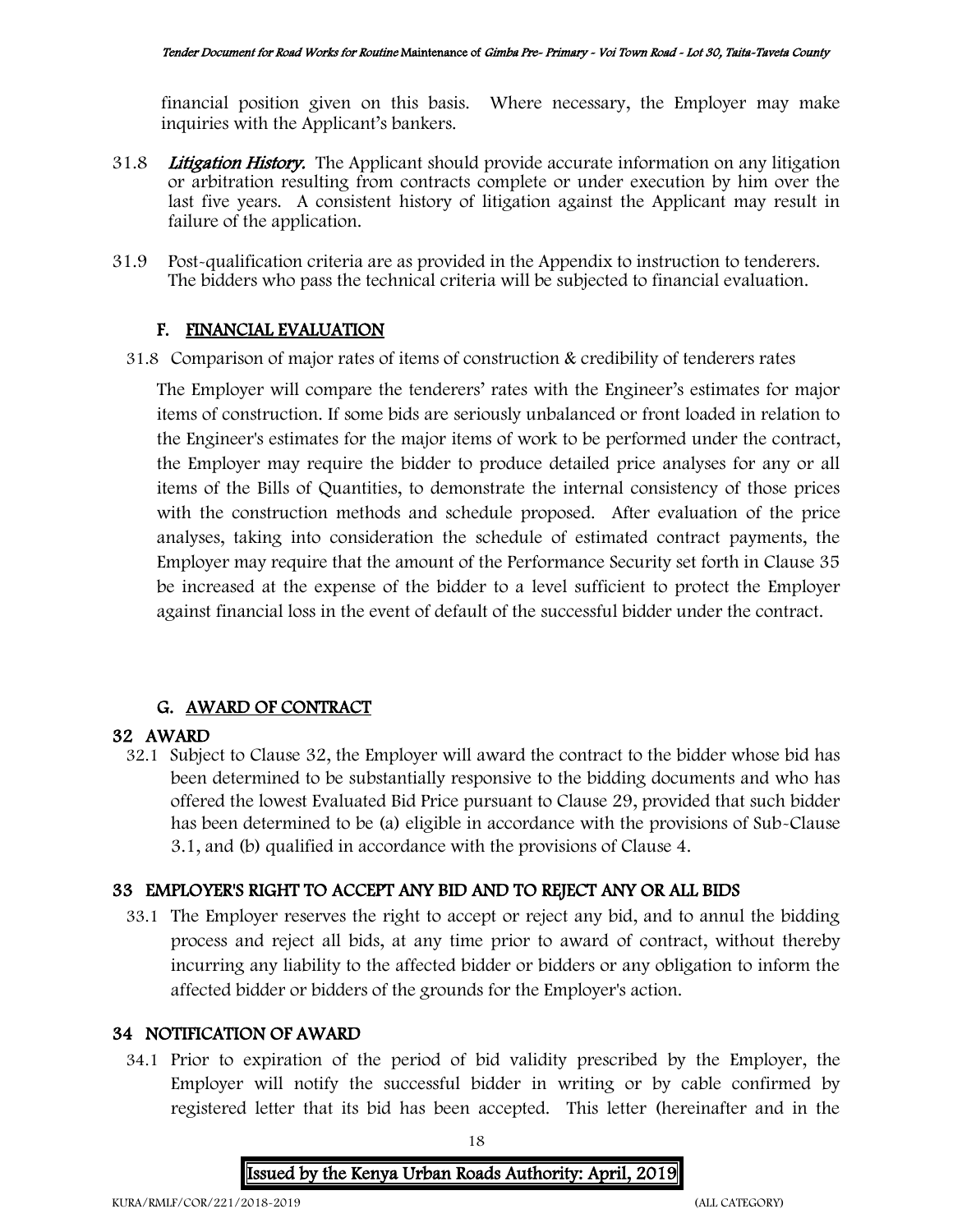Conditions of Contract called "Letter of Acceptance") shall specify the sum, which the Employer will pay the Contractor in consideration of the execution and completion of the works and the remedying of any defects therein by the Contractor as prescribed by the contract (hereinafter and in the Conditions of Contract called "the Contract Price").

34.2 At the same time that the Employer notifies the successful bidder that his bid has been accepted, the Employer shall notify the other bidders that their bids have been unsuccessful and that their bid security will be returned as promptly as possible, in accordance with sub clause 17.4.

#### 35 SIGNING OF AGREEMENT

35.1 Within 21 days of receipt of the Notification of Award, the successful bidder shall sign the Form of Agreement and return it to the Employer, together with the required performance security.

#### 36 PERFORMANCE SECURITY

- 36.1 Within 21 days of receipt of the Letter of Acceptance from the Employer, the successful bidder shall furnish to the Employer a performance security in the form stipulated in the Conditions of contract. The form of performance security provided in Section 9 of the bidding documents shall be used.
- 36.2 The successful bidder shall provide a performance security in the form of an Unconditional Bank Guarantee from a reputable bank located in Kenya.
- 36.3 Failure by successful bidder to lodge the required performance Guarantee within 21 days of the receipt of the letter of Acceptance shall constitute sufficient grounds for annulment of the award and forfeiture of the bid surety; in which event the Employer may make the award to another bidder or call for new bids.

#### 37 CONTRACT EFFECTIVENESS

37.1 The Contract will be effective only upon signature of the Agreement between the Contractor and the Employer.

> Issued by the Kenya Urban Roads Authority: April, 2019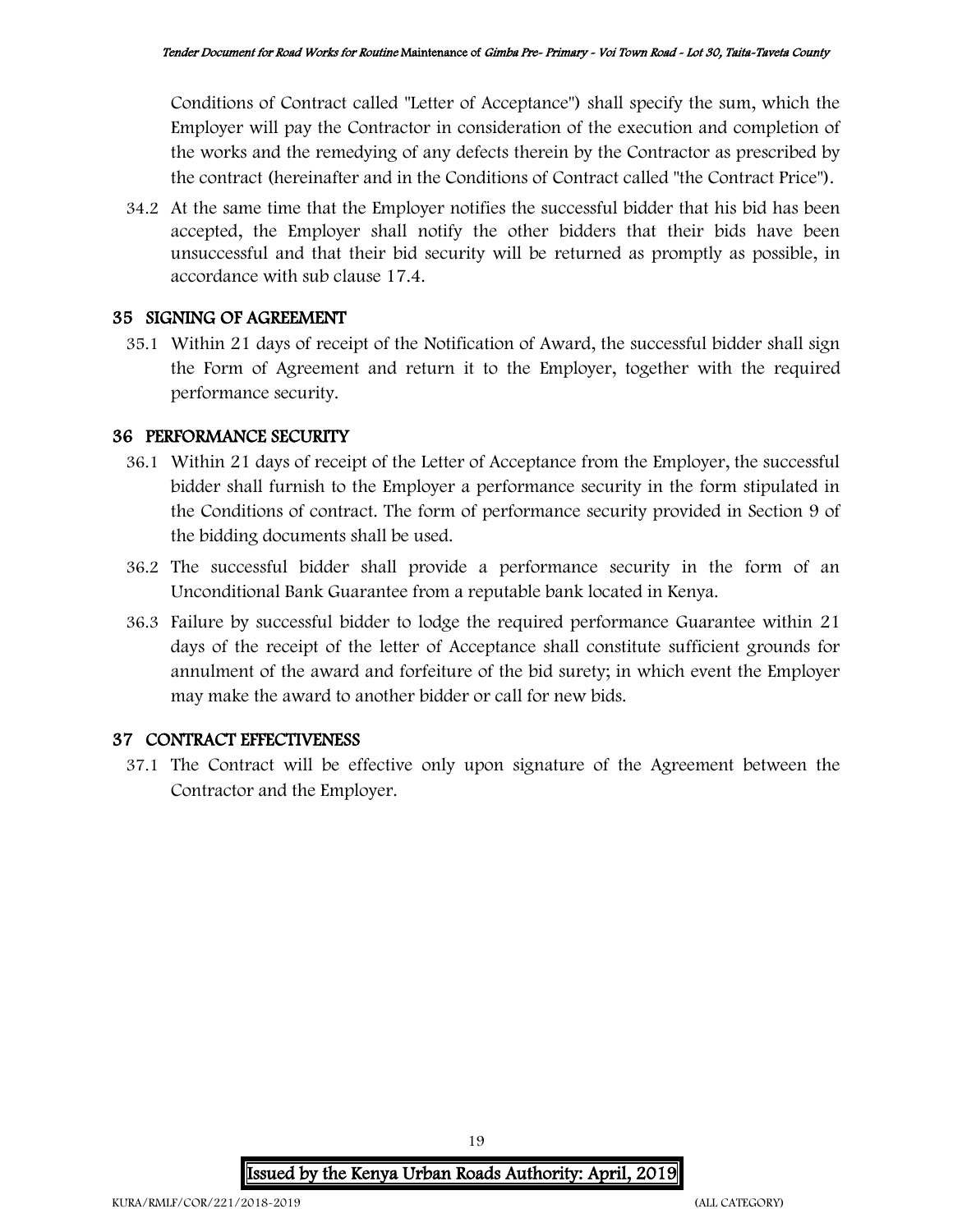## QUALIFICATION CRITERIA

This Section contains all the factors, methods and criteria that the Employer shall use to evaluate applications. The information to be provided in relation to each factor and the definitions of the corresponding terms are included in the respective Application Forms.

#### **Contents**

| 7. Schedule of the Major Items of Plant/Equipment Available for Proposed Contract. 25 |  |
|---------------------------------------------------------------------------------------|--|

Issued by the Kenya Urban Roads Authority: April, 2019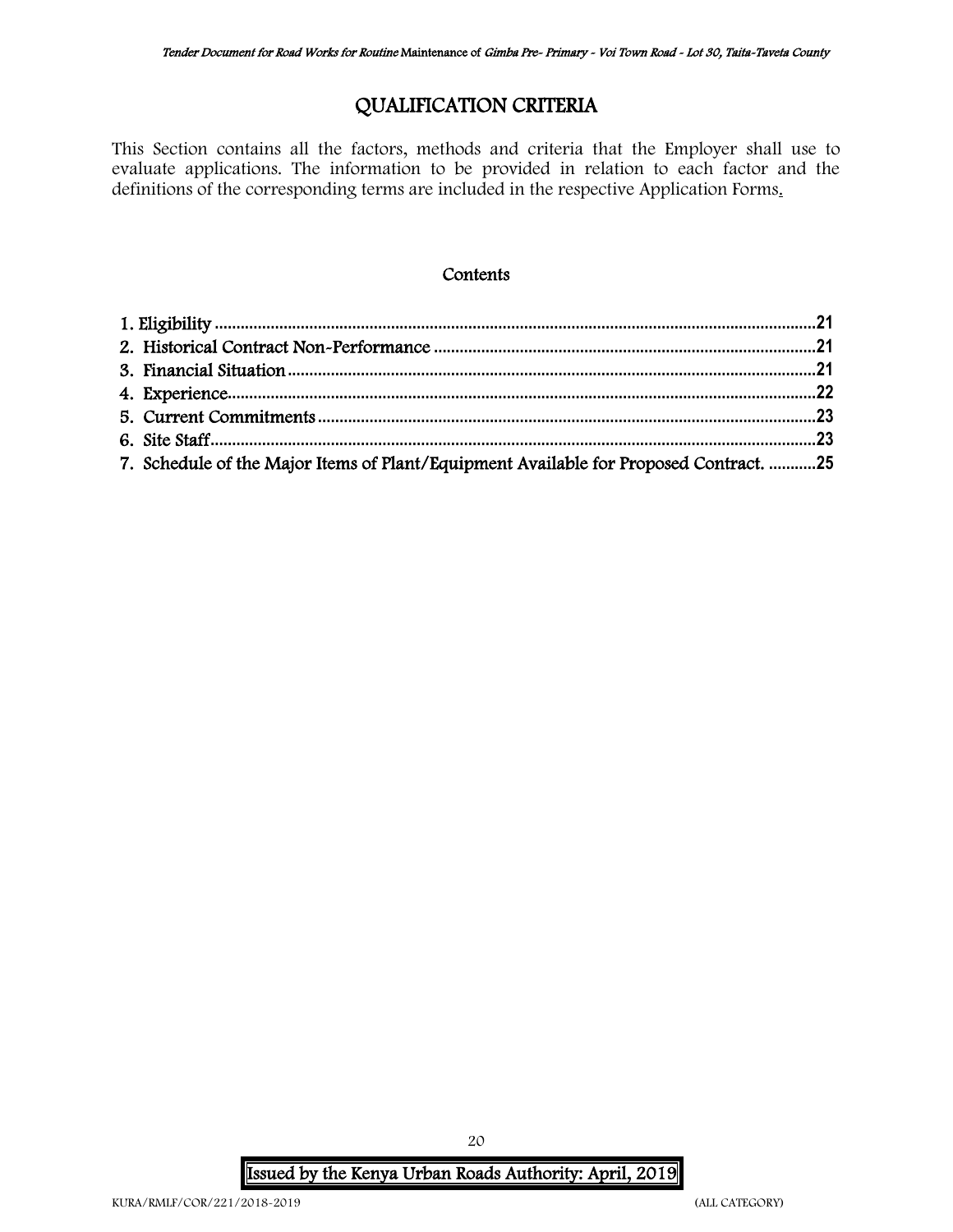<span id="page-20-0"></span>

|     |                                              | Qualification Criteria                                                                                                                                                                                                                                                                                                                                                                                                                                                        | Compliance<br>Requirement | Documentation              |
|-----|----------------------------------------------|-------------------------------------------------------------------------------------------------------------------------------------------------------------------------------------------------------------------------------------------------------------------------------------------------------------------------------------------------------------------------------------------------------------------------------------------------------------------------------|---------------------------|----------------------------|
| No. | Subject                                      | Requirement                                                                                                                                                                                                                                                                                                                                                                                                                                                                   | Bidder                    | Submission<br>Requirements |
|     | 1. Eligibility                               |                                                                                                                                                                                                                                                                                                                                                                                                                                                                               |                           |                            |
| 1.1 | Eligibility                                  | Nationality in accordance with<br>Sub-Clause 4.1.                                                                                                                                                                                                                                                                                                                                                                                                                             | Must meet requirement     | Section 2, Schedule 1      |
| 1.2 | Conflict of Interest                         | No conflicts of interest in Sub-<br>Clause 4.2.                                                                                                                                                                                                                                                                                                                                                                                                                               | Must meet requirement     | Section 2, Schedule 1      |
| 1.3 | Debarment                                    | Not having been declared<br>ineligible by the Employer, as<br>described in Sub-Clause 4.3.                                                                                                                                                                                                                                                                                                                                                                                    | Must meet requirement     | Section 2, Schedule 11     |
| 1.4 | Incorporation &<br>Registration              | Pursuant to sub-clause 4.1 the<br>following shall be provided;<br>- Copy of Certificate of<br>incorporation certified by a<br>Commissioner of Oaths or<br>issuing authority to show that<br>the applicant is a registered<br>company and legally authorised<br>to do business in Kenya<br>- Proof of registration with the<br>National Construction Authority<br>(NCA) in the categories<br>indicated in the tender notice.                                                   | Must meet requirement     | Section 2, Schedule 1      |
|     | 2. Historical Contract Non-Performance       |                                                                                                                                                                                                                                                                                                                                                                                                                                                                               |                           |                            |
| 2.1 | History of Non-<br>Performing<br>Contracts   | Non-performance of a contract<br>did not occur within the last<br>five (5) years prior to the<br>deadline for application<br>submission based on all<br>information on fully settled<br>disputes or litigation. A fully<br>settled dispute or litigation is<br>one that has been resolved in<br>accordance with the Dispute<br>Resolution Mechanism under<br>the respective contract, and<br>where all appeal instances<br>available to the applicant have<br>been exhausted. | Must meet requirement     | Section 2, Schedule 5      |
| 2.2 | Pending Litigation<br>3. Financial Situation | All pending litigation shall in<br>total not represent more than<br>fifty percent (50%)] of the<br>Applicant's net worth and shall<br>be treated as resolved against<br>the Applicant.                                                                                                                                                                                                                                                                                        | Must meet requirement     | Section 2, Schedule 10     |

## <span id="page-20-2"></span><span id="page-20-1"></span>Issued by the Kenya Urban Roads Authority: April, 2019

21

 $\overline{\phantom{a}}$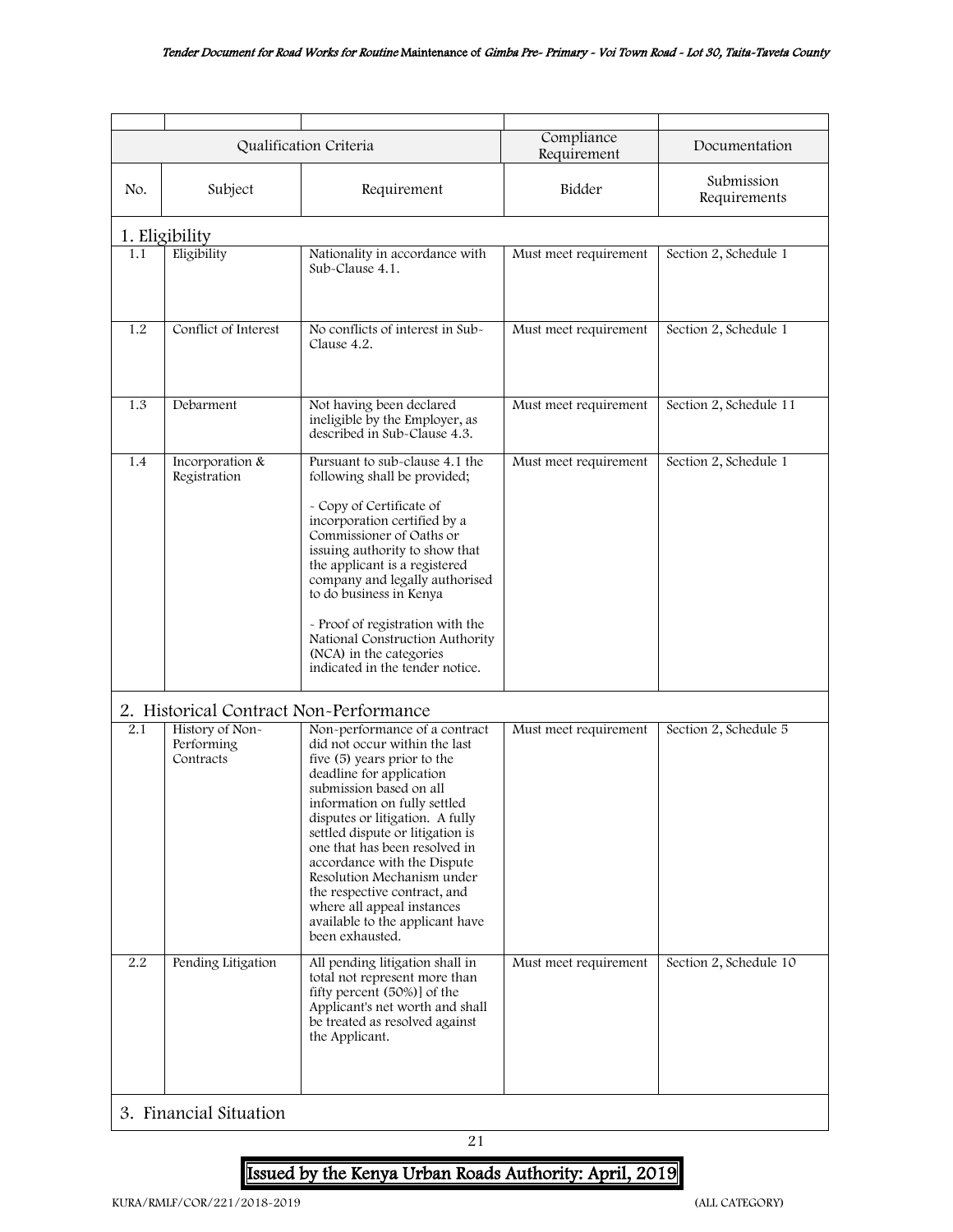#### Tender Document for Road Works for Routine Maintenance of Gimba Pre- Primary - Voi Town Road - Lot 30, Taita-Taveta County

<span id="page-21-0"></span>

|               |                                            | Qualification Criteria                                                                                                                                                                                                                                                                                                                                                                                                                | Compliance<br>Requirement                                                                                                            | Documentation                                                                                                                                                                                                                                                                                                                                                                                                                                                              |
|---------------|--------------------------------------------|---------------------------------------------------------------------------------------------------------------------------------------------------------------------------------------------------------------------------------------------------------------------------------------------------------------------------------------------------------------------------------------------------------------------------------------|--------------------------------------------------------------------------------------------------------------------------------------|----------------------------------------------------------------------------------------------------------------------------------------------------------------------------------------------------------------------------------------------------------------------------------------------------------------------------------------------------------------------------------------------------------------------------------------------------------------------------|
| No.           | Subject                                    | Requirement                                                                                                                                                                                                                                                                                                                                                                                                                           | Bidder                                                                                                                               | Submission<br>Requirements                                                                                                                                                                                                                                                                                                                                                                                                                                                 |
| 3.1           | Financial<br>Performance                   | (a) Submission of audited<br>balance sheets or other financial<br>statements acceptable to the<br>Employer, for the last two [2]<br>years or authenticated bank<br>statement for the last six (6)<br>months to demonstrate:<br>(b) the current soundness of the<br>applicants financial position<br>and its prospective long term<br>profitability, and<br>(c) capacity to have a cash flow<br>equivalent to 20% of the tender<br>sum | (Must submit as<br>required and bidders<br>who meet the<br>requirement are<br>marked YES, those<br>that do not meet are<br>marked NO | Attach evidence on the<br>requirement of Section 2,<br>Schedule 8<br>a) All pages must be<br>initialized and stamped by<br>both a practicing Auditor<br>registered with ICPAK and<br>one of the Directors.<br>Auditor's practicing<br>membership number from<br>ICPAC must be indicated.<br>Non-adherence to this to<br>part a, b and c leads to<br>disqualification.<br>(b) All pages in the bank<br>statement must be<br>initialized and stamped by<br>the issuing bank. |
| 3.2           | Average Annual<br>Construction<br>Turnover | (d) Average annual<br>construction turnover of KShs.5<br>Million [Five Million],<br>calculated as total certified<br>payments received for contracts<br>in progress or completed,<br>within the last two $[(2)]$ years                                                                                                                                                                                                                | Must submit as<br>required and bidders<br>who meet the<br>requirement are<br>marked YES, those<br>that do not meet are<br>marked NO  | Section 2, Schedule 8                                                                                                                                                                                                                                                                                                                                                                                                                                                      |
| 4. Experience |                                            |                                                                                                                                                                                                                                                                                                                                                                                                                                       |                                                                                                                                      |                                                                                                                                                                                                                                                                                                                                                                                                                                                                            |
| 4.1(a)        | General<br>Construction<br>Experience      | Experience under construction<br>contracts in the role as a main<br>contractor or subcontractor for<br>at least the last three [3] years<br>prior to the applications<br>submission deadline                                                                                                                                                                                                                                          | Must submit as<br>required and bidders<br>who meet the<br>requirement are<br>marked YES, those<br>that do not meet are<br>marked NO  | Section 2, Schedule6A                                                                                                                                                                                                                                                                                                                                                                                                                                                      |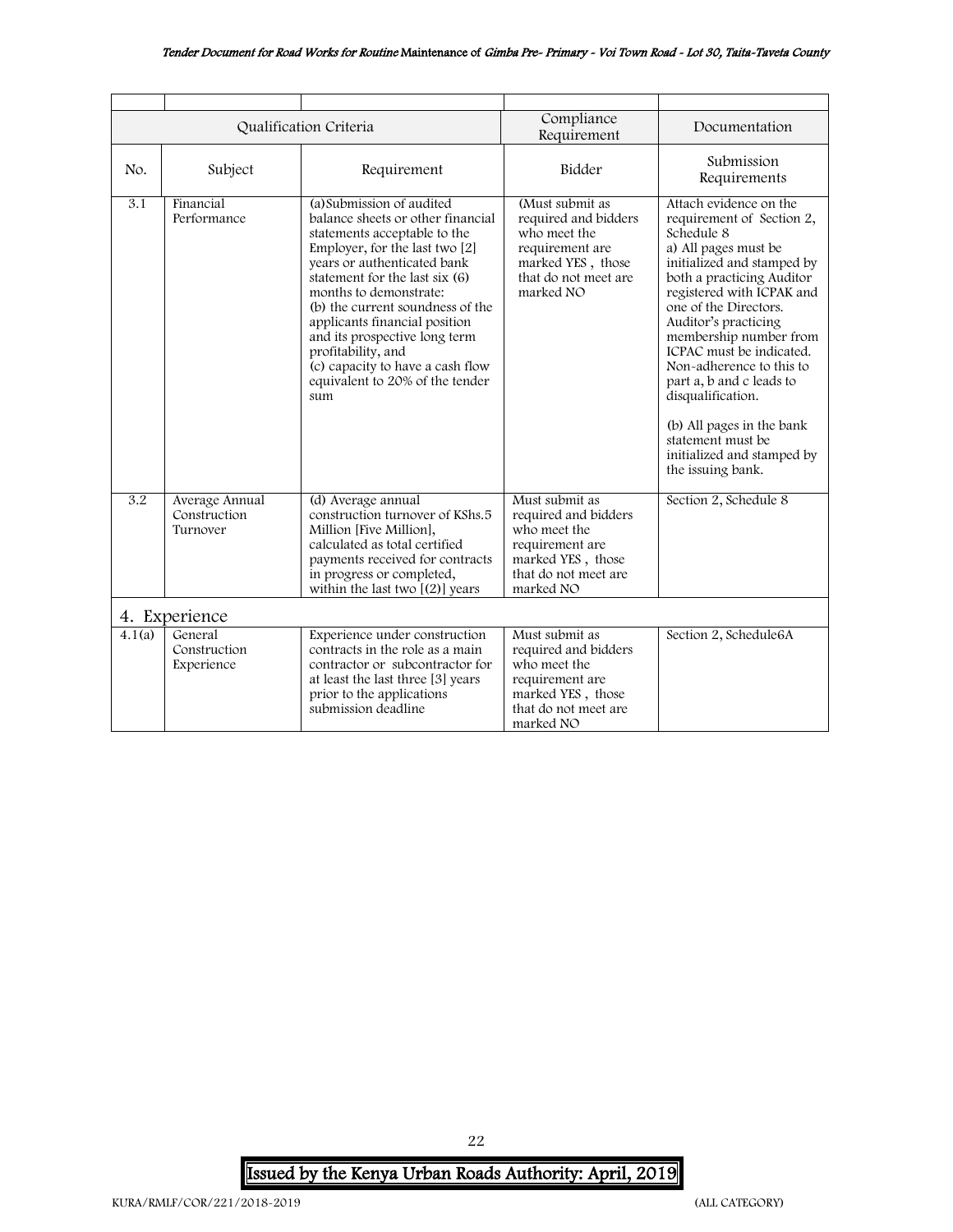#### Tender Document for Road Works for Routine Maintenance of Gimba Pre- Primary - Voi Town Road - Lot 30, Taita-Taveta County

<span id="page-22-1"></span><span id="page-22-0"></span>

|        |                                        | Qualification Criteria                                                                                                                                                                                                                                                                                                                                                                                                                                                                                                  | Compliance<br>Requirement                                                                                                           | Documentation              |
|--------|----------------------------------------|-------------------------------------------------------------------------------------------------------------------------------------------------------------------------------------------------------------------------------------------------------------------------------------------------------------------------------------------------------------------------------------------------------------------------------------------------------------------------------------------------------------------------|-------------------------------------------------------------------------------------------------------------------------------------|----------------------------|
| No.    | Subject                                | Requirement                                                                                                                                                                                                                                                                                                                                                                                                                                                                                                             | Bidder                                                                                                                              | Submission<br>Requirements |
| 4.2(b) | Specific<br>Construction<br>Experience | Participation as a roads<br>contractor, management<br>contractor or subcontractor, in<br>at least two (2) contracts each<br>with a value of at least<br>KShs. 3 Million (Three million),<br>successfully and substantially<br>completed for the last two years.<br>One (1) of the contracts should<br>be in a City and that are similar<br>to the proposed works. The<br>similarity shall be based on the<br>physical size, complexity,<br>methods/technology or other<br>characteristics as described in<br>Section 2. | Must submit as<br>required and bidders<br>who meet the<br>requirement are<br>marked YES, those<br>that do not meet are<br>marked NO | Section 2, Schedule 6B     |
|        | 5. Current Commitments                 |                                                                                                                                                                                                                                                                                                                                                                                                                                                                                                                         |                                                                                                                                     |                            |
| 5.1    | On-going contracts                     | The total value of outstanding<br>works on the on-going contracts<br>should not exceed the average<br>annual turnover for the last two<br>years.                                                                                                                                                                                                                                                                                                                                                                        | Must submit as<br>required and bidders<br>who meet the<br>requirement are<br>marked YES, those<br>that do not meet are<br>marked NO | Section 2, Schedule 6B     |
|        | 6. Site Staff                          |                                                                                                                                                                                                                                                                                                                                                                                                                                                                                                                         |                                                                                                                                     |                            |
|        | HQ Staff                               | The site staff shall posses<br>minimum levels of qualifications<br>set below;<br>Qualification = Diploma in Civil<br>Engineering/Building<br>construction                                                                                                                                                                                                                                                                                                                                                               | Must submit as<br>required and bidders<br>who meet the<br>requirement are<br>marked YES, those<br>that do not meet are<br>marked NO | Section 2, Schedule 6B     |
|        | Site Agent                             | Qualification = $Diploma$ in Civil<br>Engineering/Building<br>construction<br>General Experience $=$ 5 yrs<br>Specific Experience $=$ 3 Yrs<br>Qualification = $Dip$ . Civil<br>Engineering<br>General Experience = $2$ yrs                                                                                                                                                                                                                                                                                             |                                                                                                                                     |                            |
|        | Foreman                                | Specific Experience $= 1$ Yrs<br>Qualification = Diploma in Survey                                                                                                                                                                                                                                                                                                                                                                                                                                                      |                                                                                                                                     |                            |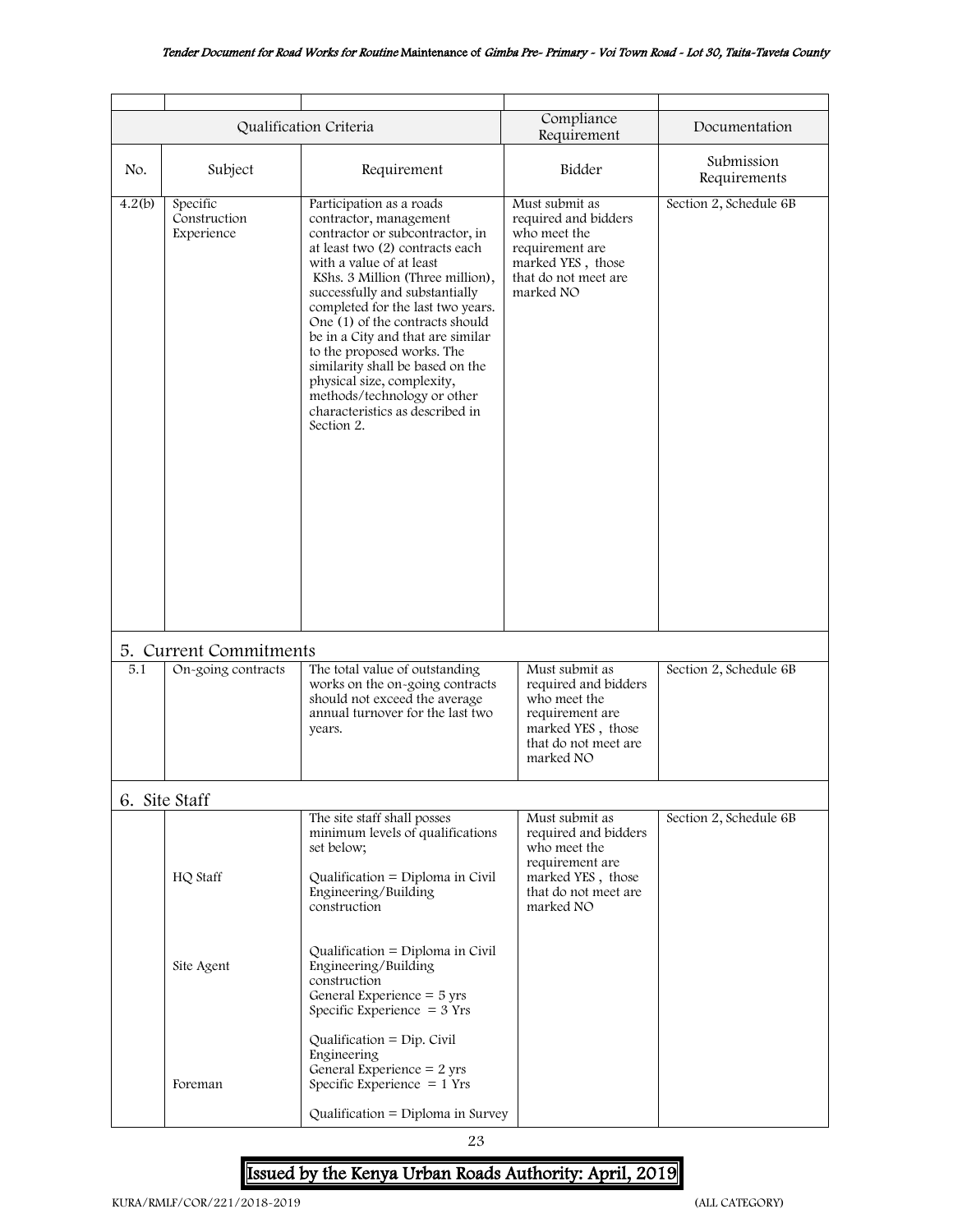#### Tender Document for Road Works for Routine Maintenance of Gimba Pre- Primary - Voi Town Road - Lot 30, Taita-Taveta County

|     |                                        | Qualification Criteria                                                         | Compliance<br>Requirement                                                                                                           | Documentation              |
|-----|----------------------------------------|--------------------------------------------------------------------------------|-------------------------------------------------------------------------------------------------------------------------------------|----------------------------|
| No. | Subject                                | Requirement                                                                    | Bidder                                                                                                                              | Submission<br>Requirements |
|     | Site Surveyor                          | General Experience $=$ 3 yrs<br>Specific Experience $= 2$ Yrs                  |                                                                                                                                     |                            |
| 5.  | PLANT AND EQUIPMENT                    |                                                                                |                                                                                                                                     |                            |
|     | See description<br>below in Schedule 7 |                                                                                |                                                                                                                                     |                            |
| 6.  | Work Methodology                       | Submission of a brief work<br>methodology in accordance with<br>sub-clause 5.3 | Must submit as<br>required and bidders<br>who meet the<br>requirement are<br>marked YES, those<br>that do not meet are<br>marked NO | Section 2                  |
| 7.  | Business permit and<br>office location | Should have a physical address<br>and Current business Permit                  | Must submit as<br>required and bidders<br>who meet the<br>requirement are<br>marked YES, those<br>that do not meet are<br>marked NO | Section 2, Schedule 1      |
| 8.  | Litigation History                     | The applicant to provide a valid<br>Sworn affidavit for the tender.            | Must submit as<br>required and bidders<br>who meet the<br>requirement are<br>marked YES, those<br>that do not meet are<br>marked NO | Section 2, Schedule 10     |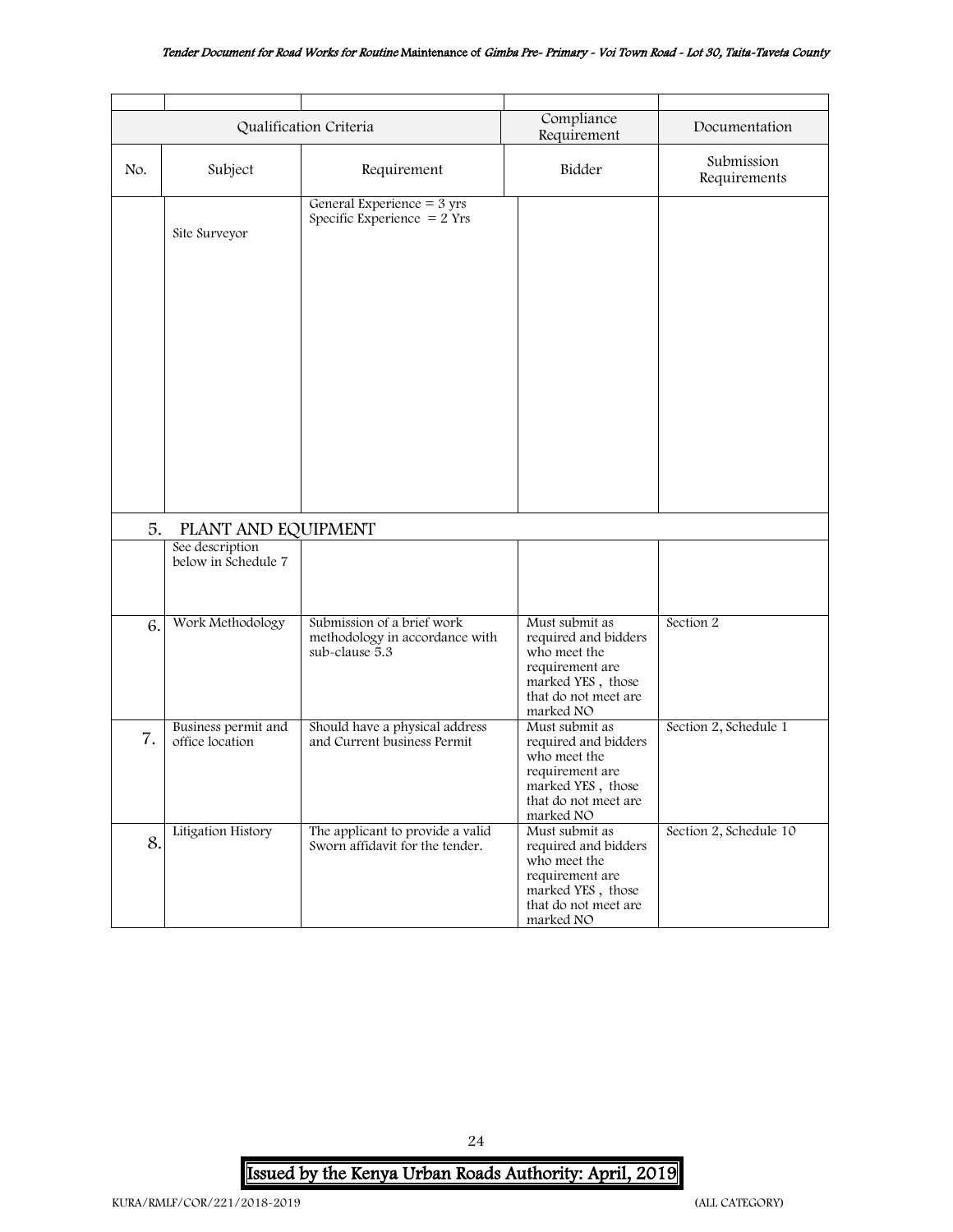#### <span id="page-24-0"></span>7. Schedule of the Major Items of Plant/Equipment Available for Proposed Contract.

The Bidder must indicate the core plant and equipment considered by the company to be necessary for undertaking the project together with proof ownership/lease. The lease must be current i.e dated from April 2019. Leases which are out-dated will not be accepted. (\* Mandatory minimum number of equipment required by the Employer for the execution of the project that the bidder must make available for the Contract).

| Item<br>No.               | <b>Equipment Details</b>                  | *Minimum<br>Number<br>Required<br>for the<br>Contract<br>Execution | Compliance<br>Requirement | No of<br>Equipment<br>Owned by<br>the Bidder | No. of<br>equipment<br>to be<br>hired/<br>purchased<br>by the<br>Bidder | No. of<br>equipment<br>to be made<br>available for<br>the Contract<br>by the<br><b>Bidder</b> |
|---------------------------|-------------------------------------------|--------------------------------------------------------------------|---------------------------|----------------------------------------------|-------------------------------------------------------------------------|-----------------------------------------------------------------------------------------------|
| A                         | <b>General Plant</b>                      |                                                                    |                           |                                              |                                                                         |                                                                                               |
|                           | Asphalt Concrete patching<br>plant        | optional                                                           |                           |                                              |                                                                         |                                                                                               |
| $\, {\bf B}$              | Milling Machine                           |                                                                    |                           |                                              |                                                                         |                                                                                               |
|                           | Asphalt Milling Machine                   | optional                                                           |                           |                                              |                                                                         |                                                                                               |
| $\mathcal{C}$             | <b>Bituminous Plants</b>                  |                                                                    |                           |                                              |                                                                         |                                                                                               |
|                           | Bitumen Pressure distributor              | optional                                                           |                           |                                              |                                                                         |                                                                                               |
|                           | Asphalt concrete paver                    | 1                                                                  | Yes/no                    |                                              |                                                                         |                                                                                               |
| $\mathbf D$               | Compactors                                |                                                                    |                           |                                              |                                                                         |                                                                                               |
|                           | Vibrating compaction plate<br>300 mm wide | optional                                                           |                           |                                              |                                                                         |                                                                                               |
|                           | Vibrating compaction plate<br>600 mm wide | $\mathbf{1}$                                                       | Yes/no                    |                                              |                                                                         |                                                                                               |
| E                         | Pot hole repair machines                  |                                                                    |                           |                                              |                                                                         |                                                                                               |
|                           | Colas Sprayer                             | $\mathbf{1}$                                                       | Yes/no                    |                                              |                                                                         |                                                                                               |
|                           | Pavement Cutter Machine                   | $\mathbf{1}$                                                       | Yes/no                    |                                              |                                                                         |                                                                                               |
|                           | Paver Braker Machine                      | optional                                                           |                           |                                              |                                                                         |                                                                                               |
|                           | Pedestrian Roller                         | 1                                                                  | Yes/no                    |                                              |                                                                         |                                                                                               |
| $\boldsymbol{\mathrm{F}}$ | Concrete Equipment                        |                                                                    |                           |                                              |                                                                         |                                                                                               |
|                           | Mobile concrete mixers                    | 1                                                                  | Yes/no                    |                                              |                                                                         |                                                                                               |
|                           | Concrete vibrators                        | 1                                                                  | Yes/no                    |                                              |                                                                         |                                                                                               |
|                           |                                           |                                                                    |                           |                                              |                                                                         |                                                                                               |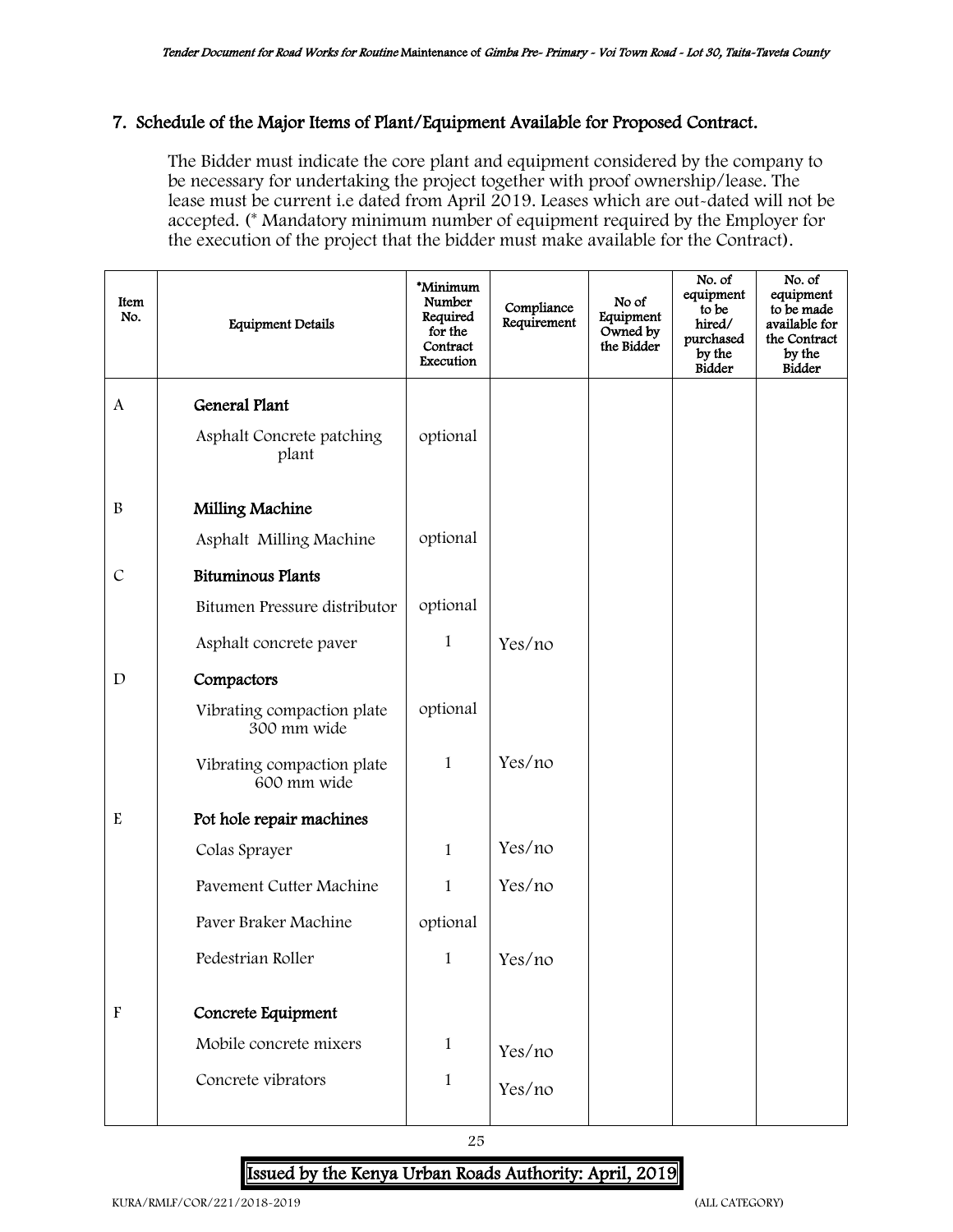| Item<br>No.    | <b>Equipment Details</b>                                                                            | *Minimum<br>Number<br>Required<br>for the<br>Contract<br>Execution | Compliance<br>Requirement | No of<br>Equipment<br>Owned by<br>the Bidder | No. of<br>equipment<br>to be<br>hired/<br>purchased<br>by the<br><b>Bidder</b> | No. of<br>equipment<br>to be made<br>available for<br>the Contract<br>by the<br><b>Bidder</b> |
|----------------|-----------------------------------------------------------------------------------------------------|--------------------------------------------------------------------|---------------------------|----------------------------------------------|--------------------------------------------------------------------------------|-----------------------------------------------------------------------------------------------|
| $\overline{G}$ | Transport (Tippers,<br>dumpers, water tankers)                                                      |                                                                    |                           |                                              |                                                                                |                                                                                               |
|                | $4X2$ tippers payload $7 - 12$<br>tonnes                                                            |                                                                    |                           |                                              |                                                                                |                                                                                               |
|                | 6X4 tippers payload $16 - 20$<br>tonnes                                                             |                                                                    |                           |                                              |                                                                                |                                                                                               |
|                | 8X4 tippers payload $16 - 20$<br>tonnes                                                             |                                                                    |                           |                                              |                                                                                |                                                                                               |
|                | Flat bed lorries                                                                                    |                                                                    |                           |                                              |                                                                                |                                                                                               |
|                | Subtotal for $G$ – tippers &<br>dumpers                                                             | 3                                                                  | Yes/no                    |                                              |                                                                                |                                                                                               |
|                | Water tankers $(18,000 -$<br>20,000 litres<br>capacity)                                             | optional                                                           |                           |                                              |                                                                                |                                                                                               |
| H              | Earth – Moving Equipment                                                                            |                                                                    |                           |                                              |                                                                                |                                                                                               |
|                | Wheeled loaders                                                                                     |                                                                    |                           |                                              |                                                                                |                                                                                               |
|                | Motor graders (93 -<br>205kW)                                                                       |                                                                    |                           |                                              |                                                                                |                                                                                               |
|                | Trench excavator                                                                                    |                                                                    |                           |                                              |                                                                                |                                                                                               |
|                | Subtotal for $H$ – Earth<br>moving equipment                                                        | $\mathbf{1}$                                                       | Yes/no                    |                                              |                                                                                |                                                                                               |
|                |                                                                                                     |                                                                    |                           |                                              |                                                                                |                                                                                               |
|                |                                                                                                     |                                                                    |                           |                                              |                                                                                |                                                                                               |
| I              |                                                                                                     |                                                                    |                           |                                              |                                                                                |                                                                                               |
|                | Excavators                                                                                          |                                                                    |                           |                                              |                                                                                |                                                                                               |
|                | Hydraulic crawler mounted<br>$(7 - 10 \text{ tonnes}) - 0.25 - 0.4$<br>m <sup>3</sup> SAE bucket.   |                                                                    |                           |                                              |                                                                                |                                                                                               |
|                | Hydraulic crawler mounted<br>$(10 - 16 \text{ tonnes}) - 0.40 -$<br>0.60 m <sup>3</sup> SAE bucket. |                                                                    |                           |                                              |                                                                                |                                                                                               |
|                | Hydraulic wheel mounted<br>$(7 - 10 \text{ tonnes}) - 0.25 - 0.4$                                   |                                                                    |                           |                                              |                                                                                |                                                                                               |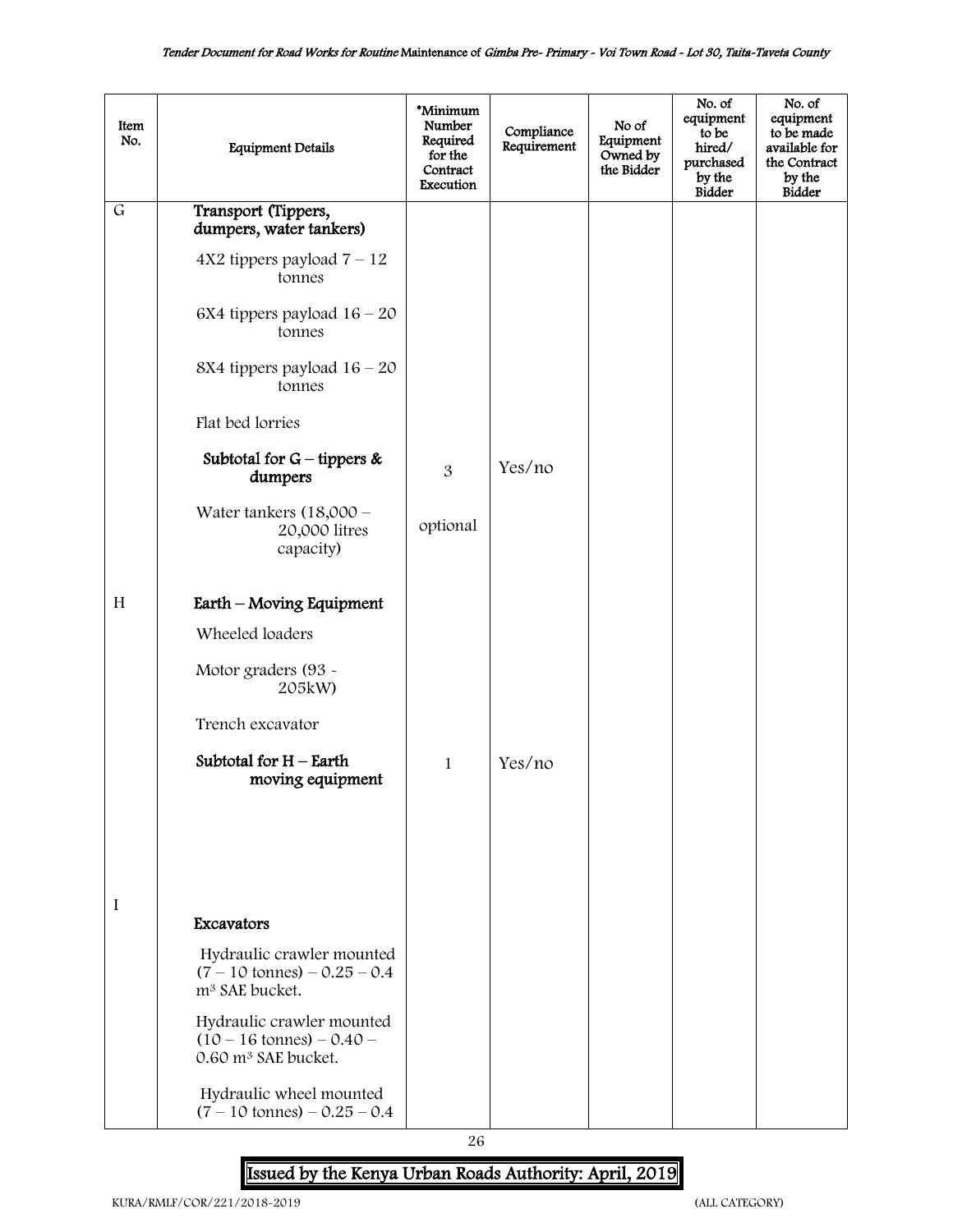| Item<br>No. | <b>Equipment Details</b>                                                                                                                      | *Minimum<br>Number<br>Required<br>for the<br>Contract<br>Execution | Compliance<br>Requirement | No of<br>Equipment<br>Owned by<br>the Bidder | No. of<br>equipment<br>to be<br>hired/<br>purchased<br>by the<br><b>Bidder</b> | No. of<br>equipment<br>to be made<br>available for<br>the Contract<br>by the<br><b>Bidder</b> |
|-------------|-----------------------------------------------------------------------------------------------------------------------------------------------|--------------------------------------------------------------------|---------------------------|----------------------------------------------|--------------------------------------------------------------------------------|-----------------------------------------------------------------------------------------------|
|             | m <sup>3</sup> SAE bucket.<br>Hydraulic wheel mounted<br>$(10 - 16 \text{ tonnes}) - 0.40 -$                                                  |                                                                    |                           |                                              |                                                                                |                                                                                               |
|             | 0.6 m <sup>3</sup> SAE bucket.<br>Hydraulic wheel mounted<br>backloader $(7 - 10 \text{ tonnes})$<br>$-0.25 - 0.4$ m <sup>3</sup> SAE bucket. |                                                                    |                           |                                              |                                                                                |                                                                                               |
|             | Subtotal for I (Excavators)                                                                                                                   | $\mathbf{1}$                                                       | Yes/no                    |                                              |                                                                                |                                                                                               |
| J           | Rollers                                                                                                                                       |                                                                    |                           |                                              |                                                                                |                                                                                               |
|             | Self-propelled single drum<br>vibrating (various types)                                                                                       | 1                                                                  | Yes/no                    |                                              |                                                                                |                                                                                               |
|             | Pneumatic rubber tyre (1-2)<br>tonnes/wheel)                                                                                                  | $\mathbf{1}$                                                       | Yes/no                    |                                              |                                                                                |                                                                                               |
|             | Double drum vibrating<br>pedestrian roller                                                                                                    | Optional                                                           |                           |                                              |                                                                                |                                                                                               |
|             |                                                                                                                                               |                                                                    |                           |                                              |                                                                                |                                                                                               |
|             |                                                                                                                                               |                                                                    |                           |                                              |                                                                                |                                                                                               |

Issued by the Kenya Urban Roads Authority: April, 2019

27

 $\hat{\mathbf{v}}$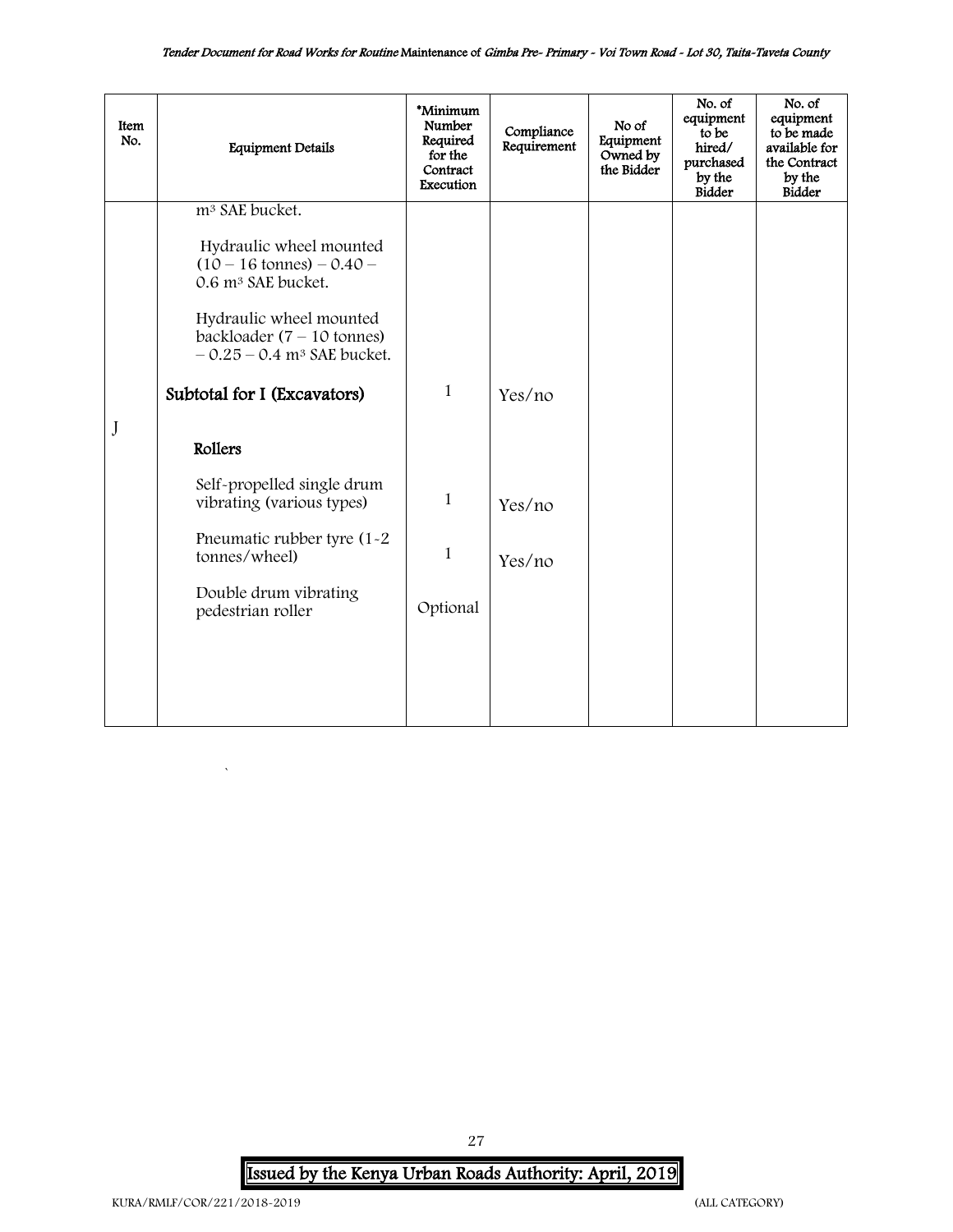## <span id="page-27-0"></span>Appendix to Instruction to Tenderers

## Table 1: Pre- Qualification Checklist for Completeness and Responsiveness

| S/No. | Completeness and<br>Responsiveness<br>Criteria                | References                                   | Requirement                                                                                                                                                               |
|-------|---------------------------------------------------------------|----------------------------------------------|---------------------------------------------------------------------------------------------------------------------------------------------------------------------------|
|       | Form of Bid                                                   | Section II                                   | - Amount must be indicated                                                                                                                                                |
| 1.    |                                                               | Clause 20.2                                  | Properly stamped, filled and signed                                                                                                                                       |
| 2.    | Appendix to Form of                                           | Section II                                   | Properly stamped, filled and signed                                                                                                                                       |
|       | Bid                                                           | Clause 20.2                                  |                                                                                                                                                                           |
| 3.    | <b>Bid Security</b>                                           | Section II<br>Clause 17                      | Unconditional bank guarantee<br>$\sim$<br>In the format provided with all<br>$\widetilde{\phantom{m}}$<br>conditions<br>- must be valid for 30 days after bid<br>validity |
| 4.    | <b>Confidential Business</b>                                  | Section IX;                                  | - Properly filled, stamped and signed                                                                                                                                     |
|       | Questionnaire                                                 | Schedule 1                                   | - Provide all required information                                                                                                                                        |
| 5.    | Form of Power of<br>Attorney                                  | Section IX;<br>Schedule 2<br>Clause $5.1(a)$ | Properly filled, stamped and signed                                                                                                                                       |
| 6.    | Tax Compliance<br>Certificate                                 | Tender notice                                | - Provide valid tax compliance certificate                                                                                                                                |
| 7.    | Registration with<br>National Construction<br>Authority (NCA) | Tender notice<br>Item 1.4 of QC              | - Copy of valid certificate and practicing<br>license                                                                                                                     |
| 8.    | Certificate of<br>Incorporation                               | Tender notice<br>Item 1.4 of QC              | - Copy of certificate Certified by<br>Commissioner for Oaths                                                                                                              |
|       | Certificate of                                                |                                              | - Certified copy of a valid certificate from                                                                                                                              |
| 9.    | Registration in a                                             | Tender notice                                | National or County Treasury for                                                                                                                                           |
|       | target group                                                  |                                              | relevant category                                                                                                                                                         |
|       | Priced Bill of                                                | Clause 14.1                                  | - Fill all rates, prices and amounts and                                                                                                                                  |
| 10.   | Quantities                                                    | Section IX                                   | counter sign any alteration(s)                                                                                                                                            |
|       |                                                               |                                              | - Stamp and initial all pages of BOQ's                                                                                                                                    |
|       |                                                               | Section II;                                  | - Legible copies of National ID or passport                                                                                                                               |
| 11.   | Eligibility                                                   | Schedule 1                                   | for all directors                                                                                                                                                         |
|       |                                                               | Clause 4.1                                   | System generated Form CR12 (12<br>$\tilde{\phantom{a}}$<br>months)                                                                                                        |
|       |                                                               | Section II;                                  |                                                                                                                                                                           |
| 12.   | Conflict of interest                                          | Schedule 1                                   | - to state explicitly                                                                                                                                                     |
|       |                                                               | Clause 4.2                                   |                                                                                                                                                                           |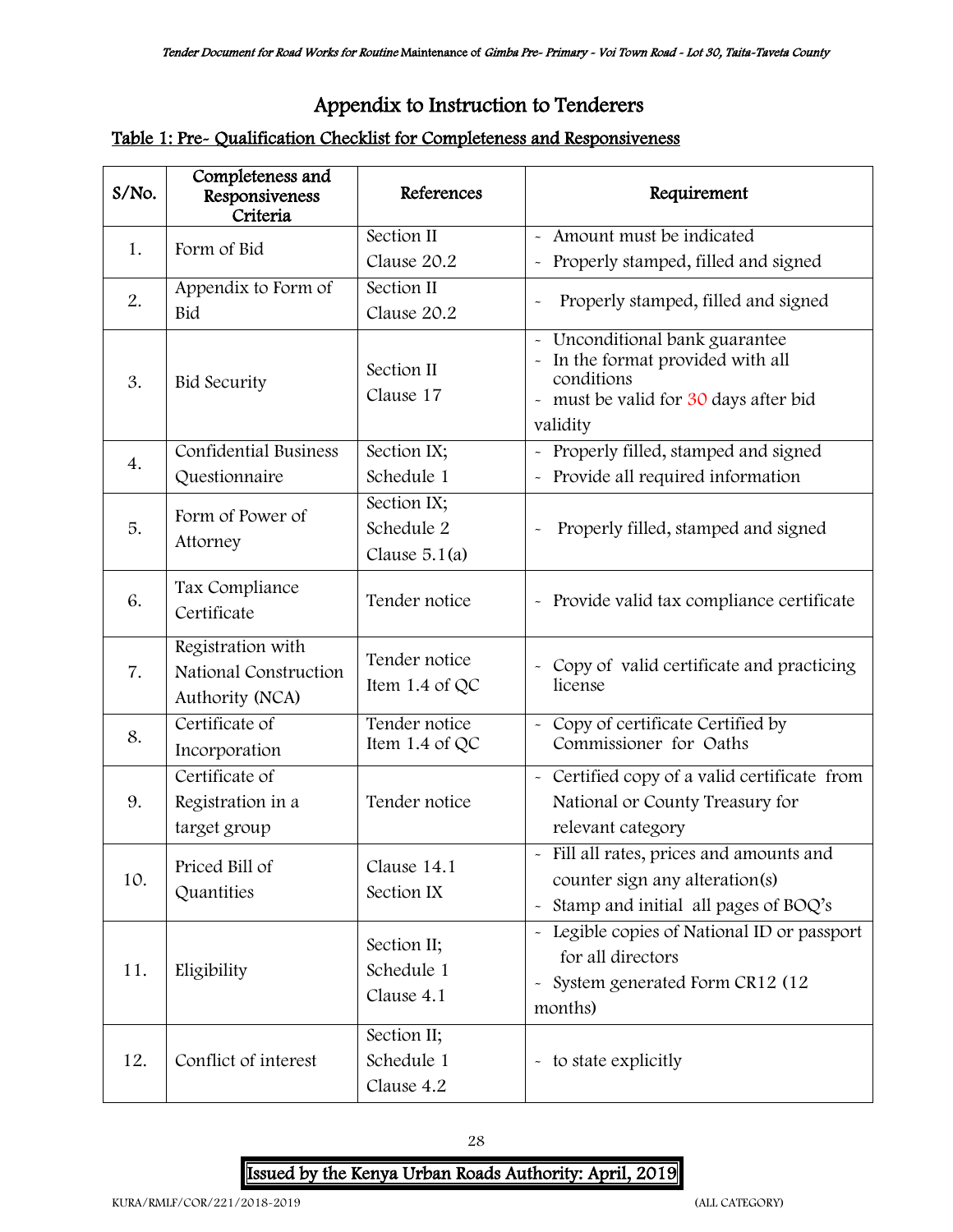|                |                              | Section II<br>Clause 30.4;             |                                                                                      |
|----------------|------------------------------|----------------------------------------|--------------------------------------------------------------------------------------|
| 13.            | Debarment                    | Schedule 11                            | Properly filled, stamped and signed                                                  |
|                |                              | Item 1.3 of QC                         |                                                                                      |
| 14.            | Pending Litigation           | Item $2.2$ of QC                       | - Provide original sworn affidavit for the<br>specific tender                        |
| 15.            | Litigation History           | Section II Clause<br>31.8; Schedule 10 | Properly filled, stamped and signed                                                  |
| 16.            | History of Non               | Schedule 6B                            | - Fill information on non-completed                                                  |
|                | performance                  | Item 2.1 of QC                         | works                                                                                |
|                | Certificate of               | Section II;                            | - Attend pre-bid meeting/visit                                                       |
| 17.            | Tenderers Visit to Site      | Clause 8.3                             | Certificate must be signed and stamped<br>$\tilde{\phantom{a}}$                      |
|                |                              |                                        | by the Employer's representative                                                     |
|                | Schedule of Major            | Section XI                             |                                                                                      |
| 18.            | Items of Plant               | Item 5 of QC;                          | Properly filled, stamped and signed<br>$\ddot{\phantom{0}}$                          |
|                |                              | Schedule 7                             |                                                                                      |
|                | Schedule of Key<br>Personnel | Section XI                             |                                                                                      |
| 19.            |                              | Item $6$ of QC;                        | Properly filled, stamped and signed                                                  |
|                |                              | Schedule 5                             |                                                                                      |
|                | Roadwork Completed           | Section XI;                            |                                                                                      |
| 20.            |                              | Item 4 of QC                           | Properly filled, stamped and signed                                                  |
|                | Satisfactorily               | Schedule 6A                            |                                                                                      |
|                | Schedule of Ongoing          | Section XI;                            |                                                                                      |
| 21.            | Projects                     | Item 5.1 of QC                         | Properly filled, stamped and signed                                                  |
|                |                              | Schedule 7                             |                                                                                      |
|                | Schedule of other            | Section XI;                            |                                                                                      |
| 22             | Supplementary                | Item $5.1$ of QC                       | Properly filled, stamped and signed                                                  |
|                | Information /                | Schedule 9                             |                                                                                      |
|                | Financial Standings          |                                        |                                                                                      |
| 23             | Declaration form for         | Schedule 11                            | Properly filled, stamped and signed<br>$\ddot{\phantom{1}}$                          |
|                | bankrupt or insolvent        |                                        |                                                                                      |
| 24.            | Anti-corruption form         | Schedule 12                            | Properly filled, stamped and signed<br>$\tilde{\phantom{a}}$                         |
| 25             | Serialisation of bid         | Tender notice                          | All pages in the bid document                                                        |
|                | document                     |                                        | should be sequentially serialised.                                                   |
| 26.            | Copy of Bid Document         | Clause 20.1                            | Replica of the original<br>$\tilde{}$                                                |
| <b>REMARKS</b> |                              | Clause 13.1/20.2                       | Bid document to be complete, properly<br>$\tilde{\phantom{a}}$<br>filled and signed. |

Key: QC - Qualification Criteria

29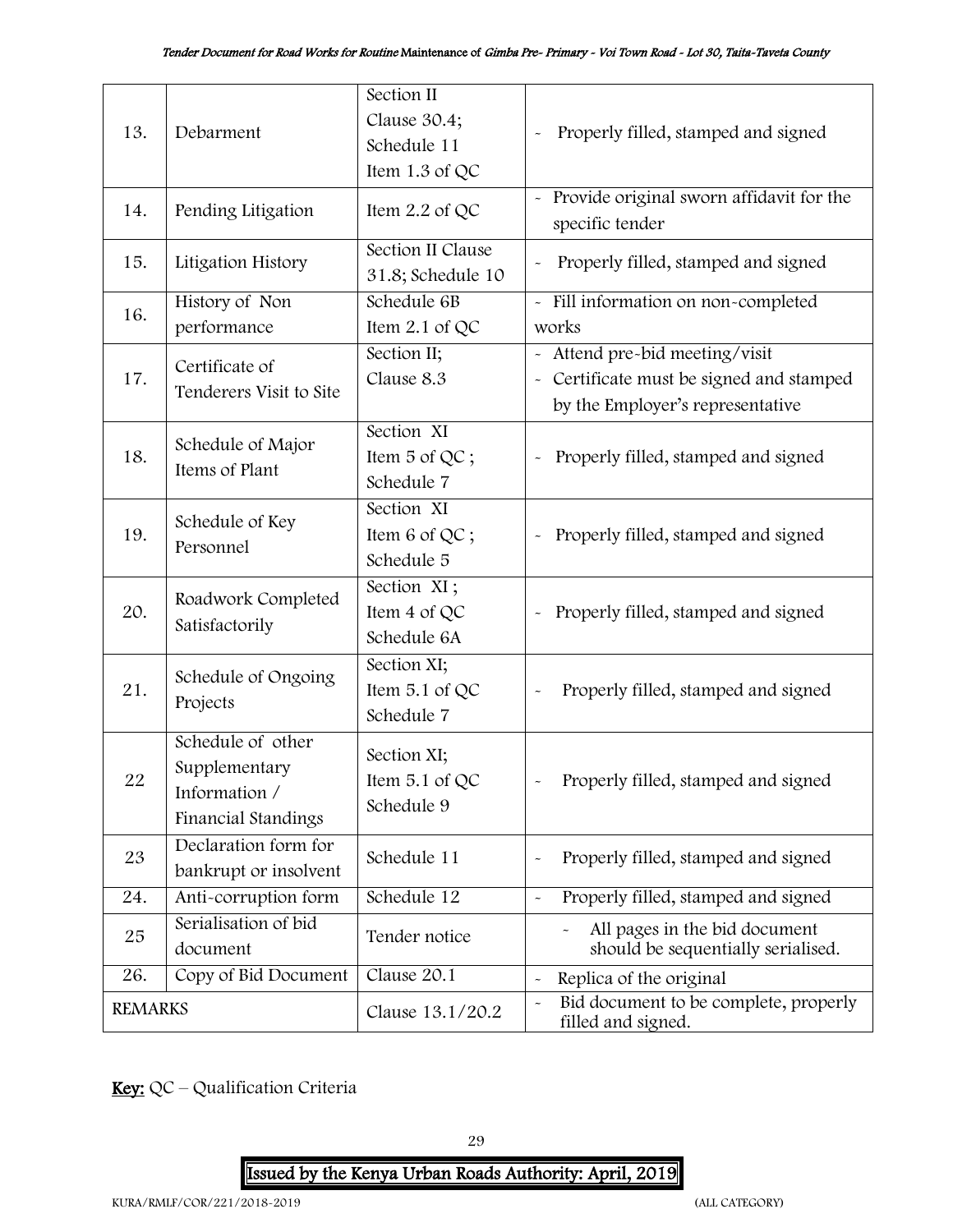| <b>ITEM</b>              |               | <b>DESCRIPTION</b>                   | <b>MUST MEET CRITERIA</b> |
|--------------------------|---------------|--------------------------------------|---------------------------|
|                          |               | FINANCIAL CAPACITY                   |                           |
|                          | a             | <b>Audited Statements</b>            | YES/NO                    |
|                          | h             | Cash flow statement (forecasts)      | YES/NO                    |
|                          | $\mathcal{C}$ | Financial position/Ratios            | YES/NO                    |
|                          | d             | Turnover                             | YES/NO                    |
| 2                        |               | <b>EXPERIENCE</b>                    |                           |
|                          |               | General Experience                   | YES/NO                    |
|                          |               | Specific experience in related works | YES/NO                    |
| 3                        |               | <b>CURRENT COMMITMENTS</b>           |                           |
|                          |               | On-going works                       | YES/NO                    |
| $\overline{\mathcal{A}}$ |               | <b>KEY PERSONNEL</b>                 |                           |
|                          |               | HQ Staff                             | YES/NO                    |
|                          |               | Site Agent                           | YES/NO                    |
|                          |               | Surveyor                             | YES/NO                    |
|                          |               | Foreman                              | YES/NO                    |
| 5                        |               | PLANT AND EQUIPMENT                  |                           |
|                          |               | Equipment capabilities               | YES/NO                    |
| 6                        |               | WORK METHODOLOGY                     | YES/NO                    |
| 7                        |               | LITIGATION HISTORY                   | YES/NO                    |
| 8                        |               | Business permit and office location  | YES/NO                    |
|                          |               | <b>REMARKS</b>                       | YES/NO                    |

#### Table 2: Post- qualification Score

- Bidders must achieve YES in all the measured parameters to qualify.
- The bidders who pass the technical criteria will be subjected to financial evaluation

Issued by the Kenya Urban Roads Authority: April, 2019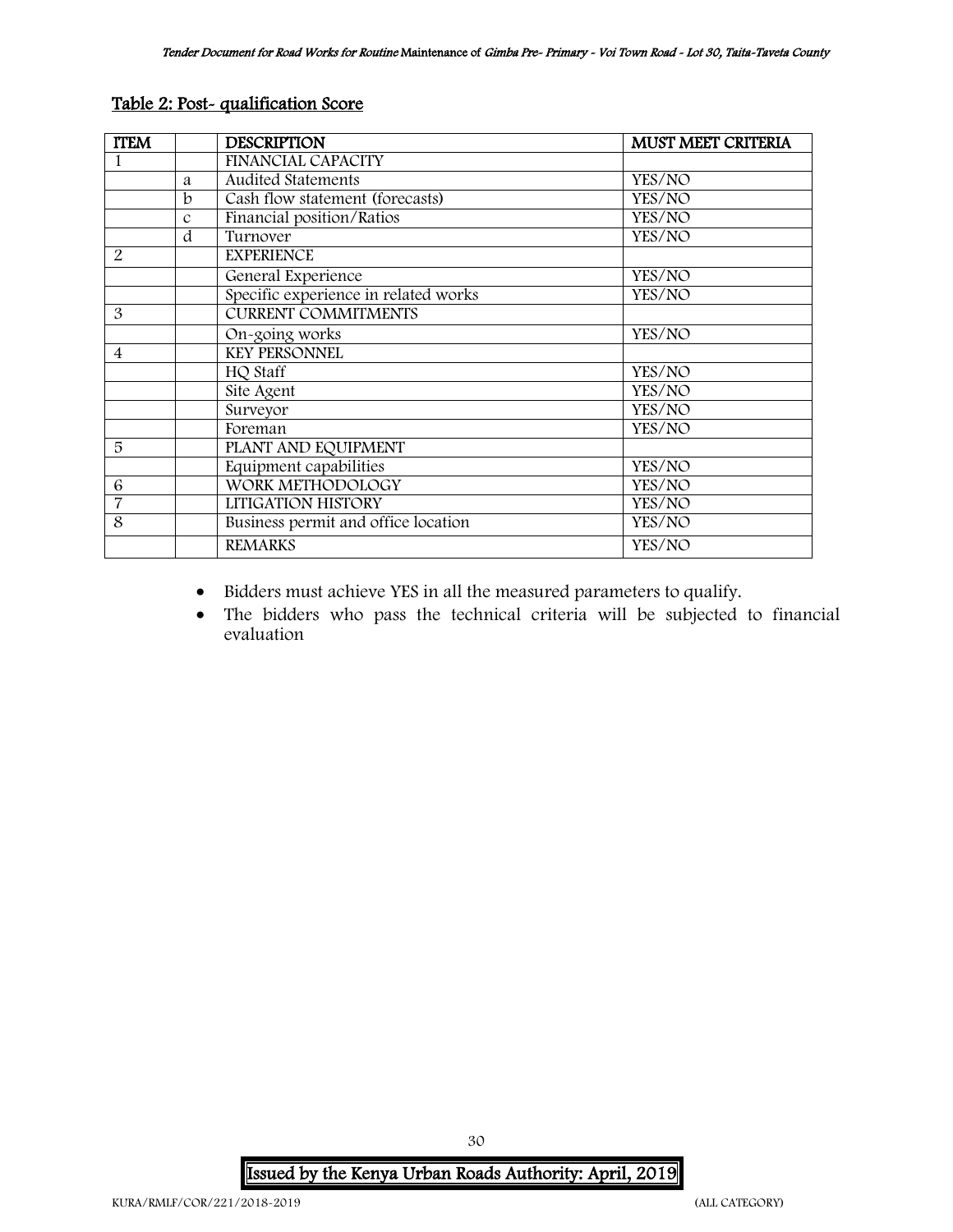## <span id="page-30-1"></span><span id="page-30-0"></span>SECTION IV: CONDITIONS OF CONTRACT PART I: GENERAL CONDITIONS OF CONTRACT

The Conditions Of Contract Part 1 – General Conditions shall be those forming Part 1 of the Conditions of Contract for works of Civil engineering construction Fourth Edition 1987, reprinted in 1992 with further amendments, prepared by the Federation Internationale des Ingenieurs Conseils (FIDIC)

Copies of the FIDIC Conditions of Contract can be obtained from:

FIDIC Secretariat P.O. Box 86 1000 Lausanne 12 Switzerland Fax: 41 21 653 5432 Telephone: 41 21 653 5003

Issued by the Kenya Urban Roads Authority: April, 2019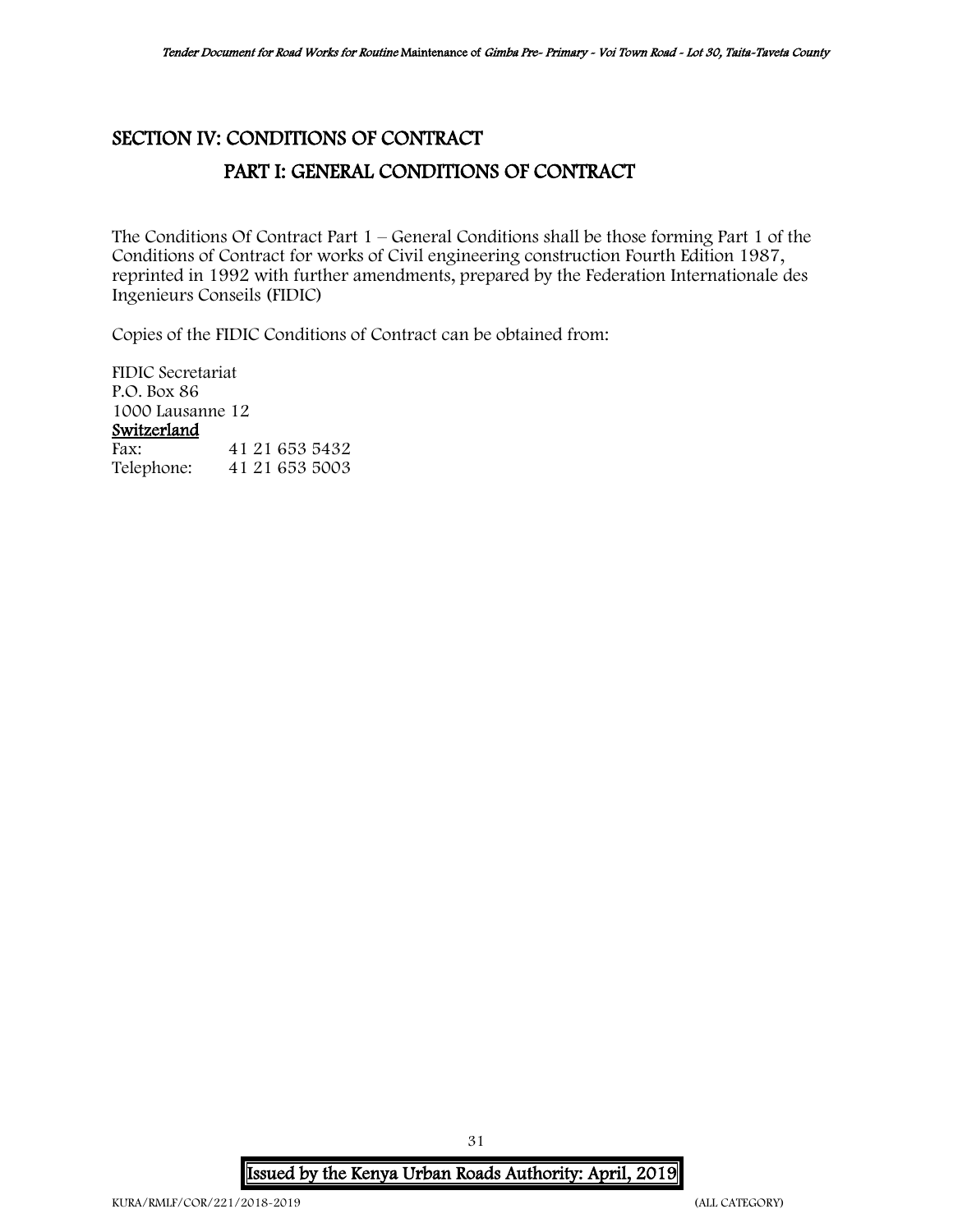#### PART II: CONDITIONS OF PARTICULAR APPLICATION

<span id="page-31-0"></span>The following Conditions of Particular Application shall supplement the General Conditions of Contract. Whenever there is a conflict, the provisions herein shall prevail over those in the General Conditions of Contract. The Particular Condition is preceded by the corresponding clause number of the General Conditions to which it relates.

Issued by the Kenya Urban Roads Authority: April, 2019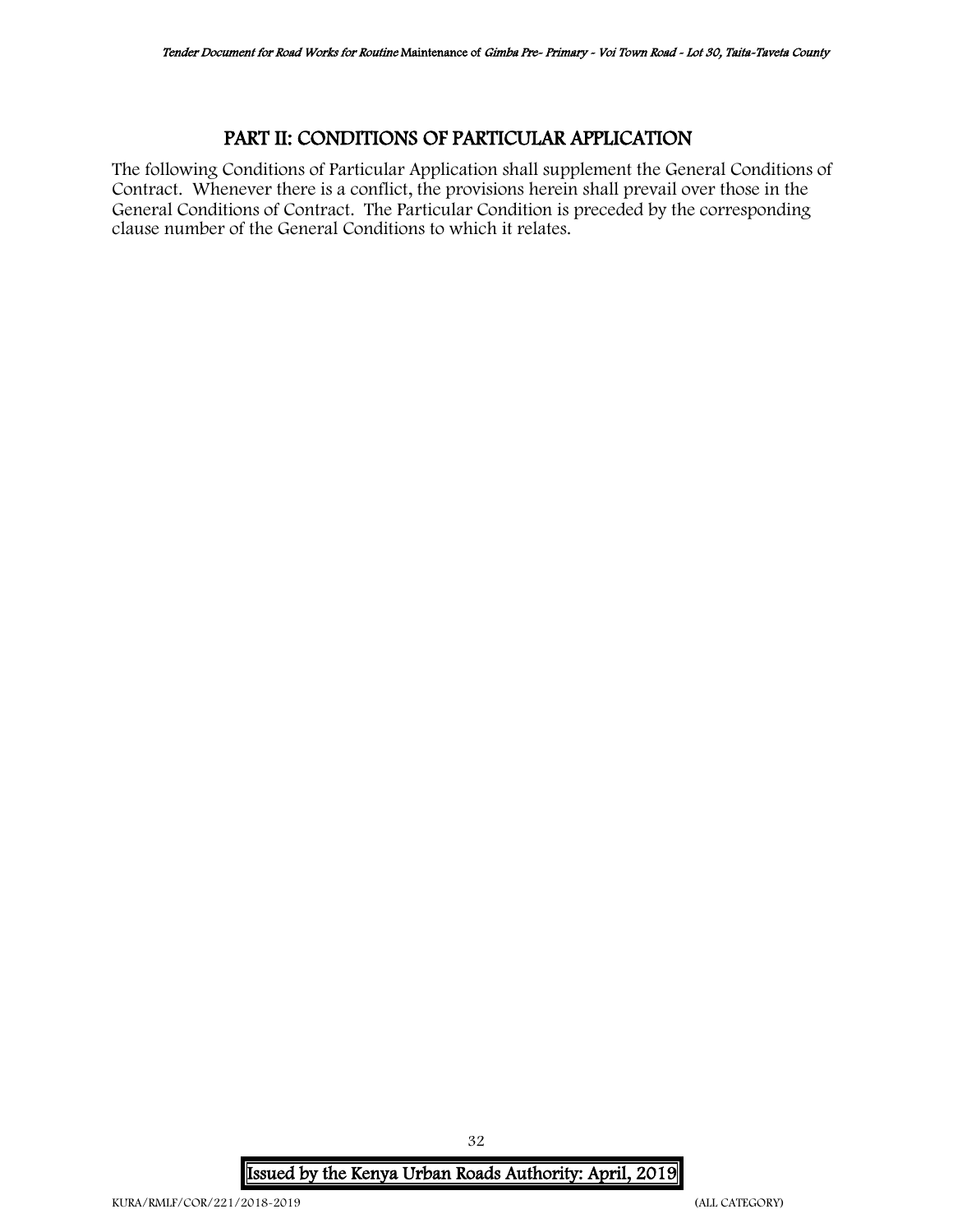#### **CONTENTS**

| SUBCLAUSE 8.2 - SITE OPERATIONS AND METHODS OF CONSTRUCTION 36                 |  |
|--------------------------------------------------------------------------------|--|
|                                                                                |  |
|                                                                                |  |
|                                                                                |  |
|                                                                                |  |
|                                                                                |  |
|                                                                                |  |
|                                                                                |  |
|                                                                                |  |
| SUBCLAUSE 15.2- LANGUAGE ABILITY AND QUALIFICATIONS OF CONTRACTOR'S AUTHORISED |  |
| AGENT 38                                                                       |  |
|                                                                                |  |
| SUBCLAUSE 16.3- QUALIFICATION AND LANGUAGE ABILITY OF SUPERINTENDING STAFF 39  |  |
| SUBCLAUSE 19.1- SAFETY, SECURITY AND PROTECTION OF THE ENVIRONMENT 39          |  |
|                                                                                |  |
| SUBCLAUSE 21.1 - INSURANCE OF WORKS AND CONTRACTOR 'S EQUIPMENT 40             |  |
|                                                                                |  |
|                                                                                |  |
|                                                                                |  |
|                                                                                |  |
|                                                                                |  |
|                                                                                |  |
|                                                                                |  |
|                                                                                |  |
| SUBCLAUSE 29.2 - REINSTATEMENT AND COMPENSATION FOR DAMAGES TO PERSONS AND     |  |
|                                                                                |  |
|                                                                                |  |
|                                                                                |  |
|                                                                                |  |
|                                                                                |  |
|                                                                                |  |
|                                                                                |  |
|                                                                                |  |
|                                                                                |  |
|                                                                                |  |
|                                                                                |  |
|                                                                                |  |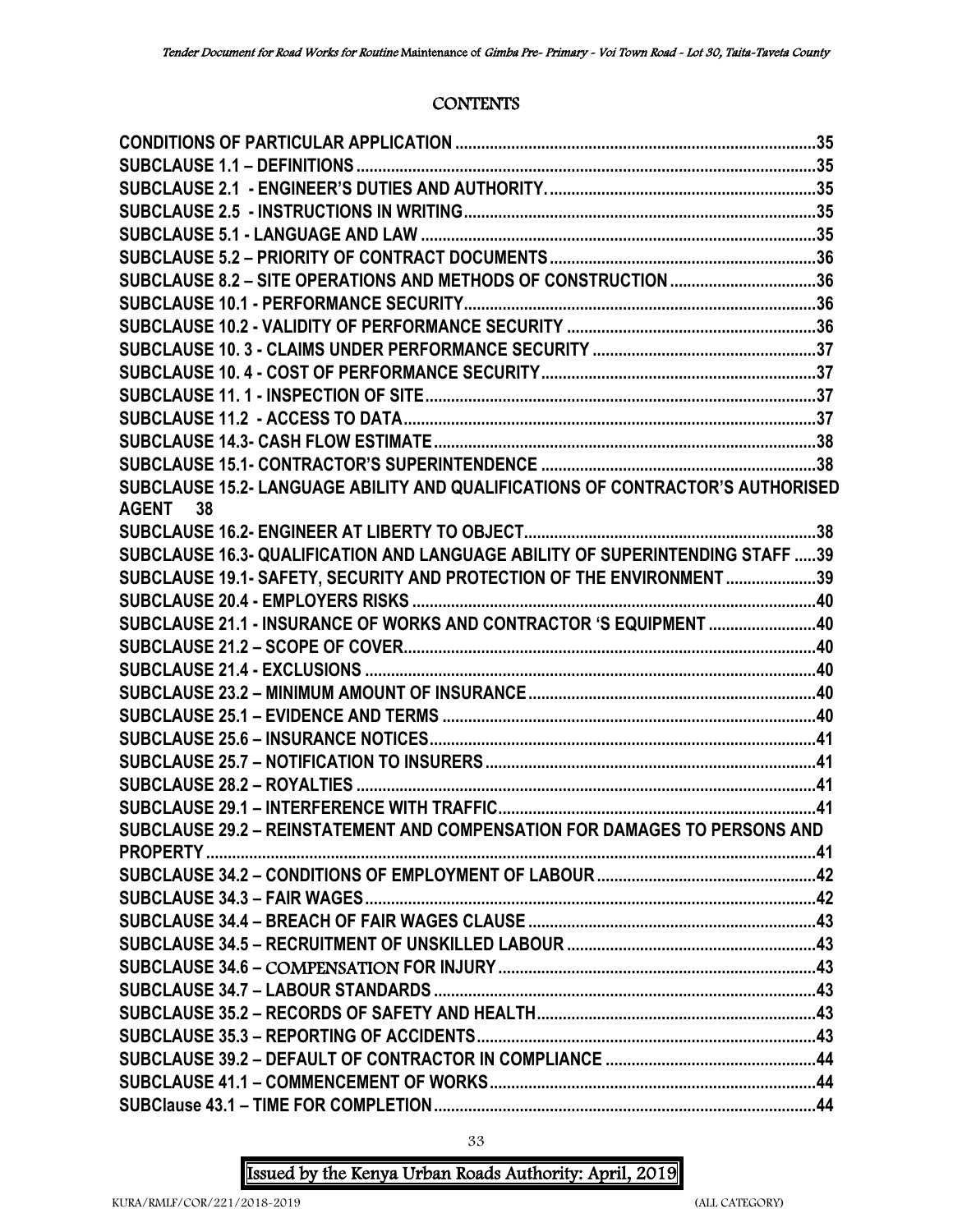| SUBCLAUSE 54.1 - CONTROCTOR'S EQUIPMENT, TEMPORARY WORKS AND MATERIALS45 |  |
|--------------------------------------------------------------------------|--|
|                                                                          |  |
|                                                                          |  |
|                                                                          |  |
|                                                                          |  |
| SUBCLAUSE 60.3 - RETENTION MONEY AND PAYMENT OF RETENTION MONEY 46       |  |
|                                                                          |  |
|                                                                          |  |
|                                                                          |  |
|                                                                          |  |
|                                                                          |  |
|                                                                          |  |
|                                                                          |  |
|                                                                          |  |
|                                                                          |  |
|                                                                          |  |
|                                                                          |  |
|                                                                          |  |
|                                                                          |  |
|                                                                          |  |
|                                                                          |  |
|                                                                          |  |
|                                                                          |  |
|                                                                          |  |
|                                                                          |  |
|                                                                          |  |
|                                                                          |  |
|                                                                          |  |
|                                                                          |  |
|                                                                          |  |
|                                                                          |  |
|                                                                          |  |
|                                                                          |  |
|                                                                          |  |
|                                                                          |  |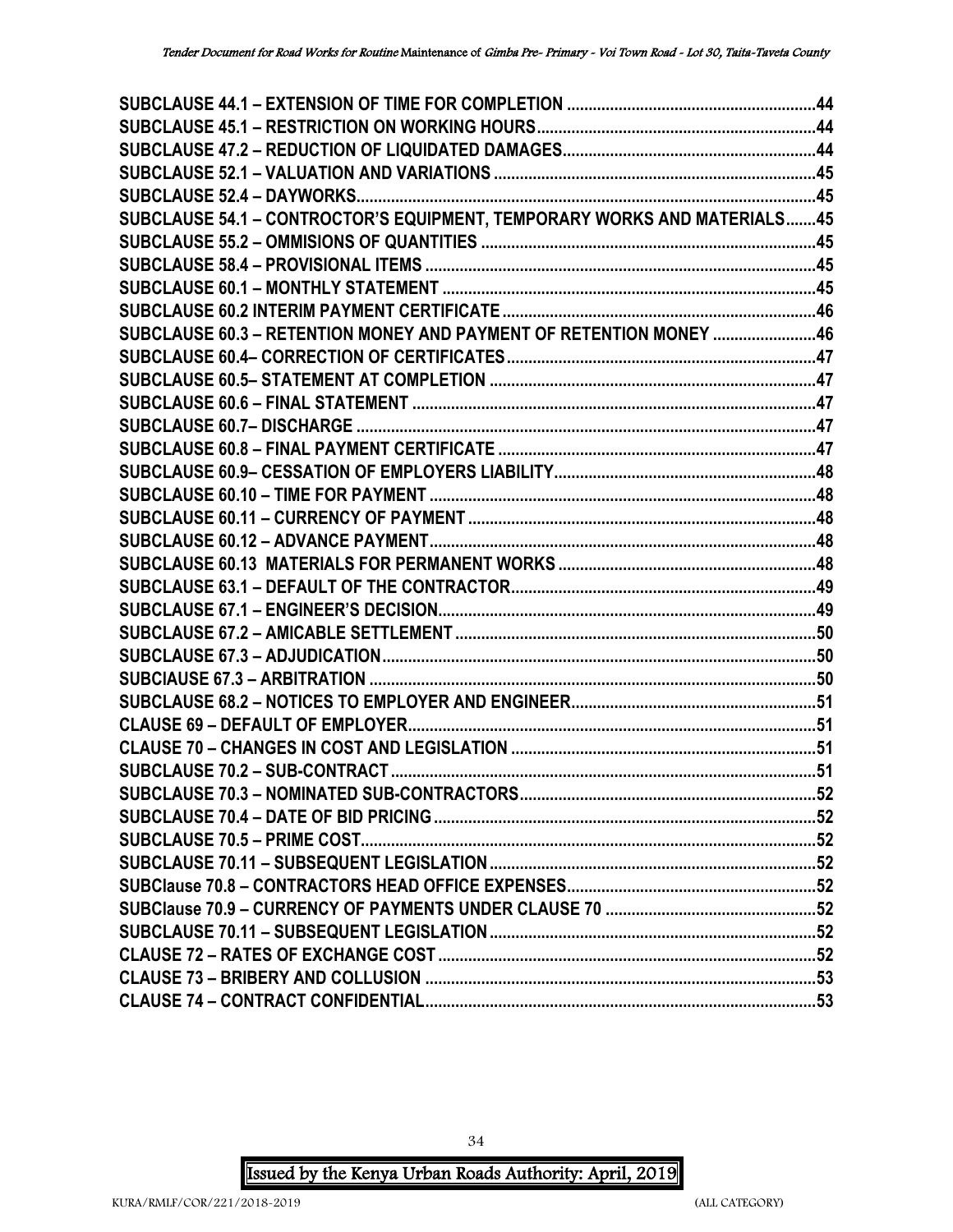## CONDITIONS OF PARTICULAR APPLICATION

#### SUBCLAUSE 1.1 – DEFINITIONS

Amend this sub-clause as follows:

(a) (i) The "Employer" is the Kenya Urban Roads Authority, represented by the Director General - Kenya Urban Roads Authority.

(ii) The "Engineer" is the General Manager (Maintenance) - Kenya Urban Roads Authority.

. (b) (i) Insert in line 2 after the Bills Of Quantities", the following, "the rates entered by the Contractor (whether or not such rate be employed in computation of the Contract Price),"

Amend subparagraph (b) (v) of Sub-Clause 1.1 by adding the following words at the end: The word "BID" is synonymous with "bid" and the word "Appendix to BID" with "Appendix to Bid" and the word "BID documents" with "bidding documents".

Add the following at the end of this sub-clause:

(h) "Materials" means materials and other things intended to form or forming part of the Permanent Works.

(i) "Quantified site instructions" means Site instructions from the Engineer or his representative to the Contractor instructing him to carry out quantified works drawn from the contract to be carried out within a specified period.

SUBCLAUSE 2.1 - ENGINEER'S DUTIES AND AUTHORITY.

With reference to Sub-Clause 2.1 (b), the following shall also apply: The Engineer shall obtain the specific approval of the Employer before taking any of the following actions specified in Part 1:

(a) Consenting to the subletting of any part of the works under Clause 4;

(b) Certifying additional cost determined under Clause 12;

(c) Determining an extension of time under Clause 44;

(d) Issuing a variation under Clause 51;

(e) Fixing rates or prices under Clause 52

#### SUBCLAUSE 2.5 - INSTRUCTIONS IN WRITING

Add at the end of sub-clause 2.5 the following: "The site instructions shall be in the form of quantified site instructions and the contractor shall commence execution of the site instructions within three (3) days and complete within the completion period as stipulated in the instructions.

#### SUBCLAUSE 5.1 - LANGUAGE AND LAW

The Contract document shall be drawn up in the ENGLISH LANGUAGE. Communication between the Contractor and the Engineer's Representative shall be in this given language.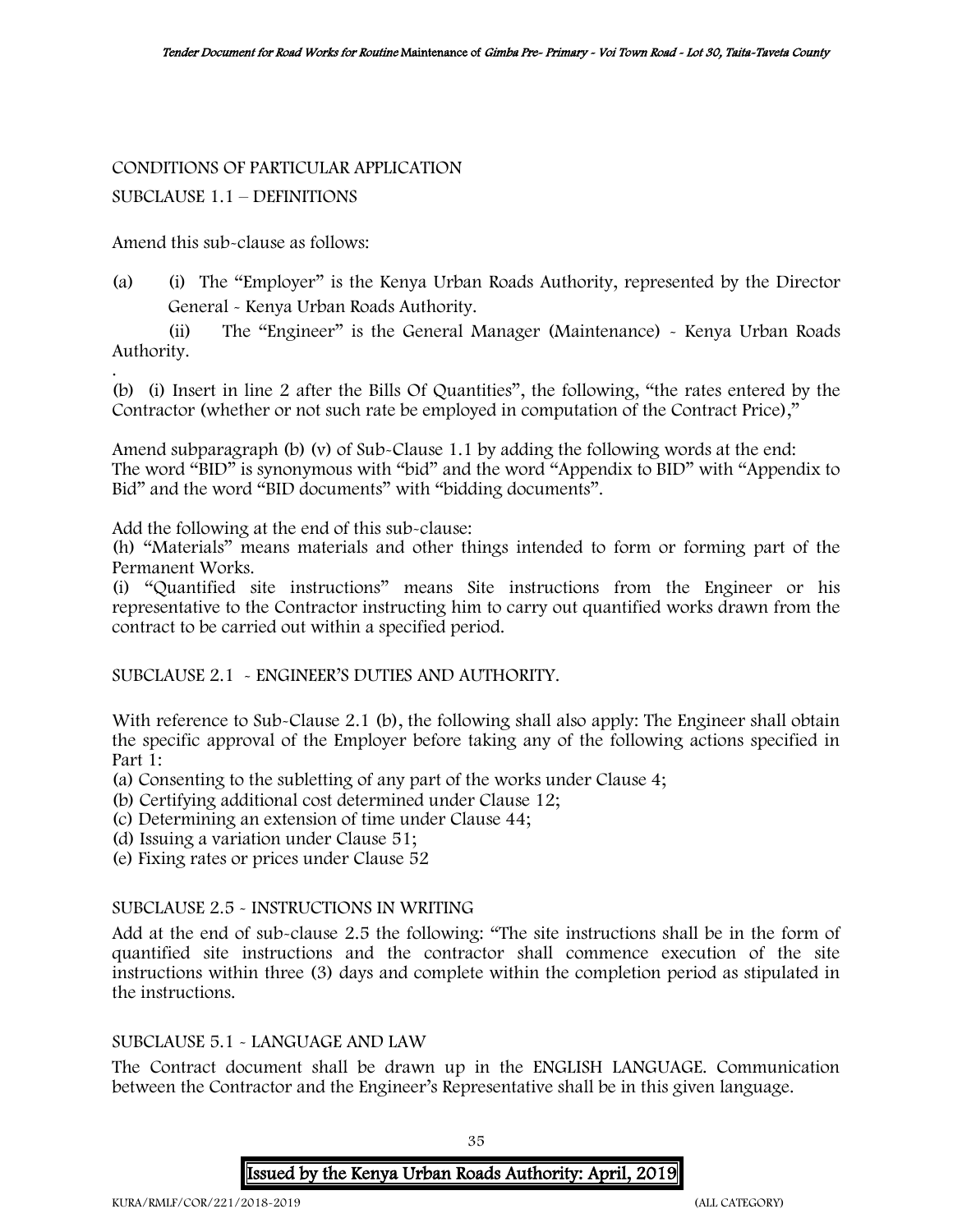The Laws applicable to this Contract shall be the Laws of the Republic of Kenya.

#### SUBCLAUSE 5.2 – PRIORITY OF CONTRACT DOCUMENTS

Delete the documents listed 1-6 and substitute:

- (1) The Contract Agreement (if completed)
- (2) The Letter Of Acceptance;
- (3) The Bid and Appendix to Bid;
- (4) The Conditions of Contract Part II;
- (5) The Conditions of Contract Part I;
- (6) The Special Specifications;
- (7) The Standard Specification for Road and Bridge Construction, 1986;
- (8) The Drawings;
- (9) The priced Bills of Quantities
- (10) Other documents as listed in the Appendix to form of Bid

#### SUBCLAUSE 8.2 – SITE OPERATIONS AND METHODS OF CONSTRUCTION

Add sub- clause 8.2(b) at the end as follows:

"The Contractor shall submit to the Engineer Works Methodology not later than 14 days from the date of award of the contract and general description of his proposed arrangements and methods for the execution of the Works. This shall include inter-alia temporary office, buildings, access roads, construction plant and its intended production output, working shift arrangements, labour strength, skilled and unskilled, and supervision arrangements, power supply arrangements, supply of materials including a materials utilisation programme, stone crushing, aggregate production and storage, cement handling, concrete mixing and handling, methods of excavation, dealing with water, testing methods and facilities."

#### SUBCLAUSE 10.1 - PERFORMANCE SECURITY

Replace the text of Sub-clause 10.1 with the following:

"The Contractor shall provide security for his proper performance of the Contract within 28 days after receipt of the Letter of Acceptance. The Performance Security shall be in the form of a bank guarantee as stipulated by the Employer in the Appendix to Bid. The Performance Security shall be issued by a bank incorporated in Kenya. The Contractor shall notify the Engineer when providing the Performance Security to the Employer.

"Without limitation to the provisions of the preceding paragraph, whenever the Engineer determines an addition to the Contract Price as a result of a change in cost, the Contractor, at the Engineers written request, shall promptly increase the value of the Performance Security by an equal percentage.

#### SUBCLAUSE 10.2 - VALIDITY OF PERFORMANCE SECURITY

The Performance Security shall be valid until a date 28 days after the date of issue of the Defects Liability Certificate. The security shall be returned to the Contractor within 14 days of expiration.

36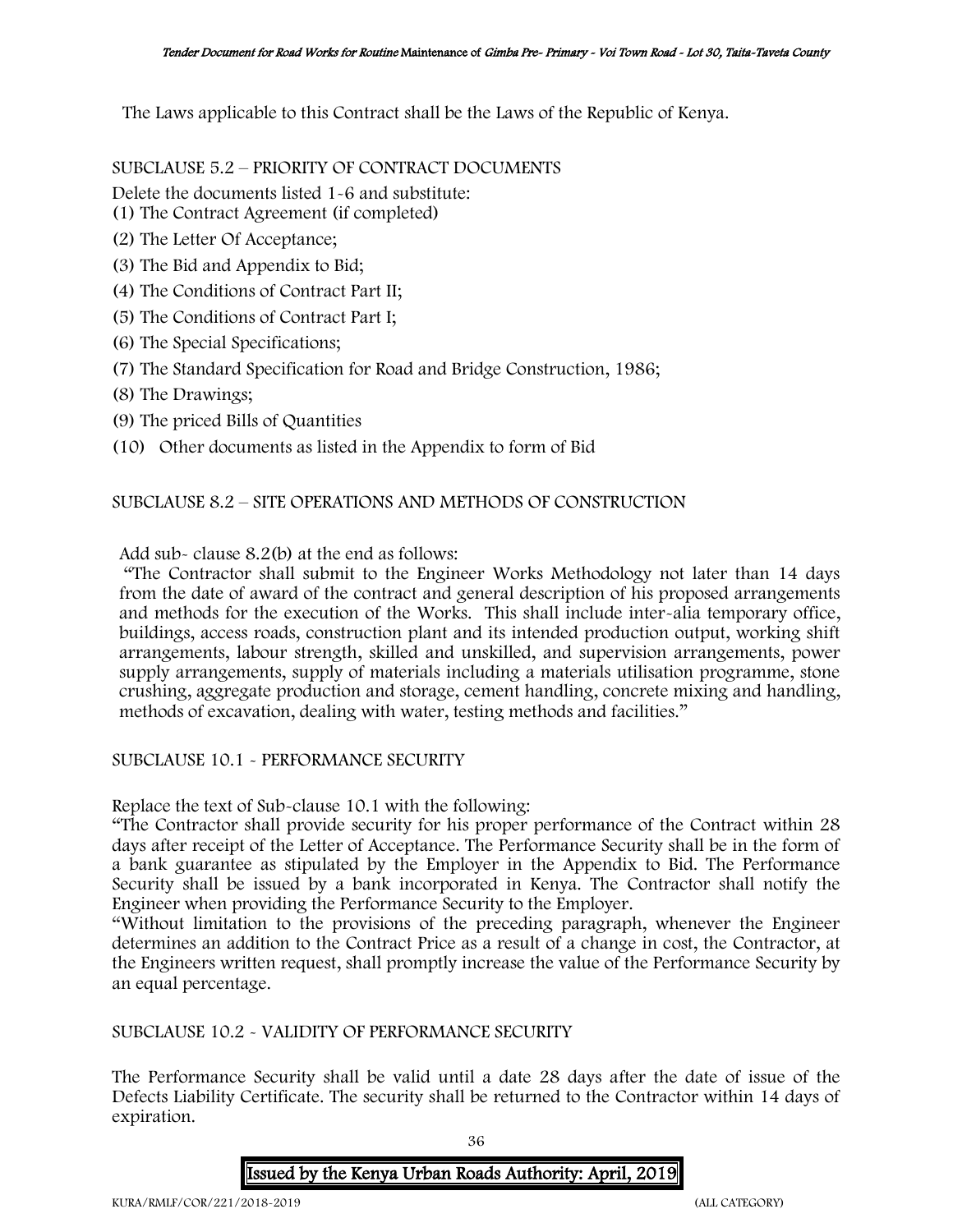### SUBCLAUSE 10. 3 - CLAIMS UNDER PERFORMANCE SECURITY

Delete the entire sub-clause 10.3.

## SUBCLAUSE 10. 4 - COST OF PERFORMANCE SECURITY

The cost of complying with the requirements of this clause shall be borne by the Contractor.

SUBCLAUSE 11. 1 - INSPECTION OF SITE

### In line 17 after "affect his BID" add

"and the Contractor shall be deemed to have based his BID on all the aforementioned" Delete the last paragraph completely and replace with the following:

"The Employer in no way guarantees completeness nor accuracy of the soil, materials, subsurface and hydrological information made available to the Contractor at the time of BIDing or at any other time during the period of the Contract, and the Contractor shall be responsible for ascertaining for himself all information as aforesaid for the execution of works and his BID shall be deemed to have been priced accordingly.

## SUBCLAUSE 11.2 - ACCESS TO DATA

Data made available by the Employer in accordance with Clause 11.1 shall be deemed to include data listed elsewhere in the Contract as open for inspection at the address stipulated in the Appendix to Bid.

### SUBCLAUSE 14.1 PROGRAM TO BE SUBMITTED

The time within which the program shall be submitted shall be fourteen (14) days from the issuance of order to commence.

The programme shall be in the form of a Critical Path Method Network (CPM network) showing the order of procedure and description of the construction methods and arrangements by which he proposes to carry out the works. It should also be supplemented by a time – bar chart of the same programme.

The programme shall be coordinated with climatic, groundwater and other conditions to provide for the completion of the Works in the instruction and by the time specified. The programme shall be revised on demand by the Engineer or his representative.

During the execution of the works, the Contractor shall submit to the Engineer full and detailed particulars of any proposed amendments to the arrangements and methods submitted in accordance with the foregoing. If details of the Contractor's proposals for Temporary Works are required by the Engineer for his own information the Contractor shall submit such details within seven days of being requested to do so.

The various operations pertaining to the works shall be carried out in such a progressive sequence as will achieve a continuous and consecutive output of fully completed road works inclusive of all bridge works and culverts within the time limits specified in the Contract and

37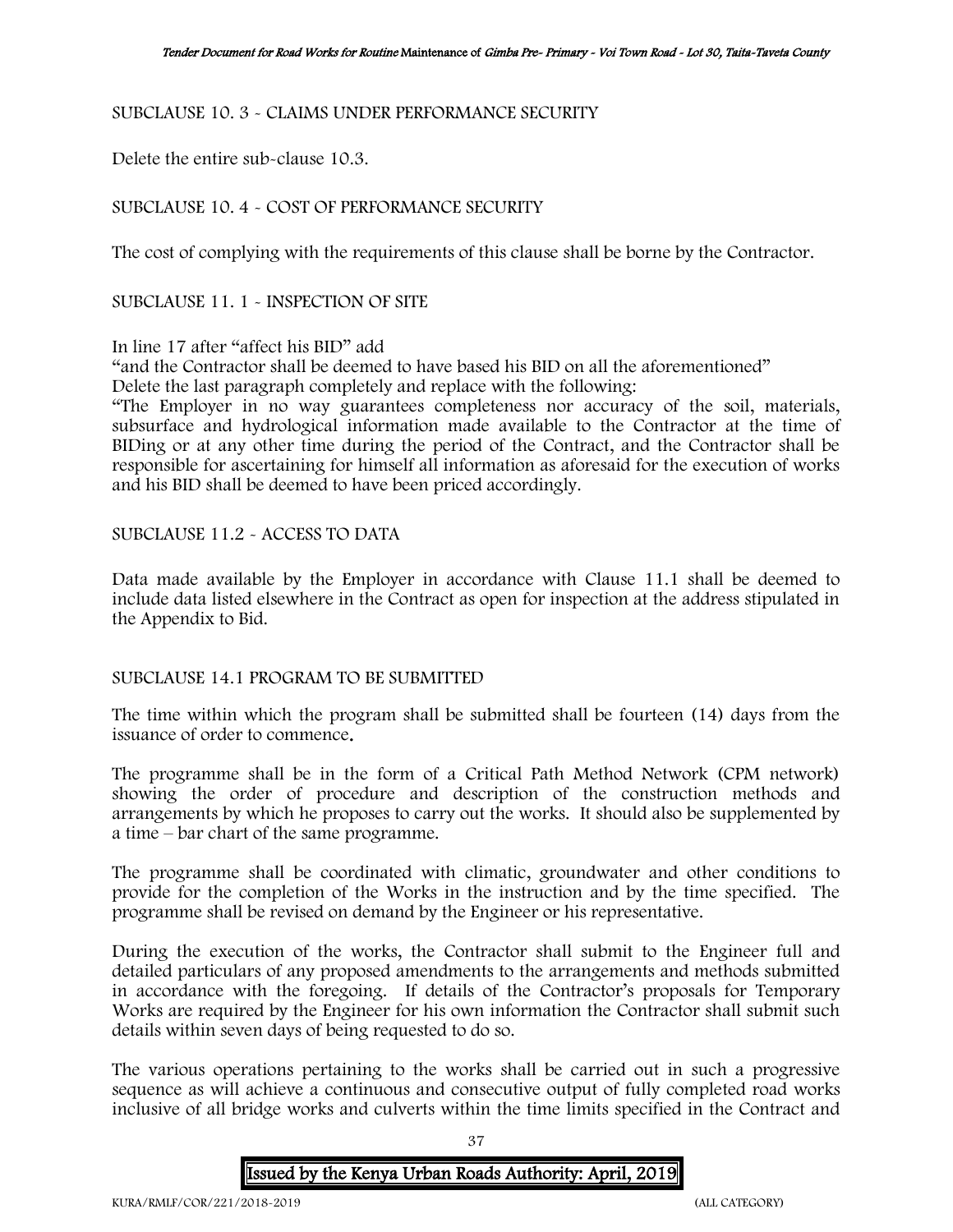the instructions. Generally the Contractor shall carry out works within the sections stated in the instructions.

The Contractor shall allow in his programme for the following 10 public holidays per calendar year in Kenya.

- New Year's Day (1<sup>st</sup> January)
- Good Friday
- Easter Monday
- Labour day  $(1<sup>st</sup>$  May)
- Madaraka Day (1st June)
- Idd Ul Fitr
- Mashujaa Day (20th October)
- $\bullet$  Jamhuri day (12<sup>th</sup> December)
- Christmas Day  $(25<sup>th</sup> December)$
- Boxing day (26<sup>th</sup> December)

The Contractor should also allow per calendar year for a further 2 unspecified public holidays which may be announced by the Government of Kenya with no prior notification.

Add the following at the end of this sub-clause: -

The Employer shall have the right to withhold payment at any time if the contractor fails to submit the programme or revised programme due to his negligence, failure or omission.

# SUBCLAUSE 14.3- CASH FLOW ESTIMATE

The cash flow estimates shall be submitted together with the works programme.

# SUBCLAUSE 15.1- CONTRACTOR'S SUPERINTENDENCE

Add the following at the end of the first paragraph of sub-clause 15.1:

"The Contractor shall, within seven (7) days of receipt of the Engineer's order to commence the works inform the Engineer in writing the name of the Contractor's Representative and the anticipated date of his/her arrival on site."

Add the following Sub-clause 15.2

# SUBCLAUSE 15.2- LANGUAGE ABILITY AND QUALIFICATIONS OF CONTRACTOR'S AUTHORISED AGENT

The Contractor's Agent or Representative on the site shall have as a minimum an ordinary diploma in civil Engineering or building construction or have equivalent status approved by the Engineer and shall be able to read and write English fluently.

The Contractor's Agent or Representative shall have at least 3 years related experience.

# SUBCLAUSE 16.2- ENGINEER AT LIBERTY TO OBJECT

At the end of this Clause add

"by a competent substitute approved by the Engineer and at the Contractors own expense." Add the following Sub-Clauses 16.3 and 16.4:

38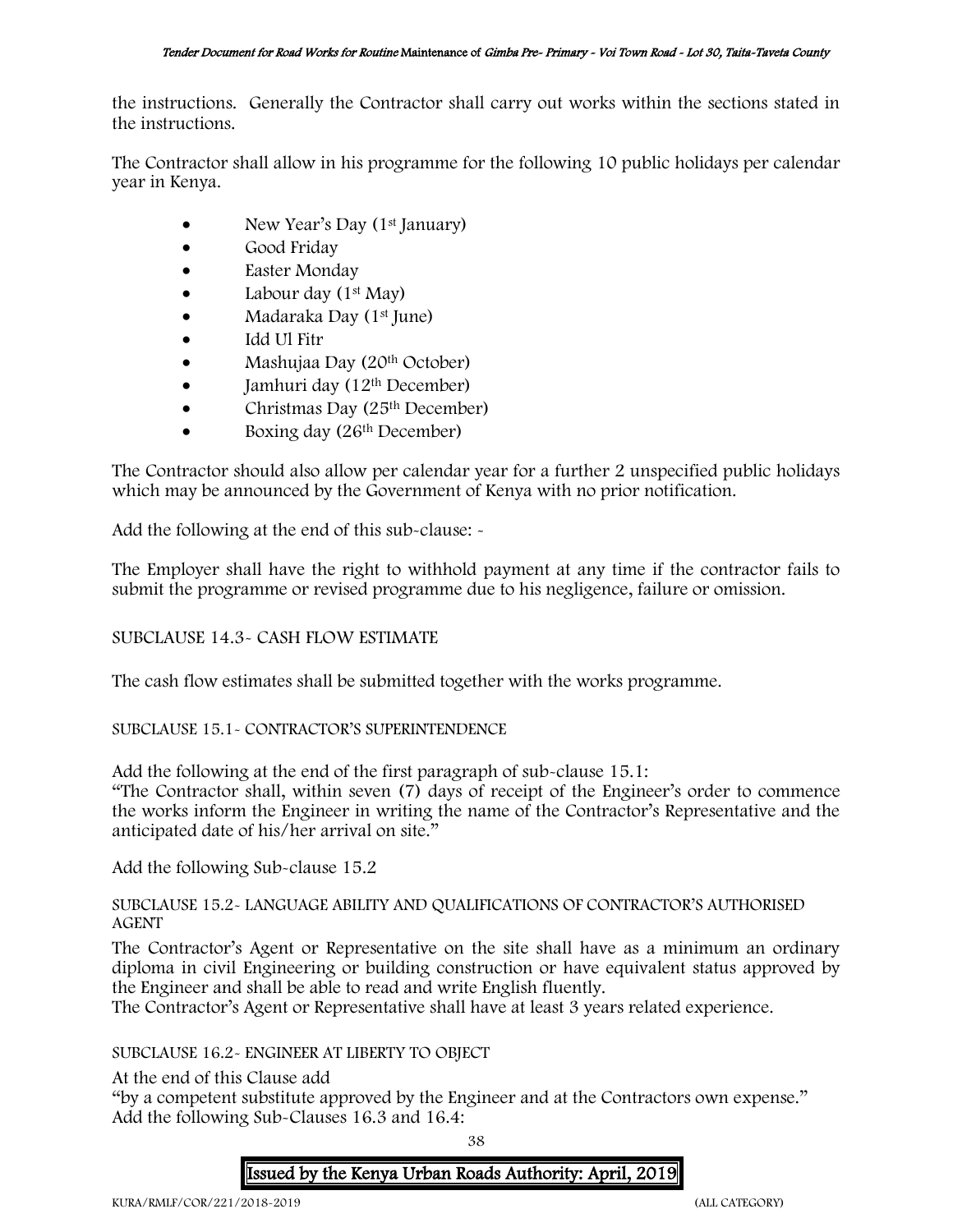### SUBCLAUSE 16.3- QUALIFICATION AND LANGUAGE ABILITY OF SUPERINTENDING STAFF

The Contractor's superintending staff shall meet the following minimum qualifications: Should have a working knowledge of English or Kiswahili. Should any of the superintending staff not be able to meet this condition, the Contractor shall propose to the Engineer arrangements for provision of a sufficient number of interpreters of approved qualifications. The Engineer, at his discretion, may amend, approve or reject such arrangements or reject deployment of superintending staff not meeting the language requirements. The Engineer may at any time during the duration of the Contract amend any approved arrangements made for interpreters, which shall be implemented at the Contractors expense.

The key staff listed below must have academic qualifications from government-recognised institutions or equivalent institutions of the levels set out in Section 5, Part 6.

- Site Agent
- Site Engineer
- Site Surveyor
- Foremen

The key staff listed below must have minimum experience set out in Section 5, Part 6:

- Site Agent
- Site Engineer
- Site Surveyor
- Foremen

Qualifications as above shall be subject to verification and approval on site by the Engineer or his representative on site before commencement of the said works.

# SUBCLAUSE 19.1- SAFETY, SECURITY AND PROTECTION OF THE ENVIRONMENT

Add Sub-Clause-paragraph (d) of Sub-Clause 19 as follows:

Notwithstanding the Contractor's obligation under Sub-Clause-paragraph (a), (b) and 9(c) of Sub-Clause 19.1 of the Conditions Of Contract, the Contractor shall observe the following measures with a view to reducing or elimination adverse environmental effects by the site works:

- (i) All quarries and borrow pits shall be filled and landscaped to their original state after extraction of construction material
- (ii) Soil erosion due to surface runoff or water from culverts or other drainage structures should be avoided by putting in place proper erosion control measures that shall include, but are not limited to grassing and planting if trees
- (iii) Long traffic diversion roads shall be avoided so as to minimize the effect of dust on the surrounding environment. In any case all diversions shall be kept damp and dust free
- (iv) Spillage of oils, fuels and lubricants shall be avoided and if spilt, shall be collected and disposed off in such a way as not to adversely affect the environment
- (v) Rock blasting near settlement areas shall be properly coordinated with the relevant officers of the Government so as to minimize noise pollution and community interference.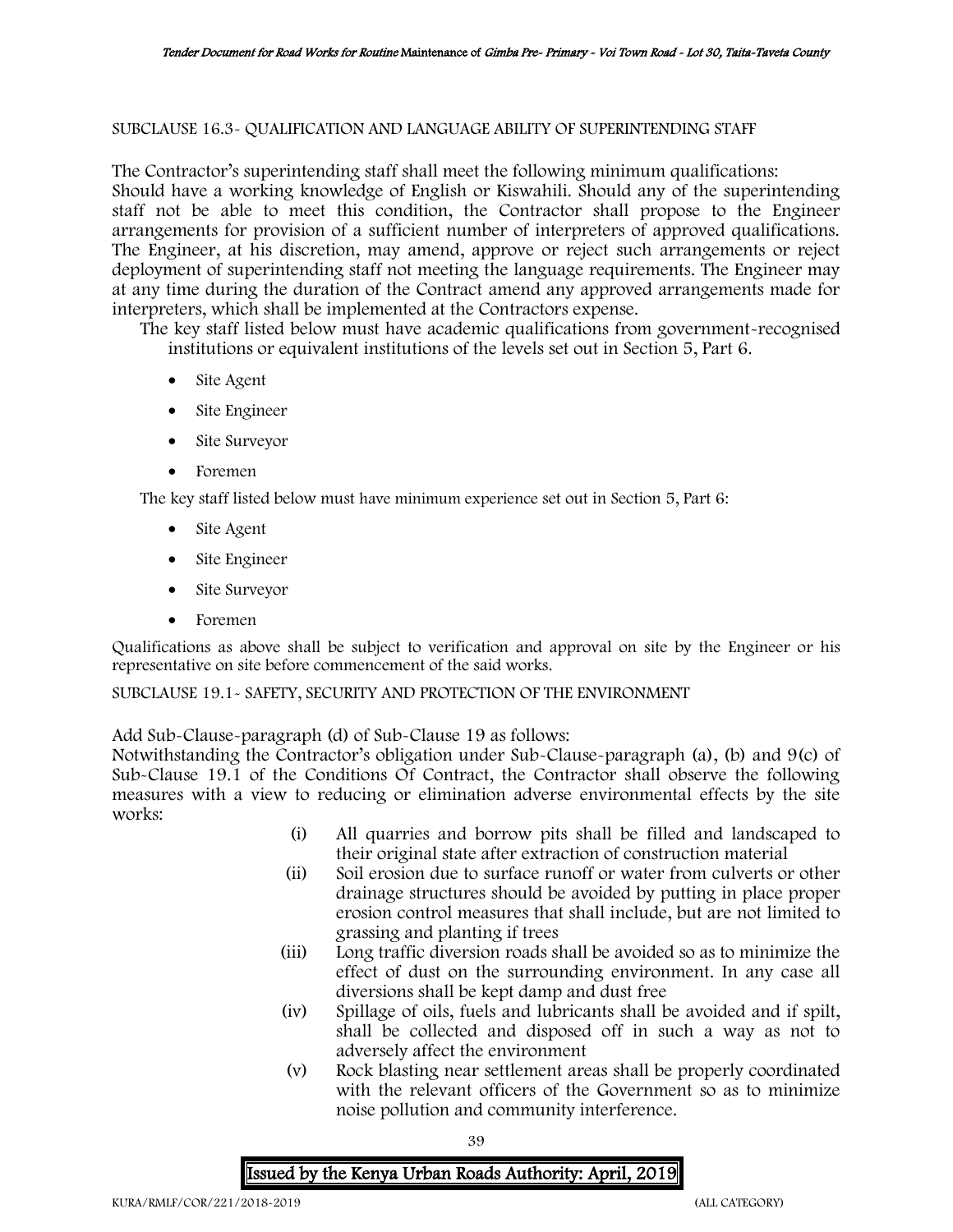#### SUBCLAUSE 20.4 - EMPLOYERS RISKS

Delete Sub-Clause (h) and substitute with;

- (h) any operation of the forces of nature (insofar as it occurs on site) which an experienced contractor:
	- (i) could not have reasonably foreseen, or
	- (ii) could reasonably have foreseen, but against which he could not reasonably have taken at least one of the following measures:
		- (A) prevent loss or damage to physical property from occurring by taking appropriate measures or
		- (B) insure against such loss or damage

SUBCLAUSE 21.1 - INSURANCE OF WORKS AND CONTRACTOR 'S EQUIPMENT

Add the following words at the end of Sub-paragraph (a) and immediately before the last word of Sub-paragraph (b) of Sub-Clause 21.1:

"It being understood that such insurance shall provide for compensation to be payable in the types and proportions of currencies required to rectify the loss or damage incurred"

Delete the first sentence of this Clause and replace with he following:

"prior to commencement of the Works the Contractor shall, without limiting his or the Employer's obligations and responsibilities under Clause 20, insure to the satisfaction of the Employer:"

SUBCLAUSE 21.2 – SCOPE OF COVER

Amend sub-paragraph (a) of Sub-Clause 21.2 as follows:

Delete words "from the start of work at the site" and substitute the words "from the first working day after the Commencement Date"

Add the following as Sub-Clause (c) under Sub-Clause-Clause 21.2

(c ) It shall be the responsibility of the Contractor to notify the insurance company of any change in the nature and extent of the Works and to ensure the adequacy of the insurance coverage at all times during the period of the Contract.

SUBCLAUSE 21.4 - EXCLUSIONS

Amend Sub-Clause 21.4 to read as follows:

"There shall be no obligation for the insurances in Sub-Clause 21.1 to include loss or damage caused by the risks listed under Sub-Clause 20.4 sub-paragraph (a) (i) to(iv) of the Conditions of Particular Application."

SUBCLAUSE 23.2 – MINIMUM AMOUNT OF INSURANCE

Add the following at the end of this Clause: "... with no limits to the number of occurrences".

SUBCLAUSE 25.1 – EVIDENCE AND TERMS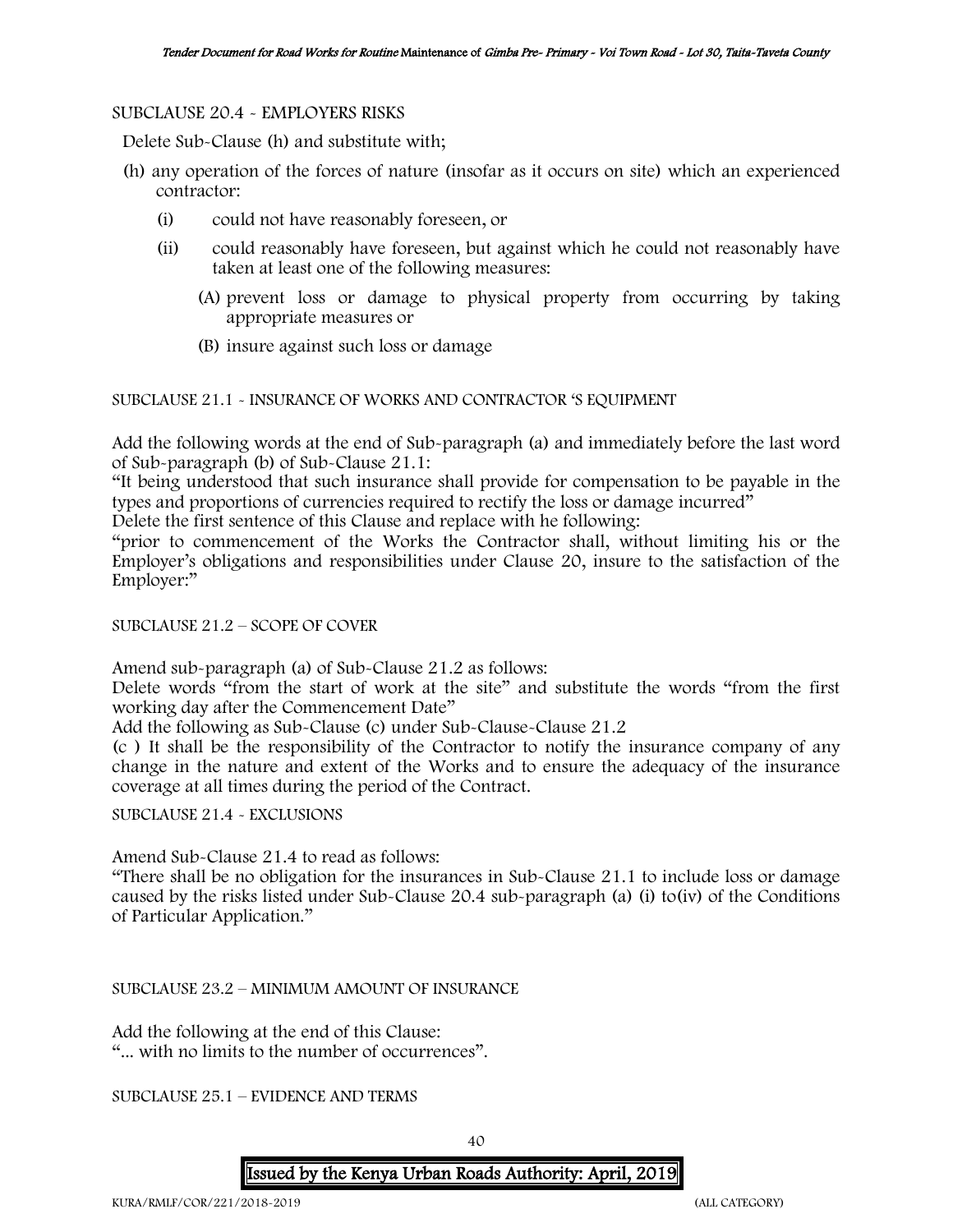Amend Sub-Claus OF INSURANCE 25.1 as follows:

Insert the words "as soon as practicable after the respective insurances have been taken out but in any case" before the words "prior to the start of work at the site" Add the following Sub-Clauses 25.6, 25.7

#### SUBCLAUSE 25.6 – INSURANCE NOTICES

Each policy of insurance effected by the Contractor for purposes of the Contract shall include a provision to the effect that the Insurer shall have a duty to give notice in writing to the Contractor and Employer of the date when a premium becomes payable. This shall not be more than thirty (30) days before that date and the policy shall remain in force until thirty (30) days after the giving of such notice.

### SUBCLAUSE 25.7 – NOTIFICATION TO INSURERS

It shall be the responsibility of the Contractor to notify insurers under any of the insurance referred to in the preceding clauses 21, 23 and 24 on any matter or event, which by the terms of such insurance are required to be so notified. The Contractor shall indemnify and keep indemnified the Employer against all losses, claims, demands, proceedings, costs, charges and expenses whatsoever arising out of or in consequence of any default by the Contractor in complying with the requirements of this Sub-Clause whether as a result of avoidance of such insurance or otherwise.

### SUBCLAUSE 28.2 – ROYALTIES

Add at the end of this Sub-Clause the following sentence:

"The Contractor shall also be liable for all payments or compensation if any that are levied in connection with the dumping of part or all of any such material."

### SUBCLAUSE 29.1 – INTERFERENCE WITH TRAFFIC

Supplement Sub-Clause 29.1 by adding the following sentence at the end:

"The Contractor will be permitted to use existing public roads for access to the site. The Contractor shall pay vehicle license tax and road maintenance duty in accordance with relevant regulations and shall obtain any necessary permits or licenses from relevant authorities for transporting his equipment."

Add the following subclause 29.2:

### SUBCLAUSE 29.2 – REINSTATEMENT AND COMPENSATION FOR DAMAGES TO PERSONS AND **PROPERTY**

The Contractor shall reinstate all properties whether public or private which are damaged in consequence of the construction and, maintenance of the works to a condition as specified and at least equal to that prevailing before his first entry on them.

If in the opinion of the Engineer the Contractor shall have failed to take reasonable and prompt action to discharge his obligations in the matter of reinstatement, the Engineer will inform the Contractor in writing of his opinion, in which circumstances the Employer reserves the right to employ others to do the necessary work of reinstatement and to deduct the cost thereof from any money due or which shall become due to the Contractor.

The Contractor shall refer to the Employer without delay all claims which may be considered to fall within the provisions of Clause 22.1.

Add the following Sub-Clause 34.2 to 34.8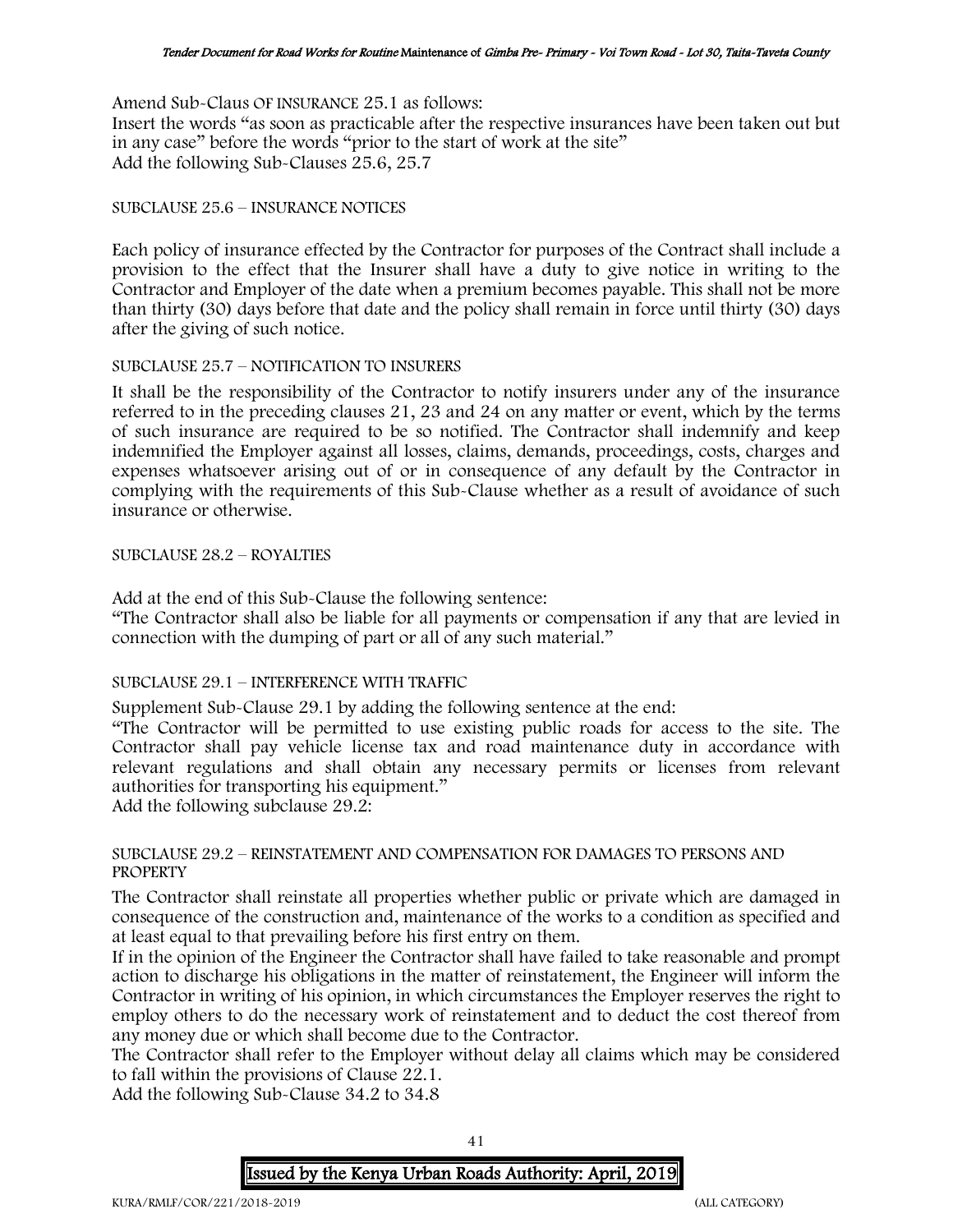#### SUBCLAUSE 34.2 – CONDITIONS OF EMPLOYMENT OF LABOUR

The Contractor shall be responsible for making all arrangements for and shall bear all costs relating to recruitment, obtaining of all necessary visas, permits or other official permission for movements of staff and labour.

## SUBCLAUSE 34.3 – FAIR WAGES

The Contractor shall, in respect of all persons employed anywhere by him in the execution of the Contract, and further in respect of all persons employed by him otherwise than in the execution of the Contract in every factory, Workshop or place occupied or used by him for the execution of the Contract, observe and fulfil the following conditions:

- (a) The Contractor shall pay rates of wages, observe hours of labour and provide conditions of labour, housing, amenities and facilities not less favourable than those required by the latest Regulation of Wages (Building and Construction Industry) Order as of the time of bid submission, and subsequent amendments thereto, or in any wage scales, hours of work or conditions agreed by the Ministry of Labour or other Government Department in consultation with the appropriate wage fixing authority and generally recognized by other employees in the district whose general circumstances in the trade or industry in which the Contractor is engaged are similar.
- (b) In the absence of any rates of wages, hours or conditions of labour so established the Contractor shall pay rates of wages and observe hours and conditions of labour which are not less favourable than the general level of wages, hours and conditions observed by other Employers whose general circumstances in the trade or industry in which the Contractor is engaged are similar.
- (c) Where the absence of established rates of wages, hours and conditions of labour or the dissimilarity of the general circumstances in the trade of industry in which the Contractor is engaged prevent the Contractor from observing rates of wages, hours and conditions of labour ascertained under sub-paragraph (a) and (b) above the Contractor in fixing the rates of wages, hours and conditions of labour of his employees shall be guided by the advice of the Labour Department.
- (d) The Contractor shall recognize the freedom of his employees to be members of trade unions.
- (e) The Contractor shall maintain records in English of the time worked by, and the wages paid to, his employees. The Contractor shall furnish to the Engineer or Employer, if called upon to do so, such particulars of the rates, wages and conditions of labour as the Employer or Engineer may direct.
- (f) The Contractor shall at all times during the continuance of the contract display, for the information of his employees in every factory, workshop or place occupied or used by him for the execution of the Contract, a copy of this clause together with a notice setting out the general rates of wages, hours and conditions of labour of his employees.
- (g) The Contractor shall be responsible for the observance of this clause by sub-Contractors employed in the execution of the works.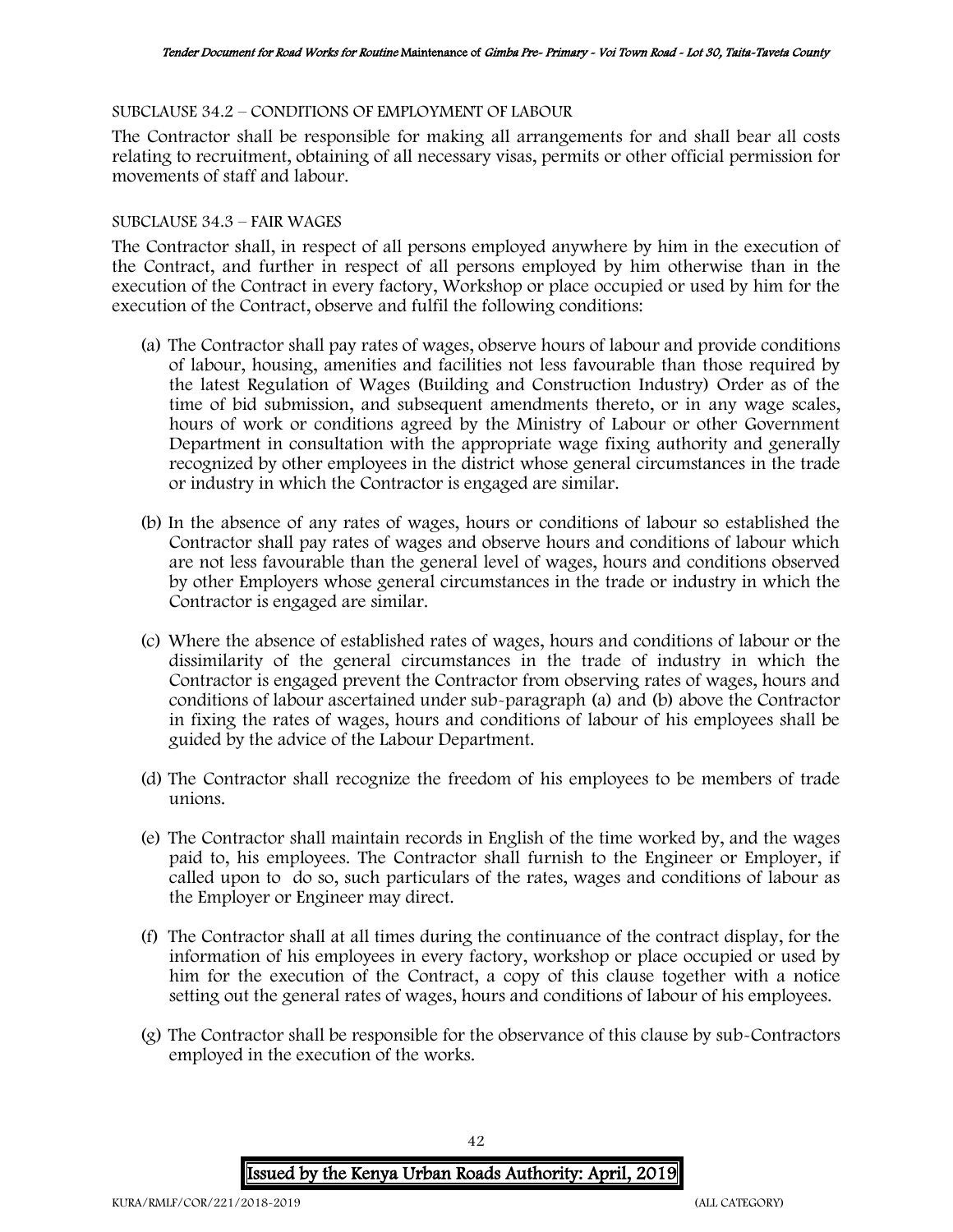#### SUBCLAUSE 34.4 – BREACH OF FAIR WAGES CLAUSE

Any Contractor or Sub-Contractor who is found to be in breach of Fair Wages Clause shall cease to be approved as a Contractor or Sub-Contractor for such period as the Permanent Secretary for the Ministry of Roads may determine.

Should a claim be made to the Employer alleging the Contractor's default in payment of Fair Wages of any workman employed on the Contract and if proof thereof satisfactory to the Employer is furnished by the Labour Authority, the Employer may, failing payment by the Contractor, pay the claims out of any monies due or which may become due to the Contractor under the Contract.

### SUBCLAUSE 34.5 – RECRUITMENT OF UNSKILLED LABOUR

Any additional unskilled labour which is required by the Contractor for the works and which is not in his employment at the time of the acceptance of the BID shall be recruited by the Contractor from the Labour Exchange or Exchange or Exchanges nearest to the site or sites of the work.

#### SUBCLAUSE 34.6 – COMPENSATION FOR INJURY

The Contractor shall in accordance with the Workmen's Compensation Act of the Laws of Kenya and any other regulations in force from time to time pay compensation for loss or damage suffered in consequence of any accident or injury or disease resulting from his work to any workman or other person in the employment of the Contractor or any Subcontractor.

#### SUBCLAUSE 34.7 – LABOUR STANDARDS

(a) the Contractor shall comply with the existing local labour laws, regulations and labour standards

(b) the Contractor shall formulate and enforce an adequate safety program with respect to all work under his contract, whether performed by the Contractor or subcontractor. The Contractor has assurance from the Employer of cooperation where the implementation of these safety measures requires joint cooperation.

(c) Upon written request of the Employer the Contractor shall remove or replace any of his employees employed under this Contract.

Add the following Sub-Clause 35.2 and 35.3.

### SUBCLAUSE 35.2 – RECORDS OF SAFETY AND HEALTH

The Contractor shall maintain such records and make such reports concerning safety, health and welfare of persons and damage to property as the Engineer may from time to time prescribe.

#### SUBCLAUSE 35.3 – REPORTING OF ACCIDENTS

The Contractor shall report to the Engineer details of any accident as soon as possible after its occurrence. In the case of any fatality or serious accident, the Contractor shall, in addition, notify the Engineer immediately by the quickest available means. The Contractor shall also notify the relevant authority whenever the Laws of Kenya require such a report.

43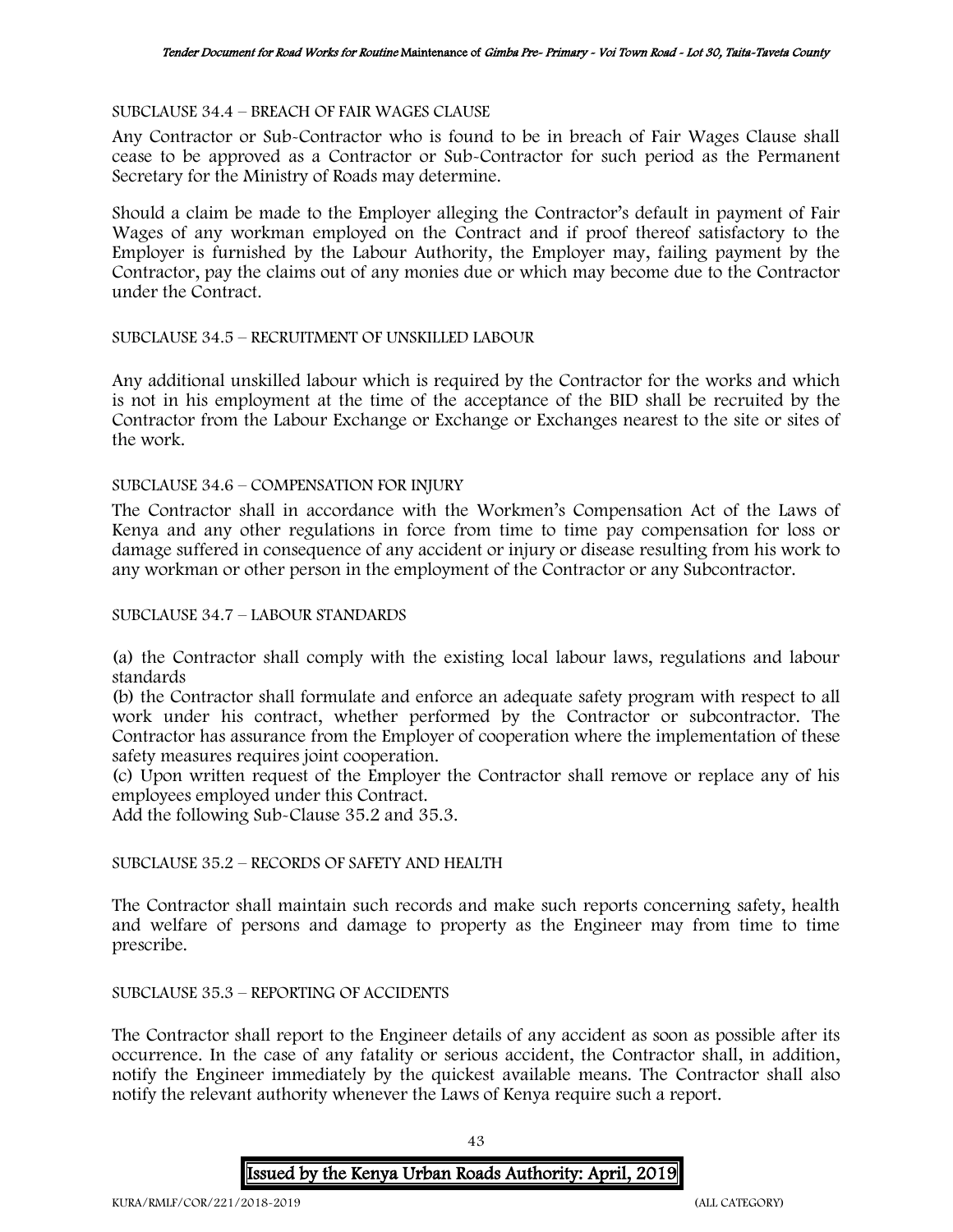SUBCLAUSE 39.2 – DEFAULT OF CONTRACTOR IN COMPLIANCE

Add at the end of Sub-Clause 39.2 the following: "Where the contractor has no pending payments with the employer and the retention funds are less than the value of works to be carried out by the employer, the employer shall apply funds as per clause 10.3". The contract shall then stand determined clause 63 notwithstanding.

SUBCLAUSE 41.1 – COMMENCEMENT OF WORKS

Amend Sub-Clause 41.1 as follows:

Delete the words "as soon as is reasonably possible" in the first sentence and replace with "within the period stated in the Appendix to Bid".

For the purposes of this clause the quantified site instructions shall be treated as the works and delay in commencement in the instructed works shall constitute breach of contract that will lead to institution of remedies under clause 63 of these conditions.

SUBCLAUSE 43.1 – TIME FOR COMPLETION

Amend Sub-Clause 43.1 as follows:

Delete the words "within the time" to "such extended time" and substitute "by the date or dates stated or implied in Clause 14 of these Conditions of Particular Application.

SUBCLAUSE 44.1 – EXTENSION OF TIME FOR COMPLETION

Add at the end of Sub-Clause 44.1 the following:

"Neither rains falling within the rainy seasons as occurs in Kenya nor floods caused by such rains shall be deemed exceptional weather conditions such as may fairly entitle the Contractor to an extension of time for the completion of the work."

### SUBCLAUSE 45.1 – RESTRICTION ON WORKING HOURS

Add at the end of Sub-Clause 45.1 the following:

"If the Contractor requests permission to work by night as well as by day, then if the Engineer shall grant such permission the Contractor shall not be entitled to any additional payments for so doing. All such work at night shall be carried out without unreasonable noise or other disturbance and the Contractor shall indemnify the Employer from and against any liability for damages on account of noise or other disturbance created while or in carrying out night work and from and against all claims, demands, proceedings, costs, charges and expenses whatsoever in regard or in relation to such liability.

"In addition the Contractor will be required to provide, for any work carried out at night or recognized days of rest, adequate lighting and other facilities so that the work is carried out safely and properly.

"In the event of the Engineer granting permission to the Contractor to work double or rotary shifts or on Sundays, the Contractor shall be required to meet any additional costs to the Employer in the administration and supervision of the Contract arising from the granting of this permission."

SUBCLAUSE 47.2 – REDUCTION OF LIQUIDATED DAMAGES

Add the following paragraphs at the end of this Sub-Clause:

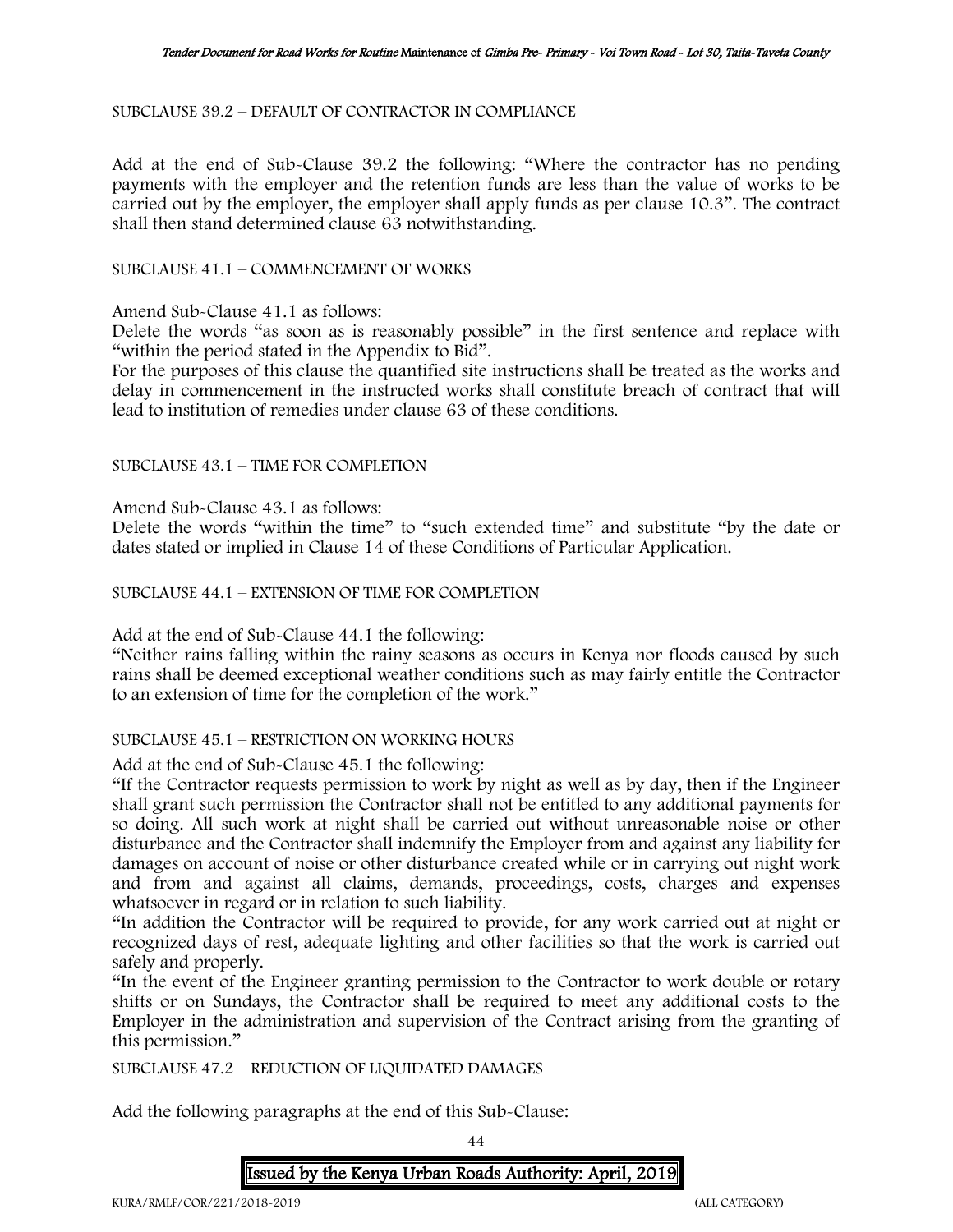"There shall be no reduction in the amount of liquidated damages in the event that a part or a section of the Works within the Contract is certified as completed before the whole of the Works comprising that Contract.

The Employer shall pay no bonus for early completion of the Works to the Contractor.

### SUBCLAUSE 52.1 – VALUATION AND VARIATIONS

Add new Clause 52.2(c)

No change in the unit rates or prices quoted shall be considered for items included in the schedule of Dayworks rates, or Provisional Sums and items, or for any item in the BOQ.

SUBCLAUSE 52.4 – DAYWORKS

Add the following at the end of Sub-Clause 52.4:

The work so ordered shall immediately become part of the works under the contract. The Contractor shall, as soon as practicable after receiving the Dayworks order from the Engineer undertake the necessary steps for due execution such work. Prior to commencement of any work to be done on a Dayworks basis, the Contractor shall give an advance notice to the Engineer stating the exact time of such commencement.

# SUBCLAUSE 54.1 – CONTROCTOR'S EQUIPMENT, TEMPORARY WORKS AND MATERIALS : Exclusive use for the works

Amend Sub-Clause 54.1 as follows: Line 5: add "written" between "the" and "consent". Delete Sub-Clauses 54.2 and 54.5.

SUBCLAUSE 55.2 – OMMISIONS OF QUANTITIES

Items of Works described in the Bills of Quantities for which no rate or price has been entered in the Contract shall be considered as included in other rates and prices in the Contract and will not be paid for separately by the Employer.

Add the following Sub-Clause 58:

```
Add the words "or Engineer's representative" where the word "Engineer" appears in clause 58.
```
SUBCLAUSE 58.4 – PROVISIONAL ITEMS

Provisional items shall be read as Provisional Sums and shall be operated as such in accordance with Sub-Clauses 58.1 to 58.3.

Clause 60 of the General Conditions is deleted and substituted with the following:-

SUBCLAUSE 60.1 – MONTHLY STATEMENT

The Contractor shall submit a statement to the Engineer at the end of each month, in a tabulated form approved by the Engineer, showing the amounts to which the Contractor considers himself to be entitled. The statement shall include the following items, as applicable;

- the value of the Permanent Work executed up to the end of previous month

45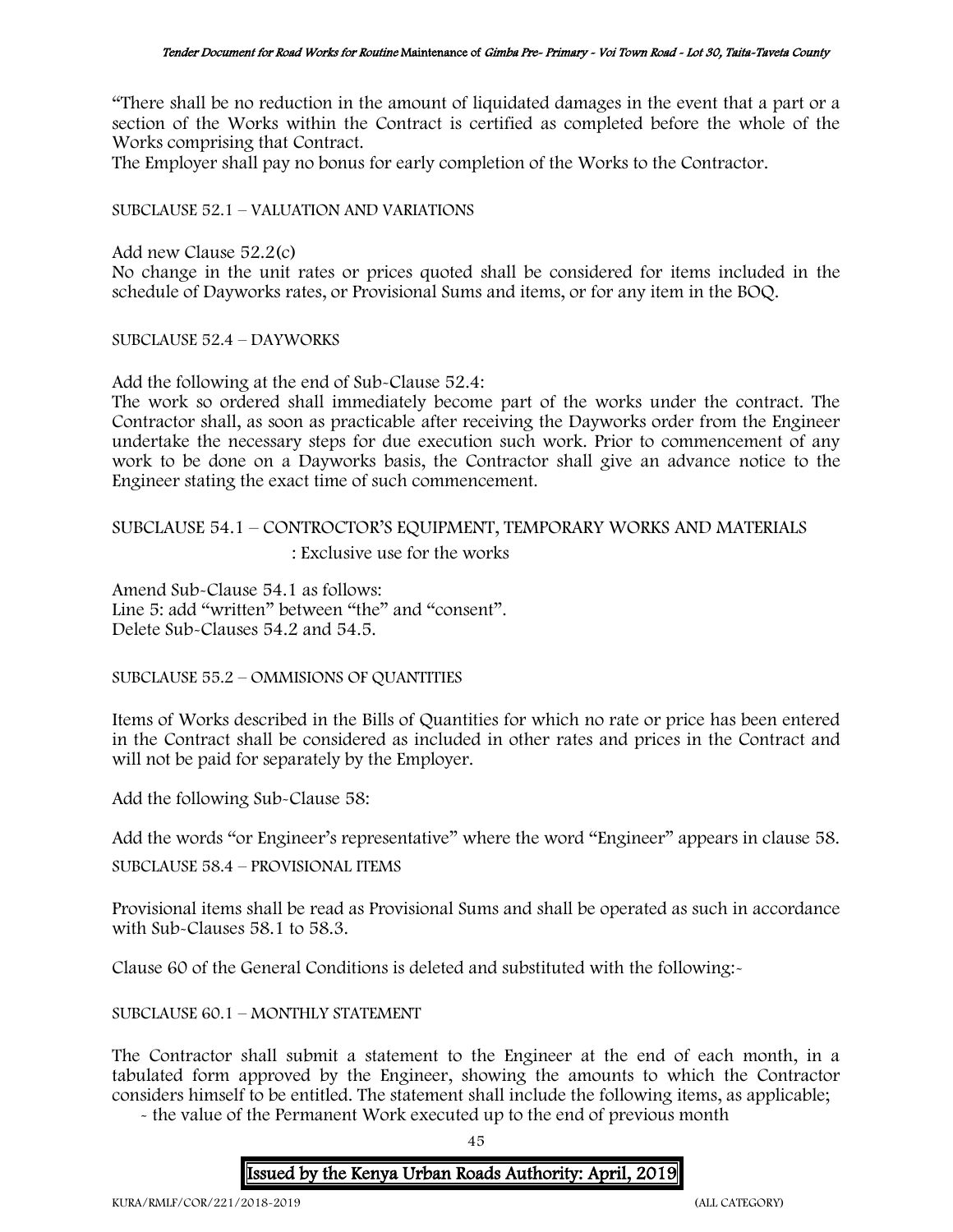- such amount as the Engineer may consider fair and reasonable for any Temporary Works for which separate amounts are provided in the Bill of Quantities

- any amount to be withheld under retention provisions of Sub-clause 60.3
- any other sum to which the Contractor may be entitled under the Contract

If the Engineer disagrees with or cannot verify any part of the statement, the Contractor shall submit such further information as the Engineer may reasonably require and shall make such changes and corrections in the statement as may be directed by the Engineer. In cases where there is difference in opinion as to the value of any item, the Engineer's view shall prevail.

## SUBCLAUSE 60.2 INTERIM PAYMENT CERTIFICATE

The Contractor shall forward to the Engineer an Interim Payment Certificate based on the statement as corrected above and, should it be necessary in the Engineers opinion, shall promptly make any further amendments and corrections to the Interim Payment Certificate.

The Engineer shall not unreasonably withhold certifying an Interim Payment Certificate and in case of likely delay in establishing the value of an item, such item may be set aside and the remainder certified for payment.

Within 14 days after receipt of the Interim Payment Certificate and subject to the Contractor having made such further amendments and corrections as the Engineer may require, the Engineer will forward to the Employer the certified Interim Payment Certificate.

Provided that the Engineer shall not be bound to certify any payment under this Clause if the net amount thereof, after all retentions and deductions, would be less than the minimum amount of Interim Payment Certificate's stated in the Appendix to Form of Bid. However in such a case, the uncertified amount will be added to the next interim payment, and the cumulative unpaid certified amount will be compared to the minimum amount of interim payment.

SUBCLAUSE 60.3 – RETENTION MONEY AND PAYMENT OF RETENTION MONEY

A retention amounting to the percentage stipulated in the Appendix to Bid shall be made by the Engineer in the first and following Interim Payment Certificates until the amount retained shall reach the "Limit of Retention Money" named in the Appendix to Form of BID.

Upon the issue of the Taking-Over Certificate, with respect to the whole of the works one half of the retention money shall become due and shall be paid to the Contractor when the Engineer shall certify in writing that the last section of the whole works has been substantially completed.

Upon expiration of the Defects Liability Period for the works, the other half of the Retention Money shall be certified by the Engineer for payment to the Contractor.

Provided that in the event of different Defects Liability Periods being applicable to different Sections of the Permanent Works pursuant to Clause 48, the expression "expiration of the Defects Liability Period " shall, for the purpose of this sub-clause, be deemed to mean the expiration of the latest of such periods.

Provided also that if at such time, there remain to be executed by the Contractor any work instructed, pursuant to Clause 49 and 50, in respect of the works, the Engineer shall be entitled to withhold certification until completion of any such work or so much of the balance of the Retention money as shall in the opinion of the Engineer, represents the cost of the remaining work to be executed.

46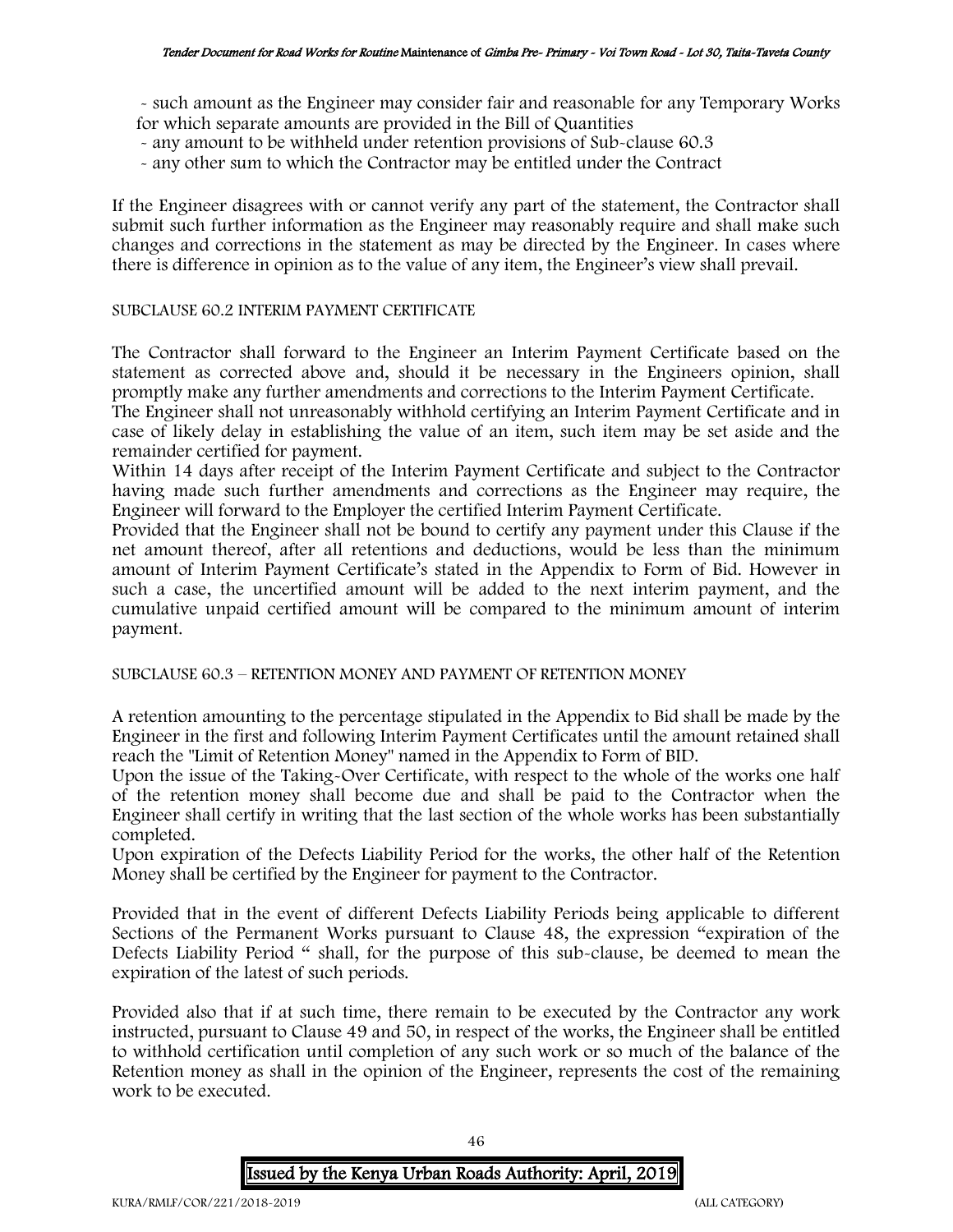### SUBCLAUSE 60.4– CORRECTION OF CERTIFICATES

The Engineer may in any Interim Payment Certificate make any correction or modification to any previous Interim Payment Certificate signed by him and shall have authority, if any work is not being carried out to his satisfaction to omit or reduce the value of such work in any Interim Payment Certificate.

### SUBCLAUSE 60.5– STATEMENT AT COMPLETION

Not later than 84 days after the issue of the Taking-Over Certificate in respect of the whole of the works, the Contractor shall submit to the Engineer a statement at completion showing in detail, in a form approved by the Engineer;

The final value of all work done in accordance with the Contract up to the date stated in such Taking-Over Certificate.

Any further sums which the Contractor considers to be due; and

An estimate of amounts that the Contractor considers will become due to him under the Contract.

Estimate amounts shall be shown separately in the Statement at Completion. The Contractor shall amend and correct the Statement as directed by the Engineer and submit a Certificate at Completion to be processed as in Sub-Clause 60.2.

# SUBCLAUSE 60.6 – FINAL STATEMENT

Not later than 56 days after the issue of the Defects Liability Certificate pursuant to Sub-Clause 62.1, the Contractor shall submit to the Engineer for consideration a draft final statement with supporting documents showing in detail, in the form approved by the Engineer; The final value of all work done in accordance with the Contract;

Any further sums which the Contractor considers to be due to him.

If the Engineer disagrees with or cannot verify any part of the draft final statement, the Contractor shall submit such further information as the Engineer may reasonable require and shall make such changes in the draft as may be required.

### SUBCLAUSE 60.7– DISCHARGE

Upon submission of the Final Statement, the Contractor shall give to the Employer, with a copy to the Engineer, a written discharge confirming that the total of the Final statement represents full and final settlement of all monies due to the Contractor arising out of or in respect of the Contract. Provided that such discharge shall become effective only after payment under the Final Payment Certificate issued pursuant to Sub-Clause 60.8 has been made and the Performance Security referred to in Sub-Clause 10.1 has been returned to the Contractor.

# SUBCLAUSE 60.8 – FINAL PAYMENT CERTIFICATE

Upon acceptance of the Final Statement as given in Sub-Clause 60.6, the Engineer shall prepare a Final Payment Certificate which shall be delivered to the Contractor's authorized agent or representative for his signature. The Final Payment Certificate shall state:

The final value of all work done in accordance with the Contract;

47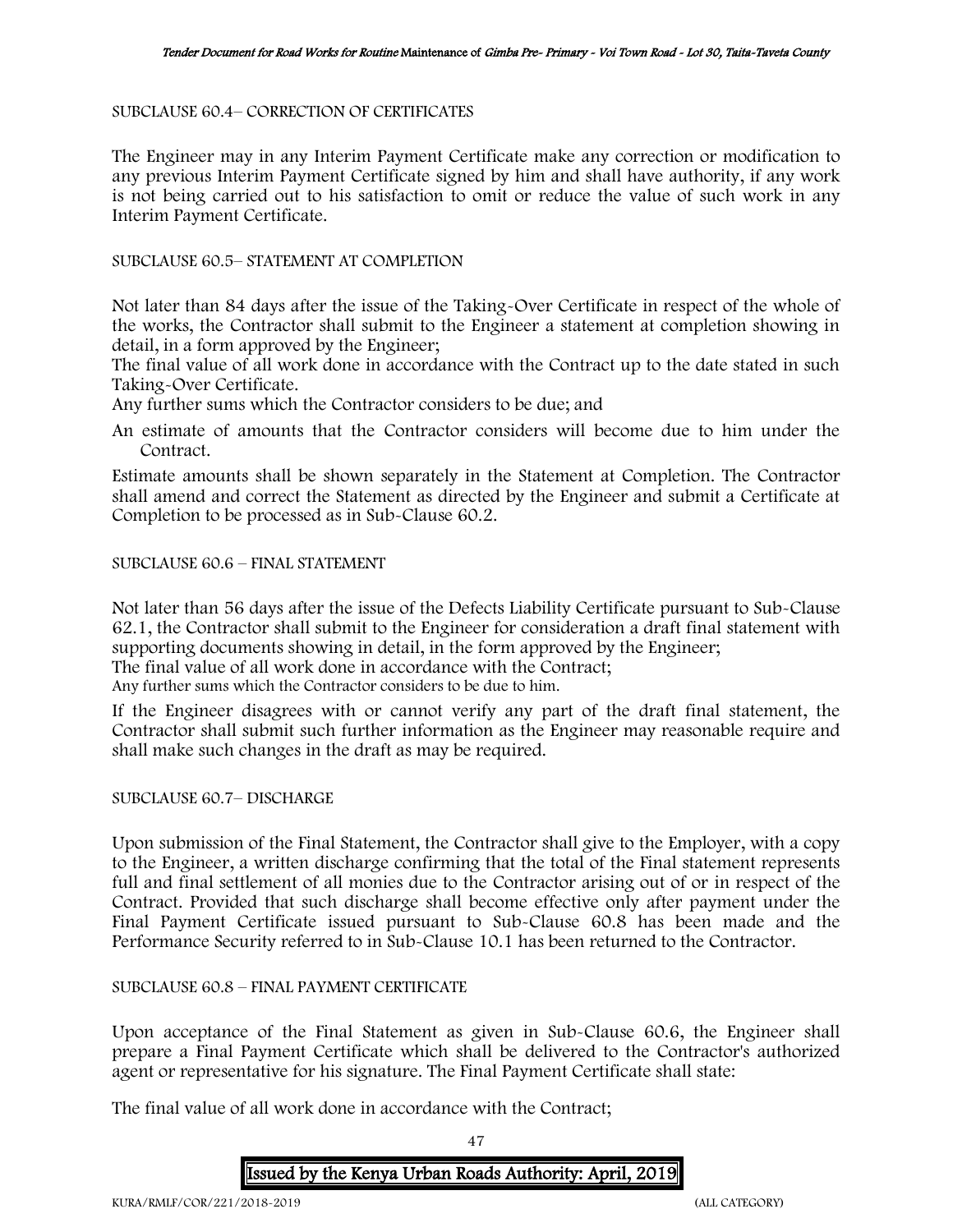After giving credit to the Employer for all amounts previously paid by the Employer, the balance, if any, due from the Employer to the Contractor or the Contractor to the Employer.

Final Certificate shall be issued for any sum due to the Contractor even if such is less than the sum named in the Appendix to the Form of BID.

### SUBCLAUSE 60.9– CESSATION OF EMPLOYERS LIABILITY

unless the Contractor notifies the Engineer of his objection to the Final Certificate within fourteen days of delivery thereof he shall be deemed to have agreed that he accepts the total Contract Price as set out in the Final Certificate as full settlement for all Work Done under the Contract including any variations and omissions thereof but excluding any variations and claims previously made in writing.

### SUBCLAUSE 60.10 – TIME FOR PAYMENT

The amount due to the Contractor under any Interim Payment Certificate or Final Payment Certificate issued pursuant to this Clause or to any other term of the Contract, shall, subject to Clause 47, be paid by the Employer to the Contractor as follows:

- (i) In the case of Interim Payment Certificate, within the time stated in the Appendix to Form of Bid, after the Engineer has signed the Interim Payment Certificate.
- (i) In the case of the Final Payment Certificate pursuant to Sub clause 60.8, within the time stated in the Appendix to Form Of Bid, after the Engineer has signed the Final Payment Certificate.
- (ii) In the event of the failure of the Employer to make payment within the times stated, the Employer shall make payment to the Contractor of simple interest at a rate equal to two percentage points above the averaged Base Lending Rate of three leading banks namely Kenya Commercial Bank, Standard Chartered Bank and Barclays Bank for the time being or as shall be the case from the time to time obtained from the Central Bank of Kenya. The provisions of this Sub clause are without prejudice to the Contractor's entitlements under Clause 69 or otherwise.

SUBCLAUSE 60.11 – CURRENCY OF PAYMENT

The Contract Price shall be designated in Kenyan Currency.

All work performed by the Contractor under the Contract shall be valued in Kenya Shillings using the rates and prices entered in the Bills of Quantities together with such other increases to the Contract Price, except for variation of price payments in accordance with Clause 70.1.

SUBCLAUSE 60.12 – ADVANCE PAYMENT

Advance payment shall not be offered in this Contract.

# SUBCLAUSE 60.13 MATERIALS FOR PERMANENT WORKS

With respect to materials brought by the Contractor to the site for incorporation into the permanent works, the Contractor shall,

-Receive a credit in the month in which these materials are brought to site,

48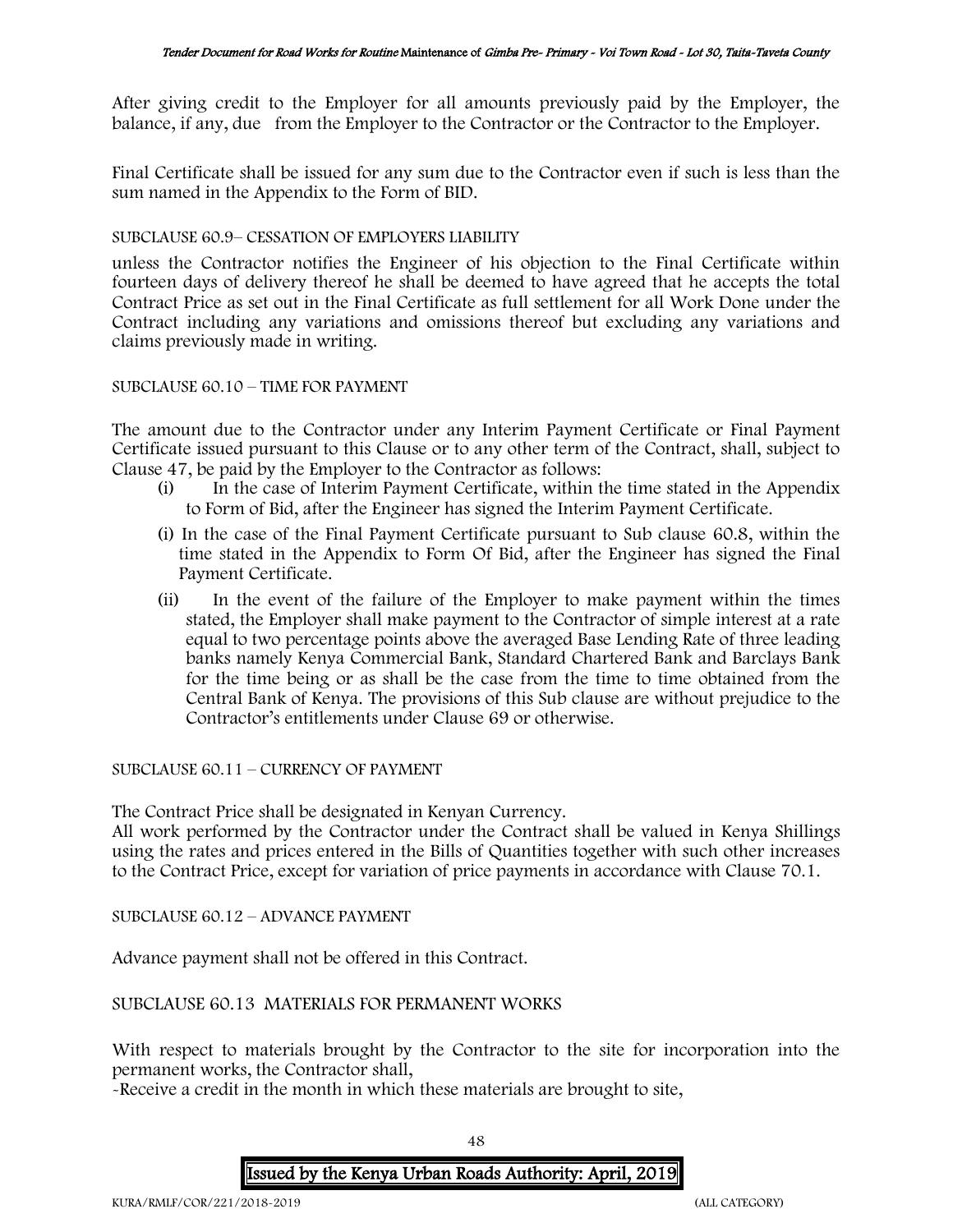-Be charged a debit in the month in which these materials are incorporated in the permanent works.

Both such credit and debit to be determined by the Engineer in accordance with the following provisions.

No credit shall be given unless the following conditions shall have been met to the Engineers satisfaction

- The materials are in accordance with the specifications for the works;
- The materials have been delivered to site and are properly stored and protected against loss, damage or deterioration;
- The Contractors record of the requirements, orders receipts and use of materials are kept in a form approved by the Engineer, and such records are available for inspection by the Engineer;
- The Contractor has submitted a statement of his cost of acquiring and delivering the materials and plant to the Site, together with such documents as may be required for the purpose of evidencing such cost;
- The materials are to be used within a reasonable time.
- The amount to be credited to the Contractor shall not be more than 75% of the Contractor's reasonable cost of the materials delivered to site, as determined by the Engineer after review of the documents listed in subparagraphs (a) (iv) above;
- The amount to be debited to the Contractor for any materials incorporated into the works shall be equivalent to the credit previously granted to the Contractor for such materials pursuant to Clause (b) above as determined by the Engineer.

# SUBCLAUSE 63.1 – DEFAULT OF THE CONTRACTOR

# SUBCLAUSE 67.1 – ENGINEER'S DECISION

Delete the entire Sub clause 67.1 and add the following;

"If a dispute of any kind whatsoever arises between the Employer and the Contractor in any connection with, or arising out of, the Contract or the execution of the works, whether during the execution of the works or after their completion and whether before or after repudiation or other termination of the Contract including any dispute as to any opinion, instruction, determination, certificate or valuation of the Engineer, the matter in dispute shall, in the first place, be referred in writing to the Engineer, with a copy to the other party. Such reference shall state it is made pursuant to this clause. No later than 28 (twenty eight) day after the day on which he received such reference the Engineer shall give notice of his decision to the Employer and the Contractor. Such decision shall state it is made pursuant to this clause.

Unless the Contract has already been repudiated or terminated, the Contractor shall, in every case, continue to proceed with the works with all due diligence and the Contractor and the Employer shall give effect forthwith to every such decision of the Engineer unless and until the same shall be revised, as hereinafter provided, in an Amicable Settlement, Adjudicator's or Arbitrator's award.

If either the Employer or the Contractor be dissatisfied with the any decision of the Engineer, or if the Engineer fails to give notice of his decision on or before the 28th (twenty eighth) after

49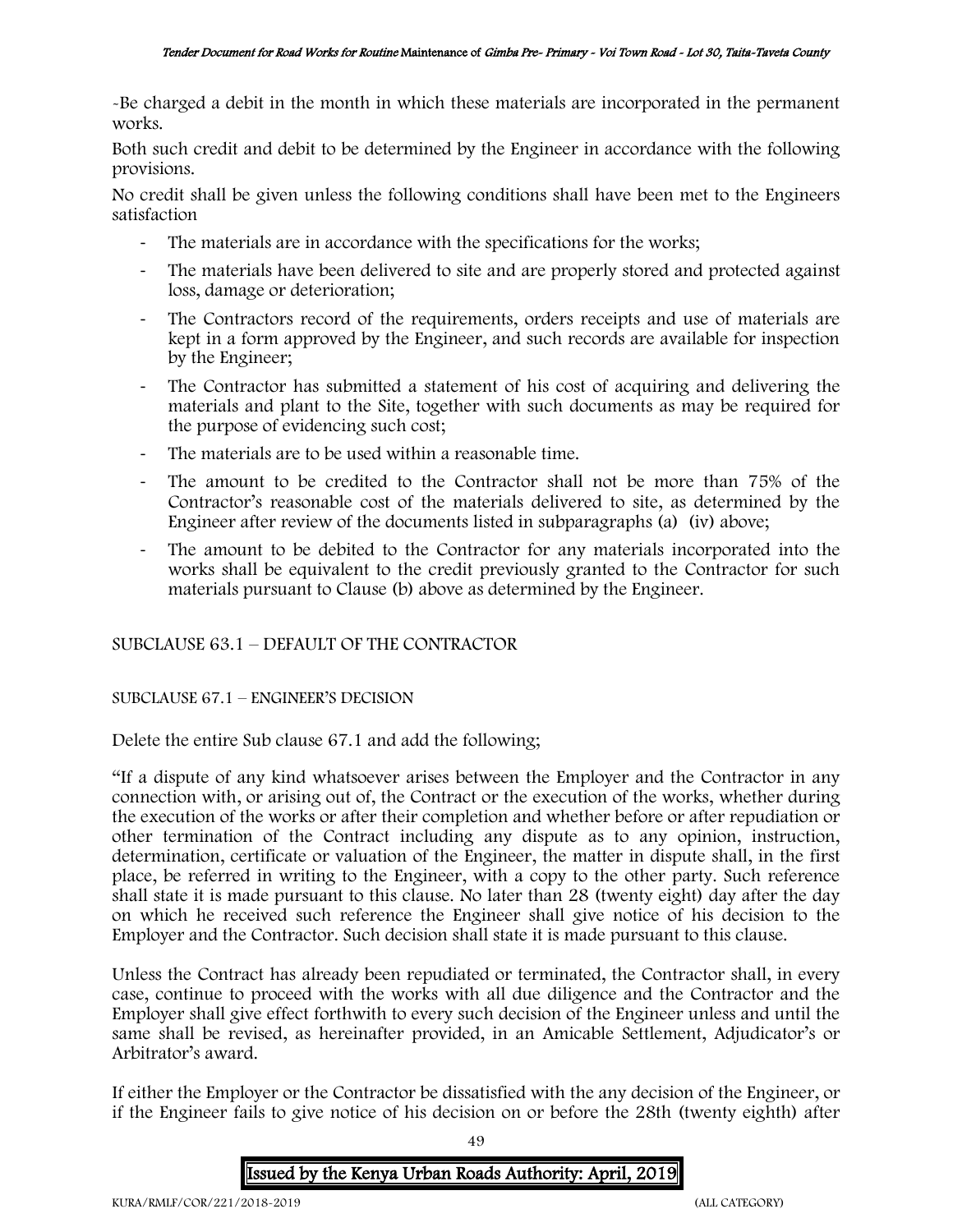the day on which he received the reference, then either the Employer or the Contractor may, on or before the 28th (twenty eighth) day after the day the day on which he received notice of such decision, or on or before the 28th (twenty eighth) day after the day the day on which the said period of 28 days expired, as the case may be, give notice to the other party, with a copy for information to the Engineer, of his intention to commence Adjudication, as hereinafter provided, as to the matter in dispute. Such notice shall establish the entitlement of the party giving the same to commence Adjudication, as hereinafter provided, as to such dispute; no adjudication in respect thereof may be commenced unless such notice is given.

If the Engineer has given notice of his decision as to a matter in dispute to the Employer and the Contractor and no notice of intention to commence adjudication as to such dispute has been given by either the Employer or the Contractor on or before the twenty eighth day after the day on which the parties received notice as to such decision from the Engineer, the said decision shall become final and binding upon the Employer and the Contractor. "

### SUBCLAUSE 67.2 – AMICABLE SETTLEMENT

Delete the entire subclause 67.2 and add the following;

"Where notice to of intention to commence adjudication as to a dispute has been in accordance with subclause 67.1, the parties shall attempt to settle such dispute in amicably before the commencement of Adjudication; provided that, unless the parties otherwise agree, Adjudication may be commenced on or after the 14th (fourteenth) day after the day on which notice of intention to commence adjudication of such dispute was given, even if an attempt at amicable settlement thereto has been made."

# SUBCLAUSE 67.3 – ADJUDICATION

Delete the entire subclause 67.3 and add the following;

"The Adjudicator shall be appointed by the Chartered Institute of Arbitrators (Kenya) unless the appointment is agreed by the parties within 7 (seven) days of the notice to adjudication.

The adjudication process shall be conducted according to the Laws of Kenya and the Rules of the Chartered Institute of Arbitrators (Kenya)."

# SUBCLAUSE 67.3 – ARBITRATION

Delete the entire subclause 67.3 and add the following;

"Any dispute in respect of which:

The decision, if any, of the Adjudicator has not become final and binding pursuant to subclause 67.1, and Amicable settlement has not been reached within the period stated in subclause 67.2,

shall be finally settled, under the Laws of Kenya and the Arbitration Rules of the Chartered Institute of Arbitrators (Kenya Branch) by one or more arbitrators appointed by the Chartered Institute of Arbitrators (Kenya Branch).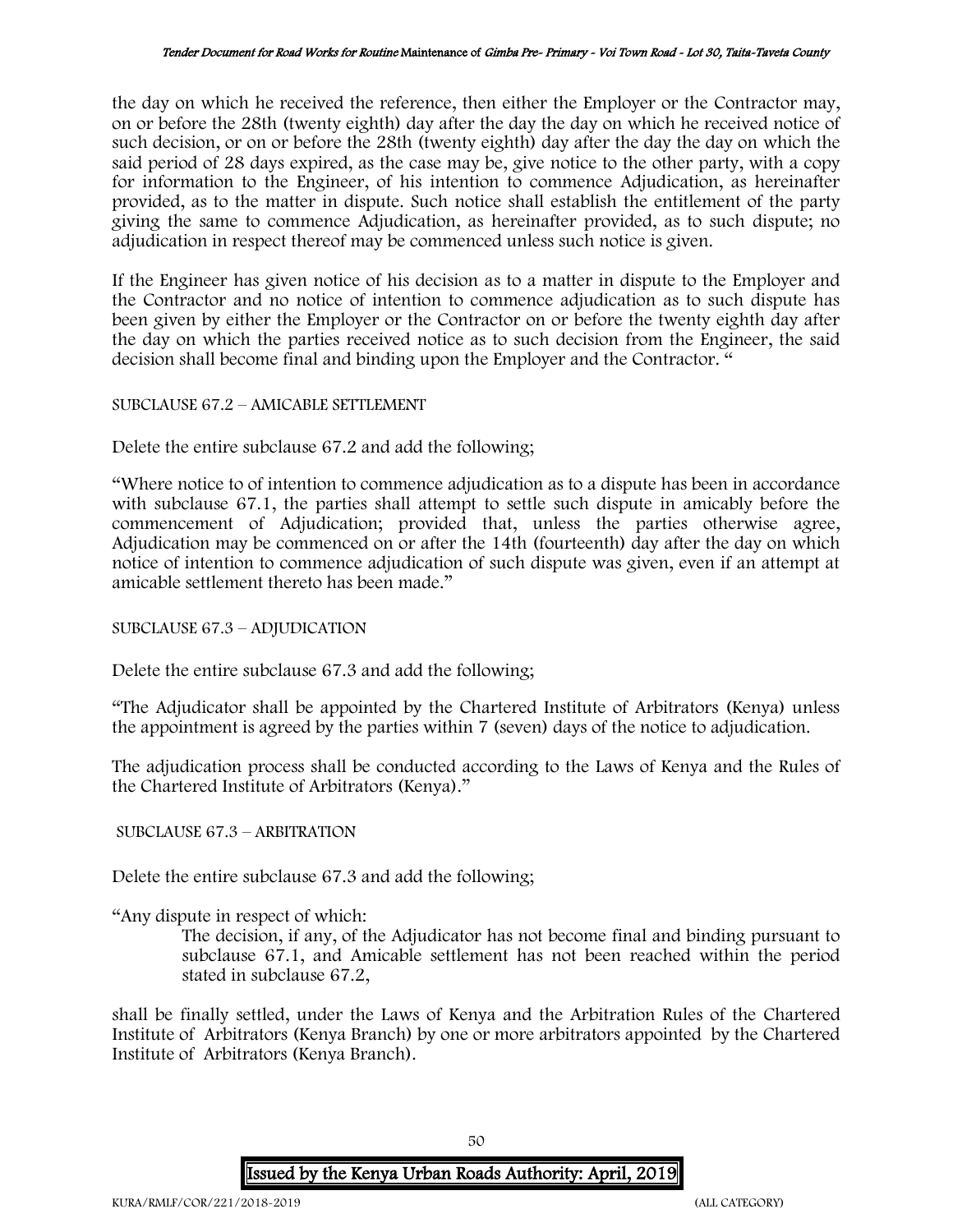Neither party shall be limited in the in the proceedings before such arbitrator/s to the evidence or arguments put before the Adjudicator for the purpose of obtaining his said decision pursuant to subclause 67.1.

Arbitration may be commenced prior to or after completion of the works, provided that the obligations of the Employer, the Engineer and the Contractor shall not be altered by reason of the arbitration being conducted during the progress of the works.

SUBCLAUSE 68.2 – NOTICES TO EMPLOYER AND ENGINEER

Delete in Sub-Clause 68.2 the words "nominated for that purpose in Part II of these conditions".

- a. The Employer's address is: The Director General, Kenya Urban Roads Authority (KURA), P.O. Box 41727 - 00100 NAIROBI
- b. The Engineer's address is: General Manager (Maintenance), Kenya Urban Roads Authority (KURA), P.O. Box 41727 - 00100 NAIROBI

SUBCLAUSE 68.4 – All letters and notices from the Contractor to the Employer and/Engineer must be signed by the Managing Director or the person given written power of Attorney.

CLAUSE 69 – DEFAULT OF EMPLOYER

Delete Sub-Clause 69.1 (c)

In Sub-Clause 69.4 add at the end of first paragraph the following "the period of such suspension shall be as agreed upon by both parties and in any case not more than six (6) months".

In Subclause 69.4 of General Conditions of Contract Part I, insert at the end -----"The amounts of such costs which shall be added to the Contrct Price shall exclude any cost due to idle time for equipment, plant and labour."

CLAUSE 70 – CHANGES IN COST AND LEGISLATION

There shall be no claims of payments for Variation of Prices (VOP) or changes in cost for legislation.

SUBCLAUSE 70.2 – SUB-CONTRACT

(a) If the Contractor shall decide subject to Clause 4 thereof to sub-let any portion of the work he shall incorporate in the sub-contract provisions to the like effect as those contained in subclause (1) of this Clause;

(b) If the price payable under a sub-contract as aforesaid is increased above or decreased below the price in such sub-contract by reason of the operation of the incorporated provisions

51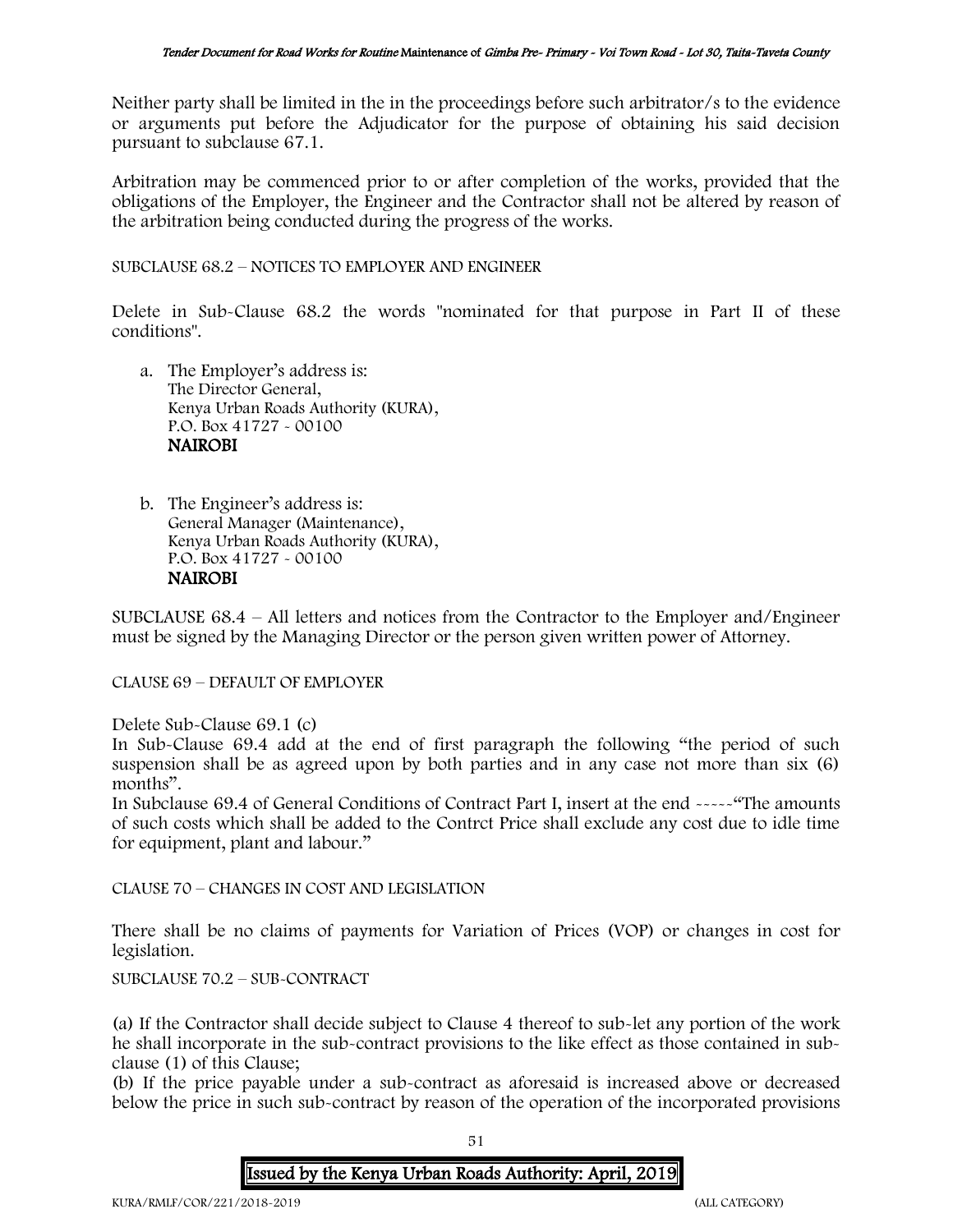of sub- clause (1) of this clause then the net amount of such increase or decrease shall as the case may be, be paid to or allowed by the Contractor under this contract.

SUBCLAUSE 70.3 – NOMINATED SUB-CONTRACTORS

This clause shall not apply in respect of work executed by any nominated sub-Contractor (fluctuation in relation to nominated sub-Contractors shall be dealt with under provisions in relation thereto which may be included in the appropriate sub-contract or contract of sale).

SUBCLAUSE 70.4 – DATE OF BID PRICING

The expression "the date of BID pricing" as used in this Clause means the date 30 days prior to the final date for submission of BIDs as determined by the Employer in the BID documents

SUBCLAUSE 70.5 – PRIME COST

For imported materials, the supplier's/ manufacturer's Prime costs shall be C.I.F. cost at point of entry by the same means of transport as determined by the Contractor's Basic Rate. For locally produced materials, the supplier's or manufacturer's prime costs shall be at their nearest depot or the nearest railway station relevant to the works. For materials that are subject to Government Price Control, payments for price variations will be determined from the difference between the control price in force at a date 30 days prior to the final date for submission of BIDs and the price in force on the date of purchase.

SUBCLAUSE 70.11 – SUBSEQUENT LEGISLATION

No payment shall be paid for changes in the prices of the materials and labour.

SUBCLAUSE 70.8 – CONTRACTORS HEAD OFFICE EXPENSES

No payments will be made for price variation related to expenses incurred by the Contractor in his Head Office in Kenya, or overseas.

SUBCLAUSE 70.9 – CURRENCY OF PAYMENTS UNDER CLAUSE 70

All payments made pursuant to Clause 70 shall be in Kenya Shillings.

SUBCLAUSE 70.11 – SUBSEQUENT LEGISLATION

Renumber sub-clause 70(2) of part I as sub-clause 70.11 and add the following:

"Notwithstanding the foregoing, such additional or reduced cost shall not be separately paid or credited as aforesaid if the same shall already have been taken into account in accordance with the provisions of sub-clause 70.1 through 70.10 of this clause.

CLAUSE 72 – RATES OF EXCHANGE COST

Delete clause 72 in its entirety and substitute the following:

The currency of BID and payment is Kenya Shillings and rates of exchange requirements are not applicable.

52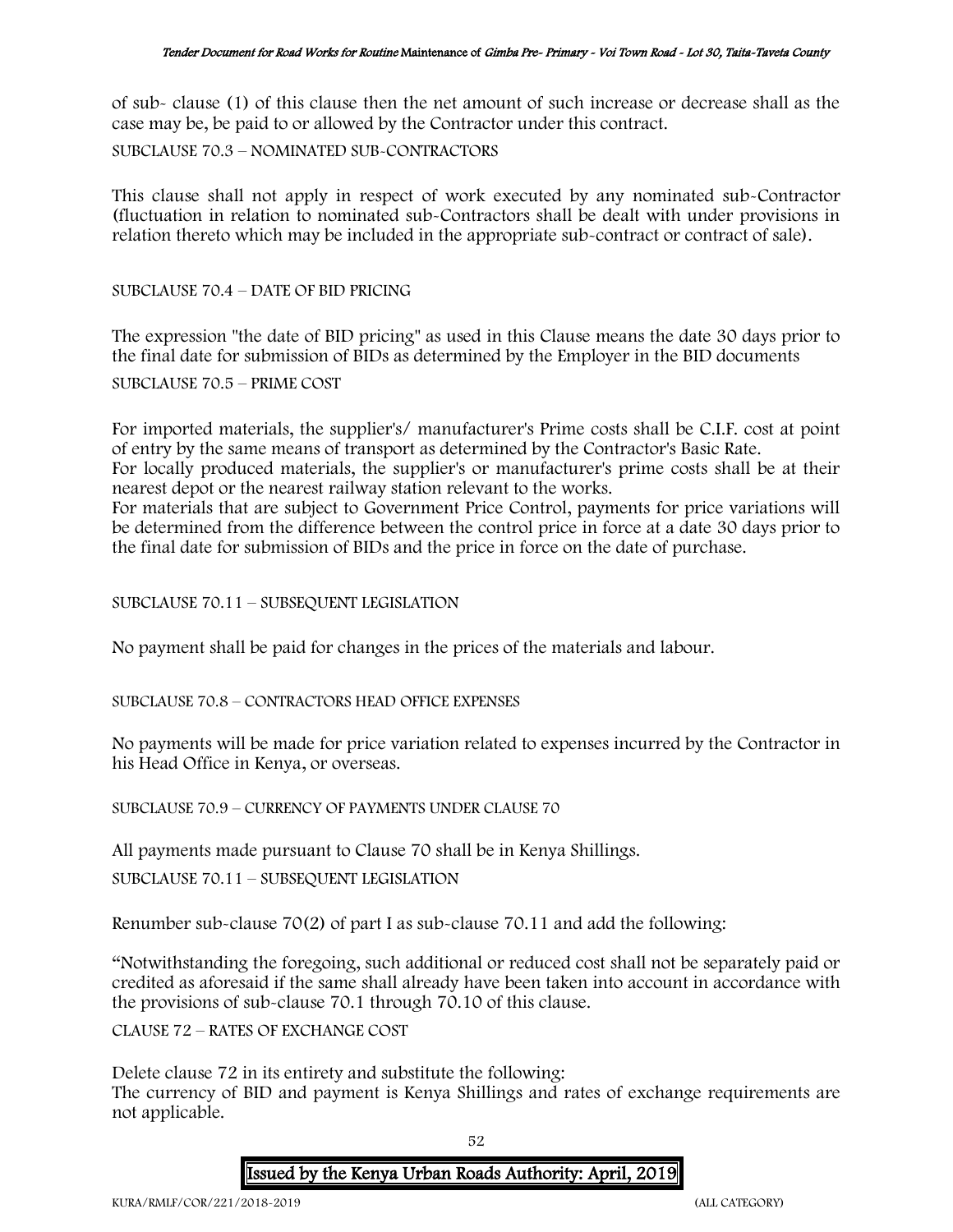#### CLAUSE 73 – BRIBERY AND COLLUSION

Add new Clause 73.1:

"The Contractor shall not:

(a) Offer or give or agree to give to any person in the service of the Government of Kenya any gift or consideration or any kind as an inducement or reward for doing or forbearing to do or for having done or forborne to do any act in relation to the obtaining or execution of this or any other contract to which the Government of Kenya is a party or for showing or forbearing to show favour or disfavour to any person in relation to this or any other contract for the Government of Kenya.

(b) Enter into this or any other contract with the Government of Kenya in connection with which commission has been paid or agreed to be paid by or on his behalf or to his knowledge, unless before the contract is made particulars of any such commission and of the terms and conditions of any agreement for the payment thereof have been disclosed in writing to the Employer.

Any breach of this condition by the Contractor or by anyone employed by him or acting on his behalf (whether with or without the knowledge of the Contractor) or the commission of any offence by the Contractor or by anyone employed by him or acting on his behalf in relation to this or any other contract to which the Government of Kenya is a party shall entitle the Employer to determine the Contract (See Condition 63 hereof) and/ or to recover from the Contractor the amount or value of any such gift, consideration or commission.

Any dispute or difference of opinion arising in respect of either the interpretation, effect or application of this condition or of the amount recoverable hereunder by the Employer from the Contractor shall be decided by the Employer, whose decision shall be final and conclusive.

CLAUSE 74 – CONTRACT CONFIDENTIAL

Add new Clause 74.1:

The Contractor shall treat the details of this Contract as Private and Confidential and shall not publish or disclose the same or any particulars thereof in any trade or technical paper or elsewhere (save in so far as may be necessary for the purpose thereof) without the previous consent in writing of the Government. If any dispute arises as to the necessity of any publication or disclosures for the purposes of this Contract the same shall be referred to the decision of the Engineer mentioned in the said Conditions of Contract whose award shall be final.

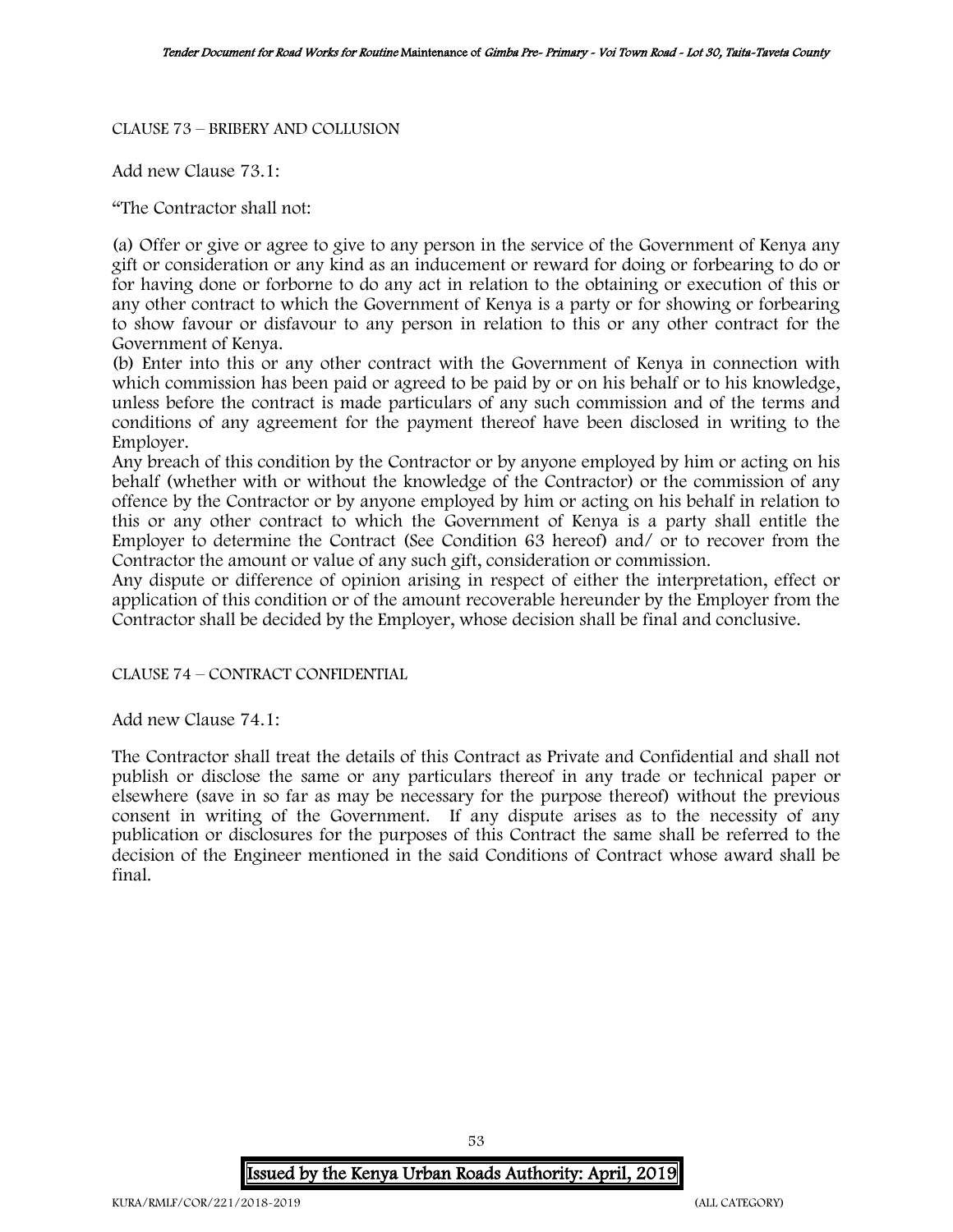# SECTION V: SPECIFICATIONS

Issued by the Kenya Urban Roads Authority: April, 2019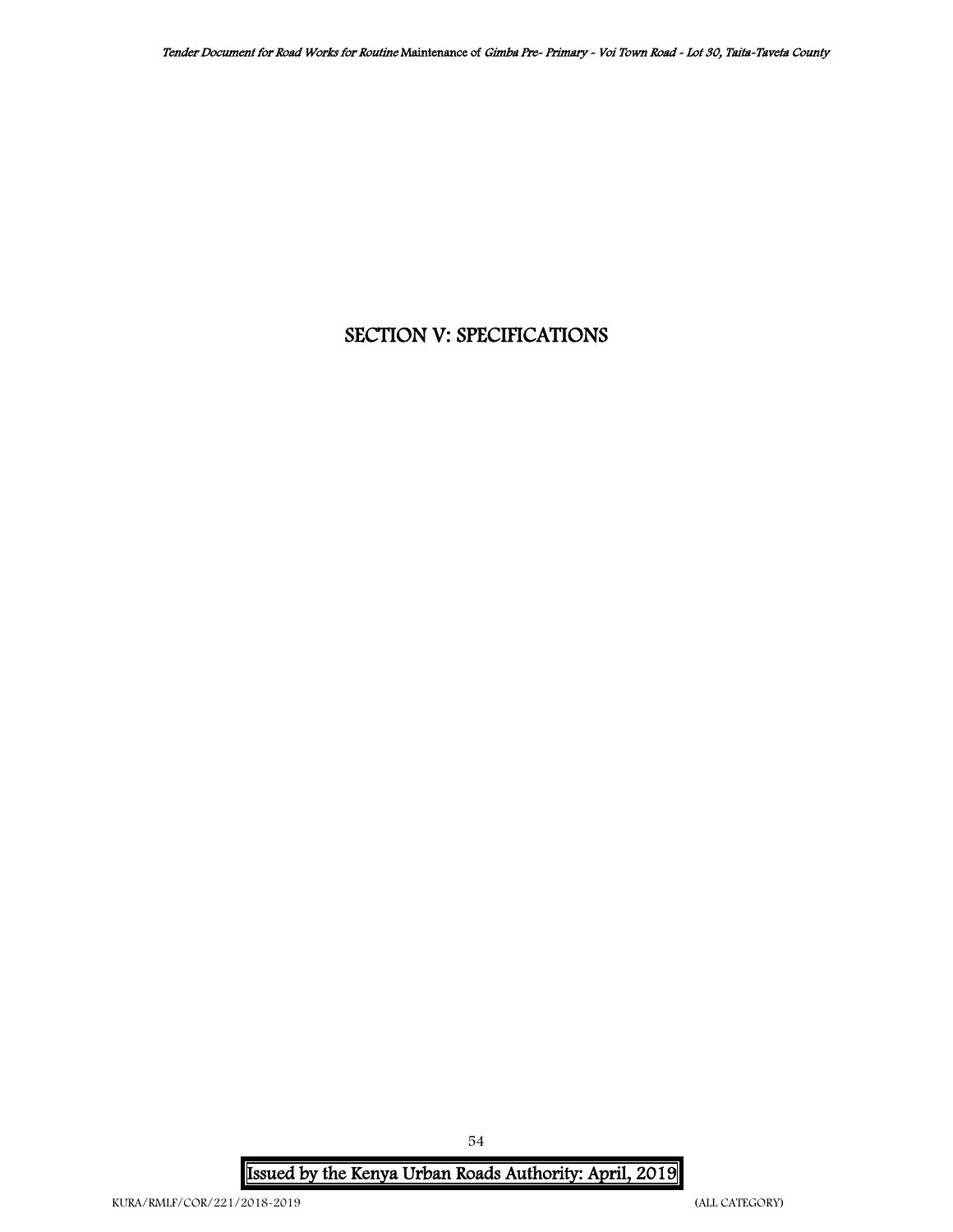# PART I: STANDARD SPECIFICATIONS

Standard Specifications refers to the Standard Specifications for Road and Bridge Construction, 1986 Edition**.**

Issued by the Kenya Urban Roads Authority: April, 2019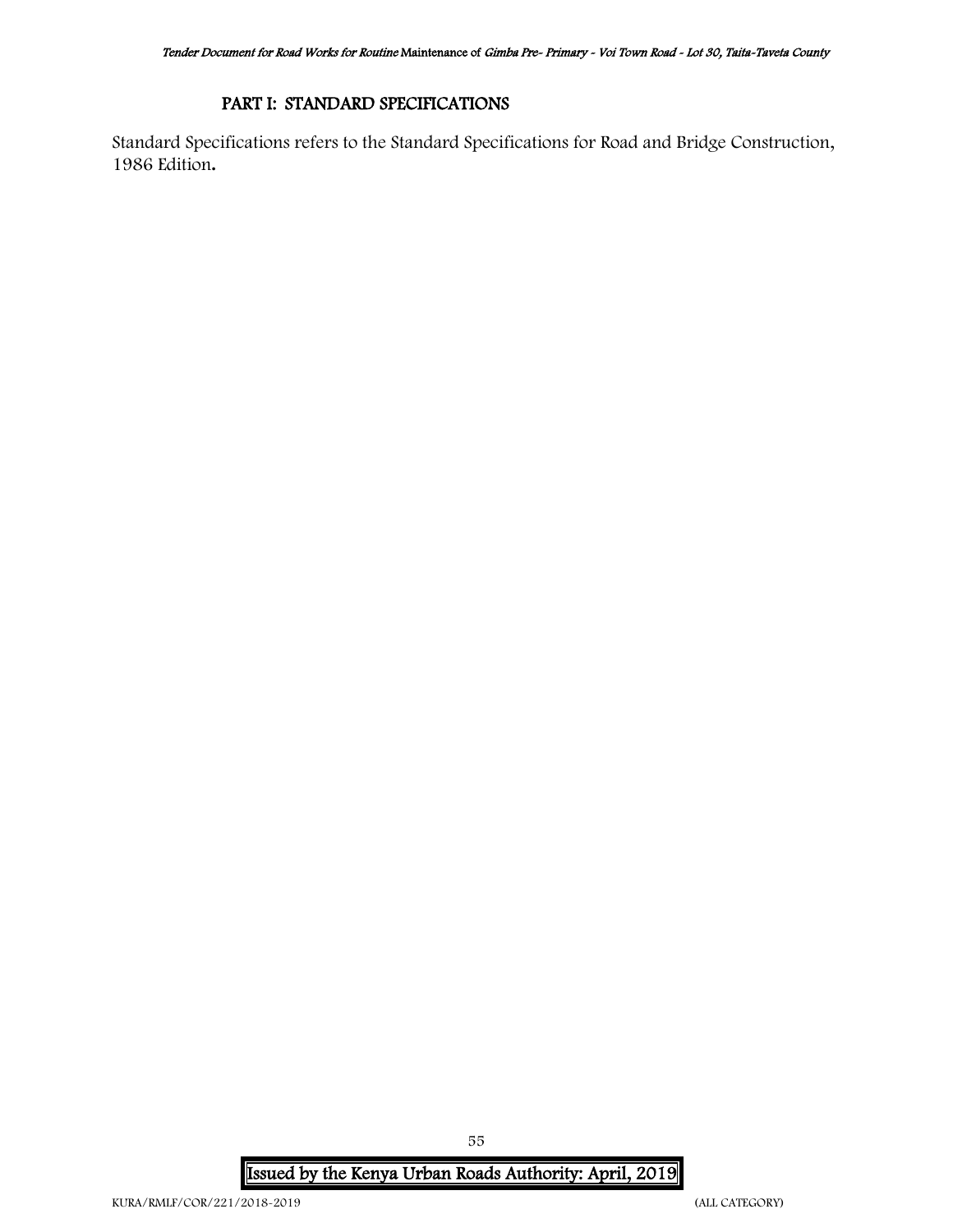### PART II: SPECIAL SPECIFICATIONS

### SECTION 1 – GENERAL

## 101 SPECIAL SPECIFICATIONS

Special specification is supplementary to the Standard Specifications and the two must be read in conjunction. In any case where there appears to be conflict between the two then the Special Specifications will take precedence.

### 102 LOCATION OF CONTRACT.

The works are located in Taita-Taveta County within Coast (Region)

The road contained in LOT 30 is as detailed below:

| $S/N$ o | Road                               | Length KM |
|---------|------------------------------------|-----------|
|         | Gimba Pre- Primary - Voi Town Road | 10.5      |
|         | <b>TOTALS</b>                      | 10.5      |

The length of the road is approximately 10.5 km

# 103 EXTENT OF CONTRACT

The works to be executed under the Contract comprise mainly of but not limited to the following:-

# 1. Road Works

- Clearance of road reserve
- Cut to spoil/fill
- Gravelling or filling with approved materials
- Base repairs
- Improvement of shoulders
- Maintenance of walkways
- Concrete works
- Concrete paving blocks

# 2. Drainage Works

- Excavation/cleaning of drains and culverts
- Installation/repair of culverts, gulley pots and IBDs
- Culvert cleaning
- 3. Maintenance of passage of traffic through and around the works.
- 4. Installation of road furniture and road marking.
- 5. Relocation of services.
- 6. Maintenance of works during Contract Period Defect Liability Period shall be 1 month.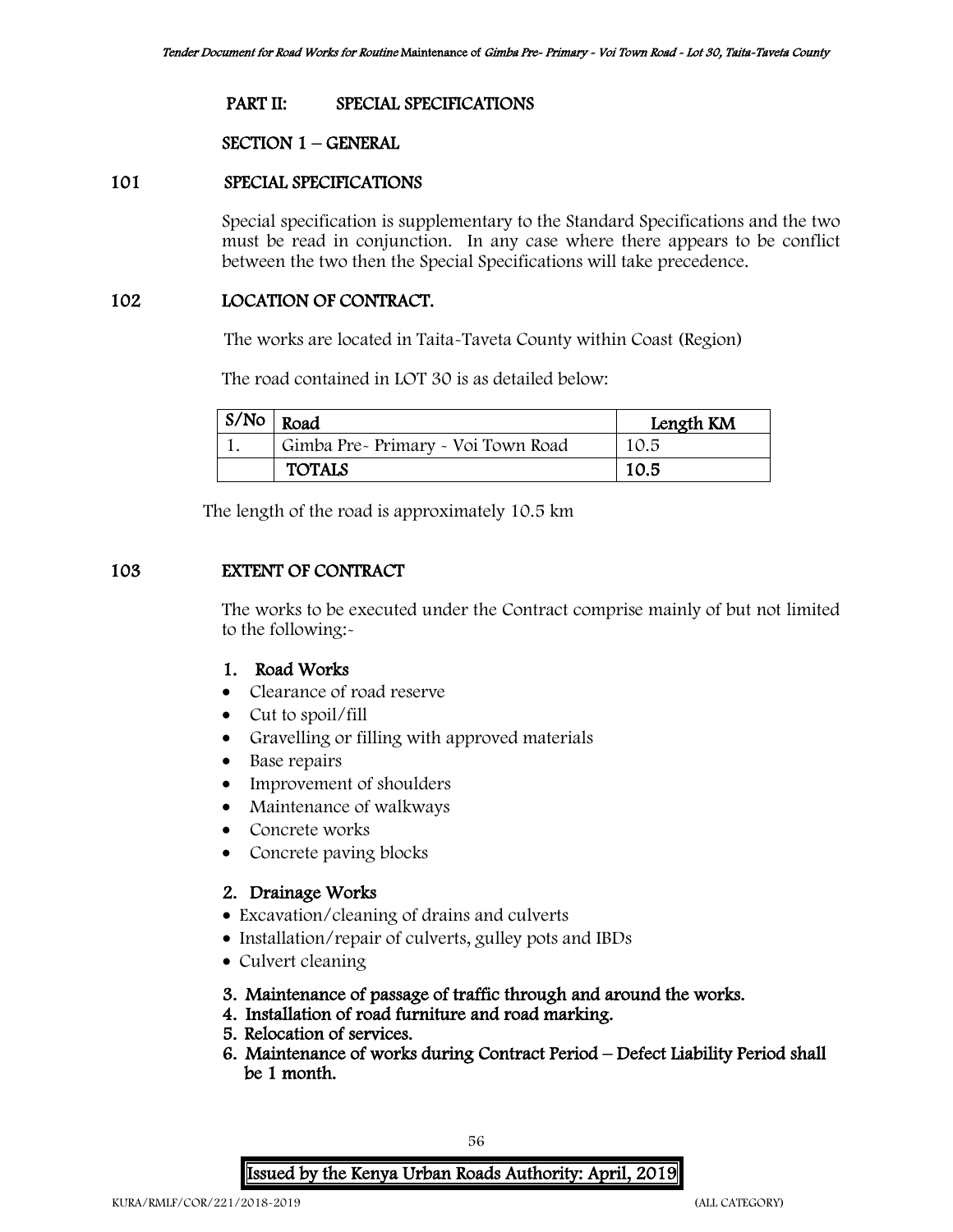Any other activity not listed above in either category but deemed to be necessary by the Engineer, shall be subject to the Engineer's formal instructions within the mode of payment stipulated either by day works or on a measured basis.

### 105 ORDER OF EXECUTION OF WORKS

In addition to Clause 105 of the Standard Specification the Contractor shall carry out the Works such that a continuous and consecutive output of fully completed work is achieved.

# 107 TAKING OVER CERTIFICATE

The minimum length of the road for which a certificate will be issued under clause 48 of the conditions of Contract shall be the whole length of each section of the road substantially completed.

### 109 NOTICE OF OPERATIONS

Add the following sub- Clause.

Notification Terms

It shall be the Contractor's responsibility to notify the Engineer when any item of works scheduled are completed and ready for approval, and the contractor shall give sufficient notice to allow control tests to be performed.

Explosive and Blasting

- (a) The requirements of the Laws of Kenya governing explosives and other requirements and regulations of Government of Kenya and other authorities shall be complied with.
- (b) No explosives of any kind shall be used without prior written consent of the Engineer.

The Contractor shall be solely responsible for the provision, handling, storage and transporting of all explosives, ancillary materials and all other items of related kind whatsoever required for blasting.

### 117 HEALTH, SAFETY AND ACCIDENTS

Add the following:

In addition to providing, equipping and maintaining adequate first aid stations throughout the works in accordance with the laws of Kenya, the contractor shall provide and maintain on site during the duration of the Contract, a fully equipped dispensary. This shall be with a qualified Clinical Officer / Nurse who shall offer the necessary medical advice on HIV and related diseases to the Engineer's and Contractor's Site staff. The Contractor shall allow for this in the rates and be responsible for all site welfare arrangements at his own cost.

### 120 PROTECTION OF EXISTING WORKS AND SERVICES

57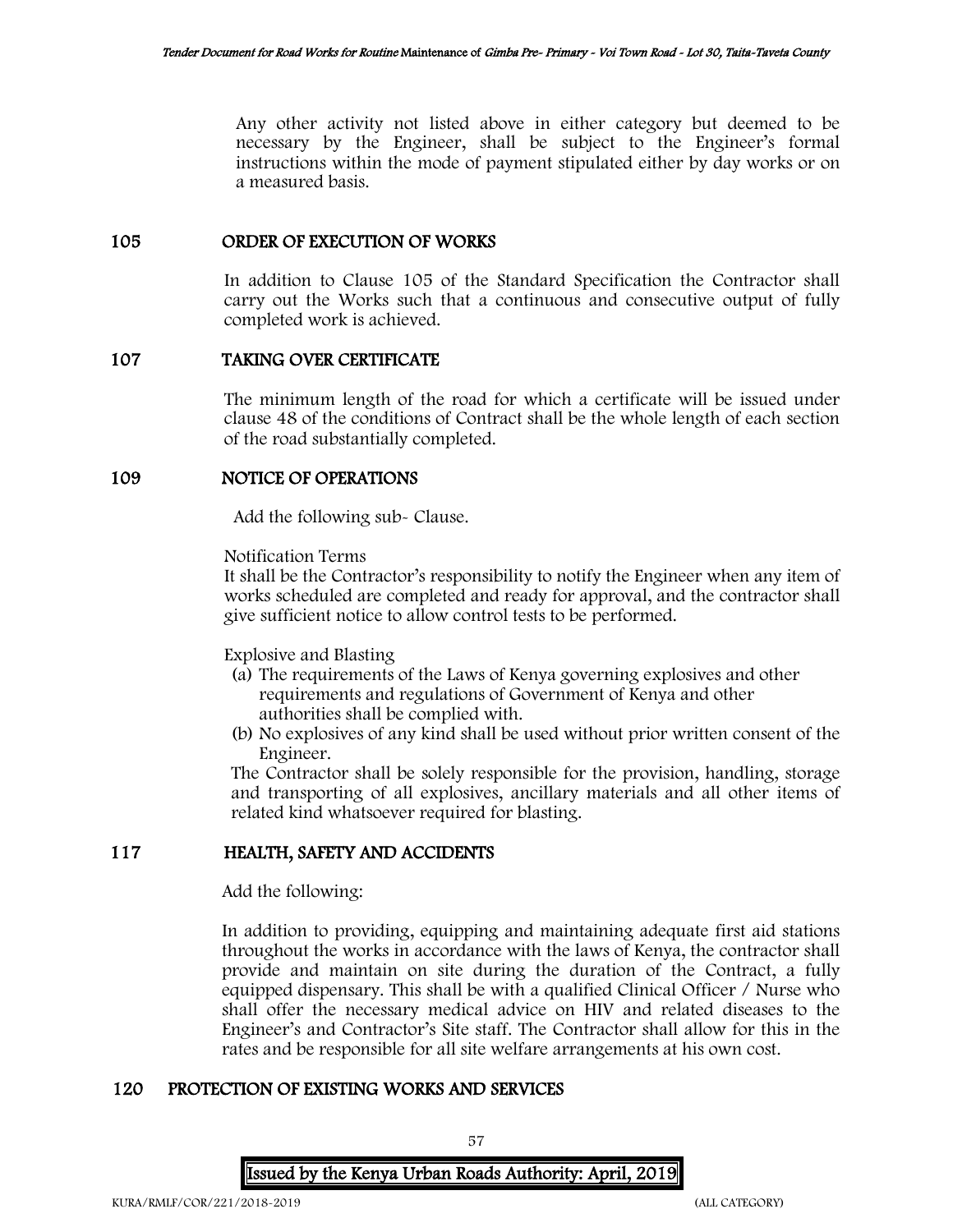The Contractor shall acquaint himself with the position of all existing services such as sewers, water drains, cables for electricity and telephone, lighting and telephone poles, water mains, etc., before commencing any excavation or other work likely to affect the existing services.

The cost of all plant, equipment and materials, labour, technical and professional staff, transport and the like necessary for determining the locations of existing services, including the making good of any damage caused to such services all to the satisfaction of the Engineer, shall be deemed to be included in the tender rates. No other payment shall be made for the costs of such operations, nor for the making good of damage caused thereby to the existing services.

The Contractor shall be held responsible for injury to existing structures, works or services and shall indemnify and keep indemnified the Employer against any claims in this respect (including consequential damages).

# 121 DIVERSION OF SERVICES

- (a) The Contractor shall acquaint himself with the location of all existing services such as telephone lines, electricity cables, water pipes, sewers etc., before execution of any works that may affect the services. The cost of determining the location of the existing services together with making good or repairing of any damage caused all to the satisfaction of the Engineer shall be included in the BID rates.
- (b) Subject to the agreement with the Engineer, the Contractor shall be responsible for removal of alteration and relocation of existing services.
- (c) The Contractor shall indemnify the Employer against claims originating from damage to existing services or works.

### 123 LIAISON WITH GOVERNMENT AND POLICE OFFICIALS

The Contractor shall keep in close touch with the Police and the other Government officials of the area regarding their requirements in the control of traffic or other matters, and shall provide all assistance or facilities, which may be required by such officials in the execution of their duties.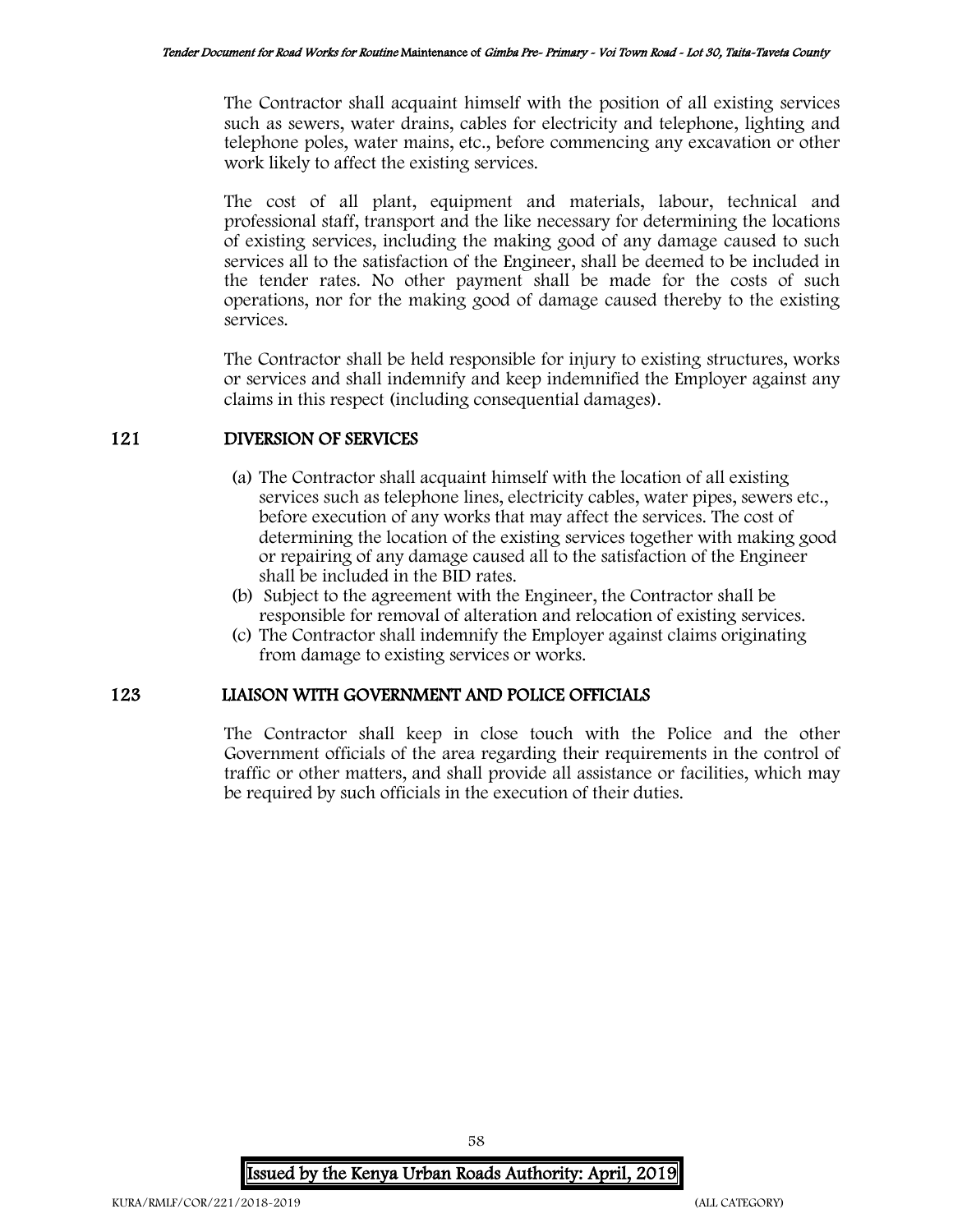# 124 LAND FOR ALL CAMPS SITES AND FOR THE CONTRACTOR'S OWN PURPOSES, INCLUDING TEMPORARY WORKS.

Notwithstanding Clause 124 of the Standard Specification all requirements of land for temporary works and construction purposes shall be to the approval of the Engineer but the Contractor will make all necessary arrangements with the property owners concerned and pay all charges arising therefrom. On or before completion of the Contract, the Contractor shall remove all temporary works and shall restore all such land to the condition in which it was immediately prior to the occupation thereof as far as is reasonable and practicable. No separate payment will be made to the Contractor on account of these items and the Contractor must make due allowance for them in his rates.

Notwithstanding Clause 120 of the Standard Specifications, the Contractor shall be required to appoint competent surveyors who will liaise with the Engineer on matters related to the demarcation of the existing road reserve, site measurements, removal and reinstatement of existing services.

### 128 STORAGE OF MATERIALS

All materials shall be stored on Site in a manner approved by the Engineer and the Contractor shall carefully protect from the weather all work and materials which may be affected thereby.

### 129 TEST CERTIFICATES

When instructed by the Engineer the Contractor shall submit certificates of test from the suppliers of materials and goods required in connection with the works as the Engineer may require.

Such certificates shall certify that the materials or goods concerned have been tested in accordance with the requirements of the specifications and shall give the results of all the tests carried out. The Contractor shall provide adequate means of identifying the materials and goods delivered to the site with the corresponding certificates.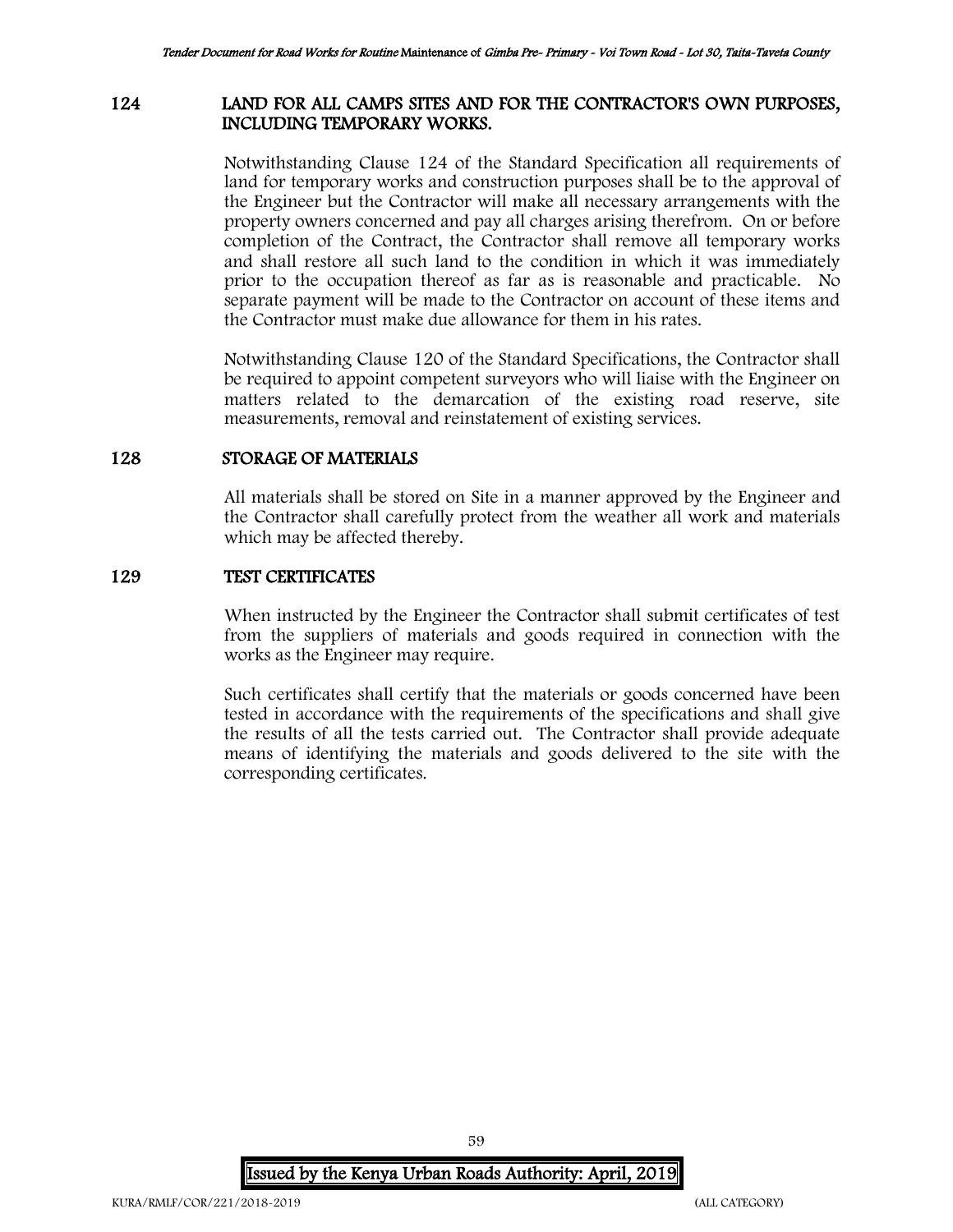## 131 SIGNBOARDS

The Contractor shall provide and erect two (2) publicity signs on the site as directed. The Engineer shall, as shown in the Drawings, direct the minimum dimensions and thickness of the steel framework and sheet. The framework and sheet shall be prepared and painted black, while the ring at the top of the supporting frames shall be painted white. The wordings and KURA's logo shall be printed on backlit sticker paper resistant to the effects of weather using reflectorised paint or material approved by the Engineer. The sticker shall be placed on both sides of the board. The colours, fonts and heights of the letters shall be as indicated on the typical drawings and as directed by the Engineer.

# 132 OFFICE FOR THE RESIDENT ENGINEER, SURVEY EQUIPMENT AND FURNITURE

## 132.1 ENGINEER'S REPRESENTATIVE OFFICE

The contractor, when instructed, shall for the duration of the Contract, furnish and equip Resident engineer's office located at the KURA's Regional offices. The room to be occupied by the Engineer's Representative and its front office shall be provided with a floor carpet to be approved by the Engineer. The windows shall be fitted with curtains and blinders.

A telephone shall also be provided for the Resident Engineer's office for his exclusive use. All the charges and fees related to the installation and maintenance of the telephone shall be deemed to have been included in the rates for providing and maintaining the Office. The Contractor will be reimbursed, separately, the cost of operating the telephone under appropriate bill item in the BoQ.

The offices shall be provided with day and night watchmen and security lights, the cost of which shall be deemed to have been included in the rates for the offices.

The Contractor may be instructed by the Engineer under clause 58 of the General Conditions of Contract to make payments of general receipted accounts for such items as stationery, stores, furniture and equipment, claims and allowances for supervision personnel and any miscellaneous claims or the Engineer may direct the Contractor to purchase or pay for the above. The Contractor will, on provision of receipts, be paid under appropriate bill items in the BoQ.

### The survey equipment to be provided would include:

1. Engineer's automatic level Wild NAK 2 or similar 2No

2.Total station reading 1'' with tripod and setting on

 pole with datalogger and survey software to match Total Station Datalogger. Include data transfer program,

60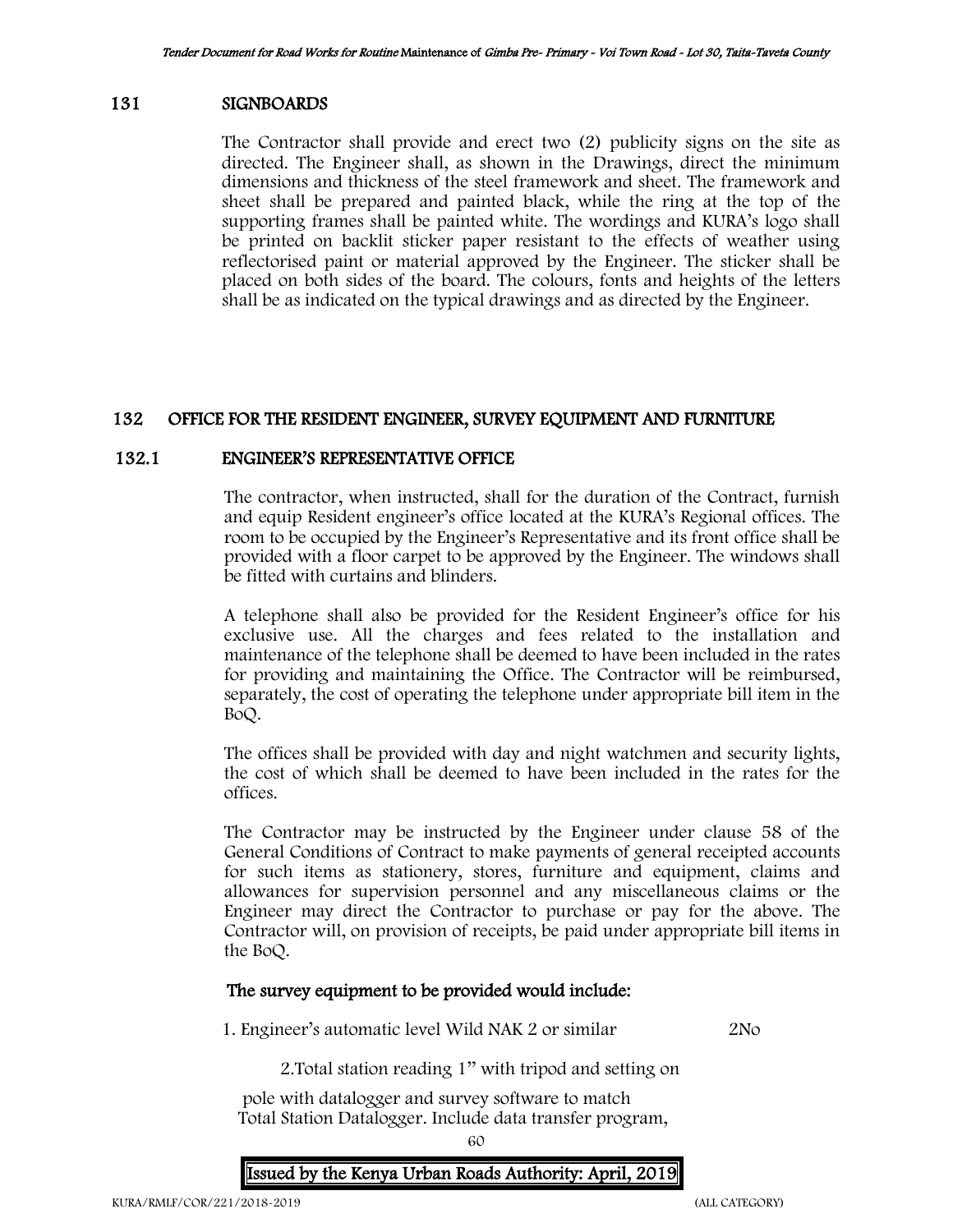| and plotting modes, setting out calculations           |                 |
|--------------------------------------------------------|-----------------|
| and Cogo facilities                                    | 1No             |
| 3. Levelling staff 5m. with levelling bubble Wild GNLE |                 |
| or similar                                             | 4No             |
| 4. 50m. steel band measuring tape                      | 2No             |
| 5. 30 m. linen measuring tape                          | 2No.            |
| 6. 3m. aluminium straight edge                         | 2N <sub>O</sub> |
| 7. 1m. stainless steel straight edge                   | 1No             |
| 8. 100m. steel band tape                               | 2No.            |
| 9. Draughtsman's stool                                 |                 |
| 10. Complete set of highway curves                     |                 |
| 11. Programmable scientific calculators FX 880P or     |                 |
| equivalent                                             | 4No             |
| 12. Survey umbrella                                    |                 |
| 13. Roll of tracing paper                              |                 |
| 14. Protractor 360                                     | 2N <sub>O</sub> |
| 15. Graph paper A3 size                                | 100No           |
| 16. Drawing table                                      | 2No.            |
| 17. Erasing shield                                     | 4No.            |
| 18. 3m. ranging rods                                   |                 |
| 19. Marker pens                                        |                 |

The contractor may be directed to pay for stationery, equipment or reagents that are foresaid and also pay for servicing and repair of the laboratory equipment being used on the project.

The Contractor shall provide, install and maintain in a good state of repair, such survey and other equipment as listed for the duration of the contract.

Such equipment shall be of approved manufacture, and shall be made available to the Engineer for the Engineer's exclusive use throughout the Contract, not later than three (3) weeks after the Engineer's order to supply. All equipment shall be ready to use and complete to perform the tests. The equipment shall revert to the Employer on completion of the Contract.

Any delays to the Contractor or the Contractor's activities caused by the Engineer being unable to perform survey work, field or laboratory tests due to the contractor's failure to supply and/or maintain the said equipment shall be deemed to have been caused entirely by the Contractors own actions, and any consequences of such delays shall be interpreted as such.

The payment to comply with this requirement is provided in the Bill of Quantities and ownership of all equipment paid for as instructed above shall revert to the Employer after the completion of the Works.

Failure by the Contractor to provide or maintain the equipment shall make him responsible to bear all costs that may be incurred as a result of the Engineer's staff using alternative means of communication, including delays in supervision and approval of Works by the Engineer.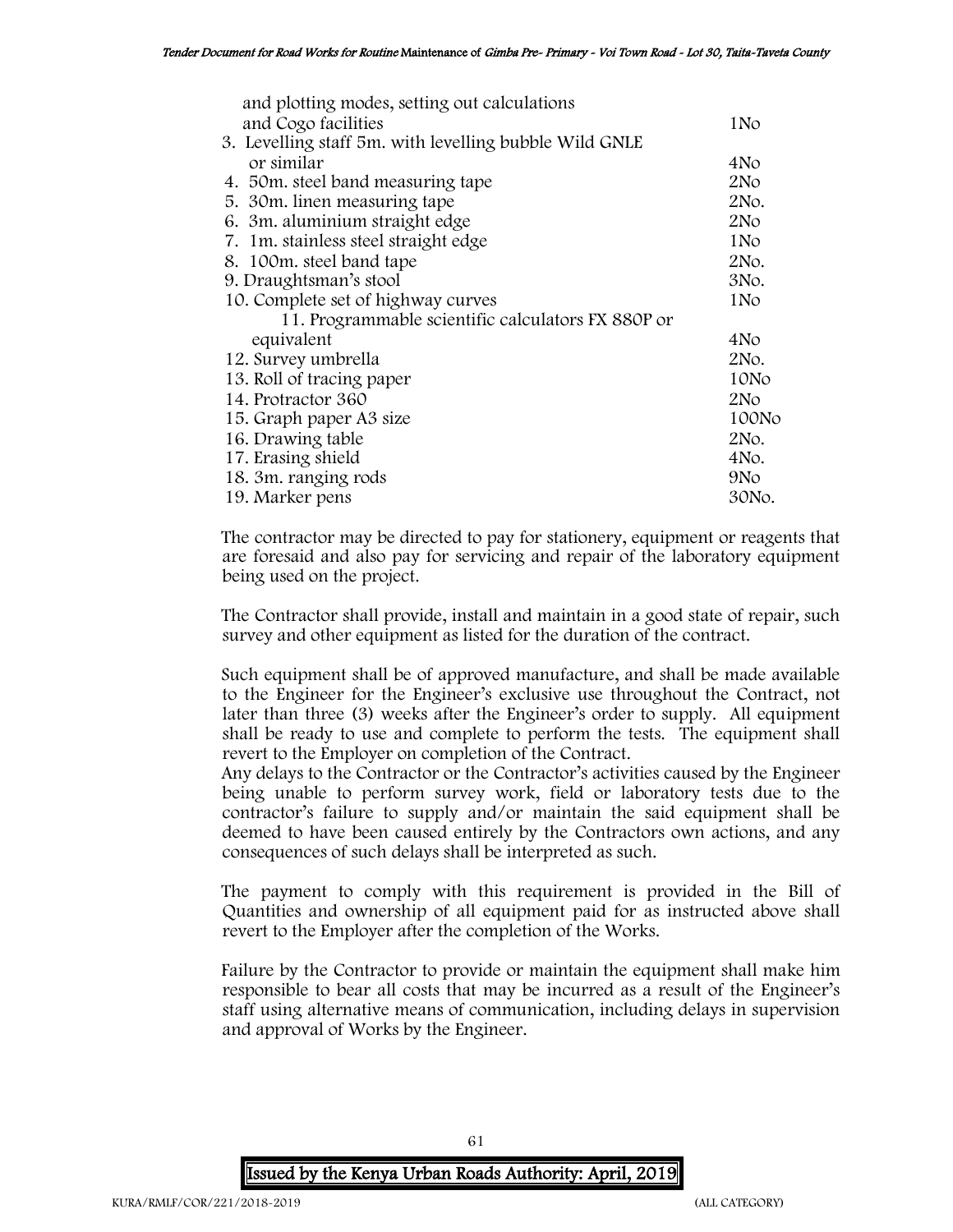# 132.3 COMMUNICATION FOR THE ENGINEEER

# (a) Mobile phones

The Contractor shall provide, connect and maintain mobile phones for the exclusive use by the Engineer for the duration of the contract. The Contractor shall include for the cost of providing the mobile units complete with charger unit, "hands free" headset for each unit, connection to the network and all service charges applicable all as directed by the Engineer. The Contractor shall provide air-time with each mobile phone which shall be paid for under prime cost sum allowed for in the bills of quantities. The mobile telephones shall be WAP enabled with e-mail capabilities and integrated camera of a minimum of 3.0 mega pixels. Payment for these mobiles and associated costs is included in the Bill of Quantities, and ownership of mobile phones will revert to the Employer after completion of the Works.

# (b) Internet and e-mail services

Where directed, the contractor shall provide 24 hours terrestrial or wireless internet connectivity with minimum throughput speed of 128kilobytes per second for the exclusive use by the Engineer, including all accessories and Terminal Equipment and pay for all associated installation, maintenance and usage charges throughout the duration of the contract.

The contractor shall allow for the provision and maintenance of internet connectivity and associated costs as per Appendix to item 1.17 of the Bills of Quantities.

# 137 ATTENDANCE UPON THE ENGINEER AND HIS STAFF

In addition to the staff stated in Clause 135, the following staff will be provided for the supervision of work: 1No. Artisans, 2No. Labourers, 1No. Office assistants, 2No. Lab attendants. Additional attendant staff, as required by the Engineer, shall be paid for under Item 01-80-030 of the Bill of Quantities.

# 138 VEHICLES AND DRIVERS FOR THE ENGINEER AND HIS STAFF AND METHOD OF PAYMENT

In addition to provisions of the Clause 138 of the Standard Specification, the Contractor shall when instructed, provide and maintain in good working condition for the exclusive use of the Engineer and his staff throughout the Contract, the following types and numbers of brand new vehicles or as specified. The Engineer shall approve the type of vehicles and confirm the number of each type to be provided. The Contractor shall insure the vehicles comprehensively for any licensed drivers and shall provide competent drivers during normal working hours and whenever required by the Engineer. The cost of provision of the vehicle shall be inclusive of the first 4,000 kilometers travelled in any month.

. Should any vehicle supplied not be in roadworthy condition, the Contractor shall provide an acceptable equivalent replacement vehicle until such a time as the original vehicle is repaired to the satisfaction of the Engineer and returned for use.

# (a) Type 1 Vehicles (Double Cabin 4WD Pick up)

Type 1 Vehicles should be four Wheel Drive (4WD), with power assisted steering, Double wishbone independent suspension at front axle and rigid axle with leaf springs at rear, diesel propelled engine maximum 2,500 cc. The starting mileage of the vehicles shall not exceed 60,000km odometer reading. The vehicles should be fitted with other accessories below:

62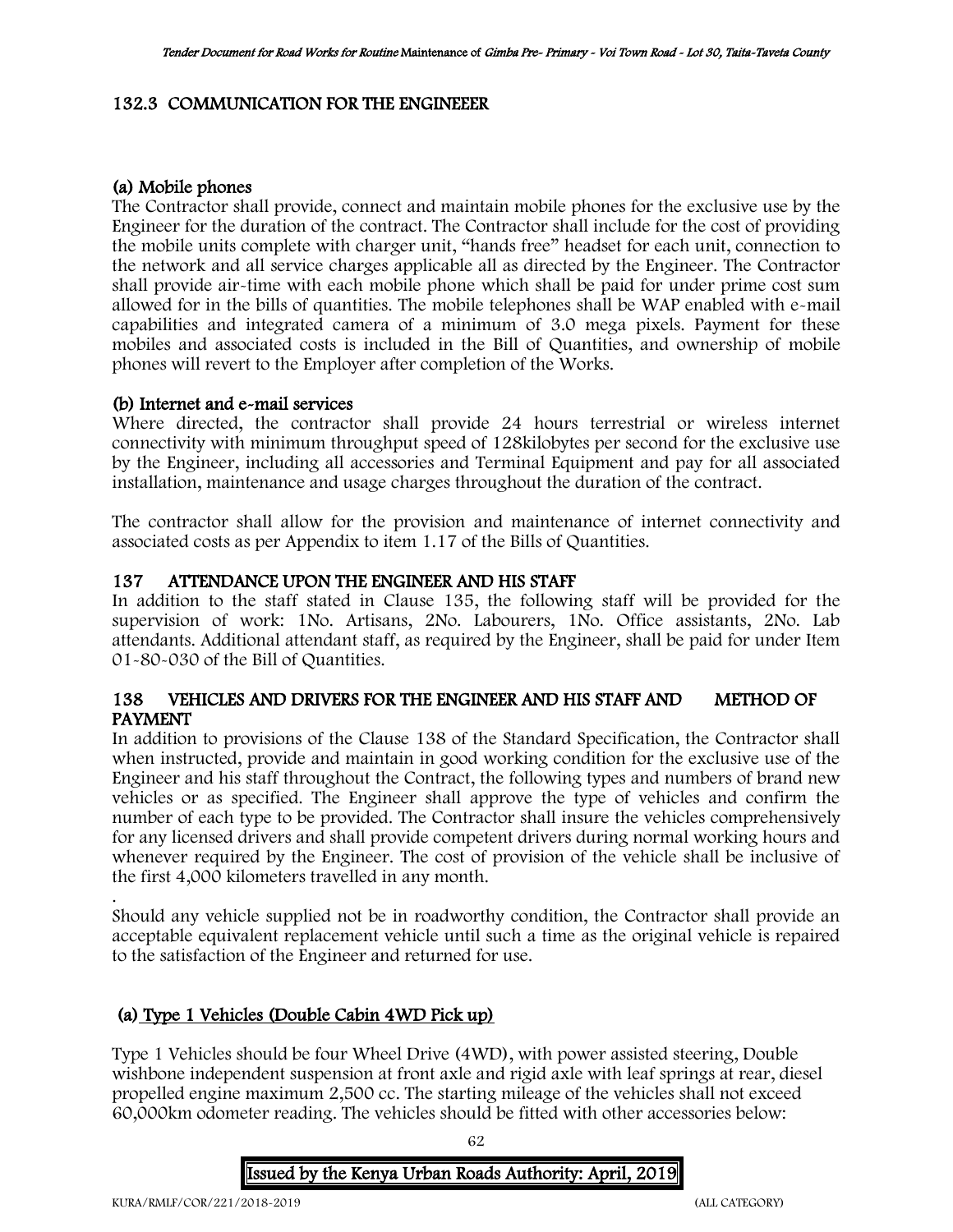- (a) Spare tyre and wheel jack;
- (b) FM radio and CD player;
- (c) Power Windows;
- (d) Full Air-conditioning;
- (e) Immobilizer and antitheft security system;
- (e) Driver and passenger SRS Airbags;
- (f) Canvas cover over the carrying deck at the back.

At the end of the contract, all type 1 vehicles shall revert to the Contractor.

# (c) Type 2 Vehicles (station wagon/saloon)

Specifications for Type 2 Vehicles shall be station wagon/saloon vehicles; petrol propelled engine maximum 1,800 cc. The starting mileage of the vehicles shall not exceed 60,000km odometer reading. shall in addition be fitted with a fibre glass body or similar and two columns of sitting benches on the carting deck at the back.

The Contractor shall insure comprehensively the vehicles for any licensed drivers and shall provide competent drivers during normal working hours and whenever required by the Engineer.

At the end of the contract, all type 2 vehicles shall revert to the Contractor.

Payment of vehicle shall be per vehicle month in item 01-80-017/18 of the BOQ.

# 139 MISCELLANEOUS ACCOUNTS

The Contractor maybe instructed by the Engineer to make payments of general miscellaneous accounts for such items as stationary, stores and equipment and miscellaneous supervision personnel and claims or the Engineer may direct the Contractor to purchase or pay for the above. The Contractor will be paid on a prime cost basis plus a percentage for overheads and profits under appropriate items in the Bills of Quantities.

# 142 ENVIRONMENTAL PROTECTION

The Contractor shall comply with the Statutory Regulations in force in Kenya regarding environmental protection and waste disposal, and shall liaise with the National Environmental Management Agency (NEMA).

The Contractor shall ensure so far as is reasonably practicable and to the satisfaction of the Engineer; that the impact of the construction on the environment shall be kept to a minimum and that appropriate measures are taken to mitigate any adverse effects during the construction.

(a) The Contractor shall exercise care to preserve the natural landscape and shall conduct his construction operations so as to prevent any unnecessary destruction, scarring, or defacing of the natural surroundings in the vicinity of the work. Except where clearing is required for permanent works, all trees, native shrubbery, and vegetation shall be preserved and shall be protected from damage by the Contractor's construction operations and equipment. All unnecessary destruction, scarring, damage or defacing resulting from the Contractor's operations shall be repaired, replanted, reseeded or otherwise corrected as directed by the Engineer, and at the Contractor's expense.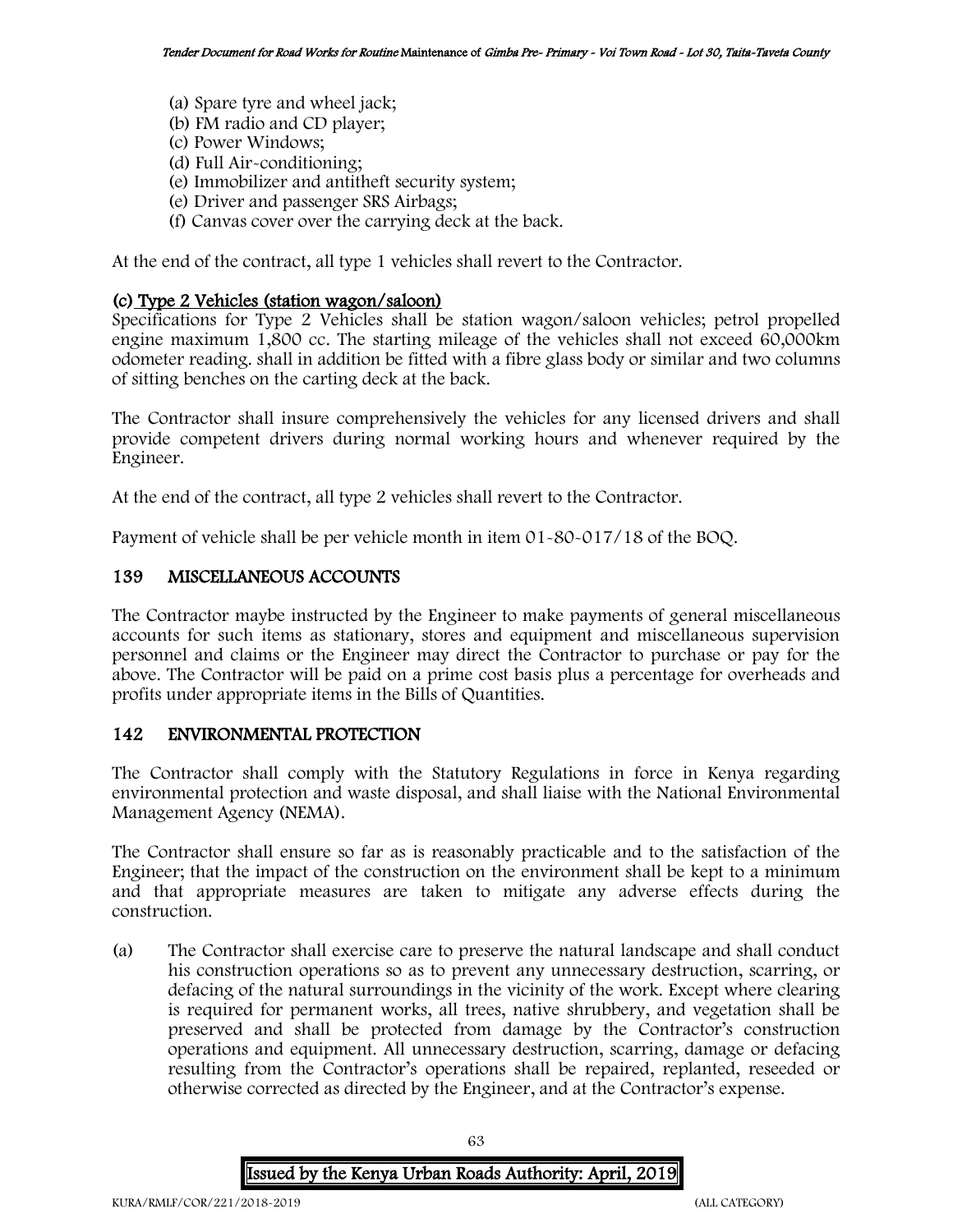- (b) The Contractor shall ensure that measures are in place to control soil erosion and water pollution, by use of berms, dykes, silt fences, brush barriers, dams, sediment basins, filter mats, netting, gravel, mulches, grasses, slope drains, contour banks, and other erosion control devices and methods. Temporary erosion control provisions shall be coordinated with permanent erosion control features to assure economical, effective and continuous measures throughout the period of the works. The Contractor's attention is drawn to the requirements of Clause 502, in that works need to be progressively finished so that permanent vegetation can establish quickly to mitigate soil erosion and erosion of drains.
- (c) The Contractor shall provide all the labour, equipment, materials, and means required and shall carry out proper and efficient measures wherever and as often as necessary to minimise the dust nuisance.
- (d) The Contractor shall comply with all applicable Kenyan laws, orders and regulations concerning the prevention, control and abatement of excessive noise. Blasting, use of jackhammers, pile driving, rock crushing, or any other activities producing highintensity impact noise may be performed at night only upon approval of the Engineer.
- (e) Immediately after extraction of materials, all borrows pits shall be backfilled to the satisfaction of the Engineer. In particular borrow pits near the project road shall be backfilled in such a way that no water collects in them.
- (f) Spilling of bitumen fuels Oils and other pollutants shall be cleared up.
- (g) The Contractor's attention is drawn to the requirements of the Standard Specification in regard to the environment and in particular to the following clauses: Clause 115: Construction Generally

| Clause 116: Protection from Water                                   |
|---------------------------------------------------------------------|
| Clause 136: Removal of Camps                                        |
| Clause 605: Safety and Public Health Requirements Clause            |
| Clause 607: Site Clearance and Removal of Topsoil and<br>Overburden |

(h) No additional payment will be made to the Contractor to cover costs arising from the requirements for this Clause and the Contractor must include these costs in the rates inserted into the Bills of Quantities.

# 143 STAFF TRAINING

The Contractor shall allow for training of engineers, technicians and other support staff as may be instructed by the Engineer.

The payment of the allowances of such staff shall be made as instructed by the Engineer under the relevant provisions in the Bills of Quantities.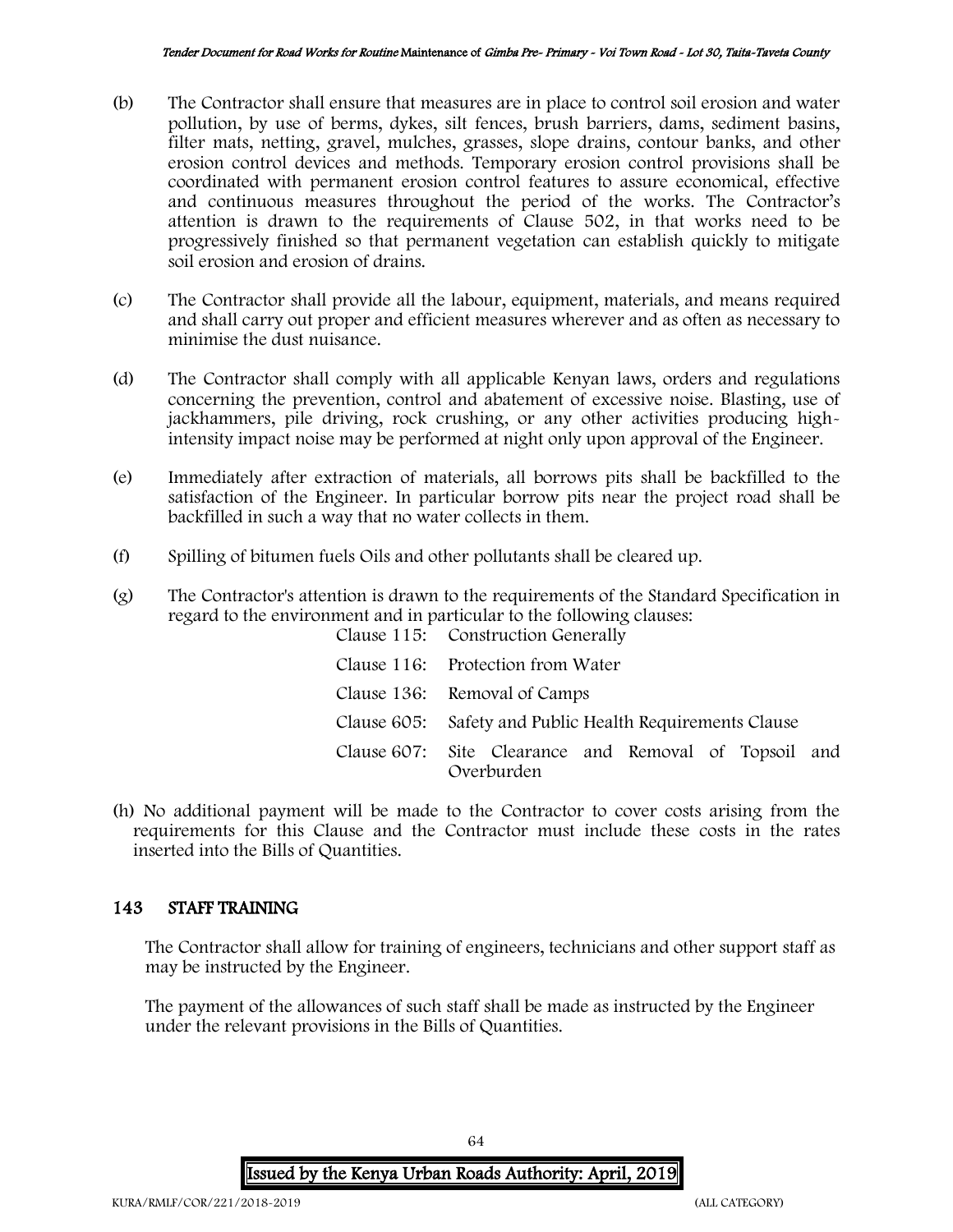# SECTION 2 - MATERIALS AND TESTING OF MATERIALS

All materials testing shall be in accordance with Section 2 of the Standard Specifications.

### SECTION 3 - SETTING OUT & TOLERANCES

### 301 SETTING OUT

a) In addition to the provisions of clause 3.01(a) if the traverse points to be used for the setting out are close to the existing carriageway and interfere with construction works then the Contractor will have to relocate them to a location where they will not be disturbed. The coordinates and heights of all traverse points so located shall be listed and provided to the Engineer for checking and/or approval. Contractor shall also monument the new centreline every 200m along straight and all salient points along curves by a pin in the concrete beacon before commencement of any works.

The road reserve boundary posts shall have 12mm diameter steel pins embedded in concrete, 200mm long with 25mm exposed to the air, sticking out form its top surface. This pin shall be co-ordinated and heighted and result of the same shall be provided to the Engineer for approval. Cost of these works shall be included in the rates as no separate item has been provided.

Commencement of the works shall not be permitted until this basic survey data has been provided and approved by the Engineer for at least 2 Kms of the road.

### b) Detailed Setting Out

Reference pegs shall be 50mm by 50mm in section 600mm long driven 400mm firmly into ground and painted white above the ground. The offset from centre line shall be indicated by small nail 20mm to 25mm long with its head driven flush with the top of the peg.

Chainages, offset and reference elevation shall be clearly indicated to the sides of the peg to the satisfaction of the Engineer.

After cutting of benches and prior to commencement of earthworks or subgrade works, Contractor shall take cross-sections again and submit the copy of the same to Engineer for agreement. These cross-sections shall then be used as basis of measurement for all subsequent layers, unless otherwise stated.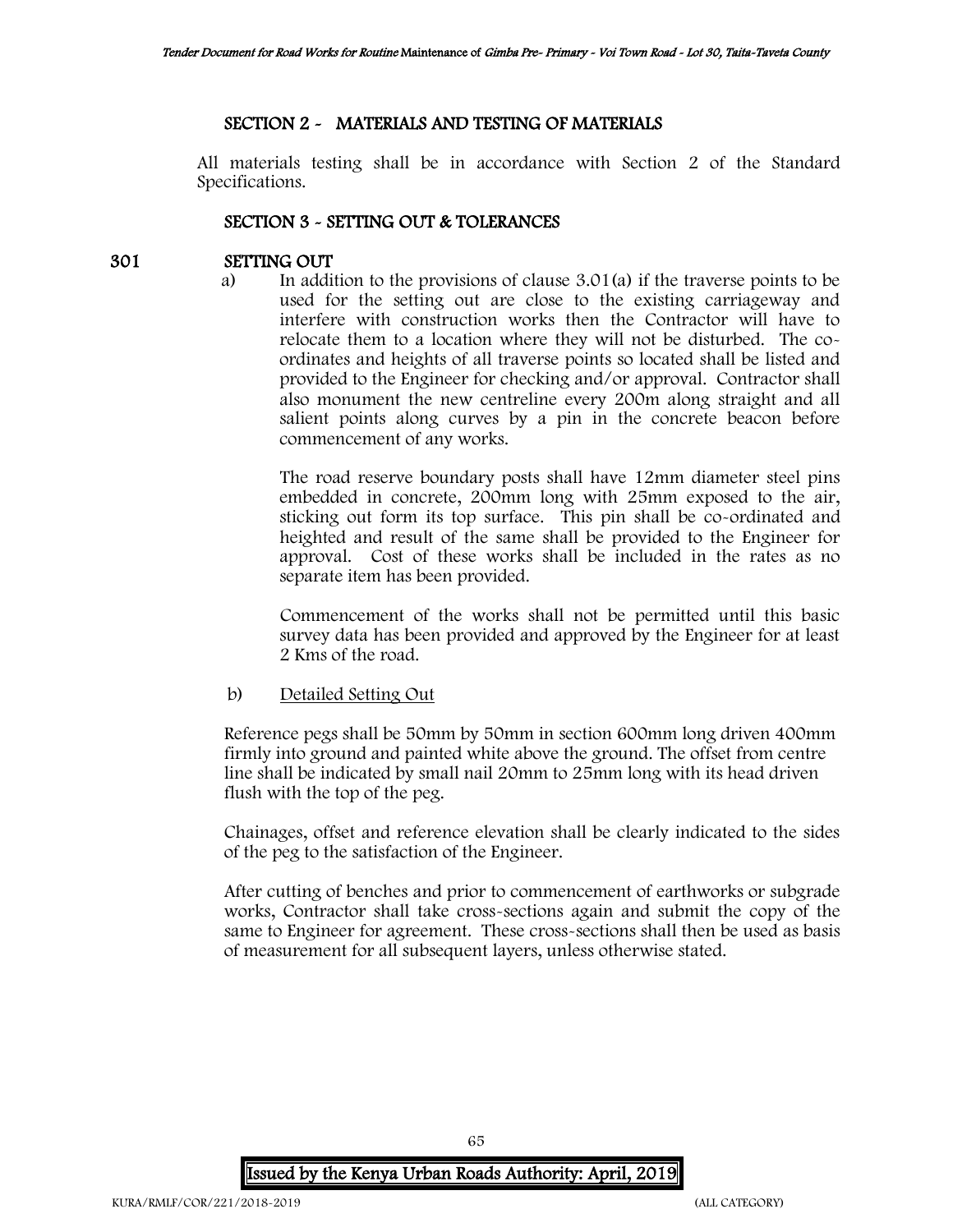# SECTION 4- SITE CLEARANCE AND TOP SOIL STRIPPING

# 401 SITE CLEARANCE

Site Clearance shall be carried out as directed by the Engineer.

## 402 REMOVAL OF TOPSOIL

Topsoil shall include up to 200mm depth of any unsuitable material encountered in existing or newly constructed drains, drainage channels, and accesses.

# 403 REMOVAL OF STRUCTURES, FENCES AND OBSTRUCTIONS

When instructed by the Engineer, the Contractor shall demolish or remove any structure and payment for this shall be made on day works basis.

Issued by the Kenya Urban Roads Authority: April, 2019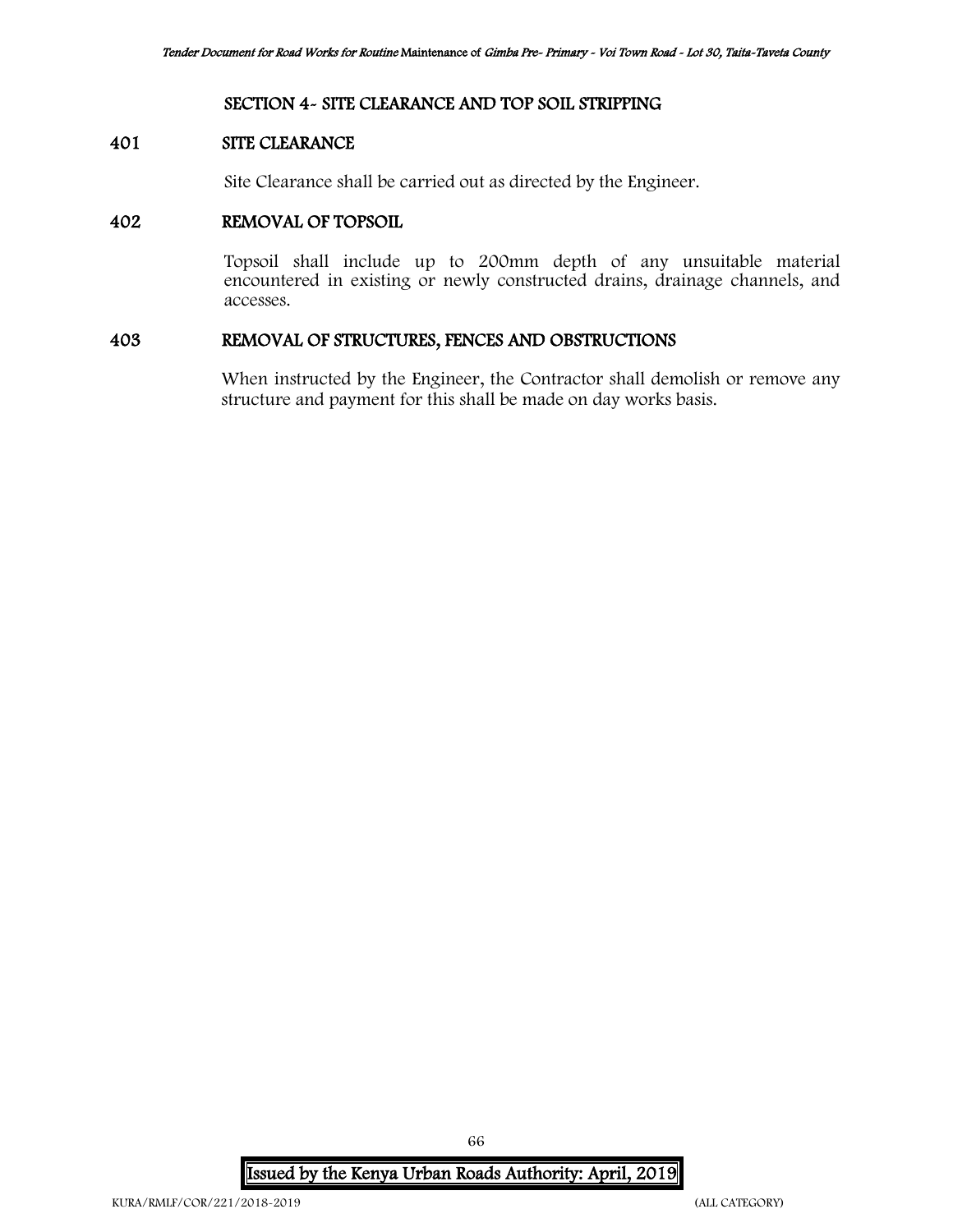# SECTION 5 - EARTHWORKS

#### 504 PREPARATION PRIOR TO FORMING EMBANKMENT

Where benching is required for existing pavement to accommodate earthworks subgrade or subbase for widening the road, the rate for compaction of existing ground shall be deemed to cover this activity.

Excavation in the pavement of the existing road shall be kept dry. In the event of water penetrating the underlying layer, construction of the subsequent layers shall be postponed until the underlying layers are dry enough to accommodate the construction plant without deforming or otherwise showing distress.

Step construction shall be carried out per layer at the joint where excavating both vertically and perpendicular to the direction of the travel. The step shall be 500mm perpendicular to the direction of the travel and 150mm vertical unless otherwise instructed by the Engineer.

Special care shall be taken when compacting the new material at the joint ensuring that specified density is achieved.

### 505 CONSTRUCTION OF EMBANKMENTS

Only material approved by the Engineer shall be used for fill in embankments. Material with high swelling characteristics or high organic matter content and any other undesirable material shall not be used, unless specifically directed by the Engineer. Unsuitable material shall include:

- (i) All material containing more than 5% by weight or organic matter (such as topsoil, material from swamps, mud, logs, stumps and other perishable material)
- (ii) All material with a swell of more than 3% (such as black cotton soil)
- (iii) All clay of plasticity index exceeding 50.
- (iv) All material having moisture content greater than 105% of optimum moisture content (Standard Compaction)

Subgrade: Shall mean upper 300mm of earthworks either insitu or in fill and subgrade shall be provided for as part of earthworks operation and payment shall be made as "fill". The material for subgrade shall have a CBR of not less than 8% measured after a 4 day soak in a laboratory mix compacted to a dry density of 100% MDD (AASHTO T99) and a swell of less than 1%.

Subgrade repair: Where directed by the Engineer, any localized failure in the subgrade shall be repaired by filling in selected soft, hard or natural of minimum CBR 30% and compacted in accordance with clauses in the specifications applying to normal subgrade.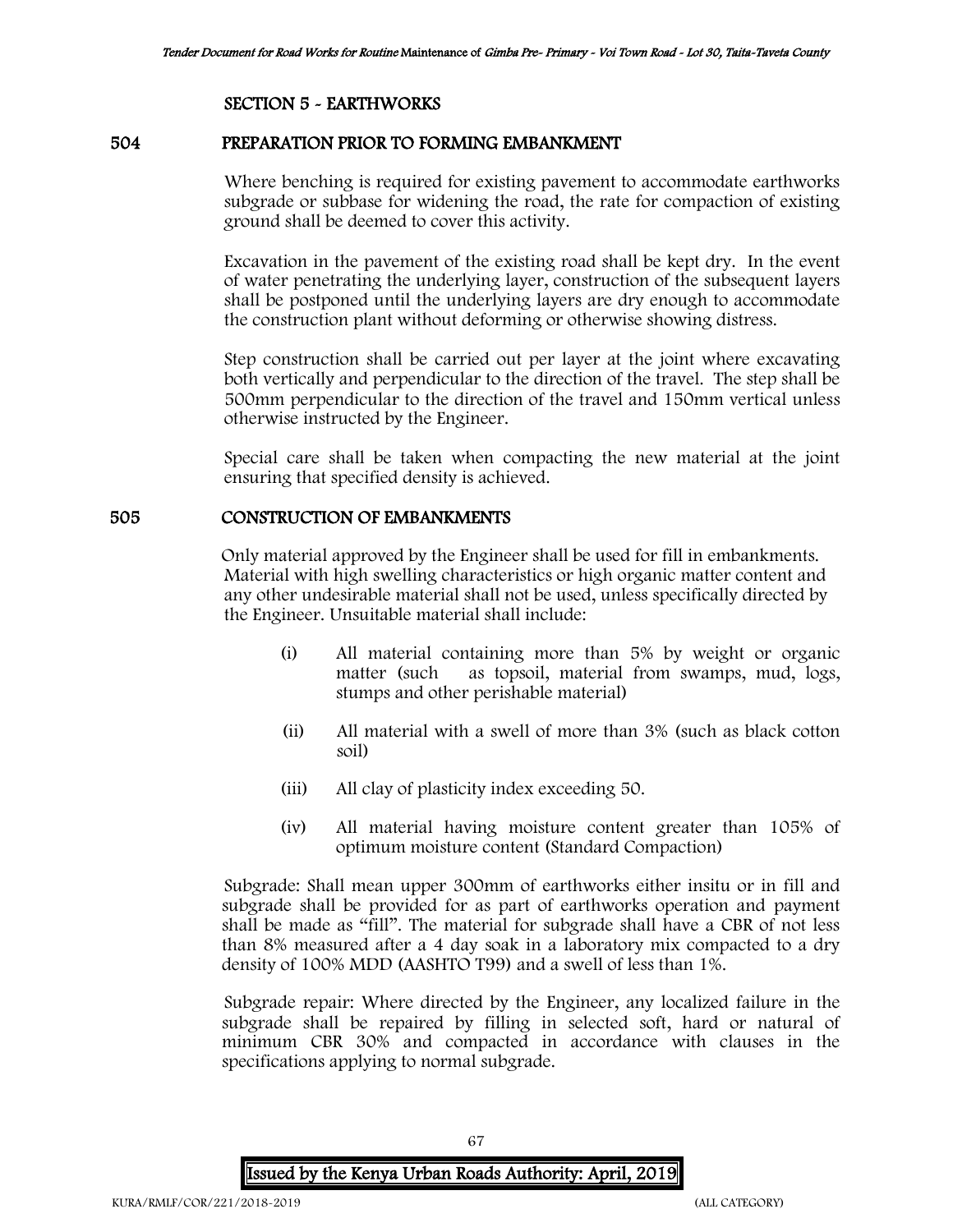Embankment repair: Where directed by the Engineer, any localized filling in soft, hard or natural; selected material requirements shall be executed in accordance with Clause 505.

### 508 COMPACTION OF EARTHWORKS

At pipe culverts, all fill above ground level around the culverts shall be compacted to density of 100% MDD (AASHTO T.99) up to the level of the top of the pipes or top of the surround(s), if any and for a width equal to the internal diameter of the pipe on either side of the pipe(s) or surround(s) as applicable.

At locations adjacent to structures, all fill above ground level upto the underside of the subgrade shall be compacted to density of 105% MDD (AASHTO T.99). In case of fill around box culverts this should be carried out for the full width of the fill and for a length bounded by the vertical plane passing through the ends of the wing walls.

Notwithstanding the provision of clause 503 of the standard Specification, Compaction of subgrade material (i.e. material immediately below formation) in cut areas shall not be carried out by the contractor in areas where the formation is formed in hard material, unless specific instructions to the contrary are issued by the Engineer.

Where improved sub-grade material shall be required, this shall be compacted and finished to the same standards and tolerances as those required for normal subgrade and clauses in the specifications applying to normal subgrade shall also apply.

# 511 BORROW PITS

The first part of the Standard Specification is amended as follows:-

Fill material which is required in addition to that provided by excavation shall be obtained from borrow pits to be located and provided by the Contractor but to the approval of the Engineer contrary to what has been stated.

### 517 MEASUREMENT AND PAYMENT

Notwithstanding the provisions of clause 517 of the standard specifications, the rate for compaction of fill in soft material shall allow for the requirements of clause 508 of the special specification and no extra payment shall be made for compaction around pipe culverts (100% MDD AASHTO T.99).

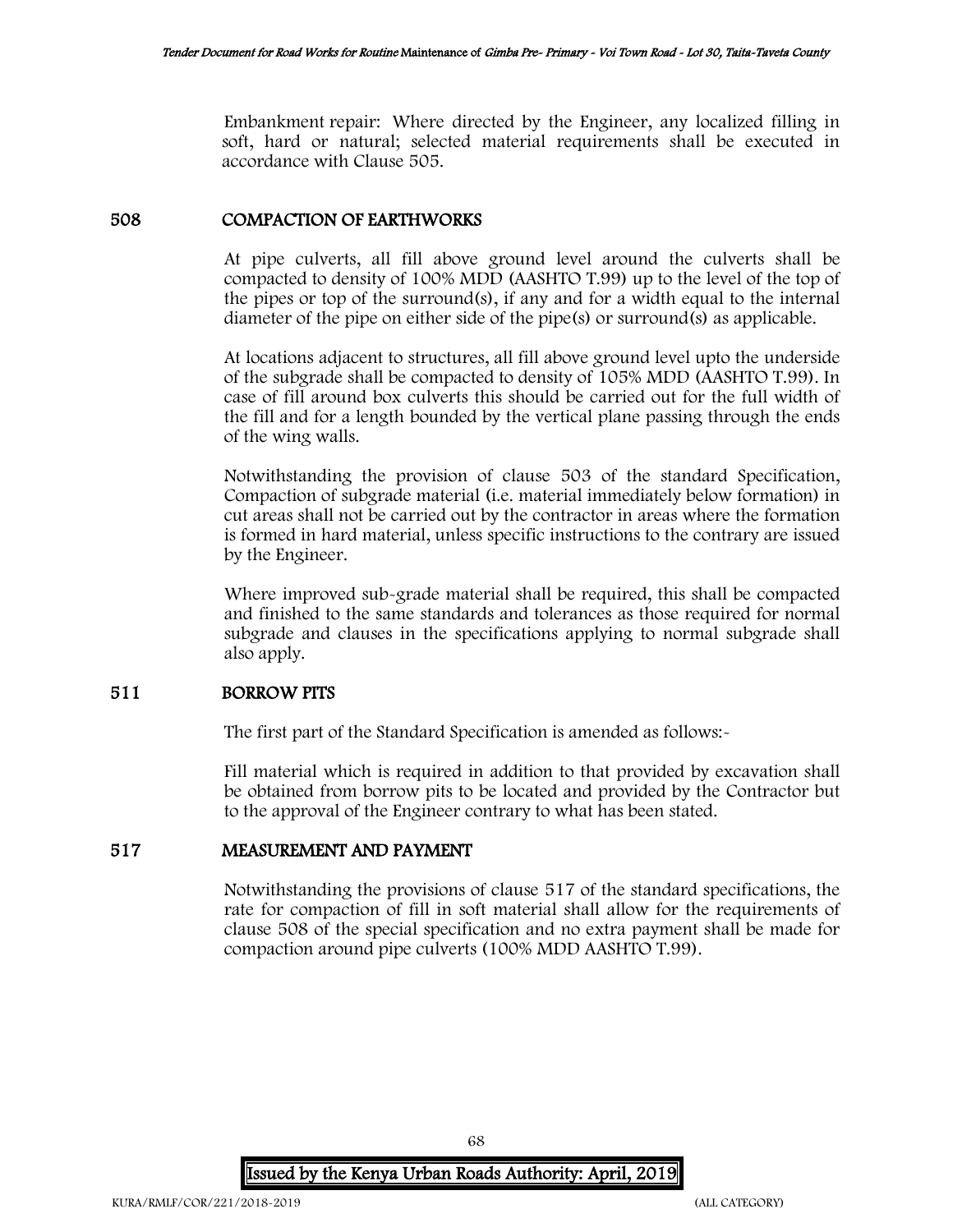### SECTION 6 - QUARRIES, BORROW PITS, STOCKPILES AND SPOIL AREAS

#### 601 GENERAL

Notwithstanding any indications to the contrary in the Standard specification the Engineer will not make available to the Contractor any land for quarries, borrow pits, stockpiles and spoil areas, except for those areas in road reserves specifically approved by him.

The contractor will be entirely responsible for locating suitable sources of materials complying with the Standard and Special Specifications, and for the procurement, Wining, haulage to site of these materials and all costs involved therein. Similarly the contractor will be responsible for the provision and costs involved in providing suitable areas for stockpiling materials and spoil dumps. Should there be suitable sites for spoil dumps or stockpiles within the road reserve forming the site of the works the Contractor may utilise these subject to the approval of the Engineer.

No additional payment will be made to the Contractor to cover costs arising from the requirements for this Clause and the Contractor must include these costs in the rates inserted into the Bills of Quantities.

### 602 MATERIAL SITES

The information on possible material sites is given for the general guidance of bidders. Bidders are however advised to conduct their own investigation as the information contained therein is neither guaranteed nor warranted

## 603 PROVISION OF LAND

Notwithstanding any indications to the contrary in the Standard specification the Engineer will not make available to the Contractor any land for quarries, borrow pits, stockpiles and spoil areas, except for those areas in road reserves specifically approved by him.

The contractor will be entirely responsible for locating suitable sources of materials complying with the Standard and Special Specifications, and for the procurement, Wining, haulage to site of these materials and all costs involved therein. Similarly the contractor will be responsible for the provision and costs involved in providing suitable areas for stockpiling materials and spoil dumps. Should there be suitable sites for spoil dumps or stockpiles within the road reserve forming the site of the works the Contractor may utilise these subject to the approval of the Engineer.

No additional payment will be made to the Contractor to cover costs arising from the requirements for this Clause and the Contractor must include these costs in the rates inserted into the Bills of Quantities.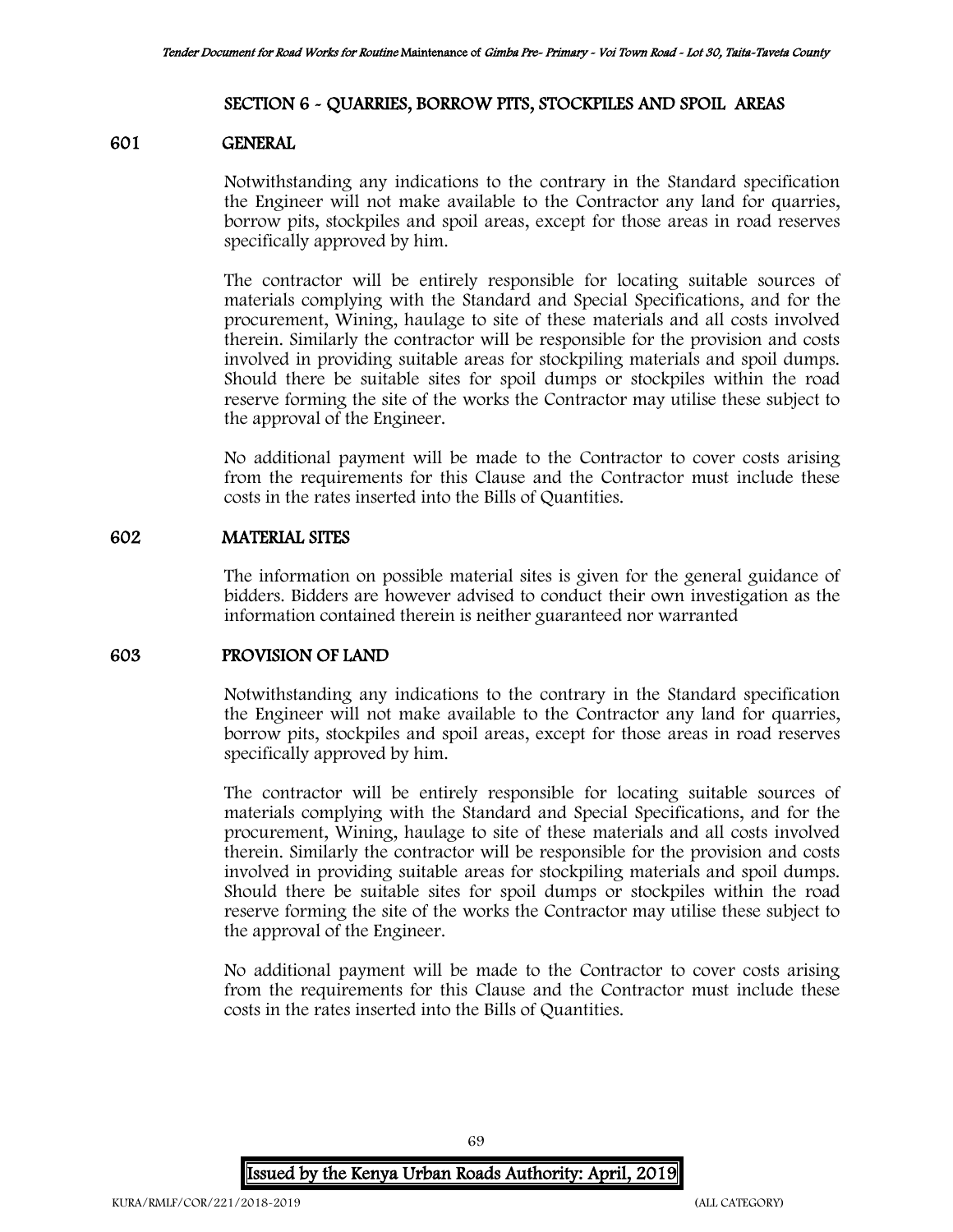# 605 SAFETY AND PUBLIC HEALTH REQUIREMENTS

In addition to clause 605, the contractor shall allow for professionals to conduct lectures to the workers regarding the spread of HIV/Aids.

### SECTION 7 - EXCAVATION AND FILLING FOR STRUCTURES

### 703 EXCAVATION OF FOUNDATIONS FOR STRUCTURES

Unless otherwise instructed by the Engineer, all excavated surfaces in material other than hard material, on which foundations for structures shall be placed, shall be compacted to 100% MDD (AASHTO T.99) immediately before structures are constructed.

Paragraph 4, last line: - Replace "95%" with "100%".

# 707 BACKFILLING FOR STRUCTURES

Unless otherwise instructed by the Engineer, all backfilling material shall be compacted to a minimum of 100% MDD (AASHTO T.99).

# 709 EXCAVATIONS FOR RIVER TRAINING AND NEW WATER COURSES

Payments for river training and establishment of new watercourses shall only be made where such work constitute permanent works. Works done for road deviation or other temporary works shall not qualify for payment.

## 710 STONE PITCHING

Stone pitching to drains, inlets and outlets of culverts to embankments and around structure shall consist of sound unweathered rock approved by the Engineer.

The stone as dressed shall be roughly cubical in shape with minimum dimensions of 150 x 150mm for normal thickness of stone pitching.

The surface to receive the pitching shall be compacted and trimmed to slope and the stone laid, interlocked and rammed into the material to give an even finished surface.

In areas where stone pitching has been damaged, the Contractor shall identify such areas and notify the Engineer for his agreement of the extent of the Works required and his approval and instructions to proceed with the Works. Stone Pitching Repair and Reconstruction shall be carried out in accordance with Clause 710 of the Standard Specifications.

The Works shall involve removal of the damaged stone pitching and reconstruction of the said areas in accordance with Clause 710 of the Standard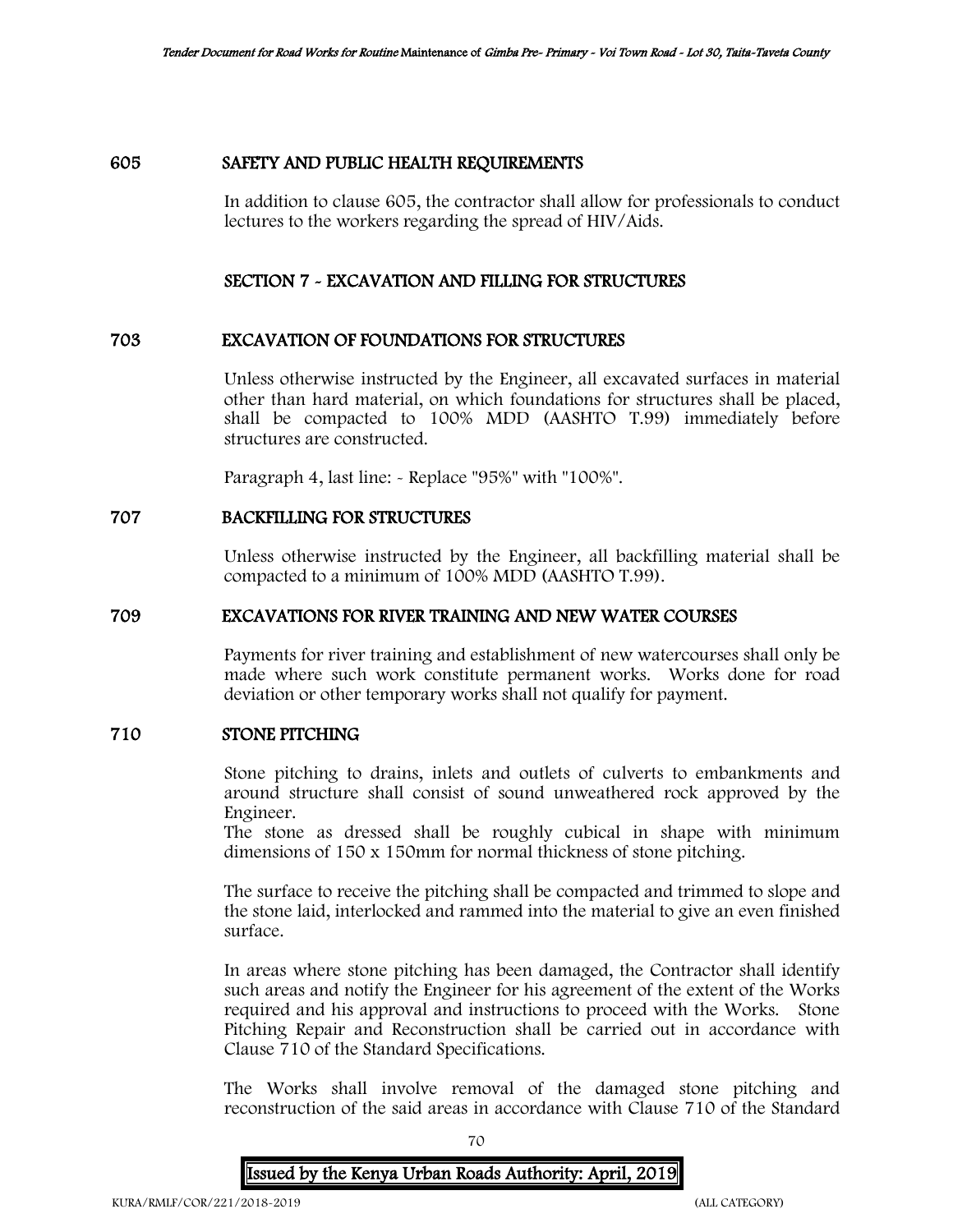Specifications by use of the sound salvaged material together with any necessary additional material where all such materials shall comply with Section 7 of the Standard Specifications.

Contrary to clause 713 of the standard specifications, the rates inserted for stone pitching shall allow for grouting.

# 711 GABIONS

Where instructed by the Engineer the Contractor will install gabions as protection works to washout areas or bridge Piers and or Abutments. Gabions shall be constructed in accordance with Clause 711 of the Standard Specification.

I n cases where existing gabions have been damaged, the Contractor shall identify them and notify the Engineer for his agreement of the extent of the Work required and his approval and instructions to proceed with the Works.

The Works shall involve removal of the damaged gabions / rocks, excavation to the correct levels and grades as directed by the Engineer, and in accordance with Clause 711 of the Standard Specifications and reconstruction with new gabions and other necessary materials as necessary. The damaged gabions shall be recovered and transported to the nearest KURA'S Yard or M.O. R &P.W Department depot.

# 712 RIP-RAP PROTECTION WORK

Quarry waste or similar approved material shall be used to backfill scoured and eroded side, outfall and cut-off drain. The material shall be compacted to form a flat or curved surface preparatory to stone [pitching of drainage channels, existing and new scour checks as directed by the Engineer.

The surface to receive the pitching shall be compacted and trimmed to slope and the stone hand laid, interlocked and rammed into the material to give an even finished surface. The interstices of the Pitching shall be rammed with insitu material. The insitu material immediately behind the pitching shall be compacted to minimum density of 100% MDD compaction (AASHTO T.99)

# 714 BACKFILL BELOW STRUCTRURES

Where instructed this shall be carried out in compliance with the requirements of Clause 507 and 804 of the Standard Specification.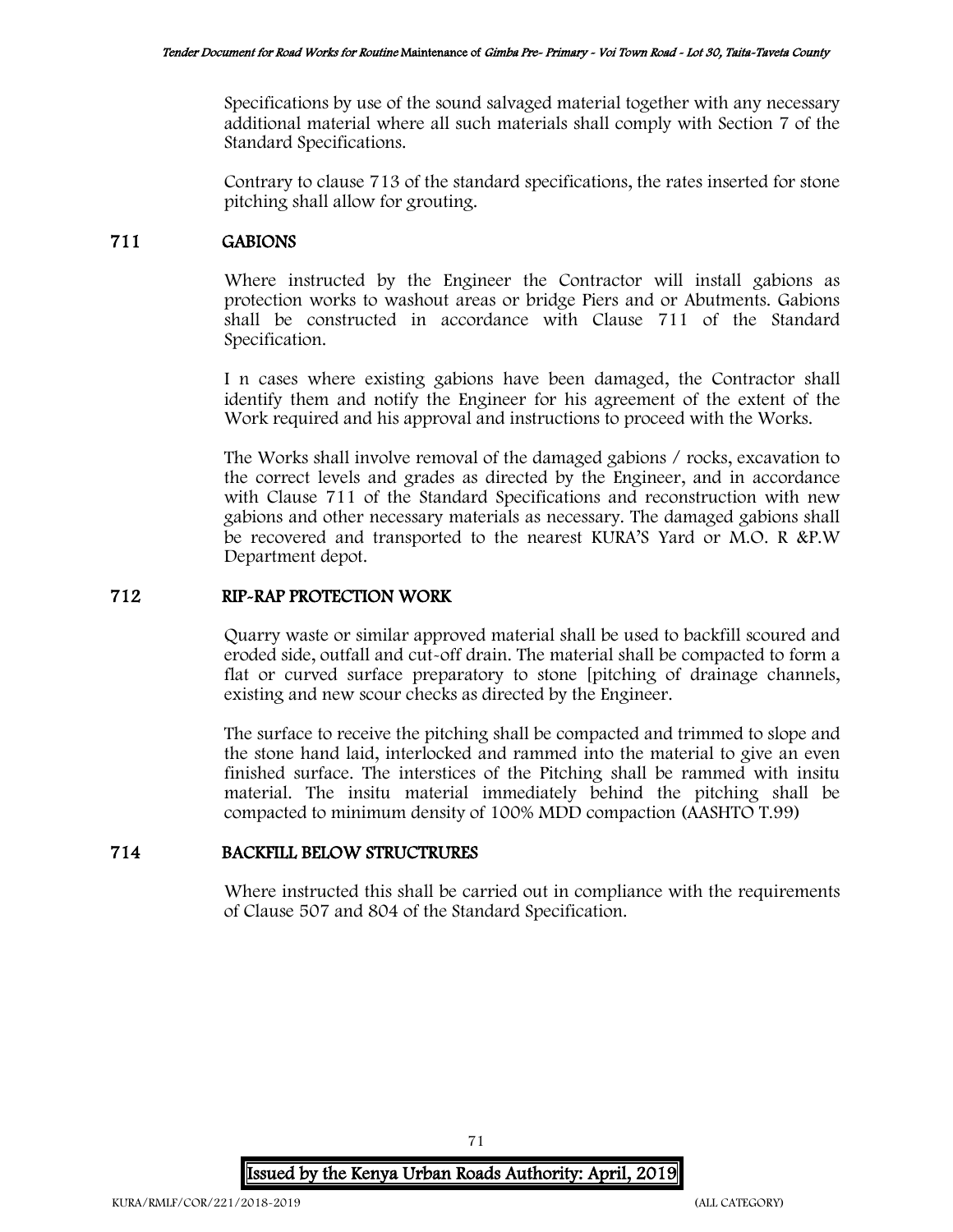# SECTION 8 - CULVERTS AND DRAINAGE WORKS

### 801 SCOPE OF SECTION

The operations specified in this section apply to the installation of drainage works and reinstatement and improvement of the same.

In addition, this Section covers: -

- Extending of existing 450mm, 600mm and 900mm diameter pipes to be compatible with the increased road width or access.
- Desilting and cleaning of existing pipes and outfall drains to make them free flowing.

### 804 EXCAVATION FOR CULVERTS AND DRAINAGE WORKS

In the Standard Specifications, make the following amendments: -

- (a) In paragraph 6, line 3, and in paragraph 7, line 5 and in paragraph 11, line 6, delete "95%" and insert "100%".
- (b) Removal of Existing Pipe Culverts

Where instructed by the Engineer, the Contractor shall excavate and remove all existing blocked or collapsed culvert pipes of 450mm, 600mm and 900mm diameter including concrete surround, bedding, inlet and outlet structure.

The void left after removal of culvert pipes shall be widened as necessary to accommodate new concrete bedding, pipe and haunching.

The payment of this work shall be per linear metre of pipes removed, and the volume in m<sup>3</sup> of inlet/outlet structure removed. The void left by removal of these pipes shall be carefully preserved in order to accommodate replacement of 450mm, 600mm or 900mm diameter pipe culverts as shall be directed by the Engineer.

- (c) Removal of Other Existing Drainage Structures When instructed by the Engineer, the Contractor shall demolish or remove any other structure and payment for this shall be made on day work basis.
- (d) Excavation for Culverts and Drainage Works The Contractor shall carry out all excavations for new culverts and drainage works to the lines, levels, inclinations, and dimensions shown on the drawings or as instructed by the Engineer.

# 805 EXCAVATION IN HARD MATERIAL

In the Standard Specifications, Sub-clauses 805(a) and 805 (b) delete "95%" and insert "100%".

In sub-clause 809(a), paragraph 1, line 1, substitute "95%" with "100%".

72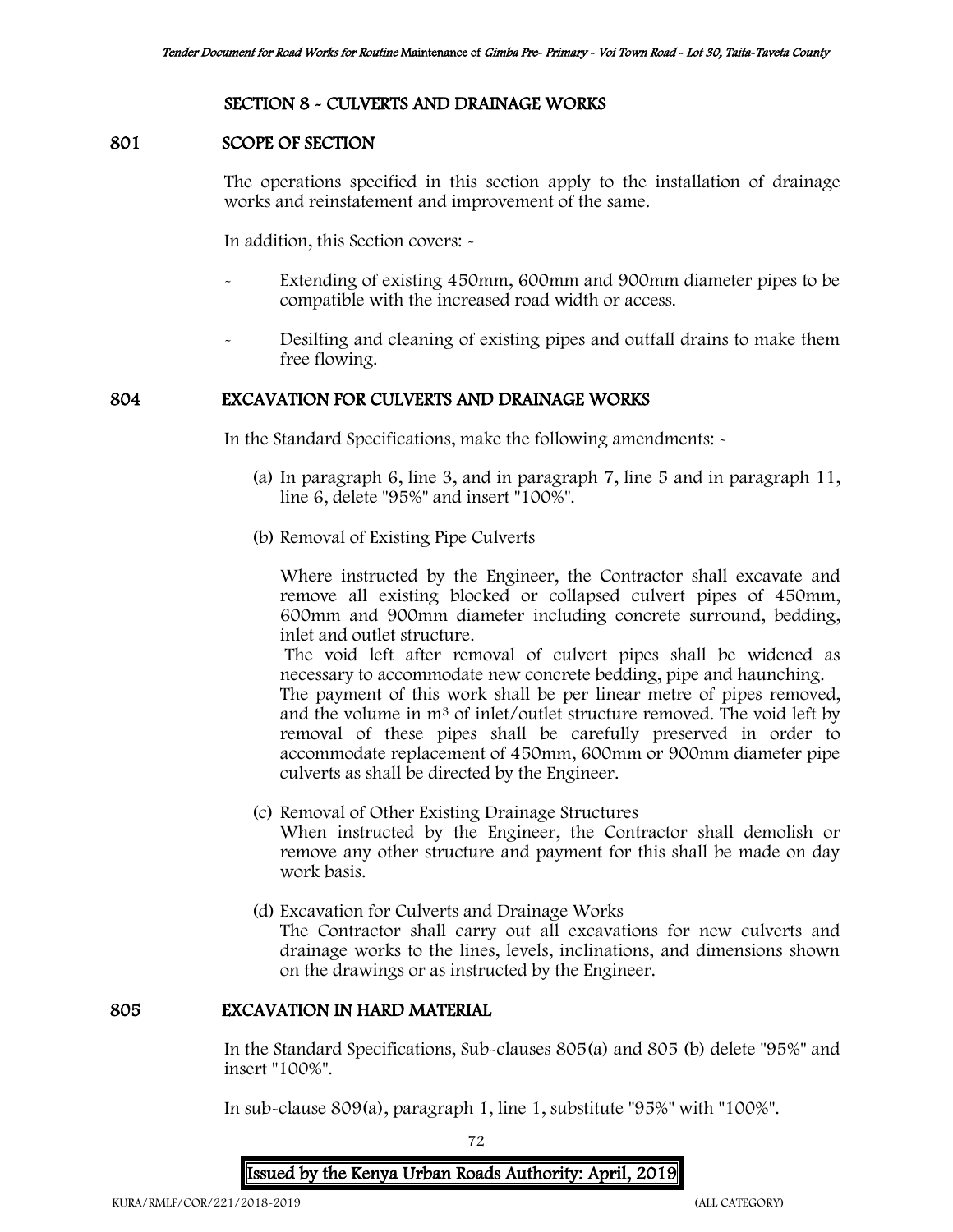In sub-clause 809(c), paragraph 2, line 4, between the words "compacted" and "and shaped" insert the words "to 100% MDD (AASHTO T.99)".

Hard material is material that can be excavated only after blasting with explosives or barring and wedging or the use of a mechanical breaker fitted with a rock point in good condition and operated correctly. Boulders of more than 0.2m<sup>3</sup> occurring in soft material shall be classified as hard material.

### 809 BEDDING AND LAYING OF PIPE CULVERTS

Concrete pipes shall be laid on a 150mm thick concrete bed of class 15/20 and the pipes shall be bedded on a 1:3 cement: sand mortar at least 50mm thick, 150mm wide and extending the full length of the barrel.

The rates inserted shall allow for compaction of the bottom of excavation to 100% MDD (AASHTO T.99).

# 810 JOINTING CONCRETE PIPES

The concrete pipes for the culverts shall have ogee joints and will be jointed by 1:2 cement: sand mortar and provided with fillets on the outside as described in clause 810 of the Standard Specification.

## 812 BACKFILLING OVER PIPE CULVERTS

In the Standard Specifications, clause 812

a) Wherever the expression "dry density of 95% MDD (AASHTO T. 99)" occurs delete and replace with "dry density of 100% MDD (AASHTO T.99)".

The rates entered for laying of pipe culverts shall allow for backfilling to pipe culverts and compacting to 100% MDD (AASHTO T.99) and these works shall not be measured and paid for separately.

### 814 SUBSOIL DRAINS

In the event of excavation for repairs exposing local seepage, springs or unacceptably high water table, the Engineer may instruct the provision of counter fort or French drains.

These drains shall consist of a trench excavated to the alignment, width, depth and gradient instructed by the Engineer, and backfilled with approved compacted clean hard crushed rock material as specified in clause 815 of the standard specification. Where these drains lie within the carriageway the carriageway shall be reinstated with compacted stabilised gravel and surfaced with hot asphalt or a surface dressing as instructed by the Engineer.

## 815 INVERT BLOCK DRAINS AND HALF ROUND CHANNELS

73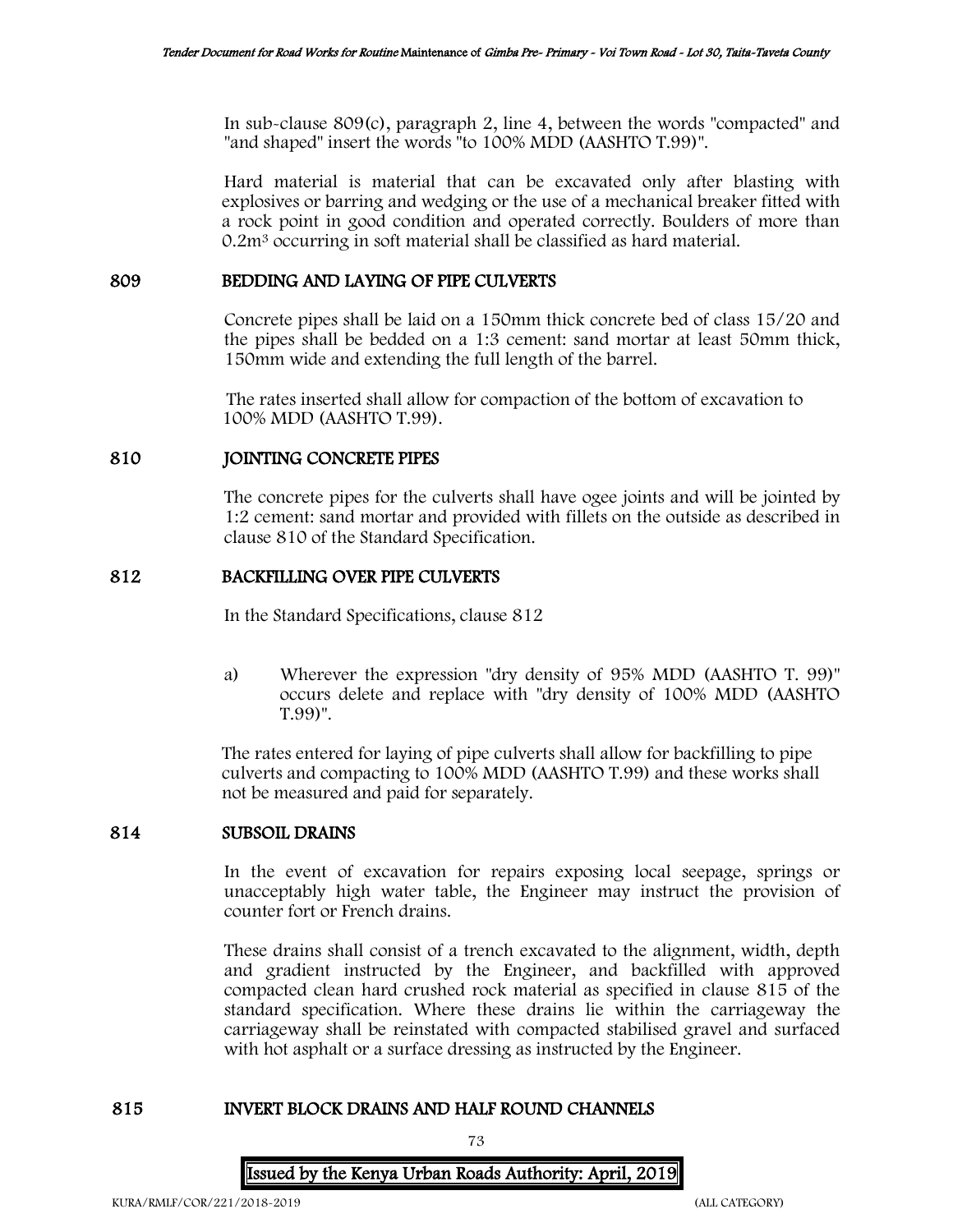Invert Block Drains and Half Round Channels shall be constructed as shown in the drawings provided in accordance with the Standard Specifications where directed by the Engineer.

## 817 REPAIRS TO DRAINS

## 817.1 Cleaning and Repair of Existing Drains

In areas of existing side drains, mitre or outfall drains where such are blocked, the Engineer shall instruct the Contractor to clean and clear the drains to free flowing condition.

The work shall consist of:

- (a) Stripping and removal of any extraneous material to spoil including vegetation and roots in the drains to the satisfaction of the engineer.
- (b) Spreading of any spoil to the satisfaction of the Engineer.

Shaping the drains to free flowing condition as directed by the Engineer. Removing any broken side slabs for inverted block drains and replacing with a new removing any broken inverted block drains and replacing with a new one well jointed.

Measurement and Payment for cleaning drains shall be by linear metre of drain cleaned measured as the product of plan area and vertical depth of extraneous material instructed to be removed. No extra payment will be made for removal of vegetation and roots.

### 817.2 Channels

The Engineer may instruct that the Contractor provides open channels in place of existing subdrains where the latter may be damaged or in any other place. The rates entered by the Contractor in the bills of quantities must include for removal and disposal of any subdrain material, excavation to line and level, backfilling and compaction as directed by the engineer. The channels shall be constructed of precast class 20/20 concrete of minimum 80mm thickness and lengths or widths not exceeding 1000mm. Joints shall be at least 15mm wide filled with 1:2 cement sand mortar.

## 817.3 Rubble fills for protection work

Quarry waste or similar approved material shall be used to back fill scoured and eroded side, outfall and cut-off drains. The material shall be compacted to form a flat or curved surface preparatory to stone pitching of drainage channels, existing and new scour checks as directed by the Engineer.

## 817.4 Stone Pitching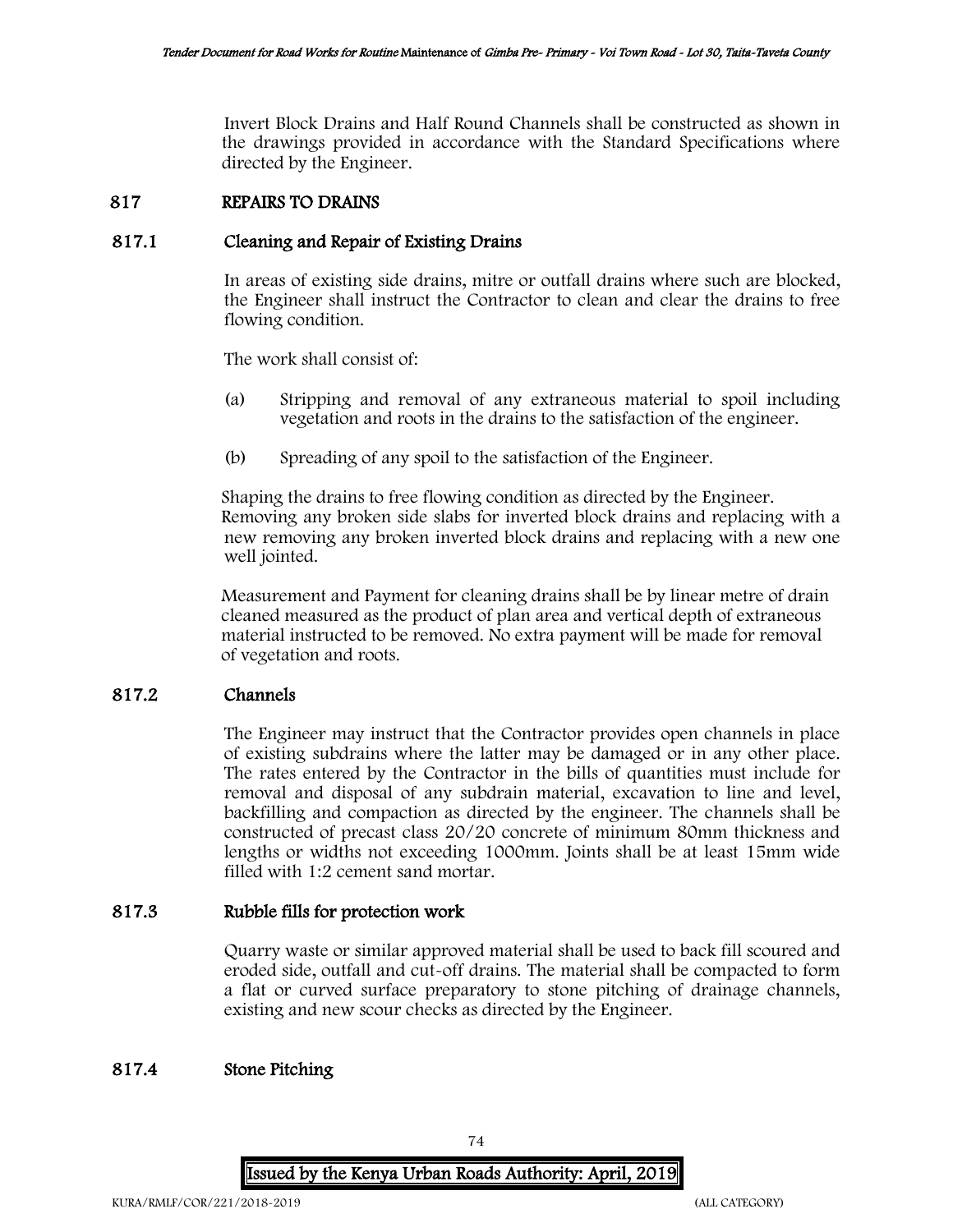Stone pitching shall be constructed in accordance with clause 710 of the standard Specification.

## 817.5 Gabions

Gabions shall be constructed in accordance with clause 711 of the standard Specification.

# 817.6 Spoil Material

The Contractor shall be responsible for removal from site of all materials excavated in the course of undertaking works in this section of the specifications, unless suitable for re-use, and deposit of the material in a spoil dump to be approved by the Engineer.

## 818 SCOUR CHECKS

Scour checks are to be constructed in mass concrete in accordance with clause 818 of the standard Specifications and the drawings as shall be provided.

### 819 CLEANING AND MAINTENANCE

## 819.1 Desilting of Pipe Culverts

Where instructed, Contractor shall desilt the existing pipe culverts by removing all the material from the pipe to make them clean and free flowing.

Measurement and payment shall be by the linear metres of pipes de-silted, regardless of diameter size.

Issued by the Kenya Urban Roads Authority: April, 2019

75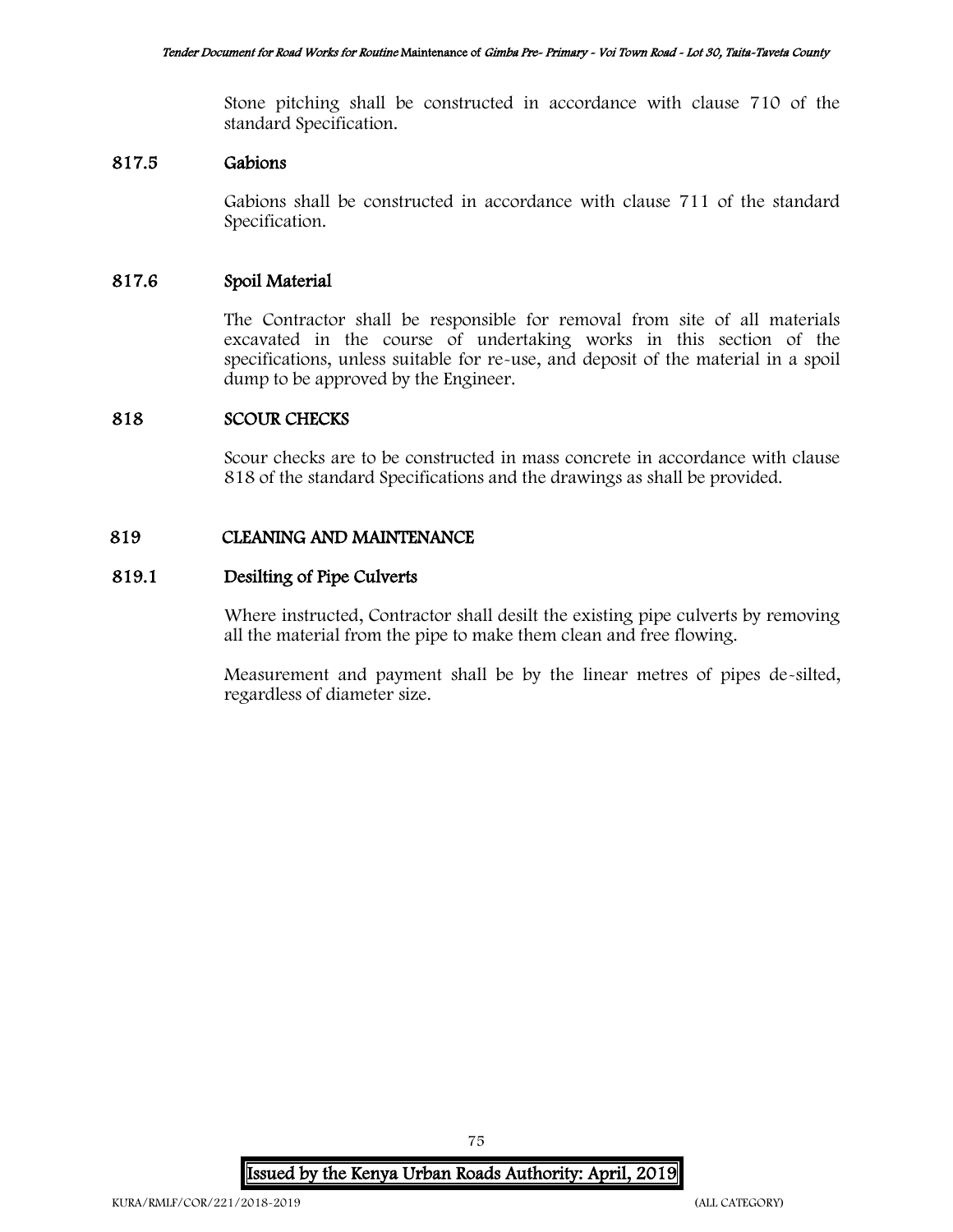### SECTION 9 - PASSAGE OF TRAFFIC

#### 901 SCOPE OF THE SECTION

The Contractor shall so arrange his work to ensure the safe passage of the Traffic at all times and if necessary construct and maintain an adequate diversion for traffic complete with all the necessary road traffic signs.

The contractor shall provide to the satisfaction of the Engineer adequate warning signs, temporary restriction signs, advance warning signs, barriers, temporary bumps and any other device and personnel equipped with two way radios to ensure the safe passage of traffic through the works.

When carrying out the Works the Contractor shall have full regard for the safety of all road users.

The Contractor shall also provide sign posts and maintain to the satisfaction of the Engineer all deviations necessary to complete the works. The contractor should allow for the costs of complying with the requirements of this clause in his rates.

The contractor will be deemed to have inspected the site and satisfied himself as to the adequacy of his bid for these works and no additional payments will be made to the contractor for any expenditure on traffic control or the provision of deviations. The employer shall not be liable for inadequate prior investigations of this nature by the contractor.

### 903 MAINTENANCE OF EXISTING ROADS

The Contractor shall when instructed, maintain the existing project road ahead of works using compacted asphalt concrete type I in accordance with the provisions in clause  $1601B - 1607B$  of the Special Specifications or gravel material depending on the nature of the wearing course surface.

### 904 CONSTRUCTION OF DEVIATIONS

#### (a) General

In addition to requirement of this clause, the Contractor shall when instructed construct and complete deviations to the satisfaction of the Engineer before commencing any permanent work on the existing road. Also during these works the contractor is supposed to provide a detour of adequate pipe culverts for pedestrian and traffic crossing where there is bridge works.

Subject to the approval by the Employer, the Contractor may maintain and use existing roads for deviation. Payment for this, made in accordance with clause 912 (a) (i), shall be by the Kilometre used depending on the type of road used, whether bituminous or earth/gravel. The rates shall include for the provision of materials and the works involved.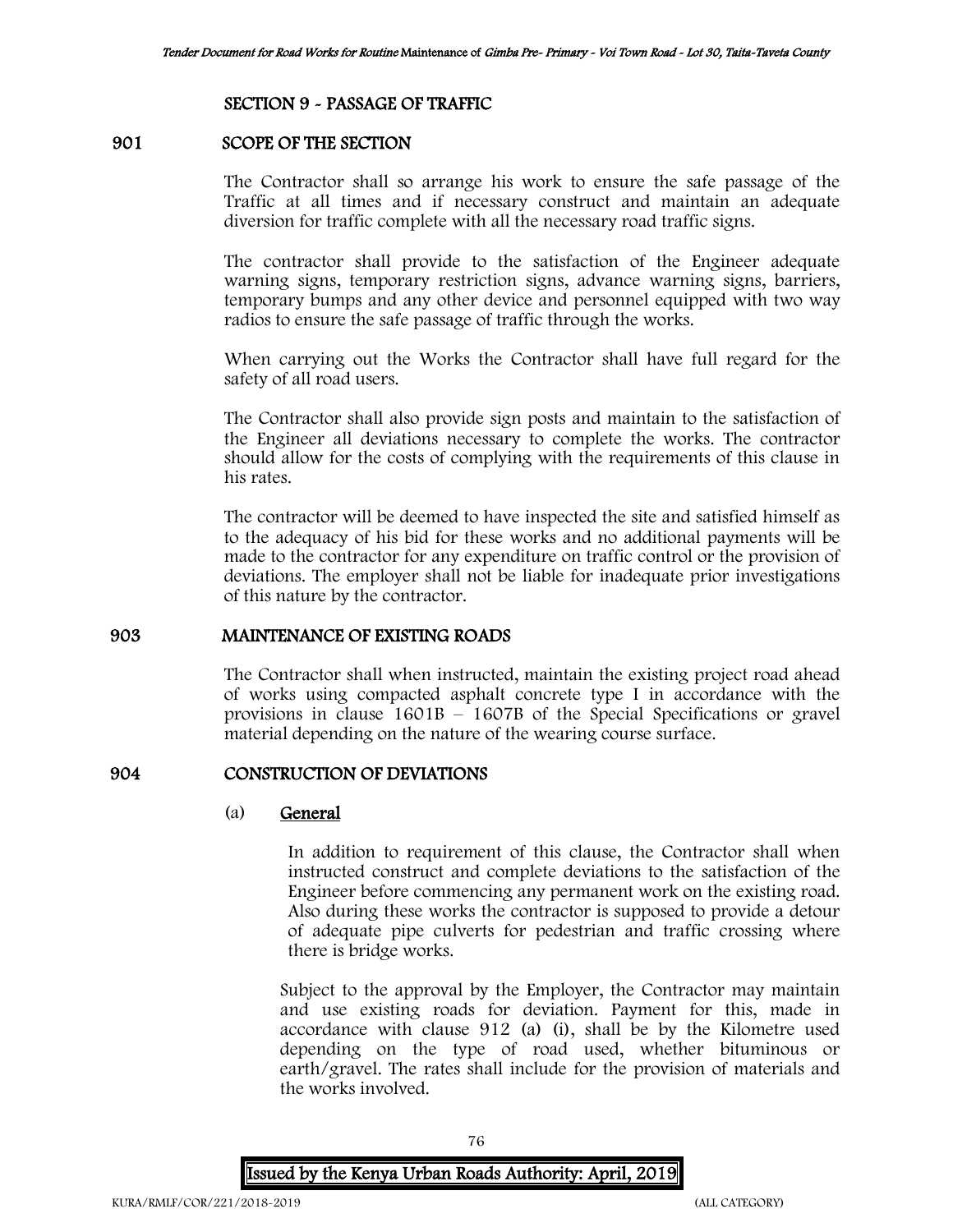#### b) Geometry

The carriageway width of the deviations shall not be less than 6m wide and suitable for 2-way lorry traffic unless otherwise specified.

### c) Construction

Unless otherwise instructed gravel wearing course for the deviation shall be 150mm compacted thickness complying with section 10 of the Standard Specification. The Contractor shall allow in his rate for removal of any unsuitable material before placing of gravel wearing course, as this will not be paid for separately.

In addition to provision of this clause, Contractor is required to sprinkle water at least 4 times a day at the rate of  $1$  to  $1.4$  litres/ $M<sup>2</sup>$  in regular interval to minimise the effects of dust. Latest sprinkling time shall be one hour before the sunset.

Where existing neighbouring roads are used as deviation, Contractor shall carry out repairs and maintenance in parent materials used for the existing base and surfacing of the road being used.

### 906 PASSAGE OF TRAFFIC THROUGH THE WORKS

The Contractor shall arrange for passage of traffic through the works during construction whenever it is not practicable to make deviations.

Any damage caused by passing traffic through the works shall be made good at the contractor's own cost.

#### 907 SIGNS, BARRIERS AND LIGHTS

Contractor shall provide signs, barriers and lights as shown in the drawing in Book of Drawings at the locations where the traffic is being carried off the existing road to the deviation and back again to existing road. The Contractor shall provide ramps and carry out any other measures as instructed by the Engineer to safely carry traffic from the road to deviation.

Contrary to what has been specified in this clause the road signs provided shall be fully reflectorised and in conformity with clause 9.1 of the "Manual for Traffic Signs in Kenya Part II".

## 909 ASSISTANCE TO PUBLIC

In addition to provision of clause 909, Contractor shall maintain close liaison with the relevant authorities to clear any broken down or accident vehicles from the deviations and the main road, in order to maintain smooth and safe flow of the traffic. Further, the Contractor shall provide a traffic management plan to be approved by the Engineer before the commencement of any construction works and execute the same, to the satisfaction of the Engineer, during the entire period of project implementation. A draft traffic management plan shall be submitted with Bid.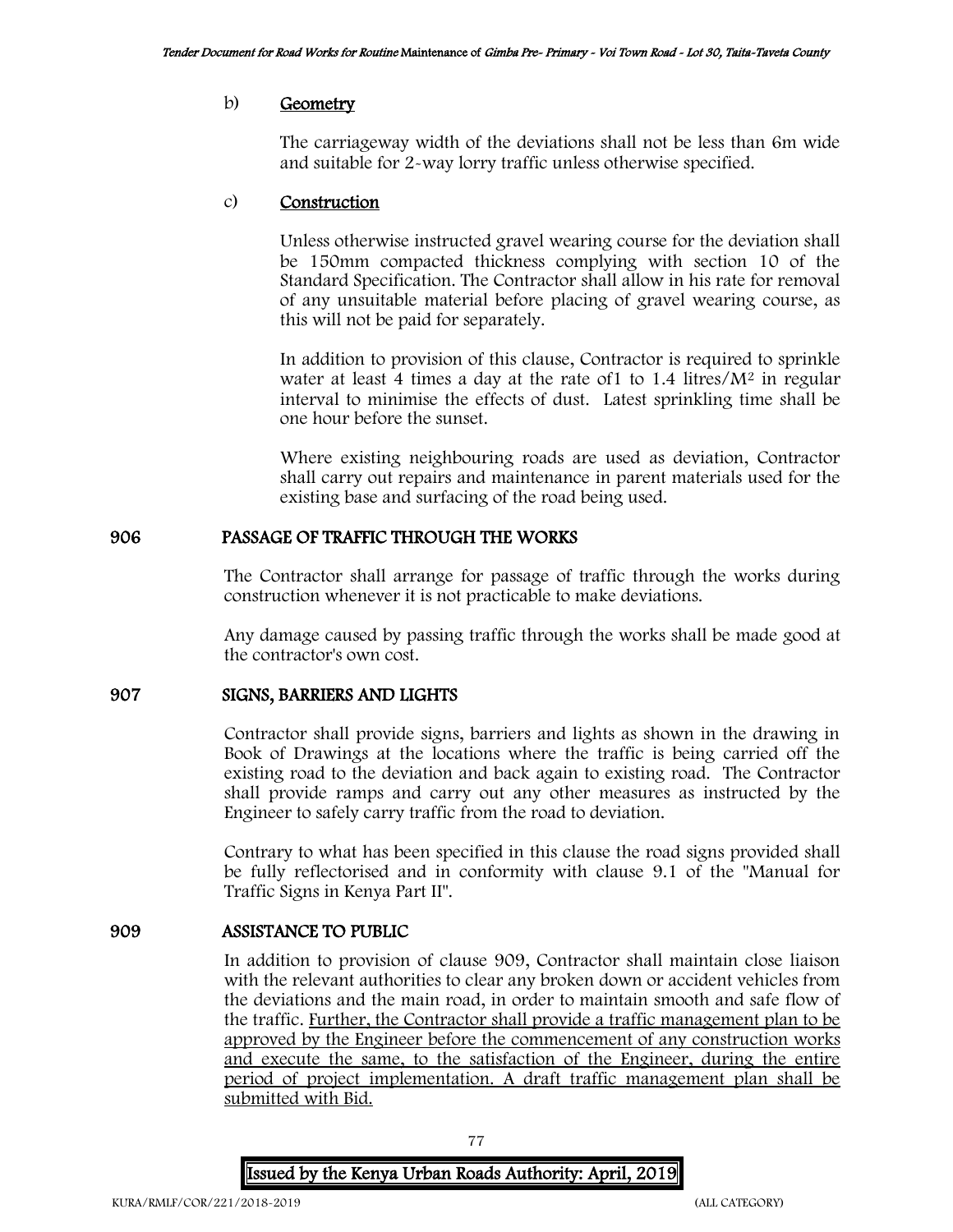### 912 MEASUREMENT AND PAYMENT

### Construct Deviation

### Road Deviation

The Contractor shall be paid only 50% of the rate for this when he completes deviation road to the satisfaction of the Engineer. The balance shall be paid in equal monthly instalments over the contract period, as he satisfactorily maintains the deviation (as per clause 904 and 905 above) when it is in operation.

Where existing neighbouring road has been used as deviation, payment shall be by the kilometre rate and shall include the cost of repairs and maintenance of the road carried out in parent base and subbase materials.

### Deviation using Pipe Culverts

The Contractor shall be paid only 50% of the rate for this when he completes deviation to the satisfaction of the Engineer. The balance shall be paid in equal monthly instalments over the contract period, as he satisfactorily maintains the deviation when it is in operation. The Contractor shall be paid full amount when the bridge under construction will be in use.

### Maintain existing road

Asphalt Concrete or gravel for maintaining the existing road shall be measured by the cubic metre placed and compacted upon the road

#### Passage of traffic through the works

Payment shall be made on Lump Sum basis.

### Assistance to Public

The Contractor will be deemed to have included cost of this item in other items and no separate payment shall be made.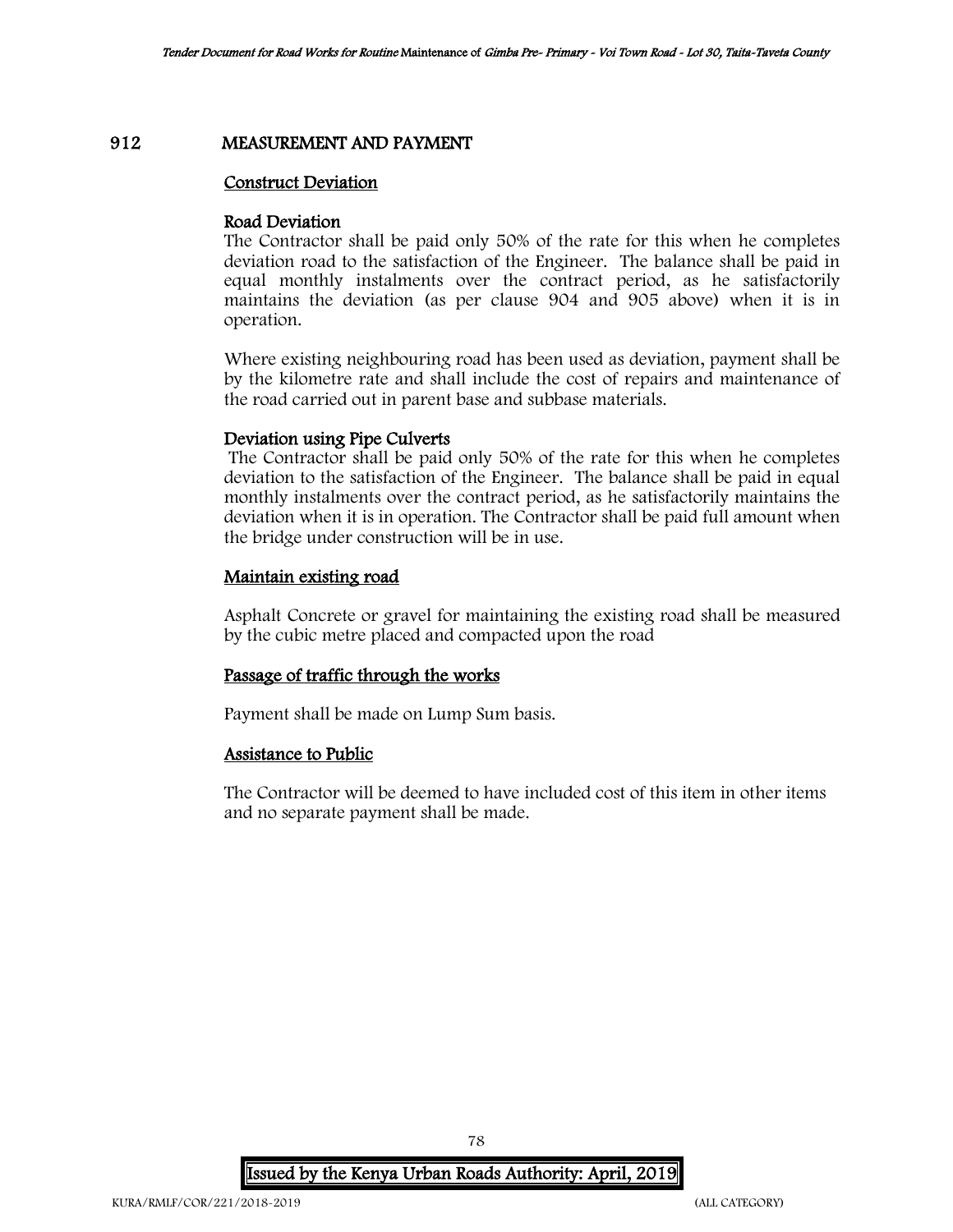## SECTION 10 – GRADING AND GRAVELLING

#### 1001 GENERAL

Grading covers the works involved in the reinstatement of the road carriageway to the camber by removing the high points and filling up gullies, corrugations and wheel ruts to restore smooth running surface. Gravelling consists of excavation, loading, hauling, spreading, watering and compaction of gravel or softstone wearing course material on the formation of the road carriageway.

### Ditch and Shoulder grading

The activity consists of cutting of a  $V$  – ditch and reinstating or reforming of the shoulders of road using either Towed or Motor grader.

### Carriageway grading

# (i) Light grading

This consists of trimming of the carriageway to control roughness and corrugations using either a towed grader or a motorized grader.

## (ii) Heavy grading

This consists of scarifying the existing carriageway surface, cutting high spots and moving materials to fill potholes, corrugations and wheel ruts and reshaping of the surface to the specified camber, using either a towed grader or a motorized grader. All loose rocks, roots, grasses shall be removed and disposed well clear off the drains.

Heavy grading will be considered if 70% of the road has potholes, corrugations and wheel ruts of over 200mm deep.

The material shall be bladed toward the center of the road starting from both edges until the specified camber is achieved.

## 1002 MATERIALS

Gravel shall include lateritic gravel, quartzitic gravel, calcareous gravel, decomposed rock, softstone/quarry waste material, clayey sand and crushed rock.

## 1003 MATERIAL REQUIREMENTS

Gravel material shall conform to the requirements given below: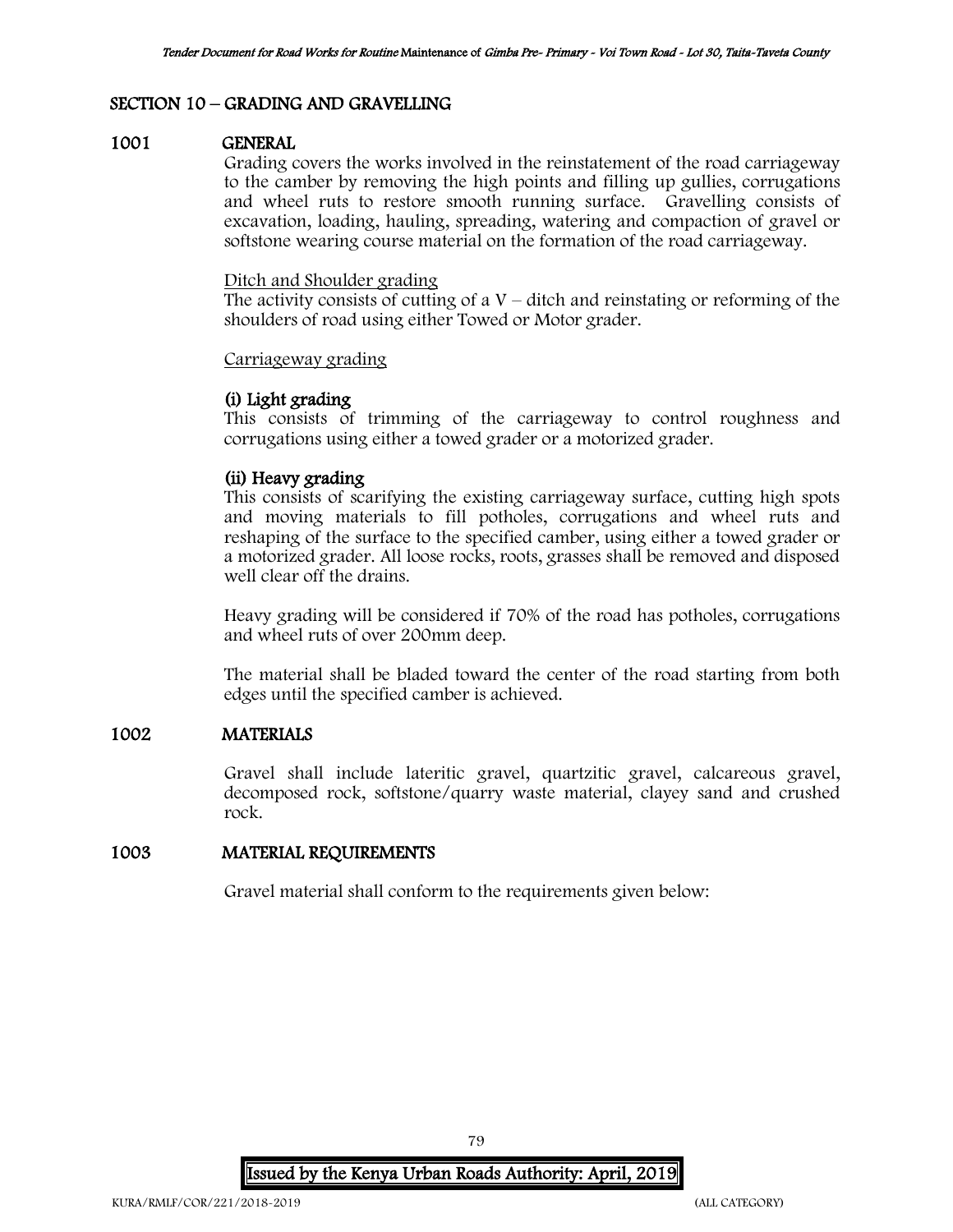| <b>GRADING REQUIREMENTS</b>      |             |     |  |
|----------------------------------|-------------|-----|--|
| <b>AFTER COMPACTION</b>          |             |     |  |
| Sieve                            | % by weight |     |  |
| (mm)                             | passing     |     |  |
| 40                               | 100         |     |  |
| 28                               | $95 - 100$  |     |  |
| 20                               | 85 – 100    |     |  |
| 14                               | $65 - 100$  |     |  |
| 10                               | $55 - 100$  |     |  |
| 5                                | $35 - 92$   |     |  |
| $\overline{2}$                   | $23 - 77$   |     |  |
|                                  | $18 - 62$   |     |  |
| 0.425                            | $14 - 50$   |     |  |
| 0.075                            | $10 - 40$   |     |  |
| PLASTICITY INDEX REQUIREMENTS PI |             |     |  |
| Zone                             | Min         | Max |  |
| WET                              | 5           | 15  |  |
| DRY                              | 10          | 25  |  |

| BEARING STRENGTH REQUIREMENTS                   |            |                |  |  |
|-------------------------------------------------|------------|----------------|--|--|
| Traffic                                         | <b>CBR</b> | DCP Equivalent |  |  |
| Commercial                                      |            | mm/Blow        |  |  |
| VPD                                             |            |                |  |  |
| Greater than                                    | 20         | 11             |  |  |
| 15                                              |            |                |  |  |
| Less than 15                                    | 15         | 14             |  |  |
| CBR at 95% at MDD, Modified AASHTO and 4        |            |                |  |  |
| days soak                                       |            |                |  |  |
| Lower quality material (CBR 15) may be accepted |            |                |  |  |
| if no better material can be found              |            |                |  |  |

NB: Wet Zone – mean annual rainfall greater than 500mm Dry Zone – mean annual rainfall less than 500mm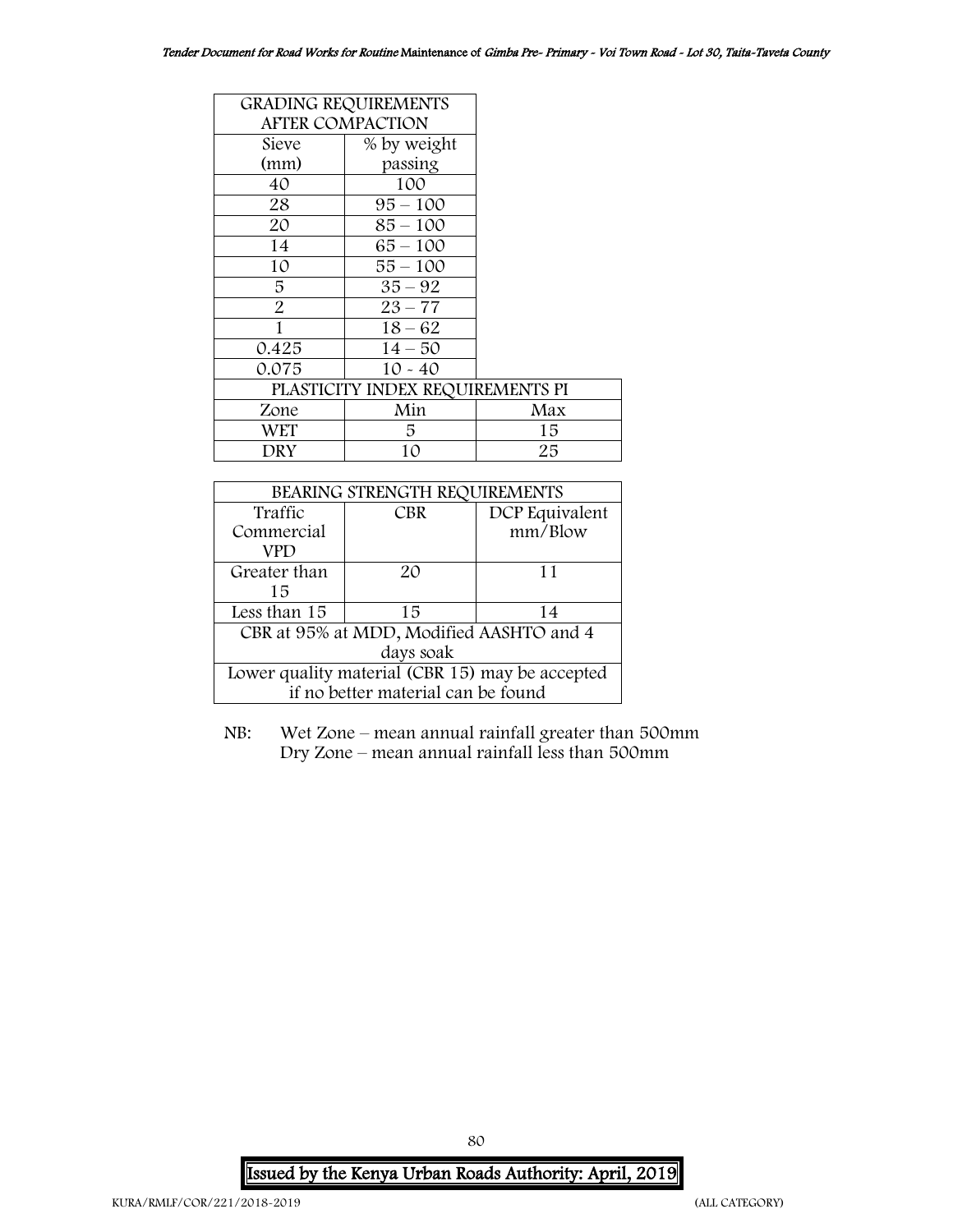## SECTION 11 – SHOULDERS TO PAVEMENT

## 1101 GENERAL

Shoulders shall be constructed in accordance with guidelines given in 1102 and as directed by the Engineer.

For sections where shoulders are extremely low and requires fill material before the shoulder is reconstructed, the construction of fill embankment shall be in accordance with Section 5 of this specification.

## 1102 MATERIAL FOR CONSTRUCTION OF SHOULDERS

The shoulders shall be 1.0m wide both sides and shall be formed of 150mm thick well compacted soft stone material and topsoiled with red coffee soil and planted with grass.

Low shoulder shall be reconstructed by cutting benches, filling and compacting approved fill material to form the formation to the shoulders.

Shoulder reconstruction shall be same in all sections including the slip roads.

## 1105 SURFACE TREATMENT OF SHOULDERS

The shoulders shall be planted with creeping type kikuyu grass.

### 1106 MEASUREMENT AND PAYMENT

Payment for shoulder construction shall be in accordance with the relevant clauses in sections 11, 12, 14, 15 and 23 of the relevant Specifications. Payment for fill material on shoulder shall be in accordance with Section 5 of this specification.

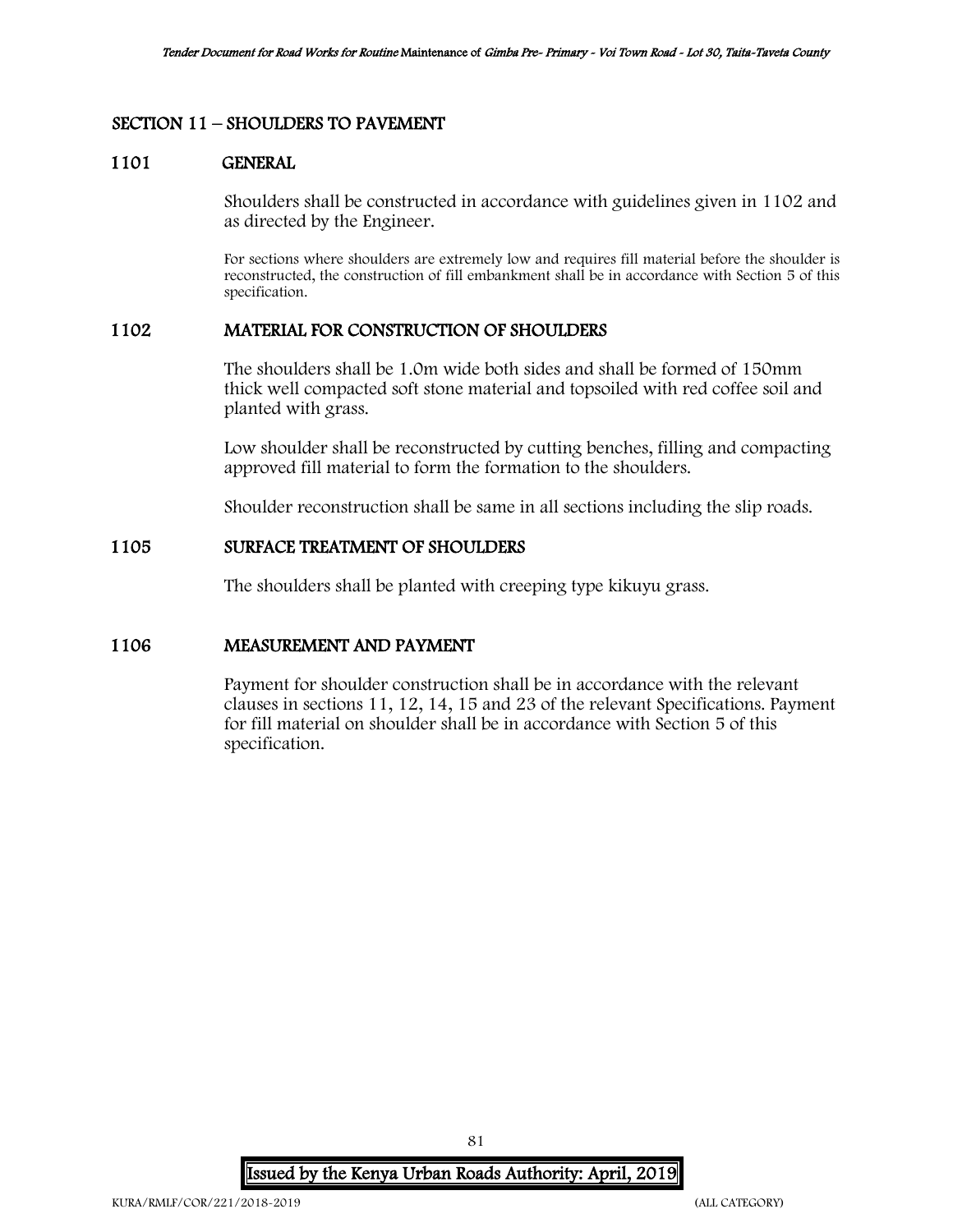## SECTION 12 - NATURAL MATERIAL SUBBASE AND BASE

### 1201 GENERAL

Where instructed by the Engineer, the Contractor shall undertake repairs, widening and reprocessing to the existing carriageway and shoulders in accordance with sections 12 and 14 of the Special Specifications.

## a) Areas to be scarified and reprocessed

The contractor will scarify, add new material and reprocess sections as determined by the Engineer.

## b) Pavement repairs

The Contractor will carry out repairs to base and subbase as directed by the Engineer and according to Specifications given in Sections 12 and 14 of the Standard Specifications.

## c) Pavement widening

The Contractor shall, as directed by the Engineer, bench and compact the subgrade to 100% MDD (AASHTO T99), provide lay and compact material for subbase and base as directed by the Engineer and in accordance with Sections 5 and 12 of the Standard Specifications.

### 1203 MATERIAL REQUIREMENTS

Natural materials for base and subbase shall conform to the specifications given in Section 12 of the Standard Specifications for Road and Bridge Construction for cement and lime improved base and subbase.

### 1209 MEASUREMENT AND PAYMENT

Natural material for subbase and base shall be measured by the cubic metre placed and compacted upon the road calculated as the product of the compacted sectional area laid and the length.

# 1210 HAND PACKED STONE

Hand packed stone base is a layer of hand laid stone of defined size and durable in nature, laid in a manner such that when proof rolled and compacted it forms a stable and dense matrix as a road base.

#### a) Material for Hand Packed Stone Base

This shall consist of durable stone with nominal base dimensions of 75 mm square and minimum height of 150 mm or when compacted to give a layer of 150 mm. The stone shall be class C with the following requirements:

# LAA 45 max

ACV 32 max

82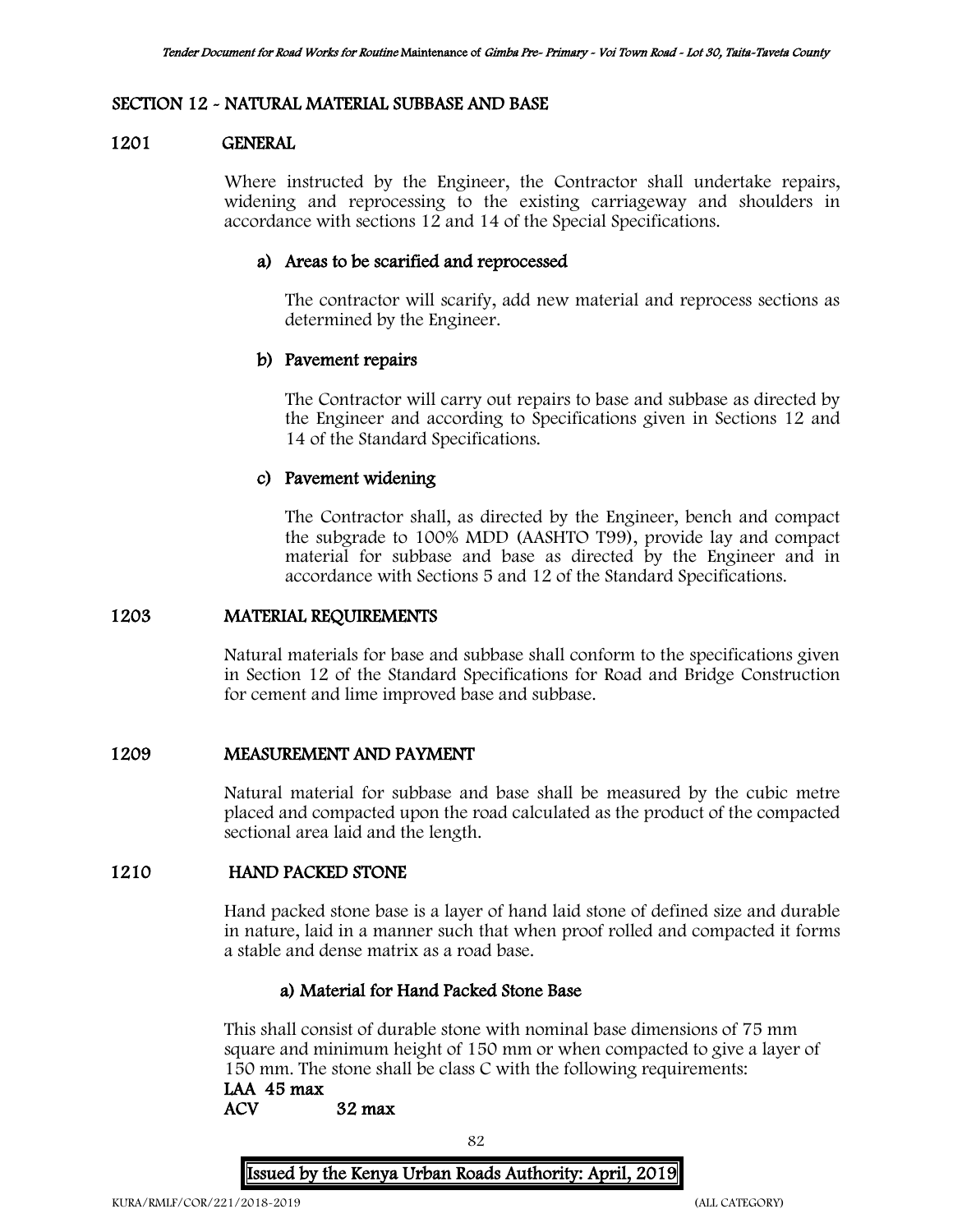| <b>SSS</b> | 12 max           |
|------------|------------------|
| FI         | $30 \text{ max}$ |
| <b>CR</b>  | 60 min.          |

It shall be free from foreign matter. The fines passing 0.425 mm sieve shall be NONPLASTIC

# b) Laying

The stone shall be laid by hand closely together. The stone shall be carefully bedded and tightly wedged with suitable spalls. The base of the stone shall alternate with the apex in all directions or as directed by the Engineer. The layer shall be proof rolled with a loaded scrapper or truck with a minimum axle load of 8 tonnes in the presence of the Engineer who shall approve of its stability before compaction.

## c) Compaction

This shall be by a steel wheeled roller of at least five tonnes per metre width of roll. It shall consist of four static runs or until there is no movement under the roller. There shall follow vibratory compaction until an average dry density of 85% minimum of specific gravity of stone has been achieved. No result shall be below 82% of specific gravity. The surface of the compacted layer shall then be levelled by quarry dust (0/6 mm). The dust shall have the following specifications:

| The stone shall be class C |         |
|----------------------------|---------|
|                            | Grading |

| $\alpha$ <i>laami</i> z |            |  |  |  |
|-------------------------|------------|--|--|--|
| Sieve Size              | % Passing  |  |  |  |
| 10                      | 100        |  |  |  |
| 6.3                     | $90 - 100$ |  |  |  |
|                         | 75-95      |  |  |  |
| 2                       | $50 - 70$  |  |  |  |
|                         | 33-50      |  |  |  |
| 0.425                   | $20 - 33$  |  |  |  |
| 0.300                   | 16-28      |  |  |  |
| 0.150                   | $10 - 20$  |  |  |  |
| 0.075                   | $6 - 12$   |  |  |  |

The dust shall be free from foreign matter and fines passing 0.425 mm sieve shall be NON-PLASTIC. The maximum layer shall be 40 mm or as directed by the Engineer

# d) Measurement and Payment

Payment shall be by the cubic metre laid  $(m<sup>3</sup>)$ . Measurement of volume shall be determined as the product of length and compacted thickness laid. The rate quoted for this item should include the cost for laying the levelling quarry dust layer, as no extra payment shall be made for this layer.

# 1211 REPROCESSING EXISTING PAVEMENT LAYERS

## (b) General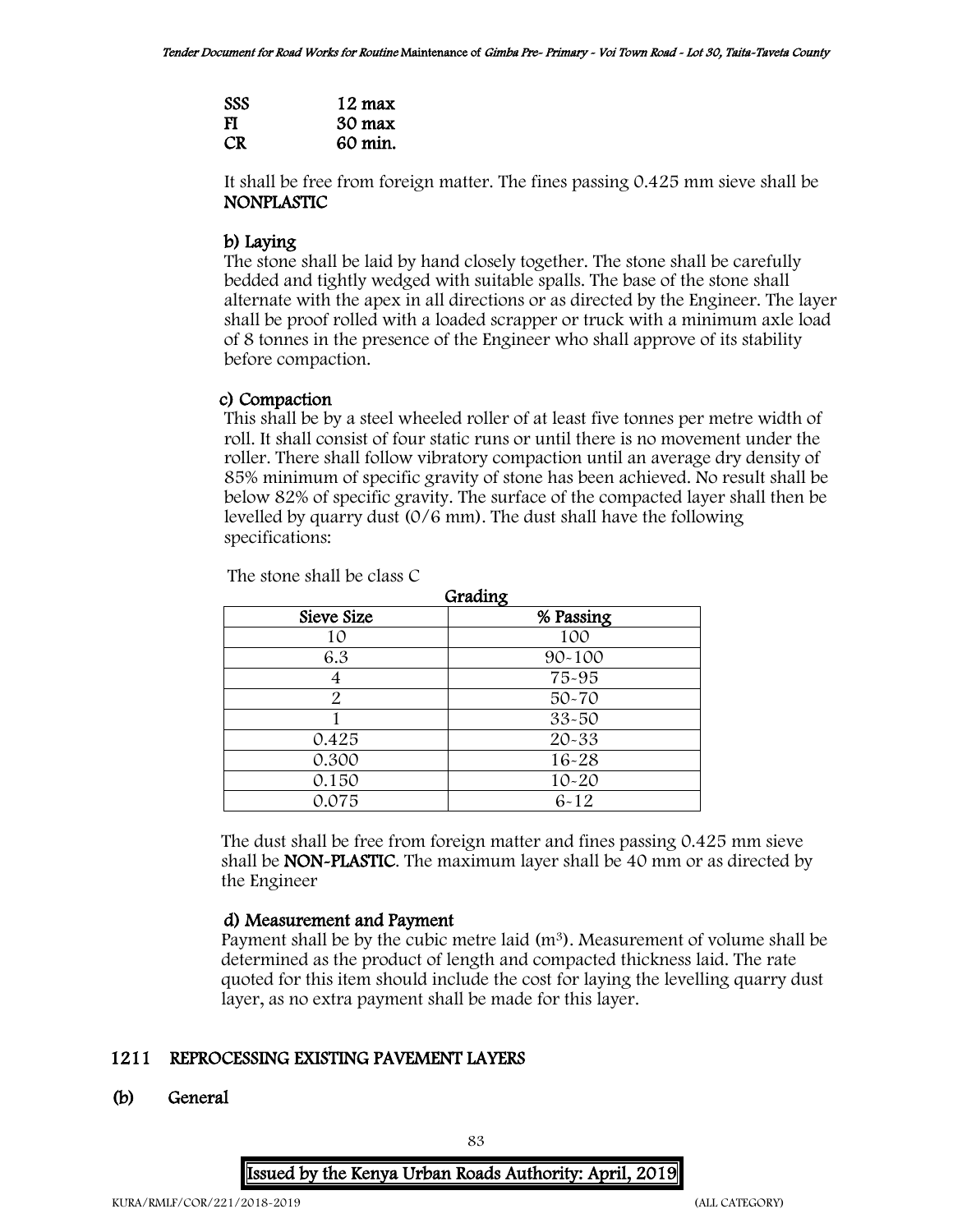The existing surfacing and the base shall be reprocessed with additional material and the composite mixture shall be compacted to form the subbase layer.

Before commencement of the work the Contractor shall propose plants and equipments he proposes to use for this activity.

The Contractor after approval of his proposal shall carry out test section in accordance with Section 3 of the Standard Specifications.

- (c) The existing surfacing and base course shall be broken up to specified depth and reprocessed in place, where required. The underlying layers shall not be damaged, and material from one layer may normally not be mixed with that of another layer. Where unauthorized mixing occurs or where the material is contaminated in any way by the actions of the Contractor, and the contaminated material does not meet the specified requirements of for the particular layer, he shall remove such material and replace it with other approved material, all at his own expense.
- (d) Any mixture composition of the new layer must not contain more than 30% of the bituminous material by volume. The mixture must not contain pieces of bound bituminous material larger than 37.5mm, and any such material shall be removed at the Contractor's cost.
- (e) The requirements for imported material used in the respective pavement layers shall comply with the limitations, norms, sizes and strengths specified in the Standard Specifications clause 1203(b) and (d) and shall be worked as per Section 14 of the Standard Specification.
- (f) Material reworked in-situ or that obtained from existing pavement is not expected to comply with the material requirements but the reworking should achieve the specified requirements.
- (g) Where the thickness of any existing pavement layer requires to be supplemented within reprocessing and the thickness of the additional material after compaction will be less than 100mm, the existing layer shall be scarified to a depth that will give a layer thickness of at least 100mm after compacting the loosened existing and the additional material.

Issued by the Kenya Urban Roads Authority: April, 2019

84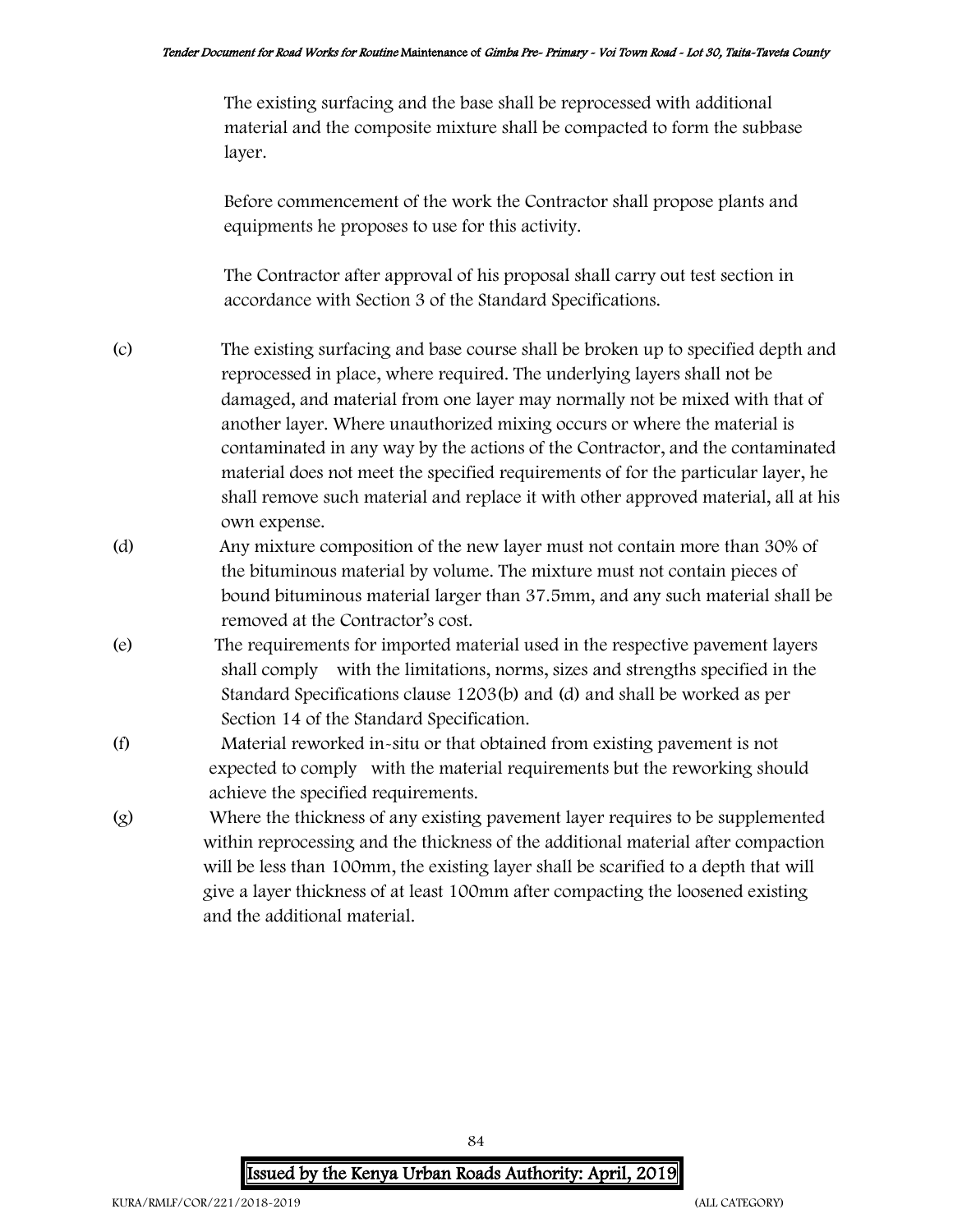# Controlling the Reworked Depth

The Contractor shall submit a proven method to method to control the depth of excavation, or layer to be reworked, to the Engineer for approval. The Engineer may order a trial section to be reprocessed before any major length of the road is rehabilitated.

## Excavations

Excavations in the pavement shall be kept dry. In the event of water penetrating the underlying layers, construction of the consecutive layers shall be postponed until the underlying layers are dry enough to accommodate the construction plant without deforming or otherwise showing distress.

Step construction shall be carried out per layer at the joint when excavating, both longitudinally (if appropriate) and perpendicular to the direction of travel. The step width shall be 500mm perpendicular to the direction of travel, and 150mm long longitudinally, unless otherwise instructed by the Engineer.

Special care shall be taken when compacting the new material at the joint, ensuring that the specified density is achieved.

## Measurement and Payment

(a) Item: In-situ reprocessing of existing pavement layers as subbase compacted to specified density (95% MDD AASHTO T180) and thickness.

Unit: M<sup>3</sup>

The tendered rate shall include full compensation for breaking up the existing pavement layer to specified depth, breaking down and preparing the material and the spreading and mixing in of any additional material

(b)Item: The addition of extra gravel to subbase.

Unit: M<sup>3</sup>

The tendered rate shall include full compensation for procuring and addition of the material to the in-situ scarified layers and the transportation of the material over unlimited free-haul distance. The tendered rates will also include full compensation for prospecting for materials and any payments necessary to acquire the specified quality material.

(c) Excavation of existing bituminous pavement materials including unlimited free-haul.

Unit:  $M^3$ 

The tendered rates shall include full compensation for excavating the existing bituminous material from the pavement layers and for loading, transporting the material for unlimited free-haul, off-loading and disposing of the materials as specified.

(d) Excavation of the existing pavement

Unit: M<sup>3</sup>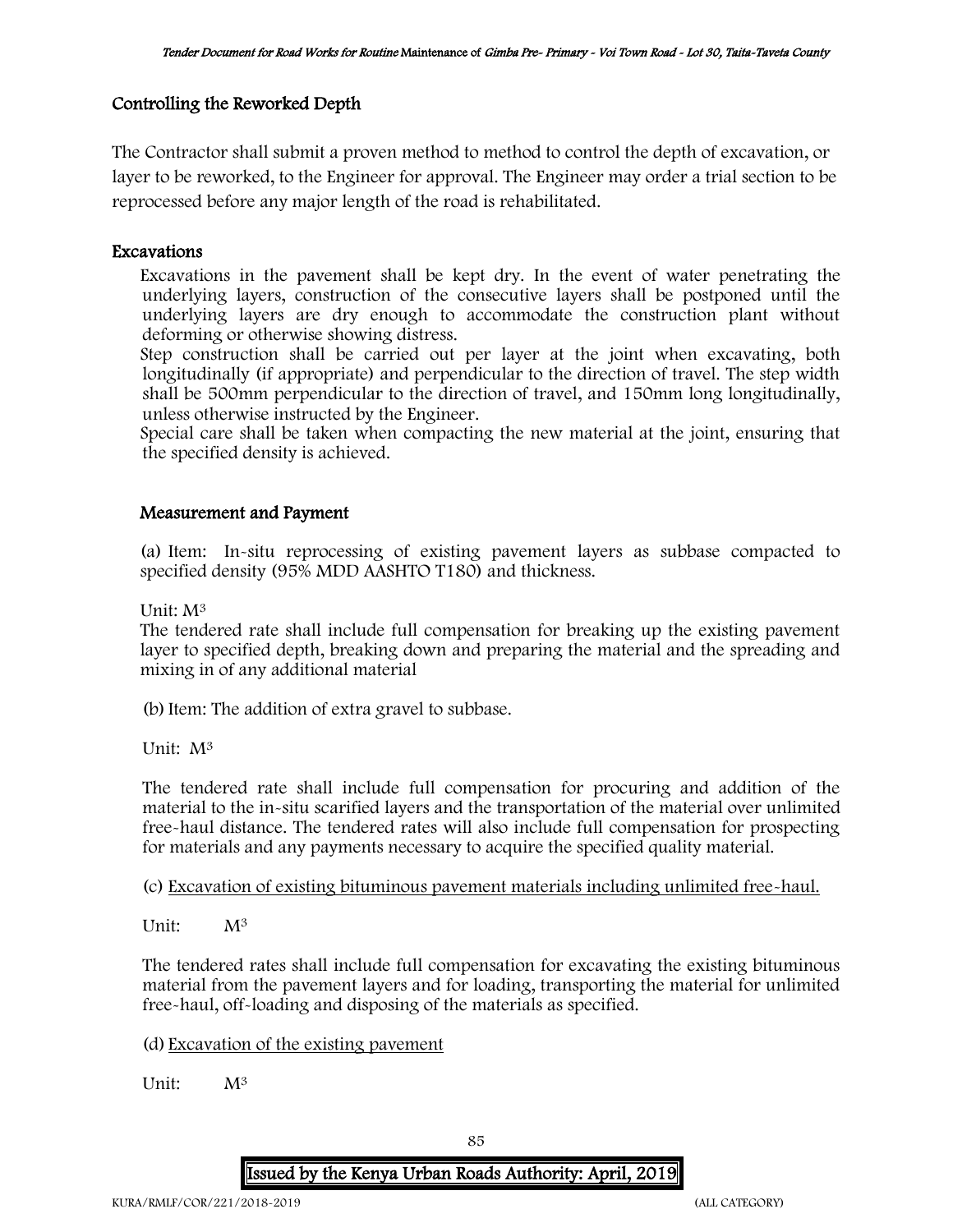The tendered rate shall include full compensation for excavating the existing material from the pavement layers and for loading, transporting the material for unlimited free-haul distance, off-loading and disposing of the material as specified.

Payment will only be made for breaking up and excavating existing pavement layers to the specified depth if the material is to be removed to spoil.

# SECTION 15 - BITUMINOUS SURFACE TREATMENTS

## 1501B PREPARATION OF SURFACE

In addition to requirements of Clause 1503B of the Standard Specifications, the contractor shall prepare and Repair Cracks, Edges, Potholes and Other Failures as follows: -

# a) Cracks 3.0mm or less in width

The entire crack area shall be cleaned by brushing with a wire brush and then blowing with a compressed air jet and the crack sealed with 80/100 cutback bitumen using a pouring pot or pressure lance and hand squeegee. The surface shall then de dusted with sand or crushed dust.

# b) Cracks greater than 3.0mm in width

Before these cracks are filled a steel wire brush or router shall be used to clean them and then a compressed air jet shall be used to clean and remove any foreign or lose material in the crack until the entire crack area is clean.

When the crack and surrounding area have been thoroughly cleaned, dry sand shall be forced into the crack until it is sealed in the manner specified for cracks less than 3.0mm width.

# c) Potholes, edges and other repair areas

Where instructed, the Contractor shall prepare areas for the repair of potholes, road edges and other repair areas by excavating off unsuitable or failed material and debris, trimming off excavated edges, cleaning and compacting the resulting surfaces and applying MC 30 or MC 70 cut-back bitumen prime coat at a rate of 0.8-1.2 litres/m<sup>2</sup>, all as directed by the Engineer. Measurement and payment shall be made under the relevant item of Bill No 15. Where the surface repair on potholes and edges are to be carried out, Asphalt Concrete Type I (0/14gradation) shall be used. Bituminous material for repair of failures and other repair areas shall be paid for under the relevant item of Bill No 16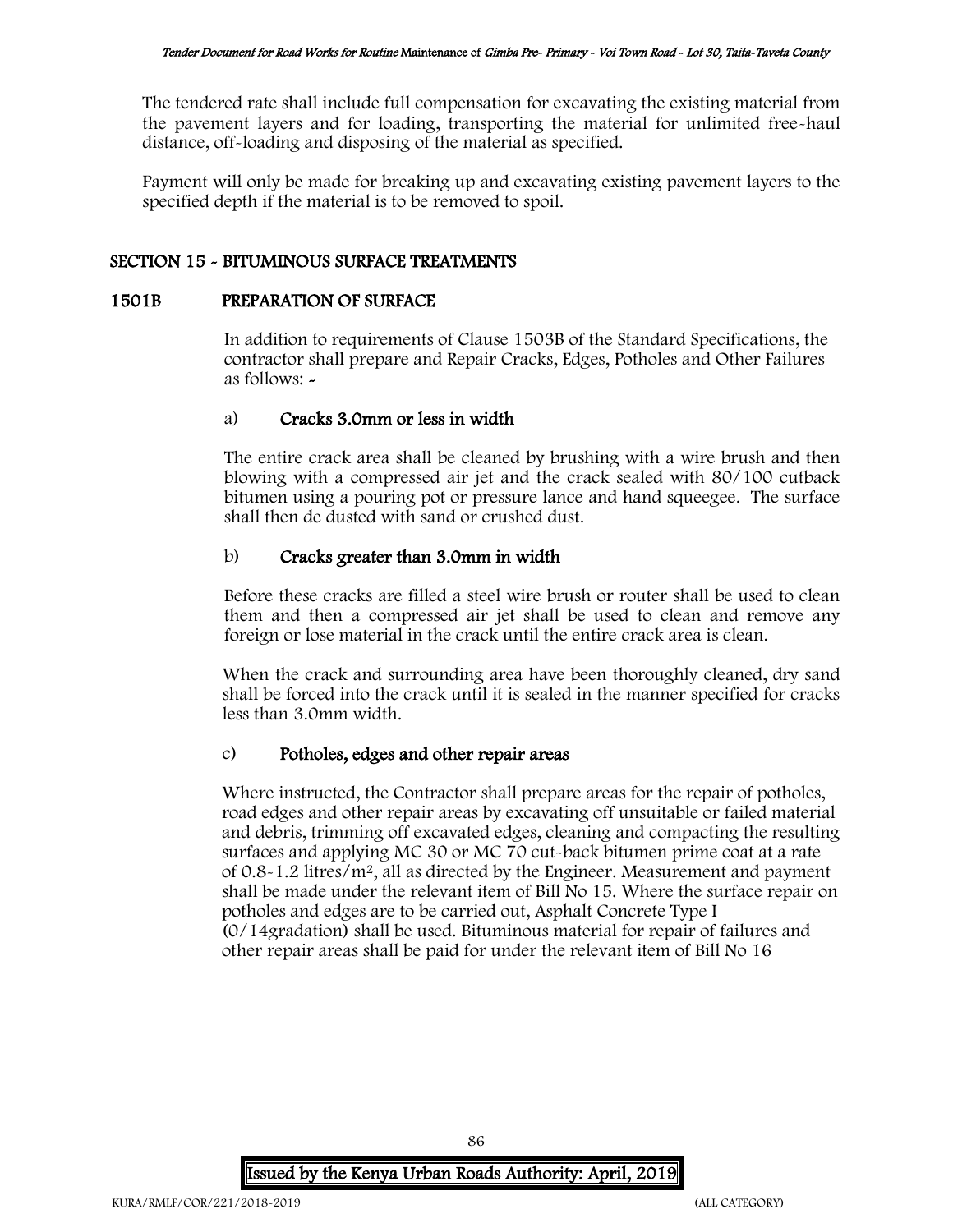## PART B - PRIME COAT

### 1502B MATERIALS FOR PRIME COAT AND TACK COAT.

For prime coat, the binder shall be a medium-curing cutback MC 70 unless otherwise directed by the Engineer.

The rate of spray of bituminous prime coat refers to the gross volume of the cutback bitumen, that is to say the volume of the bitumen plus dilatants.

Prime coat shall be applied to gravel areas that are to receive bituminous mixes as directed by the Engineer.

The tack coat shall consist of bitumen emulsion KI-60 unless otherwise directed by the Engineer.

The rates of spray of the binder shall be as instructed by the Engineer and shall generally be within the range 0.8-1.2 litres/square metre.

## 1511C MEASUREMENT AND PAYMENT

(a) Seal coat

Seal coats shall be measured by the litre, for each type of bituminous binder for each seal coat, calculated as the product of the area in square metres sprayed and the rate of application in litres/square metres, corrected to  $15.6 \degree$  C

Issued by the Kenya Urban Roads Authority: April, 2019

87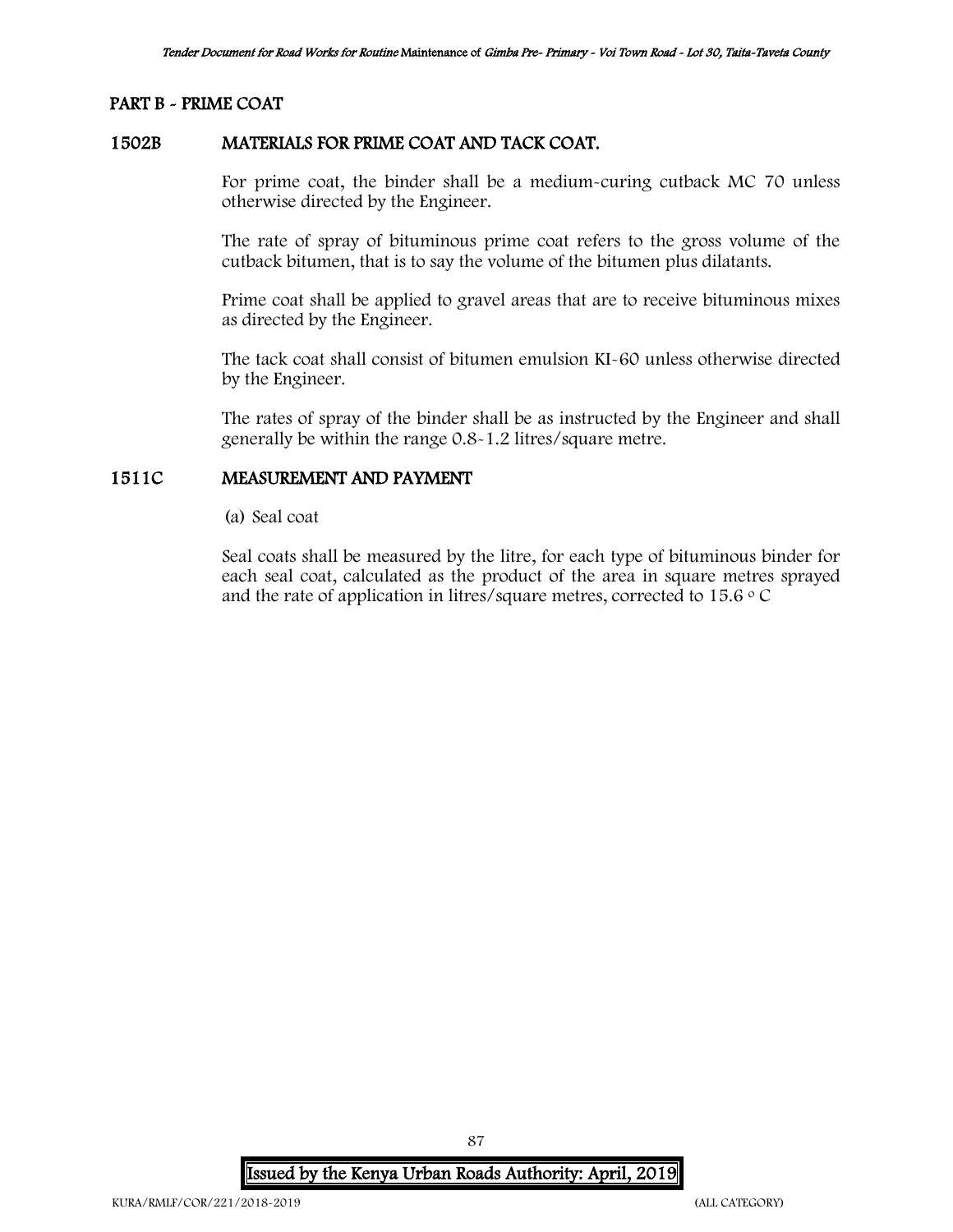## SECTION 16 - BITUMINOUS MIX BASES, BINDER COURSES AND WEARING COURSES

This section covers different types of bituminous mixes for base and surface (wearing and binder courses) and is divided into the following parts: -

Part A General

Part B Asphalt Concrete for carriageway

## PART A – GENERAL

## 1601A SCOPE OF PART A

Part A comprises all the general requirements for bituminous mixes, which apply to Part B as well.

# 1602A REQUIREMENTS FROM OTHER SECTIONS

The following sections of this Specification apply to Part B of this section and shall be read in conjunction therewith:-

| Materials and Testing of Materials                 |
|----------------------------------------------------|
| Setting Out and Tolerances                         |
| Quarries, Borrow Pits, Stockpile and Spoil Areas   |
| Bituminous Surface Treatments and Surface Dressing |
|                                                    |

# 1603A CONSTRUCTION PLANT

## (a) General

The Contractor shall submit to the Engineer in accordance with Section 1 of its Specification, full details of the construction plant he proposes to use and the procedures he proposes to adopt for carrying out the permanent Works.

The Engineer shall have access at all times to construction plant for the purposes of inspection. The Contractor shall carry out regular calibration checks in the presence of the Engineer and shall correct forthwith any faults that are found.

All construction plant used in the mixing, laying and compacting of bituminous mixes shall be of adequate rated capacity, in good working condition, and shall be acceptable to the Engineer. Obsolete or worn-out plant will not be allowed on the work.

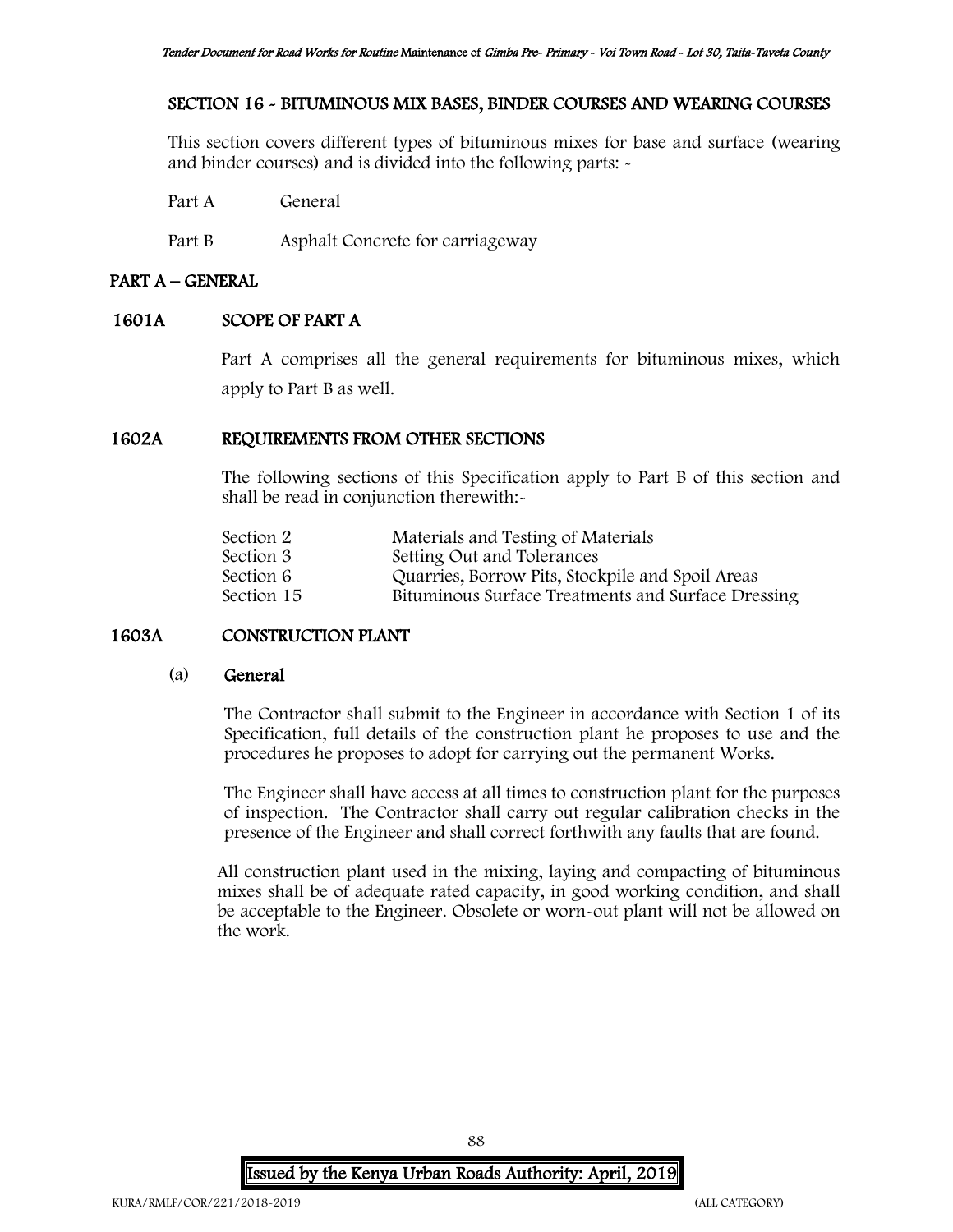## (b) Mixing Plant

Bituminous materials shall be mixed in a plant complying with ASTM Designation D995 and shall be located on the Site unless otherwise agreed by the Engineer. It shall be equipped with at least three bins for the storage of heated aggregates and a separate bin for filler. All bins shall be covered to prevent the ingress of moisture.

The plant may be either the batch-mix type or the continuous-mix type and shall be capable of regulating the composition of the mixture to within the tolerances specified in Clause 1614A of this Specification.

The bitumen tank shall be capable of maintaining its contents at the specified temperature within a tolerance of 5<sup>0</sup>C and a fixed thermometer easily read from outside the tank. Any bitumen that has been heated above  $180^{\circ}$ C or has suffered carbonisation from prolonged heating shall be removed from the plant and disposed of.

# (c) Laying Plant

Bituminous materials shall be laid by a self-propelled spreader finisher equipped with a hopper, delivery augers and a heated adjustable vibrating screed. It shall be capable of laying bituminous materials with no segregation, dragging, burning or other defects and within the specified level and surface regularity tolerance. Delivery augers shall terminate not more than 200mm from the edge plates.

## (d) Compaction Plant

The Contractor shall provide sufficient rollers of adequate size and weight to achieve the specified compaction. Prior to commencing the laying of bituminous mixes in the permanent Works the Contractor shall carry out site trials in accordance with Section 2 of this Specification to demonstrate the adequacy of his plant and to determine the optimum method of use and sequence of operation of the rollers.

It is important to achieve as high a density as possible at the time of construction and it is expected that vibrating rollers will be required to produce the best results. However, it is essential that thorough pre-construction trials are carried out to ensure that:-

- (a) The roller is set up to have the optimum amplitude and frequency of vibration for the particular material being laid
- (b) That the roller does not cause breakdown of the aggregate particles.
- (c) That the optimum compaction temperatures are established which allow compaction without causing ripple effects or other distortions of the surfacing.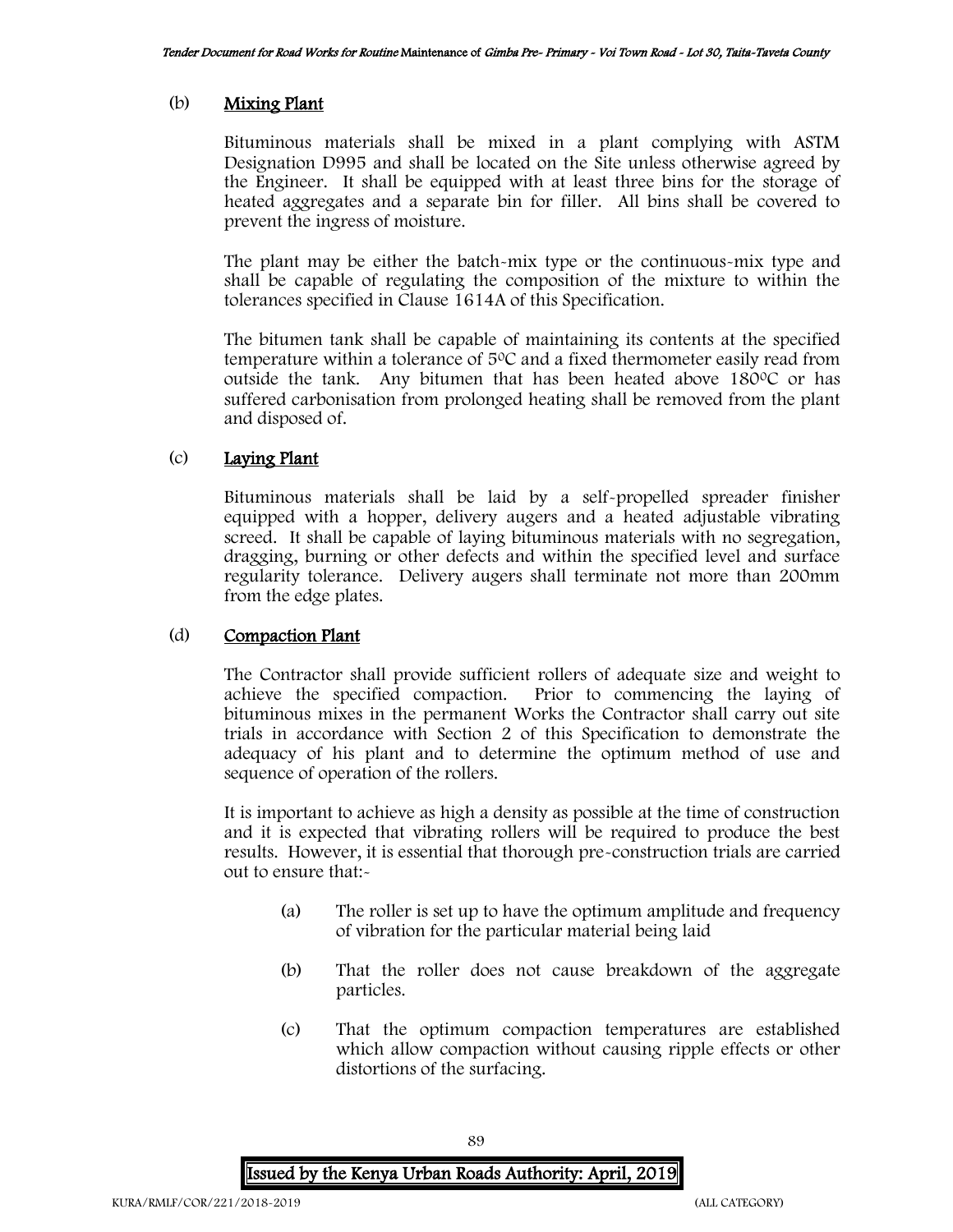### 1604A PREPARATION OF SURFACE

Immediately before placing the bituminous mix in the pavement, the existing surface shall be cleaned of all material and foreign matter with mechanical brooms or by other approved methods. The debris shall be deposited well clear of the surface to be covered.

Any defect of the surface shall be made good and no bituminous mix shall be laid until the Engineer has approved the surface.

A tack coat shall be applied in accordance with Section 15 of this Specification. If the Engineer considers a tack coat is required prior to laying the bituminous mix or between layers of the bituminous mix, due solely to the

Contractor's method of working, then such tack coat shall be at the Contractor's expense.

### 1605A DESIGN AND WORKING MIXES

At least two months prior to commencing work using a bituminous mix, the Contractor shall, having demonstrated that he can produce aggregates meeting the grading requirements of the Specification, submit samples of each constituent of the mix to the Engineer. The Engineer will then carry out laboratory tests in order to decide upon the proportion of each constituent of the initial design mix or mixes to be used for site trials to be carried out in accordance with Clause 1606A of this Specification.

Should the Engineer conclude from the site trials that the mix proportion or aggregate grading are to be changed, the Contractor shall submit further samples of the constituents and carry out further site trials all as directed by the Engineer.

The Engineer may instruct the alteration of the composition of the -75 micron fraction of the aggregates by the addition or substitution of mineral filler. The Engineer may also instruct the alteration of all or part of the -6.3mm fraction of the aggregates by the addition or substitution of natural sand.

The Contractor shall make the necessary adjustments to his plant to enable the revised mix to be produced.

Following laboratory and site trials the Engineer will determine the proportions of the working mix and the Contractor shall maintain this composition within the tolerances given in Clause 1614A.

Should any changes occur in the nature or source of the constituent materials, the Contractor shall advise the Engineer accordingly. The procedure set out above shall be followed in establishing the new mix design.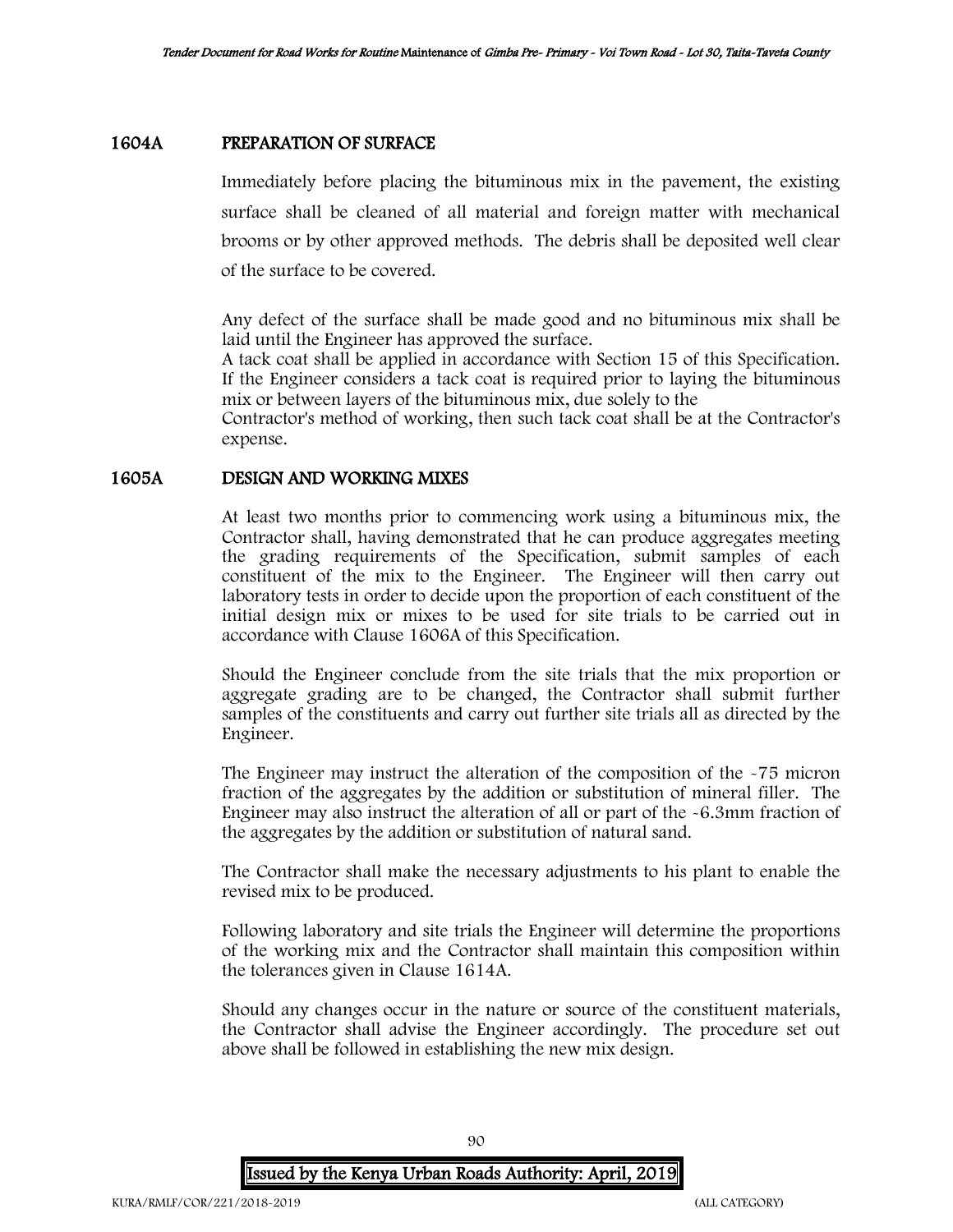## 1606A SITE TRIALS

Full scale laying and compaction site trials shall be carried out by the Contractor on all asphalt pavement materials proposed for the Works using the construction plant and methods proposed by the Contractor for constructing the Works. The trials shall be carried out with the agreement, and in the presence of the Engineer, at a location approved by the Engineer.

The trials shall be carried out to: -

- a) Test materials, designed in the laboratory, so that a workable mix that satisfies the specification requirements can be selected.
- b) To enable the Contractor to demonstrate the suitability of his mixing and compaction equipment to provide and compact the material to the specified density and to confirm that the other specified requirements of the completed asphalt pavement layer can be achieved.

Each trial area shall be at least 100 metres long and to the full construction width and depth for the material. It may form part of the Works provided it complies with this Specification. Any areas that do not comply with this Specification shall be removed.

The Contractor shall allow in his programme for conducting site trials and for carrying out the appropriate tests on them. The trial on any pavement layer shall be undertaken at least 21 days ahead of the Contractor proposing to commence full-scale work on that layer.

The Contractor shall compact each section of trial over the range of compactive effort the Contractor is proposing and the following data shall be recorded for each level of compactive effort at each site trial:  $\sim$ 

- i. The composition and grading of the material including the bitumen content and type and grade of bitumen used.
- ii. The moisture content of aggregate in the asphalt plant hot bins.
- iii. The temperature of the bitumen and aggregate immediately prior to entering the mixer, the temperature of the mix on discharge from the mixer and the temperature of the mix on commencement of laying, on commencement of compaction and on completion of compaction. The temperature of the mixture is to be measured in accordance with BS 598, Part 3, Appendix A.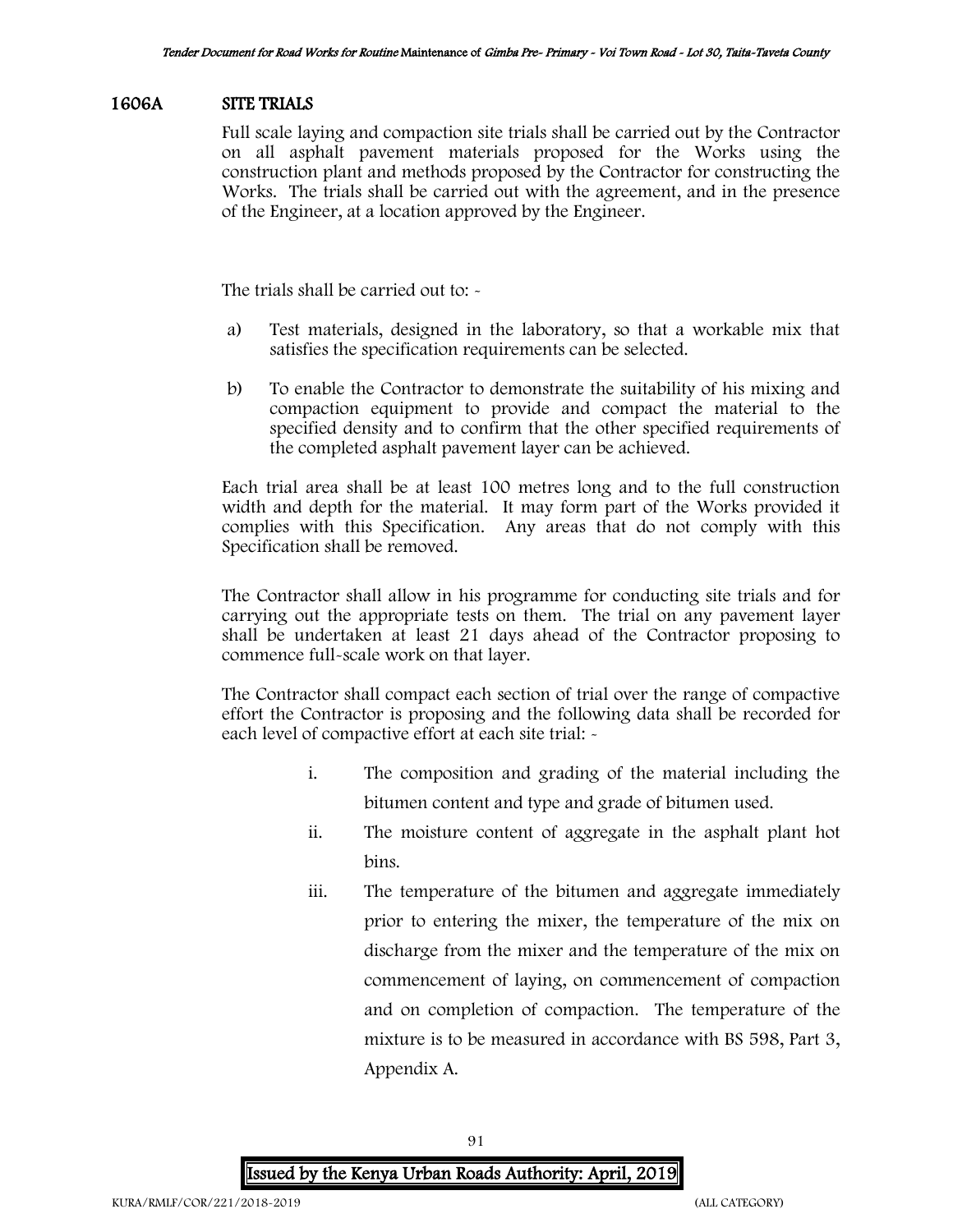- iv. The type, size, mass, width of roll, number of wheels, wheel load, tyre pressures, frequency of vibration and the number of passes of the compaction equipment, as appropriate for the type of roller.
- v. The target voids and other target properties of the mix together with the results of the laboratory tests on the mix.
- vi. The density and voids achieved.
- vii. The compacted thickness of the layer.
- viii. Any other relevant information as directed by the Engineer.

At least eight sets of tests shall be made by the Contractor and the Engineer on each 100 metres of trial for each level of compactive effort and provided all eight sets of results over

the range of compactive effort proposed by the Contractor meet the specified requirements for the material then the site trial shall be deemed successful. The above data recorded in the trial shall become the agreed basis on which the particular material shall be provided and processed to achieve the specified requirements.

# 1607A MIXING OF AGGREGATES AND BITUMEN

The bitumen shall be heated so that it can be distributed uniformly and care shall be taken not to overheat it. The temperature shall never exceed  $170^{\circ}$ C for 80/100-penetration grade bitumen.

The aggregates shall be dried and heated so that they are mixed at the following temperatures: -

## 125-165<sup>0</sup>C when 80/100 bitumen is used

The dried aggregates shall be combined in the mixer in the amount of each fraction instructed by the Engineer and the bitumen shall then be introduced into the mixer in the amount specified. The materials shall then be mixed until a complete and uniform coating of the aggregate is obtained.

The mixing time shall be the shortest required to obtain a uniform mix and thorough coating. The wet mixing time shall be determined by the Contractor and agreed by the Engineer for each plant and for each type of aggregate used. It shall normally not exceed 60 seconds.

### 1608A TRANSPORTING THE MIXTURE

The bituminous mix shall be kept free of contamination and segregation during transportation. Each load shall be covered with canvas or similar covering to protect it from the weather and dust.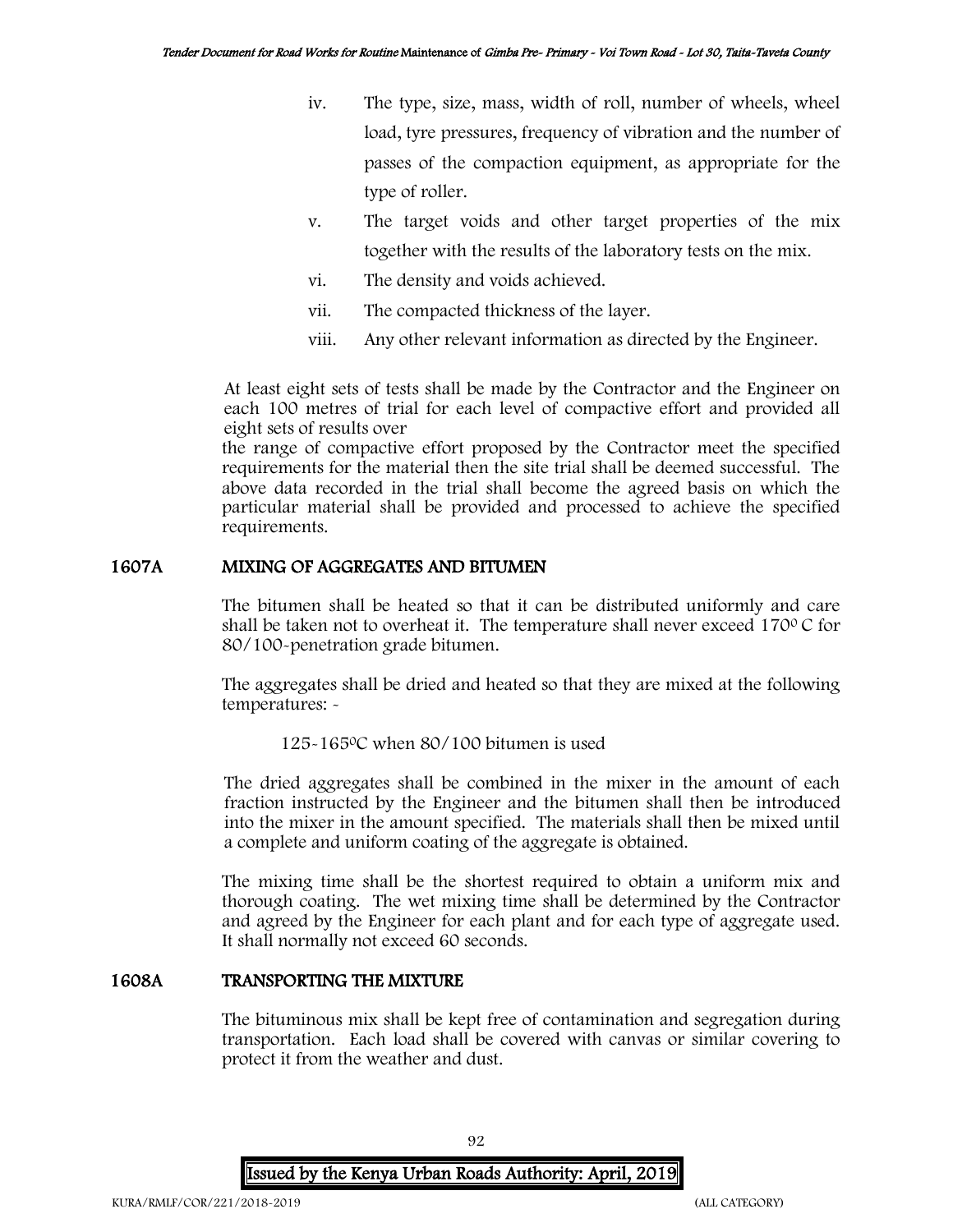## 1609A LAYING THE MIXTURE

Immediately after the surface has been prepared and approved, the mixture shall be spread to line and level by the laying plant without segregation and dragging.

The mixture shall be placed in widths of one traffic lane at a time, unless otherwise agreed by the Engineer. The compacted thickness of any layer shall be at least 2.5 times the maximum size of the aggregate for wearing course and at least 2 times for binder course. The minimum thickness shall be 25mm.

Only on areas where irregularities or unavoidable obstacles make the use of mechanical laying impracticable, may the mixture be spread and compacted by hand.

### 1610A COMPACTION

Immediately after the bituminous mixture has been spread, it shall be thoroughly and uniformly compacted by rolling.

The layer shall be rolled when the mixture is in such a condition that rolling does not cause undue displacement or shoving.

The number, weight and type of rollers furnished shall be sufficient to obtain the required compaction while the mixture is in a workable condition. The sequence of rolling operations shall be as agreed with the Engineer and proved during site trials. Initial rolling

with steel tandem or three-wheeled roller shall follow the laying plant as closely as possible. The rollers shall be operated with the drive roll nearest the laying plant, at a slow and uniform speed (not exceeding 5 Km/Hr).

Rolling shall normally commence from the outer edge and proceed longitudinally parallel to the centreline, each trip overlapping one half of the roller width. On super elevated curves, rolling shall begin at the low side and progress to the high side. Where laying is carried out in lanes care must be taken to prevent water entrapment.

Intermediate rolling with a pneumatic-tyred or vibratory roller shall follow immediately. Final rolling with a steel-wheeled roller shall be used to eliminate marks from previous rolling.

To prevent adhesion of the mixture to the rollers, the wheels shall be kept lightly moistened with water.

In areas too small for the roller, a vibrating plate compactor or a hand tamper shall be used to achieve the specified compaction.

#### 1611A FINISHING, JOINTS AND EDGES

Any mixture that becomes loose and broken, mixed with dirt or foreign matter or is in any way defective, shall be removed and replaced with fresh hot mixture, which shall be compacted to conform to the surrounding area.

93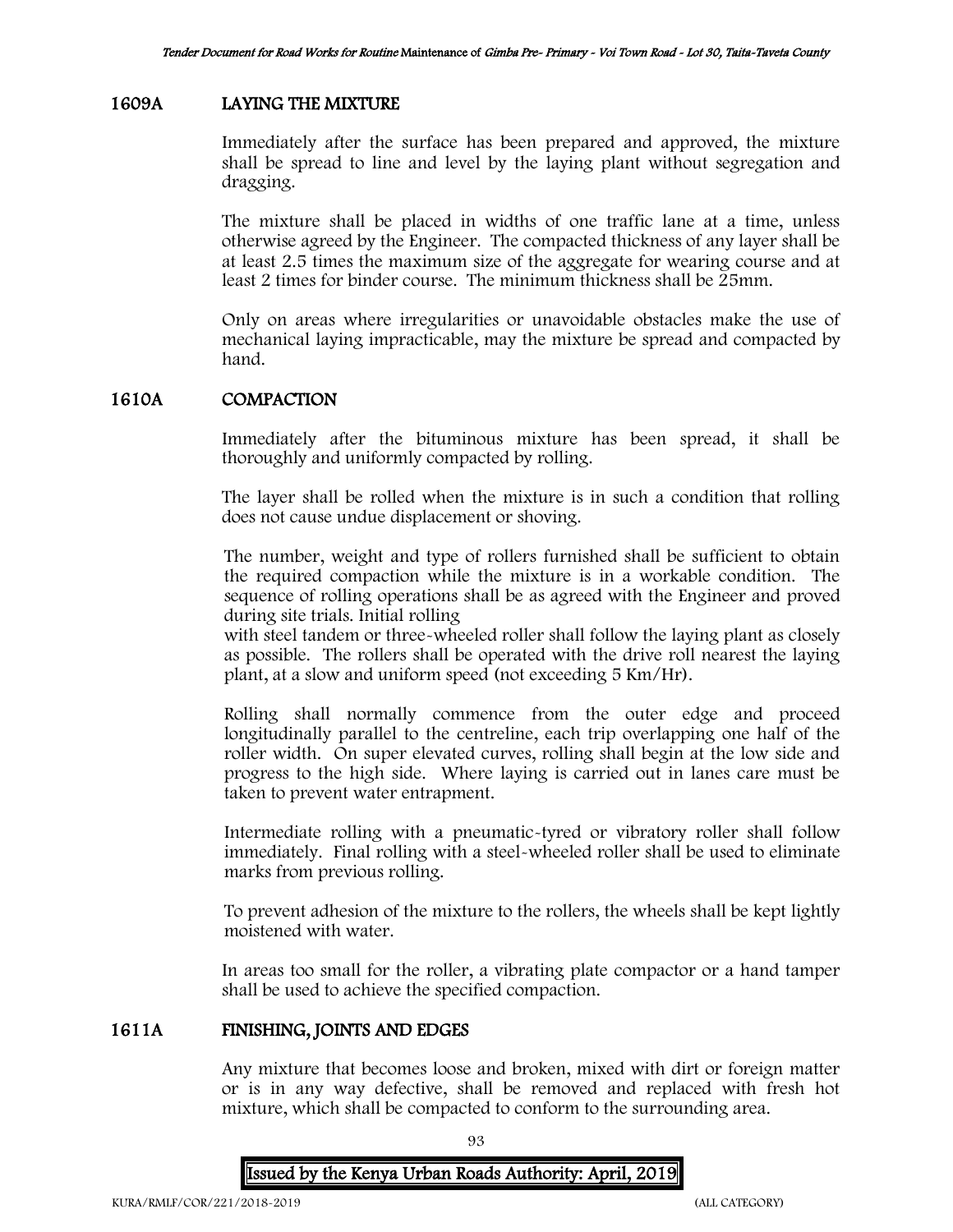Spreading of the mixture shall be as continuous as possible. Transverse joints shall be formed by cutting neatly in a straight line across the previous run to expose the full depth of the course. The vertical face so formed shall be painted lightly with hot 80/100 penetration grade bitumen just before the additional mixture is placed against it.

Longitudinal joints shall be rolled directly behind the paving operation. The first lane shall be placed true to line and level and have an approximately vertical face. The mixture placed in the abutting lane shall then be tightly crowded against the face of the previously placed lane. The paver shall be positioned to spread material overlapping the joint face by 20-30mm. Before rolling, the excess mixture shall be raked off and discarded.

When the abutting lane is not placed in the same day, or the joint is destroyed by traffic, the edge of the lane shall be cut back as necessary, trimmed to line and painted lightly with hot 80/100 penetration grade bitumen just before the abutting lane is placed.

Any fresh mixture spread accidentally on the existing work at a joint shall be carefully removed by brooming it back on to uncompacted work, so as to avoid formation of irregularities at the joint. The finish at joints shall comply with the surface requirements and shall present the same uniformity of finish, texture and density as other sections of the work.

The edges of the course shall be rolled concurrently with or immediately after the longitudinal joint. In rolling the edges, roller wheels shall extend 50 to 100mm beyond the edge.

## 1612A SAMPLING AND TESTING OF BITUMINOUS MIXTURES

The sampling of bituminous mixtures shall be carried out in accordance with AASHTO T168 (ASTM Designation D979).

## 1613A QUALITY CONTROL TESTING

During mixing and laying of bituminous mixtures, control tests on the constituents and on the mixed material shall be carried out in accordance with Clause 1612A and Section 2 of this Specification.

If the results of any tests show that any of the constituent materials fail to comply with this Specification, the Contractor shall carry out whatever changes may be necessary to the materials or the source of supply to ensure compliance.

If the results of more than one test in ten on the mixed material show that the material fails to comply with this Specification, laying shall forthwith cease until the reason for the failure has been found and corrected. The Contractor shall remove any faulty material laid and replace it with material complying with this Specification all at his own expense.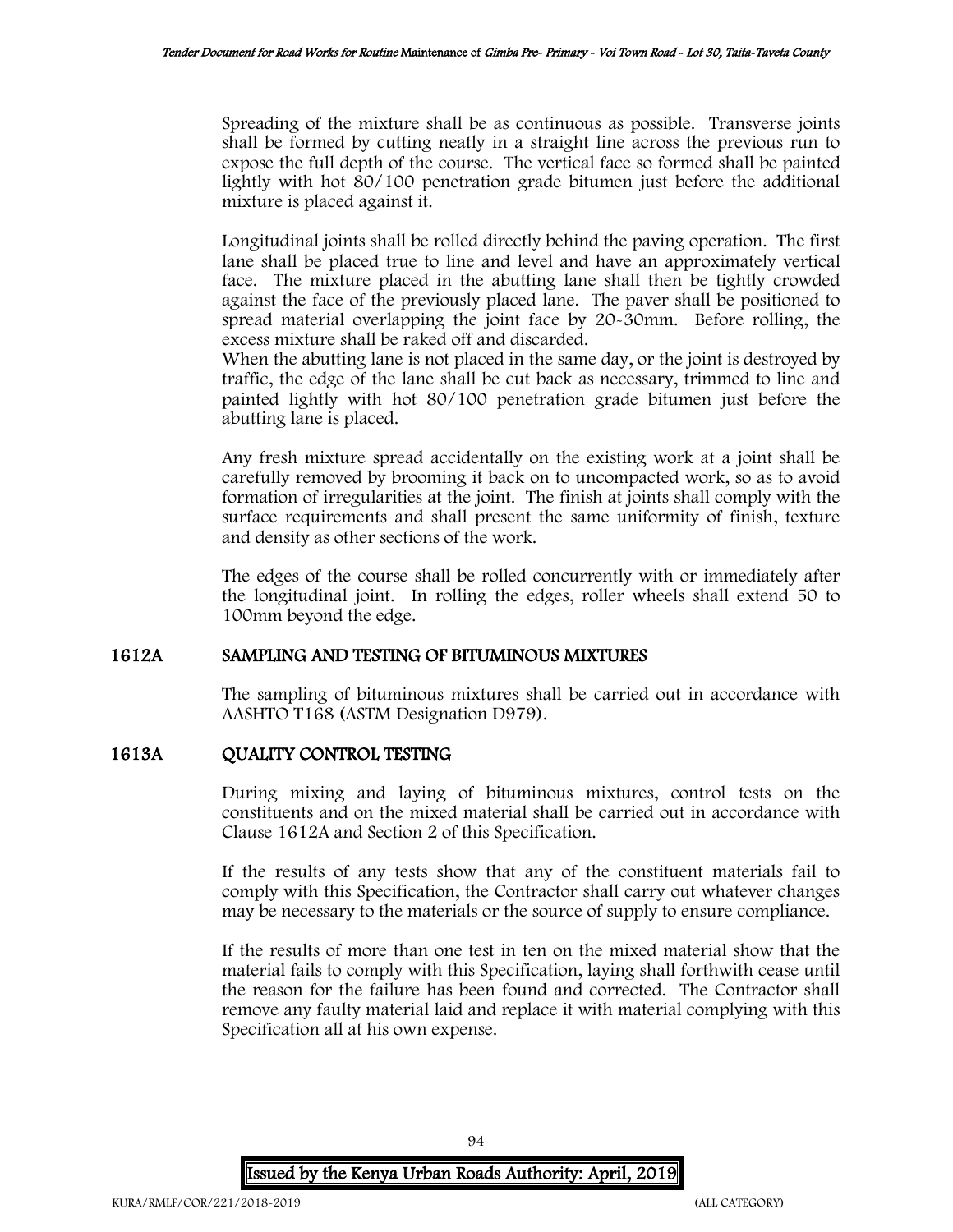## 1614A TOLERANCES

Surfacing courses and base shall be constructed within the geometric tolerances specified in Section 3 of this Specification.

The Contractor shall maintain the composition of the mixture as determined from the laboratory and site trials within the following tolerances, per single test: -

| Bitumen Content         | 0.3% (by total weight of total mix)                               |
|-------------------------|-------------------------------------------------------------------|
| Passing 10mm sieve      | 6% (by total weight of dry aggregate                              |
| and larger sieves       | including mineral filler)                                         |
| Passing sieves between  | 4% (by total weight of dry aggregate                              |
| 10mm and 1.0mm sieves   | including mineral filler)                                         |
| Passing sieves between  | 3% (by total weight of dry aggregate                              |
| 1.0mm and 0.075mm sieve | including mineral filler)                                         |
| Passing 0.075mm sieve   | 2% (by total weight of dry aggregate<br>including mineral filler) |

The average amount of bitumen in any length of any layer, calculated as the product of the bitumen contents obtained from single tests and the weight of mixture represented by each test, shall not be less than the amount ordered.

The average amount of bitumen for each day's production calculated from the checked weights of mixes shall not be less than the amount ordered. The average amount of bitumen in any length of any layer, calculated as the product of the bitumen contents obtained from single tests and the weight of mixture represented by each test, shall not be less than the amount ordered.

The average amount of bitumen for each day's production calculated from the checked weights of mixes shall not be less than the amount ordered.

The final average overall width of the upper surface of a bituminous mix layer measured at six equidistant points over a length of 100m shall be at least equal to the width specified. At no point shall the distance between the centreline of the road and the edge of the upper surface of a bituminous mix layer be narrower than that specified by more than 13mm.

## 1615A MEASUREMENT AND PAYMENT

No separate measurement and payment shall be made for complying with the requirements of Clauses 1601A to 1614A inclusive and the Contractor shall be deemed to have allowed in his rates in Parts B and C of Section 16 of this Specification for the costs of complying with the requirements of Part A of Section 16 of this Specification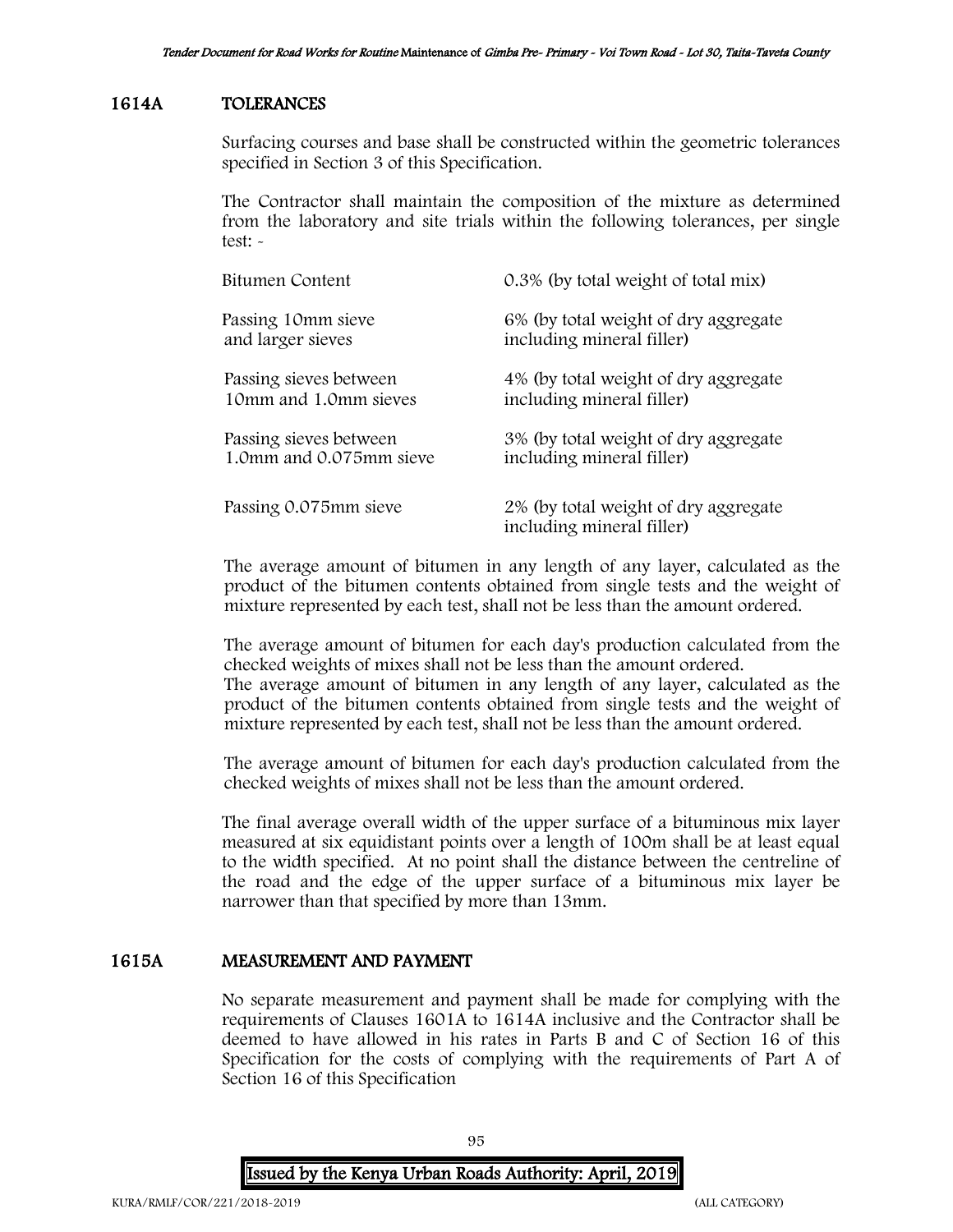## PART B - ASPHALT CONCRETE FOR SURFACING

### 1601B DEFINITION

Asphalt concrete means a thoroughly controlled, hot-mixed, hot-laid, plant mixture of well-graded dried aggregate and penetration grade bitumen, which, when compacted forms a dense material.

A distinction is drawn between asphalt concrete Type I (High Stability) and asphalt concrete Type II (Flexible). The asphalt concrete type to be used will be Type I.

### 1602B MATERIALS FOR ASPHALT CONCRETE TYPE 1

### a) Type of bituminous material

The type of material to be used on severe sites will be of the continuously graded type similar to Asphaltic Concrete or Close Graded Macadam. It is essential that these materials are sealed with a single or double surface dressing or a Cape seal.

## b) Penetration Grade Bitumen

Bitumen shall be 80/100 penetration grade since material is being laid at an altitude of more than 2,500m.

## c) Aggregate

Coarse aggregate (retained on a 6.3mm sieve) shall consist of crushed stone free from clay, silt, organic matter and other deleterious substances. The aggregate class will be specified in the Special Specification and it shall comply with the requirements given in Table 16B-1(b). The grading for 0/20 mm for carriageway and 0/14mm for shoulders for binder course is as specified below:

| Sieve size     | 0/20       | 0/14       |
|----------------|------------|------------|
| 28             | 100        |            |
| 20             | $90 - 100$ | 100        |
| 14             | 75-95      | $90 - 100$ |
| 10             | 60-82      | 70-90      |
| 6.3            | $47 - 68$  | $52 - 75$  |
| 4              | $37 - 57$  | $40 - 60$  |
| $\overline{2}$ | $25 - 43$  | $30 - 45$  |
|                | $18 - 32$  | $20 - 35$  |
| 0.425          | $11 - 22$  | $12 - 24$  |
| 0.300          | $9 - 17$   | $10 - 20$  |
| 0.150          | $5 - 12$   | $6 - 14$   |
| 0.075          | $3 - 7$    | $4 - 8$    |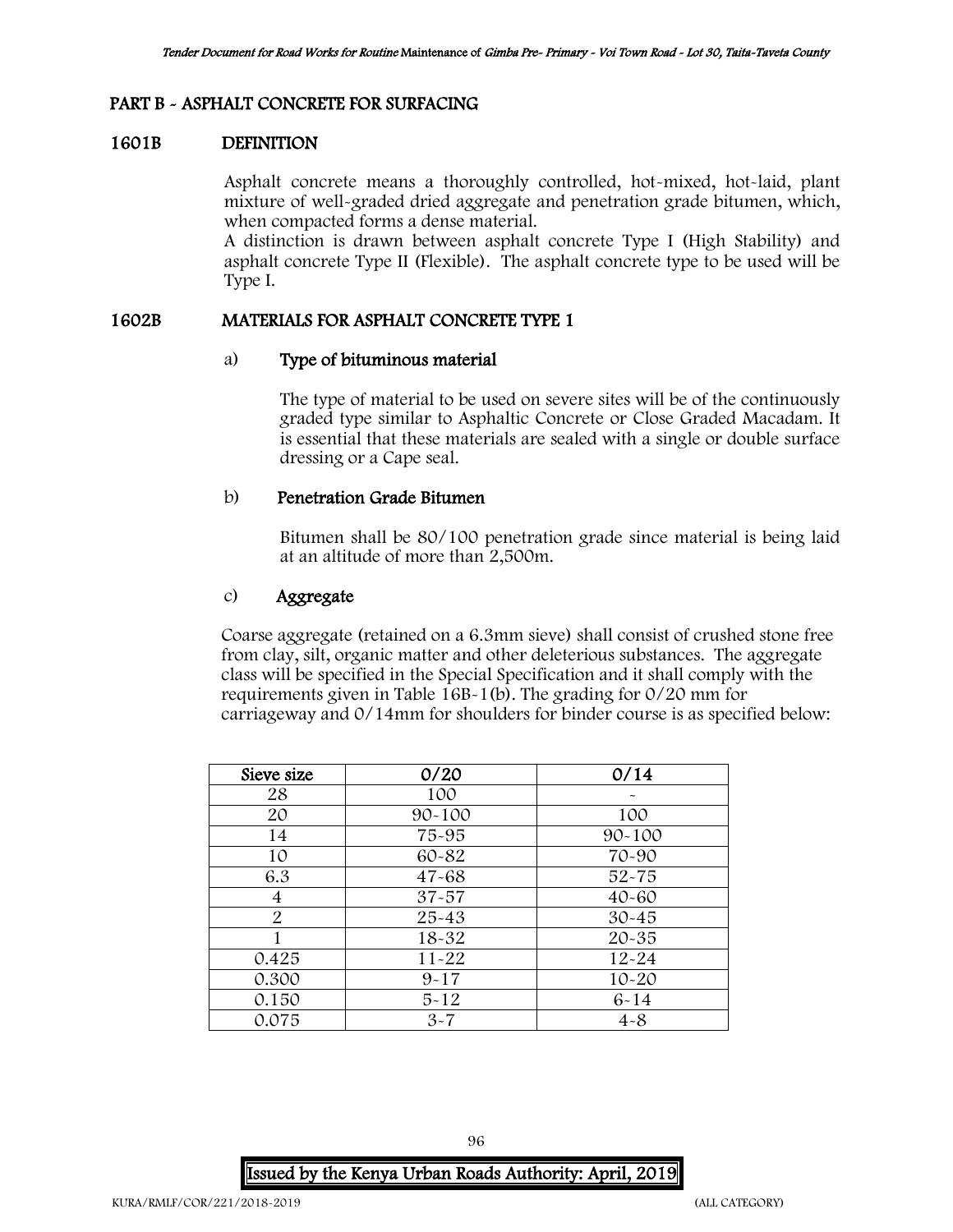# TABLE 16B-1(b) - REQUIREMENTS FOR COARSE AGGREGATE

| Coarse Aggregate<br>(Retained on a 6.3mm Sieve) |                      |  |  |
|-------------------------------------------------|----------------------|--|--|
| <b>Test</b>                                     | Maximum Value        |  |  |
| LAA<br><b>ACV</b><br>SSS                        | 30<br>25<br>12<br>25 |  |  |

Fine aggregate (passing a 6.3mm sieve) shall be free from clay, silt, organic and other deleterious matter and shall be non-plastic. Unless otherwise specified in the Special Specification it shall consist of entirely crushed rock produced from stone having a Los Angeles Abrasion of not more than 40. The Sand Equivalent of the fine aggregate shall not be less than 40 and the SSS not more than 12.

# b) Mineral Filler

Mineral Filler shall consist of ordinary Portland cement

### 1603B GRADING REQUIREMENTS

The grading of the mixture of coarse and fine aggregate shall be within and approximately parallel to the grading envelopes given in Table 16B-1(b), for 0/14mm as specified for binder course, as described below.

## GRADING REQUIREMENTS

To arrive at a suitable design it is necessary to investigate a number of grading so that a workable mix, which also retains a minimum of 3 % voids at refusal density, is identified.

The largest particle size used should not be more than 25mm so that the requirements of the Marshall Test method can be complied with.

Although the complete range of nominal maximum particle sizes is shown in the Tables, the total thickness of material laid should not be more than 75mm.

## 1604B REQUIREMENTS FOR ASPHALT CONCRETE TYPE 1

The mixture shall comply with the requirements given in Table 16B-2 as specified in the Specification. In addition, minimum Marshall Stability for 2 x 75 blows shall be 9 kN and maximum 18 kN and at compaction to refusal shall have 3% VIM.

The proportion, by weight of total mixture, of bitumen shall be  $5.0 - 6.5 %$  for  $0/14$  mm and  $4.5 - 6.5$  % for  $0/20$ mm. This shall be termed the nominal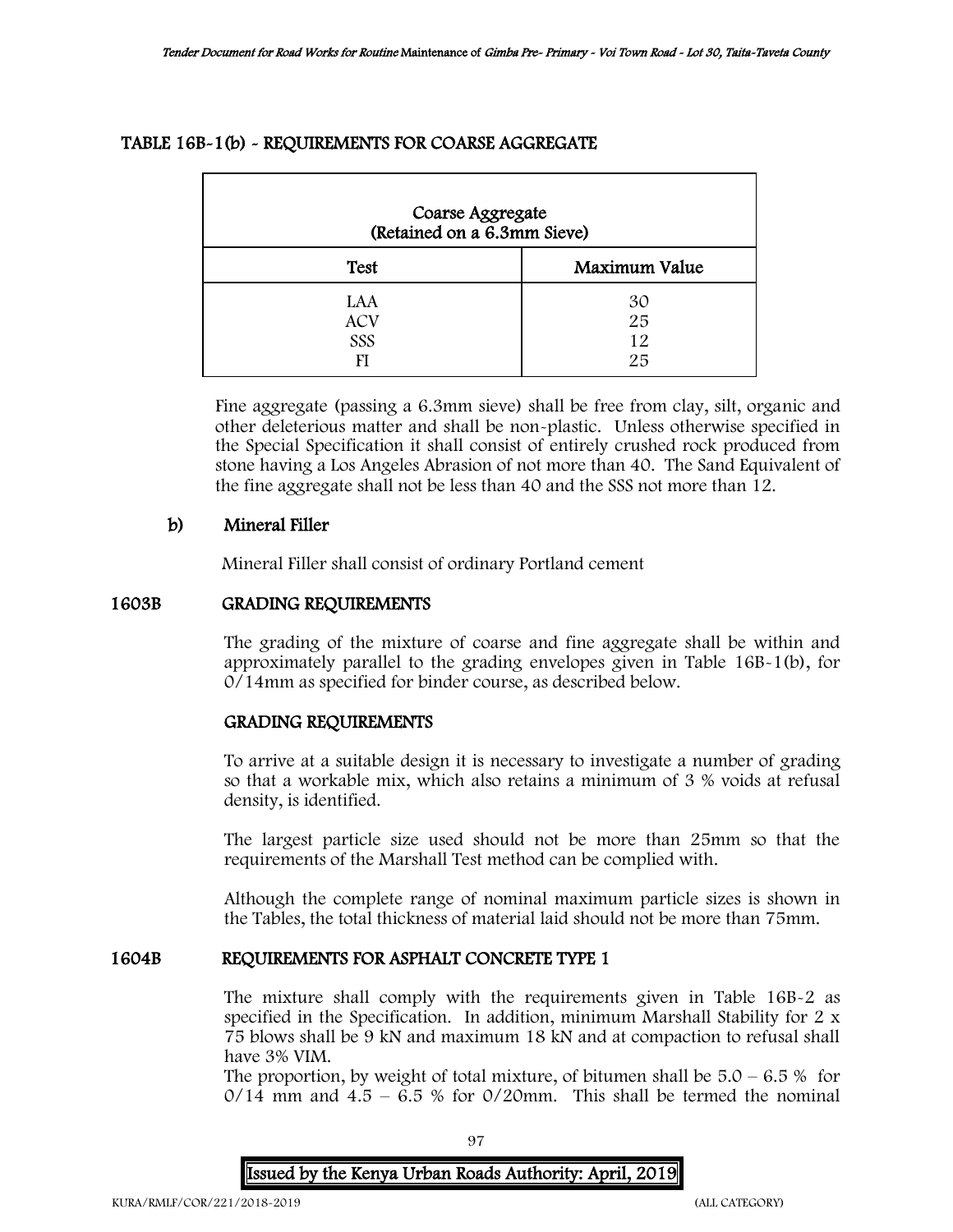binder content. The binder content of the working mix will be instructed by the Engineer following laboratory and site trials.

In order to determine the suitability of a coarse aggregate source a Marshall test programme shall be carried out. It will be advantageous to use a crushed rock which is known from past experience to give good results in this test procedure. A grading conforming to the Type I Binder Course detailed in Table 16B-1(a) 0/20 of this Specification should be tested (but with 100% passing the 25mm sieve) and it shall meet the requirements of Table 16B-2 of this Specification.

Having established the suitability of the aggregate source several grading shall be tested in the laboratory, including that used for the Marshall test, to establish relationships between bitumen content and VIM at refusal density. For each mix, samples will be made up to a range of bitumen contents and compacted to refusal using a gyratory compactor and a vibratory hammer in accordance with the procedure described in BS 598 (Part 104: 1989), with one revision.

It should first be confirmed that compaction on one face of the sample gives the same refusal density as when the same compaction cycle is applied to both faces of the same sample. The procedure, which gives the highest density, must be used.

From the bitumen content-VIM relationship it will be possible to identify a bitumen content which corresponds to a VIM of 3 - 7%. If it is considered that the workability of the mix may be difficult then compaction trials should be undertaken. It is advisable to establish two or more grading for compaction trials.

The mixes identified for compaction trials should be manufactured to the laboratory design bitumen content and to two other bitumen contents of +0.5% and +1% additional bitumen. Cores will be cut to determine the density of the compacted material, having completed this the core will then be reheated to  $145+/-5\degree$  in the appropriate mould and compacted to refusal in the vibrating hammer test. To be acceptable the cores cut from the compaction trial must have a density equivalent to at least 95% of refusal density.

The compaction trials will identify a workable mix which can be made to a bitumen content which gives 3% VIM at refusal density.

## 1605B MIXING AND LAYING HEAVY DUTY ASPHALT

The temperature of the bitumen and aggregates when mixed shall be  $110+/$  $3\Box C$  above the softening point (R&B) of the bitumen.

Compaction should commence as soon as the mix can support the roller without undue displacement of material and completed before the temperature of the mix falls below 90<sup>0</sup>C.

The minimum thickness of individual layers should be as follows:-

| For the 37.5mm mix | 65mm |
|--------------------|------|
| For the 25.0mm mix | 60mm |
| For the 19.0mm mix | 50mm |
| For the 12.5mm mix | 40mm |
|                    |      |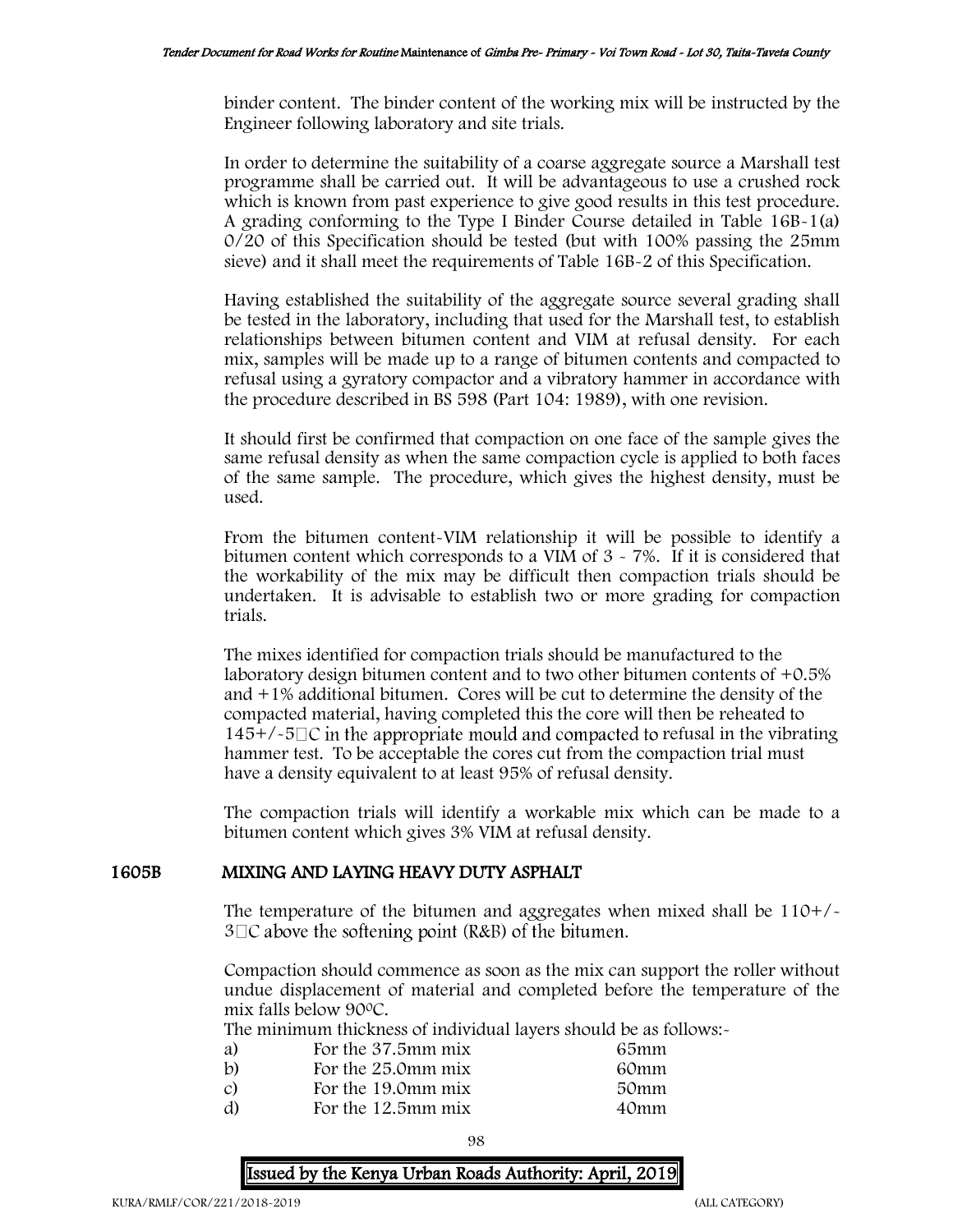### 1606B COMPACTION

Rolling shall be continued until the voids measured in the completed layer are in accordance with the requirement for a minimum density of 98% of Marshall optimum, or, a minimum mean value of 95% of refusal density (no value less than 93%) as appropriate.

## 1607B MEASUREMENT AND PAYMENT

- a) Item : Asphalt Concrete
	- Unit : m<sup>3</sup> of Asphalt Concrete Used

Asphalt concrete shall be measured by the cubic metre compacted on the road calculated as the product of the length instructed to be laid an the compacted cross-sectional area shown on the Drawings or instructed by the Engineer.

The rate for asphalt concrete shall include for the cost of providing, transporting, laying and compacting the mix with the nominal binder content and complying with the requirements of Parts A and B of Section 16 of this Specification.

Issued by the Kenya Urban Roads Authority: April, 2019

99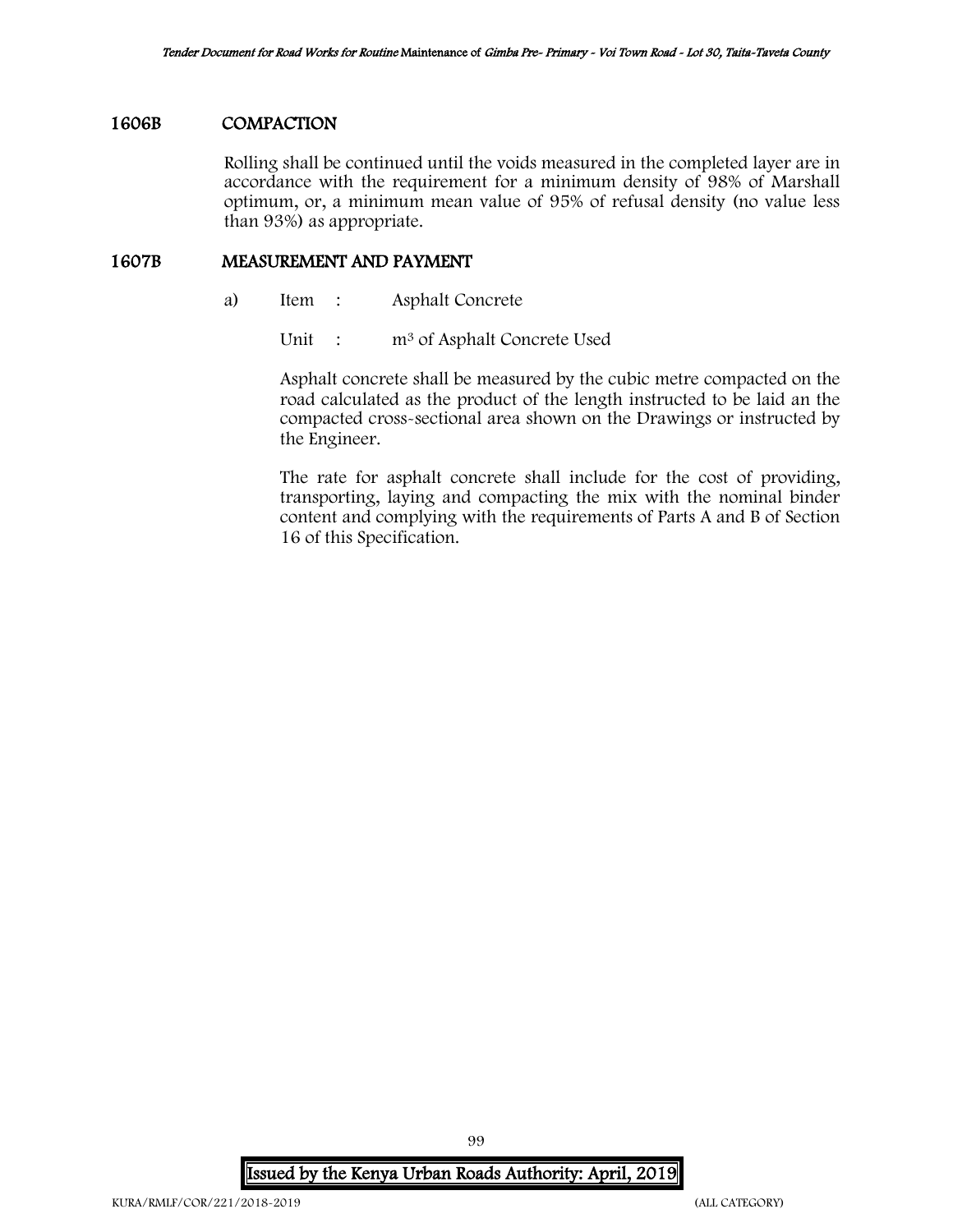# SECTION 17 - CONCRETE WORKS

## 1703 MATERIALS FOR CONCRETE

This work shall consist of placing selected approved material of 250mm minimum diameter on the foundation put after excavation to receive levelling concrete in accordance with these specifications and in conformity with the lines, grades and cross sections shown on the Drawings as directed by the Engineer.

### (a) Materials

Selected rock: The selected rock builders to be placed for this work shall be hard, sound, durable quarry stones as approved by the Engineer. Samples of the stone to be used shall be submitted to and approved by the Engineer before any stone is placed.

The maximum size of the stone boulders shall be 300mm.

## (b) Construction Method

After completion of the structural excavation the surface of the loose soil shall be levelled and compacted. Then the stone of the above sizes shall be placed in one layer of 250mm over the compacted bed where the bottom slab will rest. Coarse sand shall be spread to fill up the voids in the stone boulders, and compaction with vibratory compactors should be performed to make this layer dense whereon a concrete of levelling course shall be placed.

## (c) Measurement and payment

Measurement for the bedding materials shall be made in cubic metres for the completed and accepted work, measured from the dimension shown on the Drawings, unless otherwise directed by the Engineer.

Payment for the bedding Materials for Levelling Concrete Works shall be full compensation for furnishing and placing all materials, all labour equipment, tools and all other items necessary for proper completion of the work in accordance with the Drawings and specifications and as directed by the Engineer.

## 1703(A) LEVELLING CONCRETE (CLASS 15/20) FOR BOTTOM SLAB INCLUSIVE OF COST OF FORM WORKS

This work shall consist of placing and levelling lean concrete class 15/20 over the prepared bed of stone boulders in the foundation for bottom slab and wingwalls in accordance with these specifications and which conformity with the lines, grades, thickness and typical cross-sections shown on the drawings unless otherwise directed by the Engineer.

#### (a) Materials for Levelling Concrete

Requirement for the concrete class 15/20 is specified as follows:-

100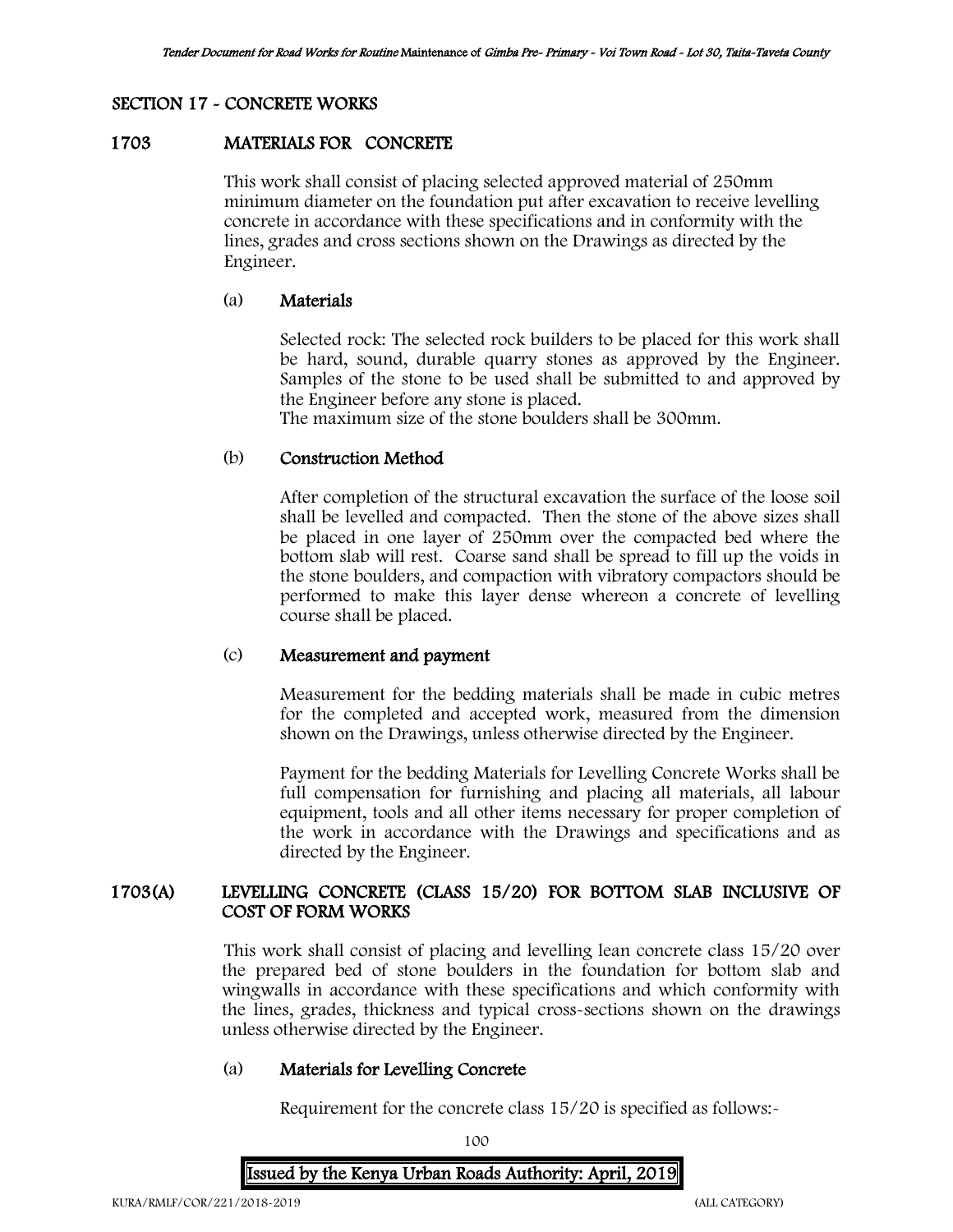Design compressive strength (28) days : 15N/mm<sup>2</sup> Maximum size of coarse aggregate : 20mm Maximum cement content  $: 300 \text{ kg/m}^3$ . Maximum water/cement ration of 50% with slump of 80mm.

### (b) Construction Method

The bed of stone boulders upon which the levelling concrete will be placed shall be smooth, compacted and true to the grades and crosssection shall be set to the required lines and grades.

### 37.2 (c) Measurement and payment

Measurement for levelling concrete (class 15/20) shall be made in cubic metres completed and accepted levelling concrete work measured in place which is done in accordance with the Drawings and the Specifications.

Payment for this work shall be the full compensation for furnishing and placing all materials, labour, equipment and tools, and other incidentals to Specifications and as directed by the Engineer.

Pay item No. 17/02 Levelling Concrete Works (Class 15/20) for Box Culvert and wingwalls inclusive of Cost of Form works.

## 1703 (C) FORMWORK FOR CULVERT WALLS

This work shall consist of all temporary moulds for forming the concrete for culvert walls and slabs together with all temporary construction required for their support. Unless otherwise directed by the Engineer all formworks shall be removed on completion of the walls and slabs.

#### (a) Materials

Forms shall be made of wood or metal and shall conform to the shape, lines and dimensions shown on the Drawings.

All timber shall be free from holes, loose material, knots, cracks, splits and warps or other defects affecting the strength or appearance of the finished structure.

Release Agents – Release agents shall be either neat oils containing a surface activating agent, cream emulsions, or chemical agents to be approved by the Engineer.

# (b) Construction Method

### (i) Formworks

Formworks shall be designed to carry the maximum loads that may be imposed, and so be rigidly constructed as to prevent deformation due to load, drying and wetting, vibration and other causes. After forms have been set in correct location, they shall

101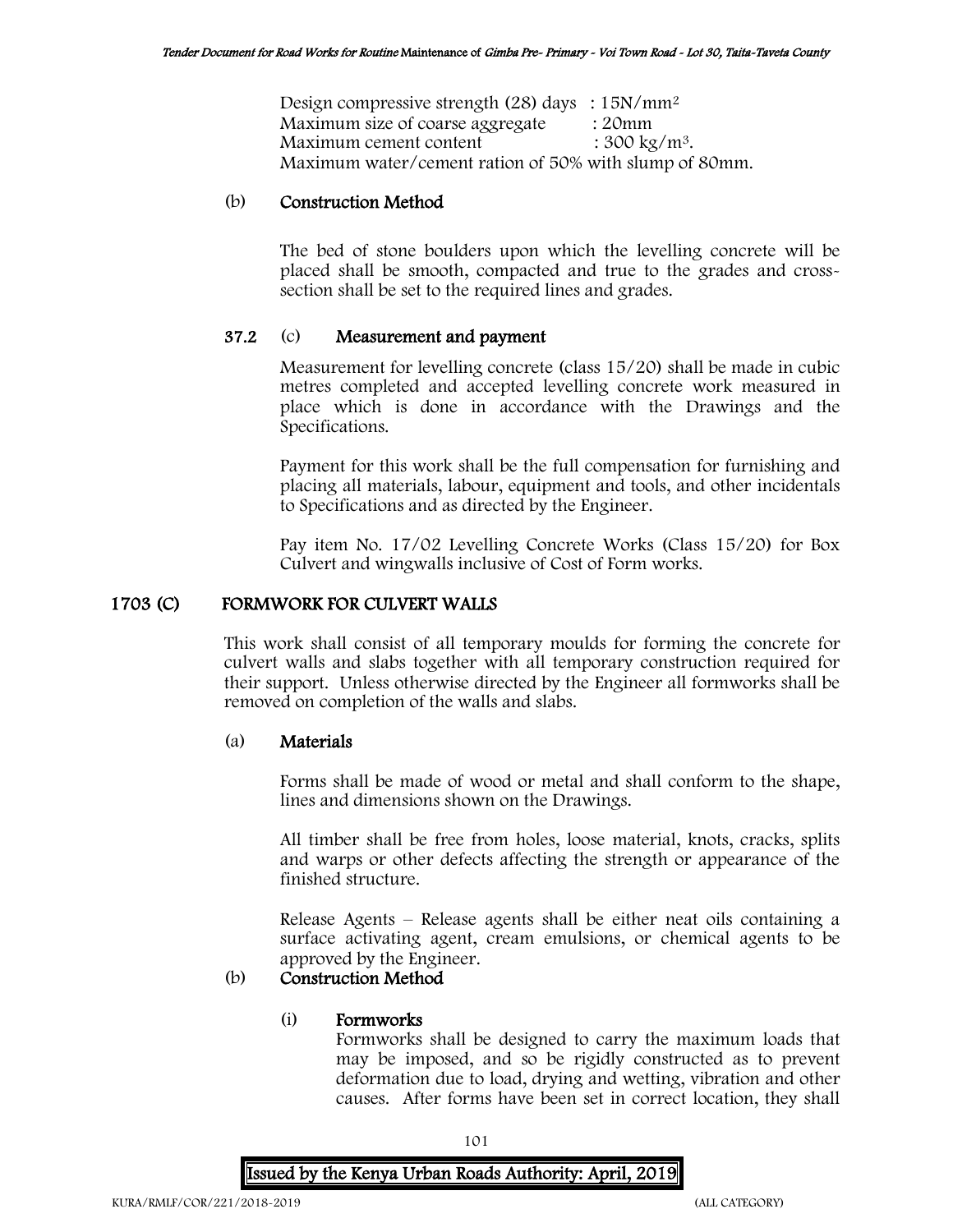be inspected and approved by the Engineer before the concrete is placed.

If requested, the contractor shall submit to the Engineer working drawings of the forms and also, if requested, calculations to certify the rigidity of the forms.

## 1703(D) CONCRETE WORKS (CLASS 20/20) OF CULVERT WALLS AND SLABS

This work shall consist of furnishing, mixing, delivering and placing of the concrete for the construction of culvert walls and slabs, in accordance with these Specifications and in conformity with the requirements shown on the Drawings.

Concrete class 20/20 shall be used for Culvert walls and slabs.

## (a) Concrete Materials

(i) Cement: Cement shall be of Portland type and shall conform to the requirements of BS 12 or equivalent.

The contractor shall select only one type or brand of cement or others. Changing of type or brand of cement will not be permitted without a new mix design approved by the Engineer. All cement is subject to the Engineer's approval; however, approval of cement by the Engineer shall not relieve the Contractor of the responsibility to furnish concrete of the specified compressive strength.

Conveyance of cement by jute bags shall not be permitted. Storage in the Contractor's silo or storehouse shall not exceed more than two (2) months, and age of cement after manufacture at mill shall not exceed more than four (4) months. The Contractor shall submit to the Engineer for his approval the result of quality certificate prepared by the manufacturer.

Whenever it is found out that cement have been stored too long, moist, or caked, the cement shall be rejected and removed from the project.

# (b) Aggregates

Fine and coarse aggregates must be clean, hard, strong and durable, and free from absorbed chemicals, clay coating, or materials in amounts that could affect hydration, bonding, strength and durability of concrete. Grading of aggregates shall conform to the following requirements:

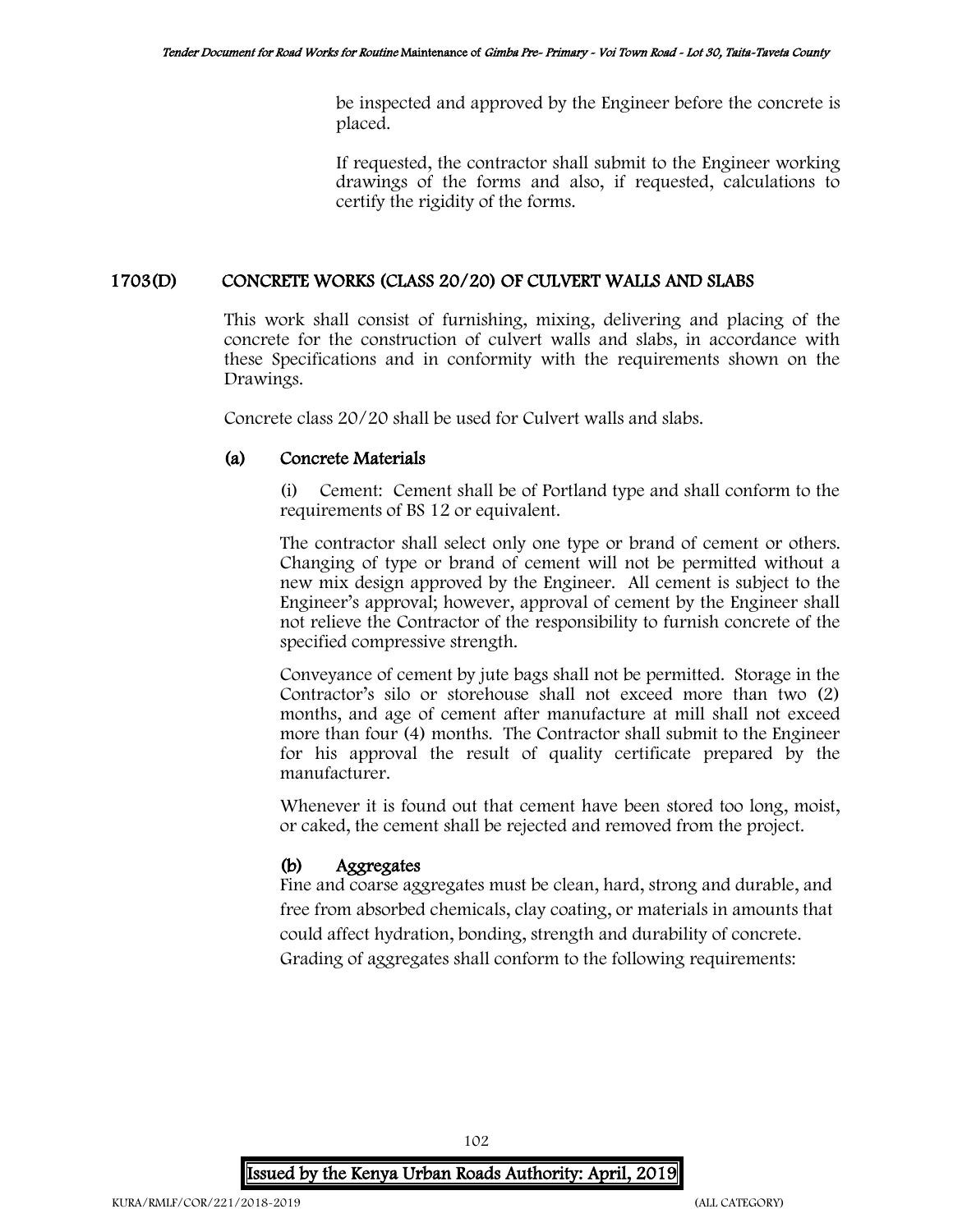| Sieve Size        | Percentage by Weight Passing |
|-------------------|------------------------------|
| 10<br>mm          | 100                          |
| 5<br>mm           | 89-100                       |
| $2.5$ mm          | $60 - 100$                   |
| $1.2 \cdot mm$    | $30 - 100$                   |
| 0.6 mm            | $15 - 54$                    |
| $0.3$ mm          | $5 - 40$                     |
| $0.15 \text{ mm}$ | $0 - 15$                     |

# (i) Grading of Fine Aggregates

# (ii) Grading of Coarse Aggregates

|          |        |    |    | Size of   Amounts finer than each standard sieve percentage by |    |       |          |
|----------|--------|----|----|----------------------------------------------------------------|----|-------|----------|
| Coarse   | weight |    |    |                                                                |    |       |          |
| Aggregat | 40     | 30 | 25 | 20                                                             | 15 |       |          |
|          | 2.5    |    |    |                                                                |    |       |          |
|          | 100    |    |    | $90 - 100$                                                     |    | 30-69 | $O - 10$ |
|          |        |    |    |                                                                |    |       |          |

Other requirements for aggregates are as follows:

## (iii) Fine Aggregates

| Fitness Modulus, AASHTO M-6                           | $: 2.3 - 3.1$         |
|-------------------------------------------------------|-----------------------|
| Sodium Sulphate Soundness, AASHTO T104: Max. 10% loss |                       |
| Content of Friable Particles AASHTO 112               | : Max $1\%$ by weight |
| Sand Equivalent, AASHTO T176                          | : Min. 75             |

## (iv) Coarse Aggregate

| Abrasion, AASGTO T96                             | : Max. 405 loss        |
|--------------------------------------------------|------------------------|
| Soft Fragment and shale, AASHTO M80              | : Max. $5\%$ by weight |
| Thin and elongated Pieces, AASHTO M80 : Max. 15% |                        |

## (v) Water

All sources of water to be used with cement shall be approved by

the Engineer. Water shall be free from injurious quantities of oil,

alkali, vegetable matter and salt as determined by the Engineer.

# (vi) Admixture

Only admixture, which have been tested and approved in the site laboratory through trial mixing for design proportion shall be used. Before selection of admixture, the Contractor shall submit to the Engineer the specific information or guarantees prepared by the admixture supplier.

The contractor shall not exclude the admixture from concrete proportions.

103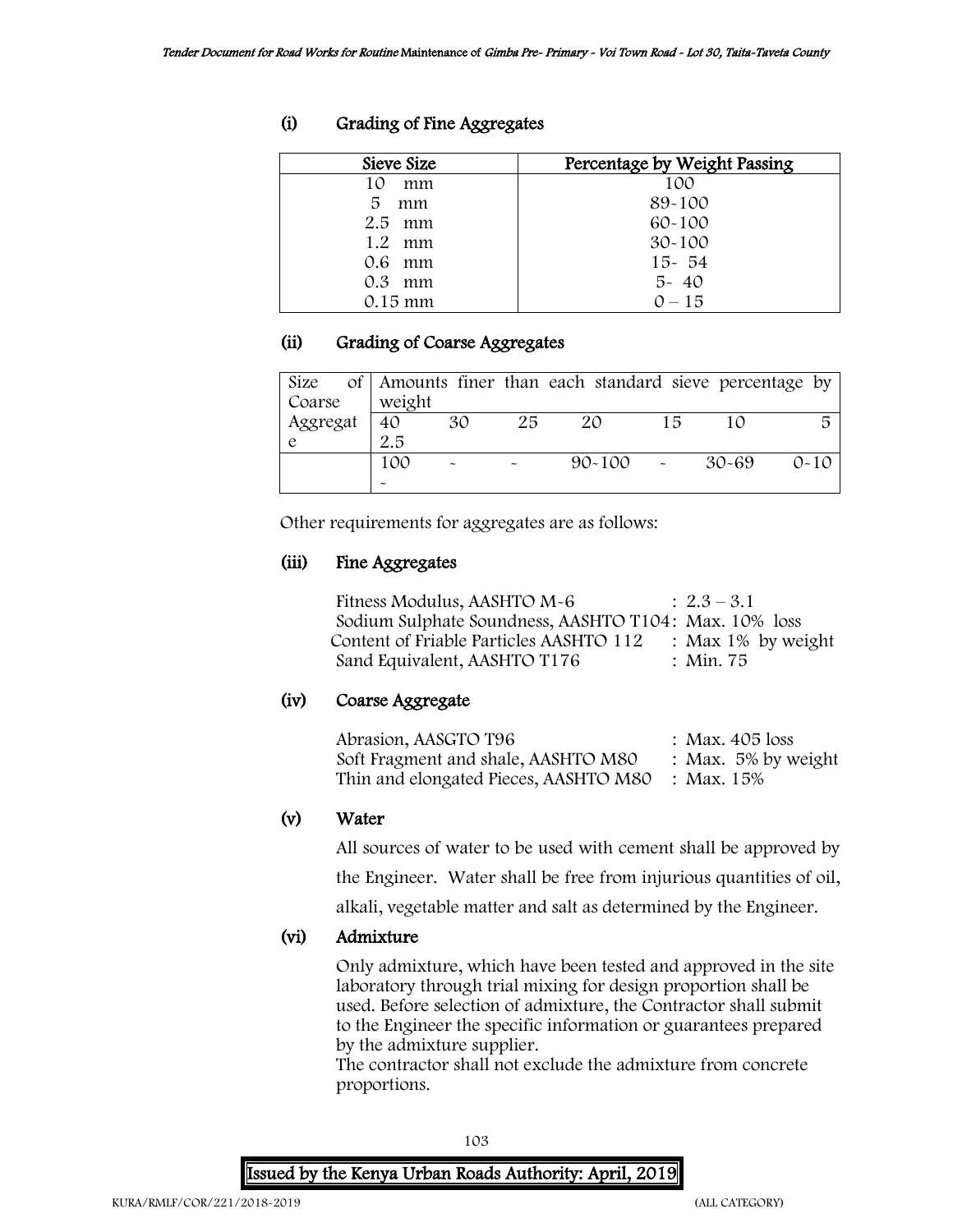### Concrete class 20/20

Concrete class 20/20 shall be used for culvert walls and slabs. The requirements of Concrete class 20/20 are provided as follows unless otherwise the Engineer will designate any alteration.

| Design compressive strength (28 days)                | $:20N/mm^2$ |
|------------------------------------------------------|-------------|
| Maximum size of coarse aggregates                    | : 20mm      |
| Maximum water/cement ratio of 45% with slump of 80mm |             |

### (d) Proportioning Concrete

The Contractor shall consult with the Engineer as to mix proportions at least thirty (30) days prior to beginning the concrete work. The actual mix proportions of cement, aggregates, water and admixture shall be determined by the Contractor under supervision of the Engineer in the site laboratory.

The Contractor shall prepare the design proportions which has 120% of the strength requirement specified for the designated class of concrete.

No class of concrete shall be prepared or placed until its job-mix proportions have been approved by the Engineer.

## (e) Concrete Work

## (ii) Batching

Batching shall be done by weight with accuracy of:

| Cement              | : $\frac{1}{2}$ percent |
|---------------------|-------------------------|
| Aggregate           | : $\frac{1}{2}$ percent |
| Water and Admixture | : 1 percent.            |

Equipment should be capable of measuring quantities within these tolerances for the smartest batch regularly used, as well as for larger batches.

The accuracy of batching equipment should be checked every month in the presence of the Engineer and adjusted when necessary.

## (iii) Mixing and delivery

Slump of mixed concrete shall be checked and approved at an accuracy of +25mm against designated slump in these specifications.

## (iv) Concrete in hot weather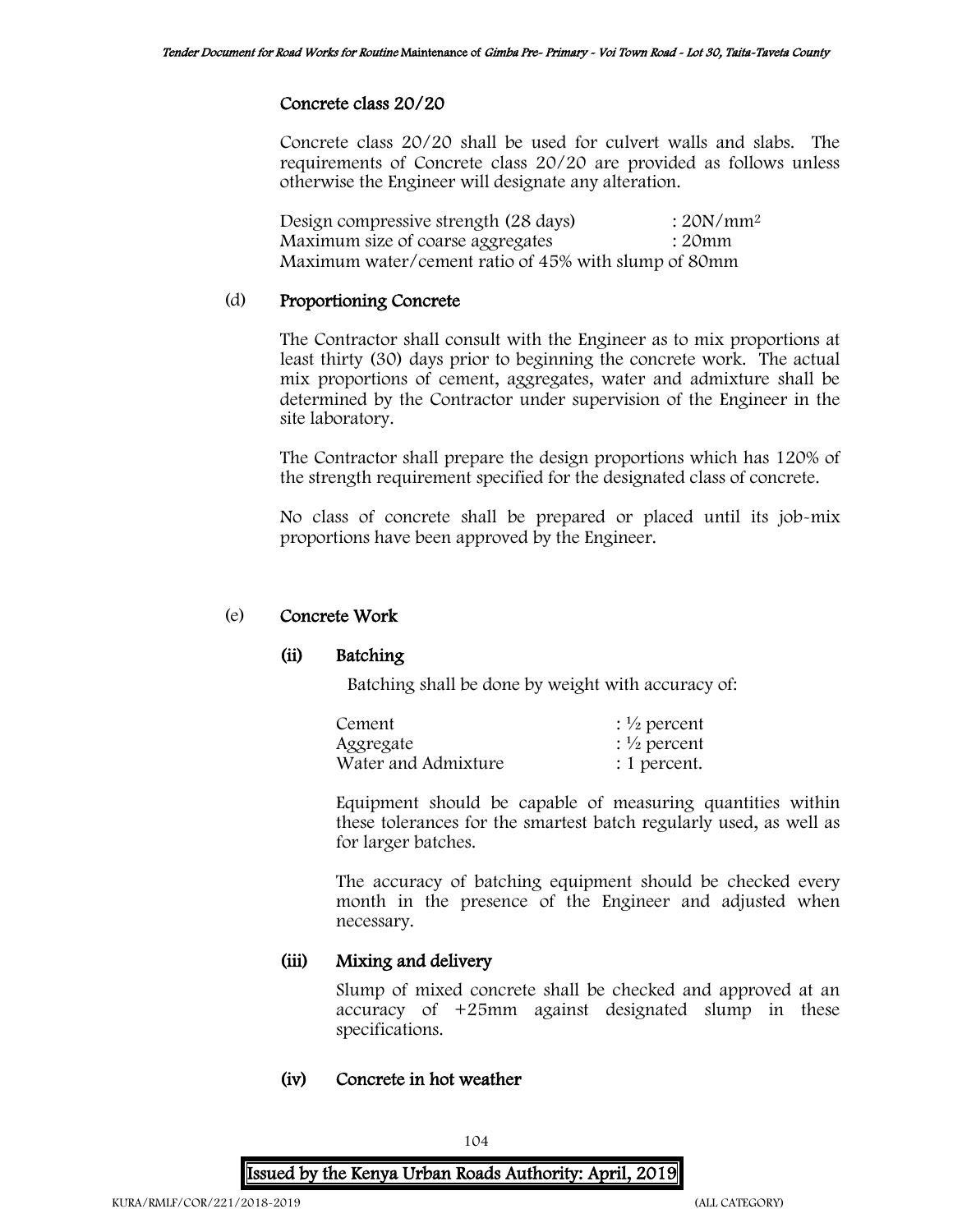No concrete shall be placed when the ambient air temperature is expected to exceed thirty three degrees celsius (330c) during placement operations).

# (v) Concreting at night

No concrete shall be mixed, placed or finished when natural light is insufficient, unless an adequate approved artificial lighting system is operated; such night work is subject to approval by the engineer.

# (vi) Placing

In preparation of the placing of concrete, the interior space of forms shall be cleaned and approved by the engineer prior to placing concrete. All temporary members except tie bars to support forms shall be removed entirely from the forms and not buried in the concrete. The use of open and vertical chute shall not be permitted unless otherwise directed by the engineer.

The Contractor shall provide a sufficient number of vibrators to properly compact each batch immediately after it is placed in the forms.

# (f) Measurement and Payment

Measurements for the Concrete Works Class 20/20 of culvert walls and slabs shall be made in cubic metres for the walls and slabs actually constructed, measured from their dimensions shown on the Drawings. Payment for the Concrete Works (Class 20/20) of culvert walls and slabs shall be the full compensation for furnishing all materials of the concrete mixing, delivering, placing and curing the concrete, equipment and tools, labour and other incidental necessary for the completion of the work in accordance with the Drawings and these Specifications and as directed by the Engineer.

## SECTION 20 - ROAD FURNITURE

## 2001 ROAD RESERVE BOUNDARY POSTS

Road reserve boundary posts shall be provided as directed by the Engineer and in compliance with Standard Specification clause 2001. They shall be placed at 50m intervals along the boundary of the road reserve.

## 2003 EDGE MARKER POST

Edge marker post shall be provided as directed by the Engineer and in compliance with Standard Specification clause clause 2003.

105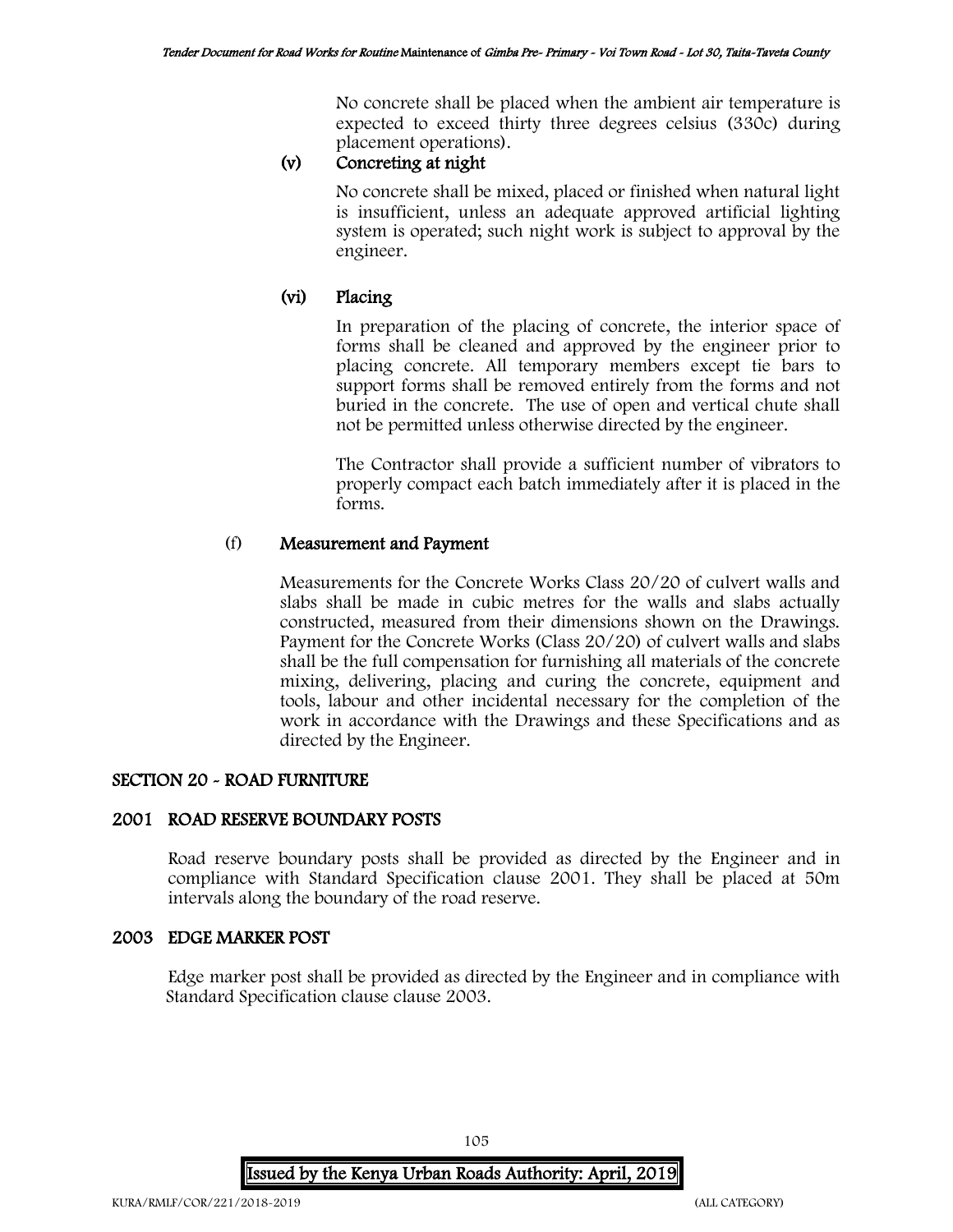### 2004 PERMANENT ROAD SIGNS

Permanent Road Signs shall be provided as directed by the Engineer and in compliance with the requirements of the "Manual for Traffic Signs in Kenya" Part II and standard Specification clause 2004.

### 2004B EXISTING ROAD SIGNS

Where directed by the Engineer, the Contractor shall take down road signs including all posts, nuts, bolts and fittings, and remove and dispose of the concrete foundation and backfill the post holes. The signs shall be stored as directed by the Engineer.

Measurement and payment for taking down road signs shall be made by the number of signs of any type and size taken down, cleaned and stored as directed.

#### 2005 ROAD MARKING

Paint for road marking shall be internally reflectorised hot applied thermoplastic material in accordance with Clause 219 of the Standard Specification.

The rates inserted in the Bills of Quantities for road marking shall include for prior application of approved tack coat.

### 2005A RAISED PAVEMENT MARKERS – ROAD STUDS

#### MATERIAL

Road studs are moulded of acrylonitrile butadiene styrene (ABS) conforming to ASTM Specification D1788 – 68, class  $5-2-2$  shell filled with inert, thermosetting compound and filler. The lens portion of the marker of the marker is of optical menthly methacrylic.

#### **CONSTRUCTION**

The road studs shall be constructed of high impact ABS containing a multi-biconvex glass lens reflector system. It shall be of monolithic construction, and not less than 98.5. m<sup>2</sup>. The height of the marker shall not exceed 17mm and the underside shall contain a non-honeycomb base (flat).

#### REQUIREMENTS

The markers shall conform to the following requirements

## Colour

Shall be white, yellow or red as specified and the Retro – reflectance values should conform to the testing procedures of ASTME 809.

#### Impact Resistance

The market shall not crack or break when tested using a 1000-gram weight from a height of 1 metre. (ASTM D 2444) or BS 3900 Part E3.

106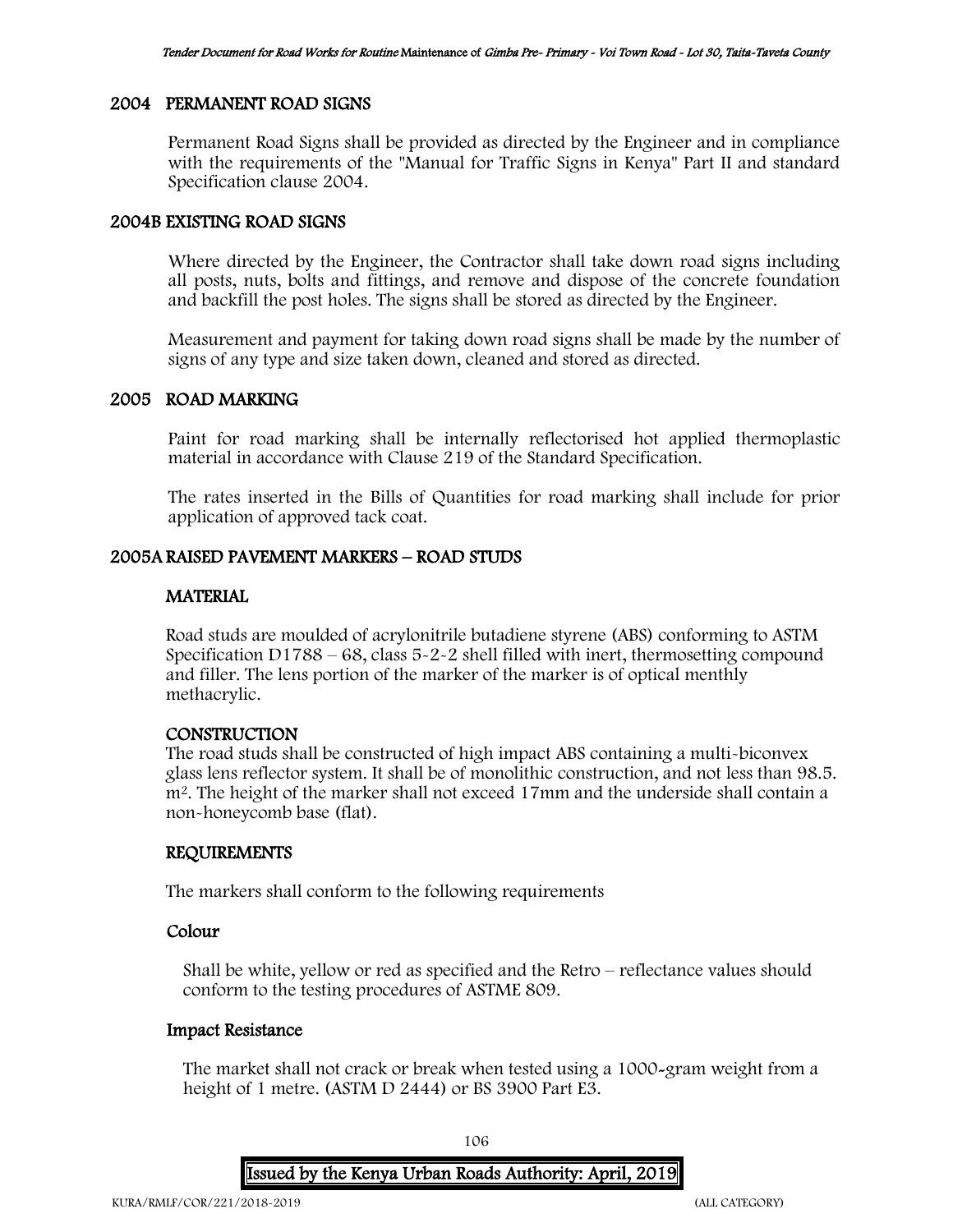### Resistance to Water Penetration

Shall not have water penetration behind the lens after submerged in a water bath at 70 + 50 oF for 10 minutes. And it should still meet the reflectance Requirement. BS 998.

### Heat Resistance

Shall comply with the initial brightness as per BS 873 Part IV of 1978

## Night Visibility

The marker shall be bright as per BS 873 Part IV of 1978

### Compression Resistance

There shall be no cracking sound at a pressure lower than 25 tones as per BS 873 Part IV of 1978.

### Corrosion Resistance

After immersing a sample of Road stud in a solution containing 30g/1 of sodium chloride for 30 days, there shall not be any signs of corrosion - (BS998).

NOTE: These markers are intended for application directly to pavement surfaces and are compatible with raised pavement makers. These adhesives should be of high quality and tested for conformance to customer requirements.

#### ADHESIVES

They shall be of Resin Type–Epoxy of 2 different components part 1 and 2 i.e Adhesive and Reactor without any volatile solvents in both.

Pot life: not less than 20 minutes at 20 °C Rotational cure time: between 20 and 30 minutes at 20 °C<br>Hard cure: Between 40 and 60 minutes at 20 °C Between 40 and 60 minutes at 20  $\degree$ C

## APPLICATION INSTRUCTION

#### Preparation of Pavements

Make sure that the road surface is absolutely dry and free of oil and grease.

## Mixing of Adhesive

Pour component B into the container of component A. Stir mixture by hand with a wooden or metal stick until uniform Grey Tint without a striae is obtained.

107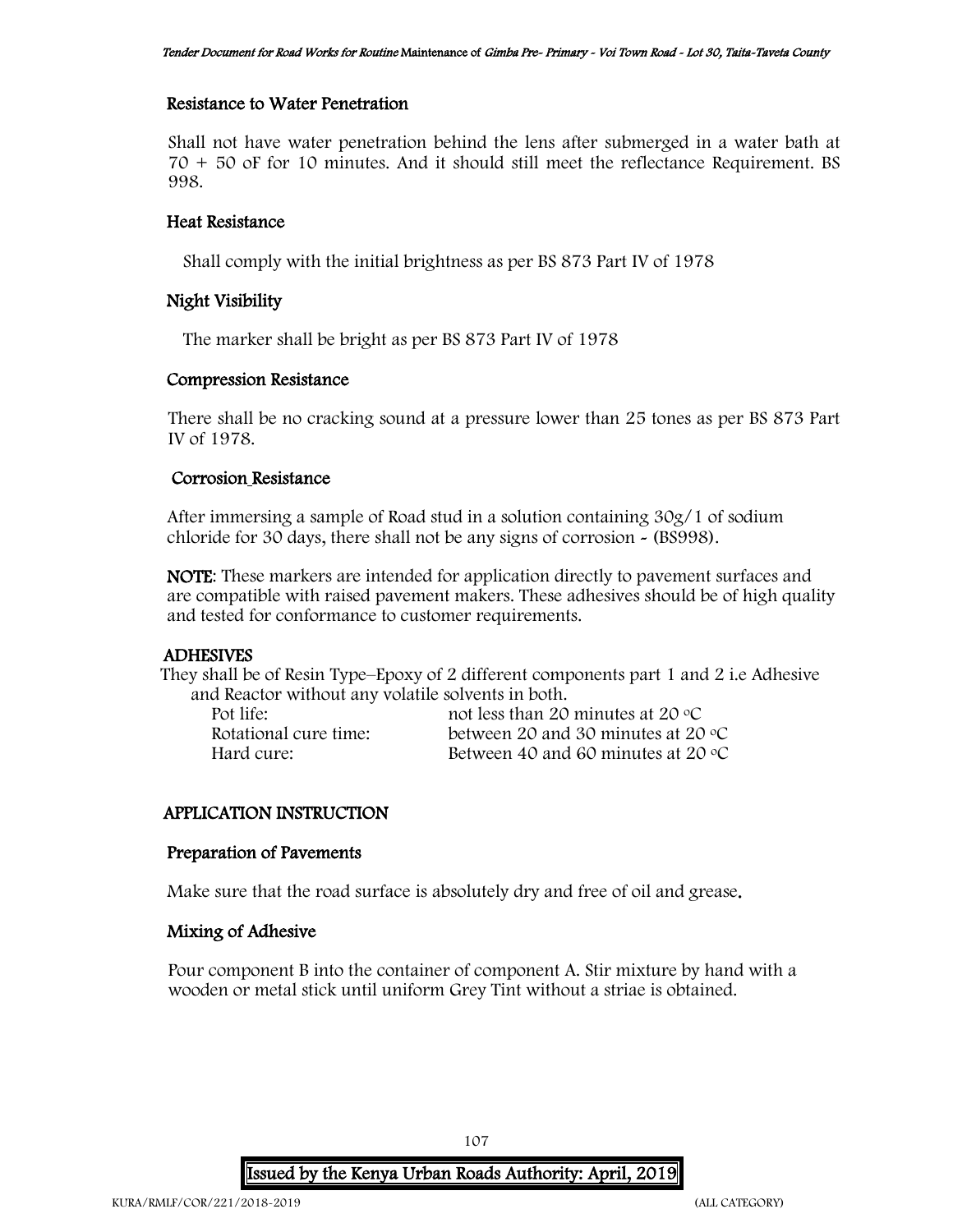### Installation

Pour the mixture on to the underside of the road stud. Then place the road stud firmly on the road surface. Adhesive should stand out for about 5mm to 10 mm over the edges of the stud.

## Protection from the Traffic

Protect studs from traffic for 2 hours until the adhesive has properly hardened. Try by touching the adhesive.

### NUMBER OF STUDS NEEDED FOR LABORATORY TESTS.

In order to approve a particular type of road stud, 4 sample road studs of each colour shall be submitted.

## 2006 GUARDRAILS

Contrary to the Standard Specification, guardrail posts shall be concrete 200 mm diameter set vertically at least 1.2m into the shoulder as directed by the Engineer. Spacer blocks shall also be made of concrete.

Beams for guardrails shall be "Armco Flexbeam" or similar obtained from a manufacturer approved by the Engineer.

### 2007 KERBS

## a) Vertical Joints

Vertical joints between adjacent Kerbs shall not be greater than 5 mm in width and shall be filled with a mortar consisting of 1:3 cement: sand by volume.

#### b) Transition between flush and raised kerbs

The transition between flush and raised kerbs (e.g. at bus bays) shall be termed as ramped kerbs. The transition between flush and raised kerbs shall occur within a length of 2.0 m.

#### 2008 KILOMETRE MARKER POSTS

Kilometre marker posts shall be provided as directed by the Engineer and in compliance with Standard Specification clause 2008.

#### 2009 RUMBLE STRIPS

Where directed by the Engineer, the Contractor shall provide, place, trim, shape and compact to line and level asphalt concrete rumble strips on the finished shoulders. This shall be done to the satisfaction of the Engineer

108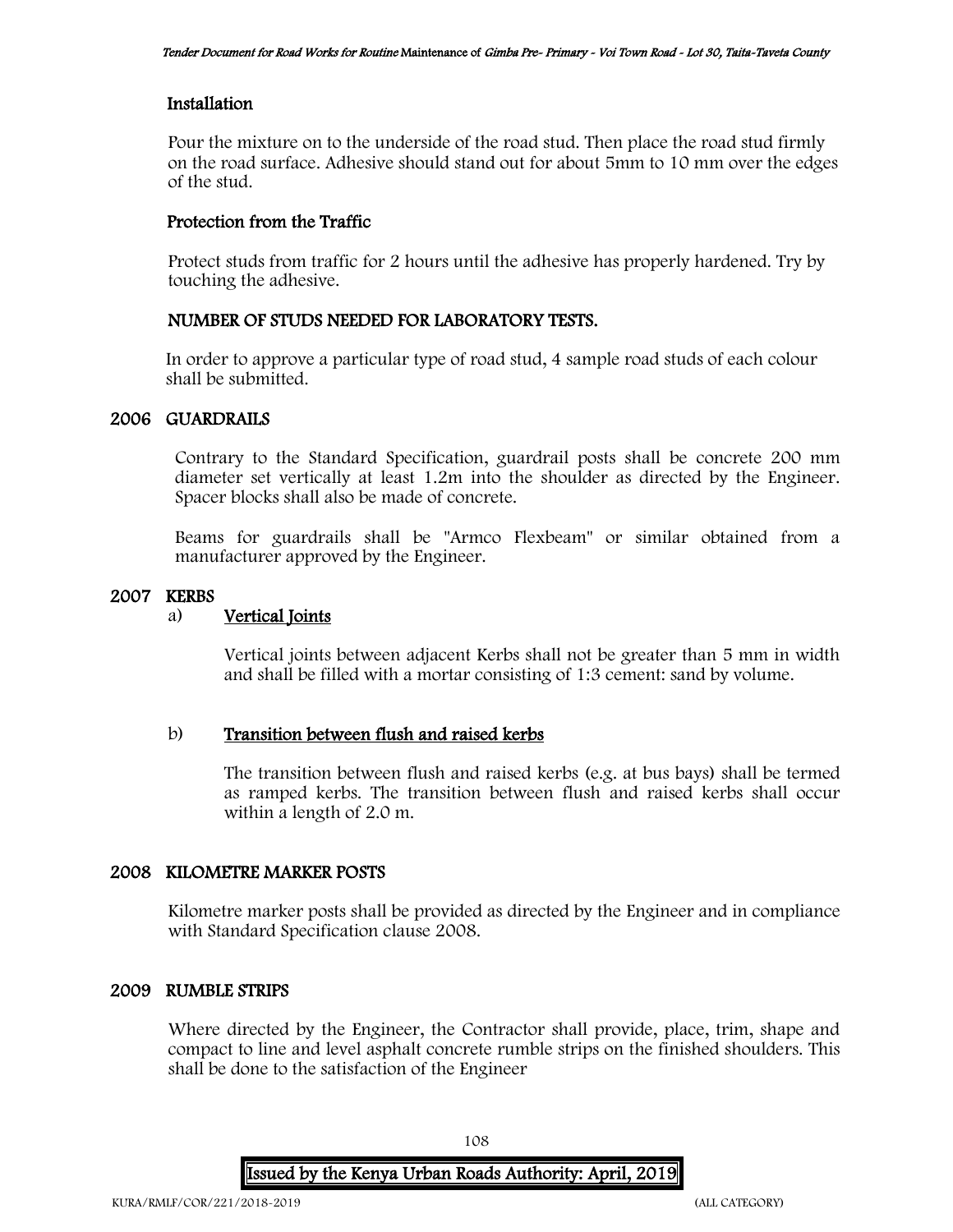### 2011 MEASUREMENT AND PAYMENT

### Road reserve boundary posts

Road reserve boundary posts shall be measured by the number erected

### Permanent road signs

Permanent road signs shall be measured by the number of each particular size erected.

### Road marking

Road markings in yellow or white material shall be measured in square metres calculated as the plan area painted.

### Road Studs

Road studs shall be measured by the number of each particular size erected.

### Guardrail

Guardrail shall be measured by the metre as the length of the guardrail constructed.

### Kerbs

Kerbs shall be measured by the metre as the length of kerb constructed

### SECTION 22-DAYWORKS

### 2202 MEASUREMENTS AND PAYMENT

(a) Plant

Where items of major plant listed in the schedule of Day works are specified by type (e.g. Concrete mixer etc.) the power rating if such items of plant are provided by the Contractor shall not be lower than the power ratings of such plant manufactured within the last two years prior to the date of BID. Any item of major plant employed upon Dayworks that has a power rating lower than specified above shall be paid for at rates lower than those in the schedule of Dayworks. The reduction in the rate payable shall be in proportion to the reduction in power rating below that specified above.

### SECTION 23: CONCRETE PAVING BLOCKS

This works shall consist of providing, laying and fixing of concrete paving blocks and concrete paving slabs on a sand base on the driveway and walkways and other areas as directed by the Engineer.

### a. Concrete Paving Blocks

The paving blocks shall be of type S of any shape fitting within a 295 mm square coordinating space and a work size thickness of at least 30 mm. The blocks shall confirm to the requirements of BS 6717:Pt. 1:1986 or Kenya standard equivalent.

The laying shall be broken at intervals of 50 m by concrete ribs of class 25 concrete.

109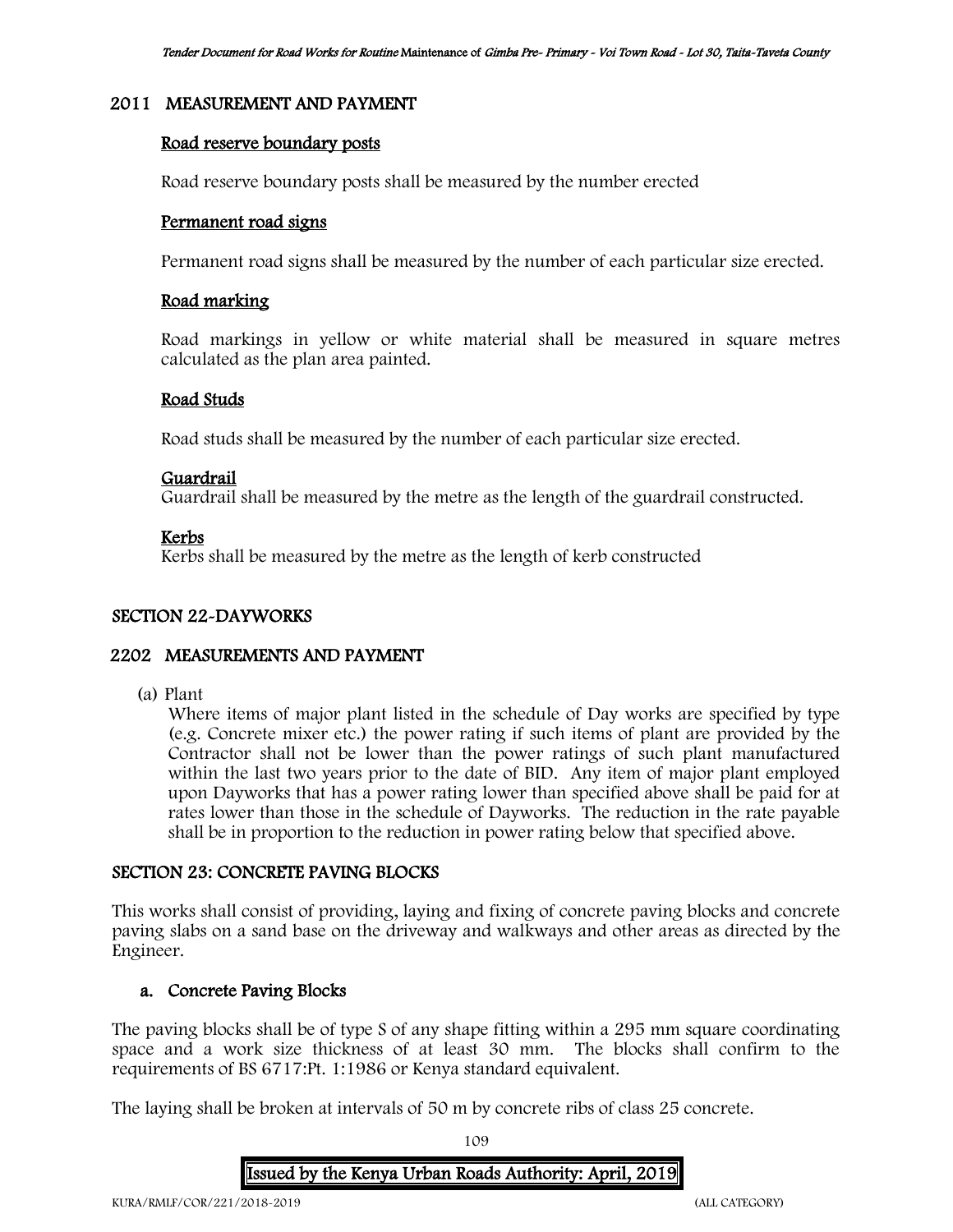The blocks shall be laid on a 40 mm minimum sand base whose specifications are as in section (b) of this specification.

### b. Sand For Sand Base

Sand used as bedding for paving blocks and slabs shall be natural sand either pit or river sand. The grading shall conform and be parallel as much as possible to  $KSO2 - 95$  Parts 1 &2: 1984 for zones 1, 2 or 3. The other requirements shall be as specified in section 1703 (c) of Standard Specifications.

### c. Measurement and Payment

Payment for paving blocks and paving slabs shall be by square metre laid. The rate quoted would include the cost of haulage to site of the blocks, slabs and sand, as no extra payment shall be made for haulage

# Issued by the Kenya Urban Roads Authority: April, 2019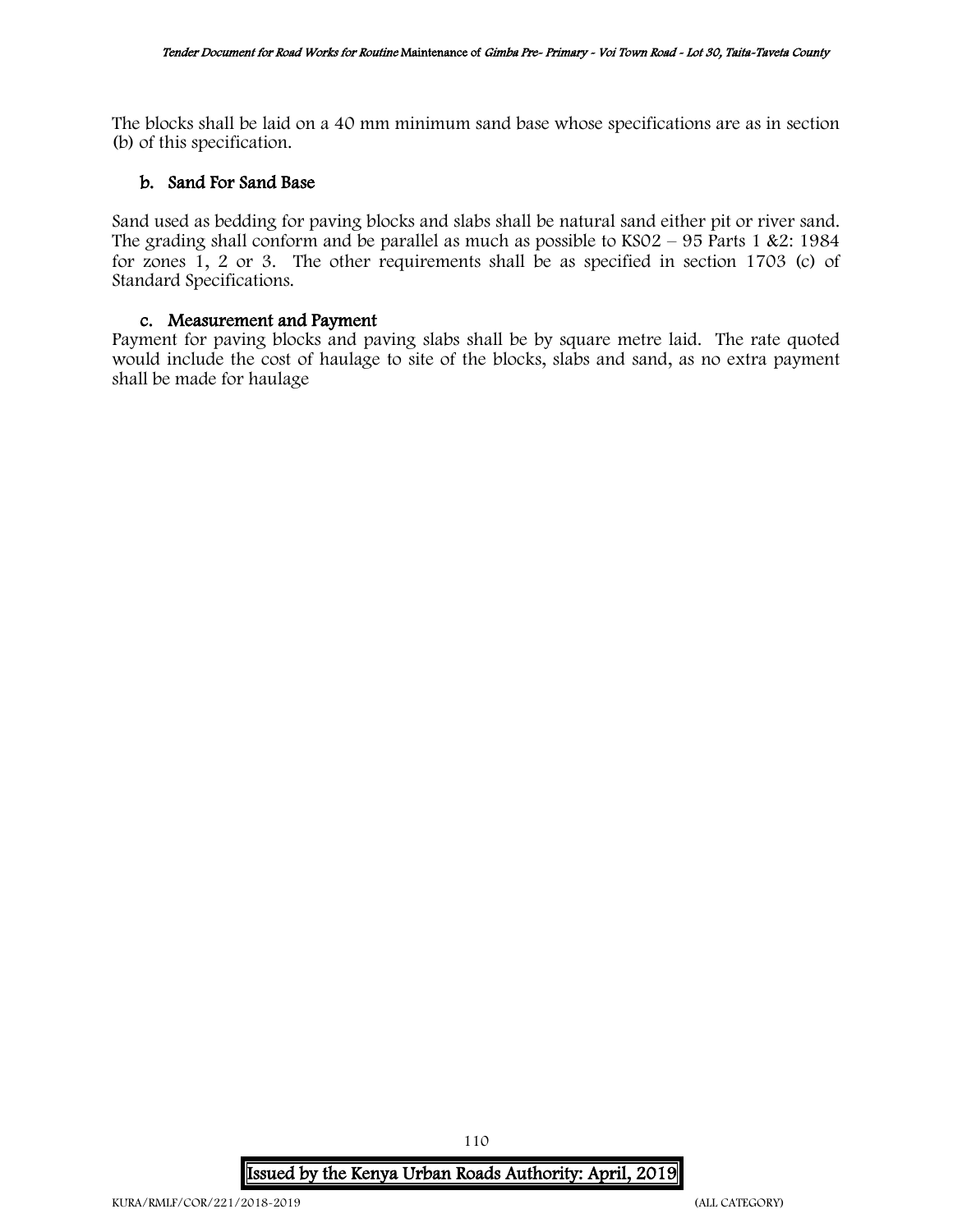# SECTION VI: SUPERVISION AND CONTRACT EVALUATION MANUAL 2012

The Manual refers to the Ministry of Roads 'Supervision and Contract evaluation Manual for Road Maintenance Works 2012.

Issued by the Kenya Urban Roads Authority: April, 2019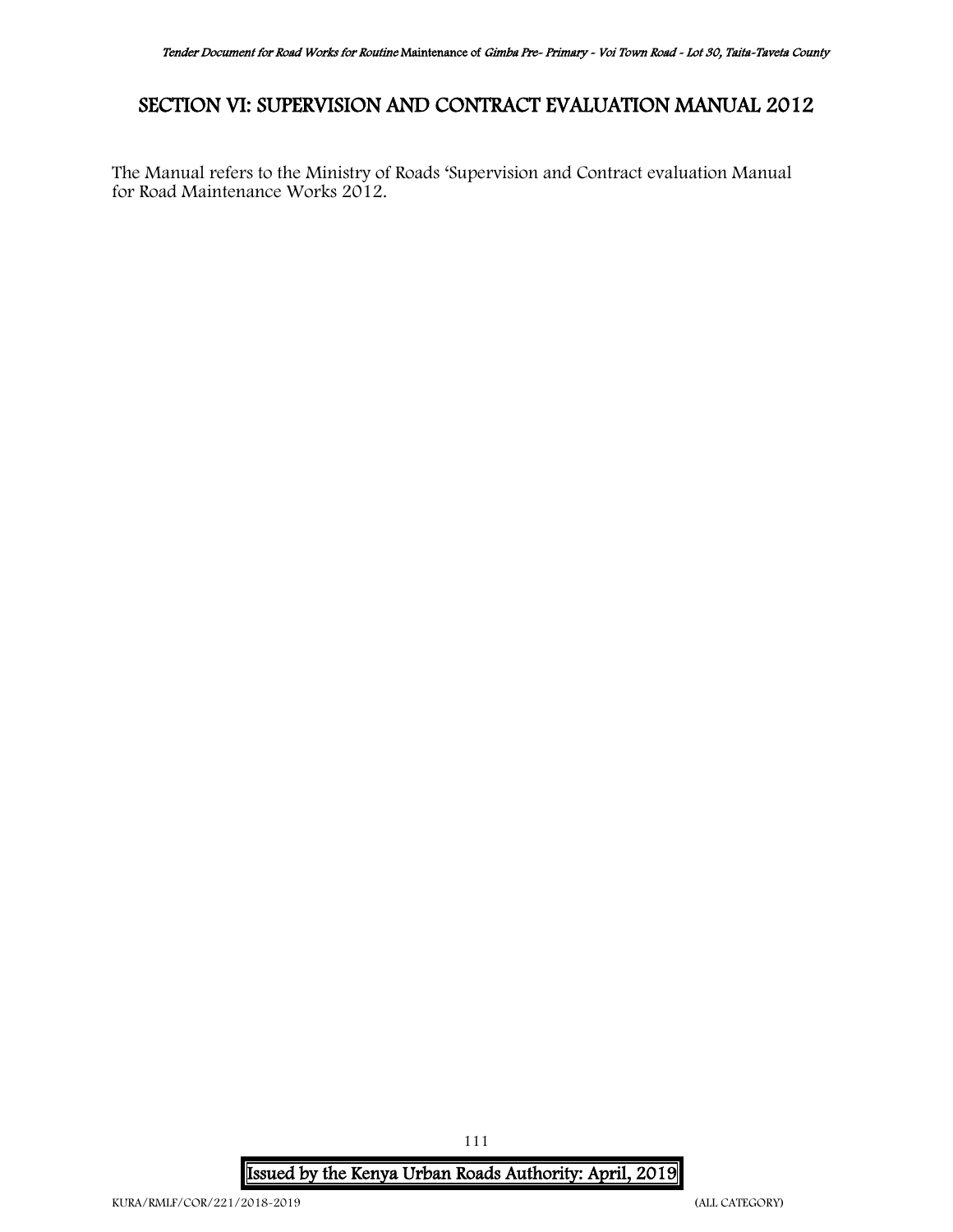# SECTION VII: DRAWINGS

The bidder shall provide design drawings on A3 sheets including plan and profile, typical cross-sections, layouts and standard drawings, setting out data and design reports which should include design standards used and key project features as described in section 14.

Issued by the Kenya Urban Roads Authority: April, 2019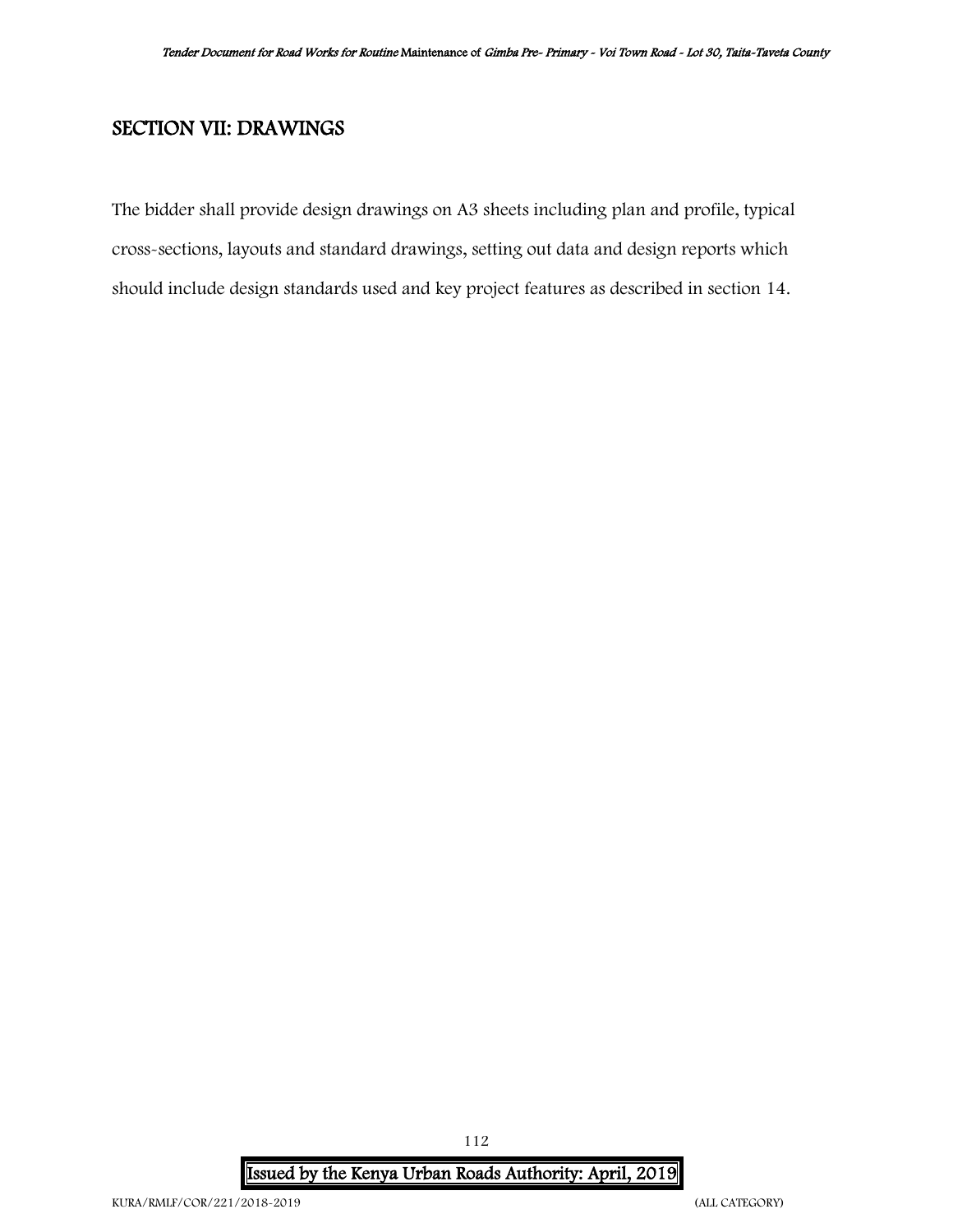# SECTION VIII: ROAD MAINTENANCE MANUAL

The Manual refers to the Ministry of Roads 'Road Maintenance Manual, May 2010 Edition'.

Issued by the Kenya Urban Roads Authority: April, 2019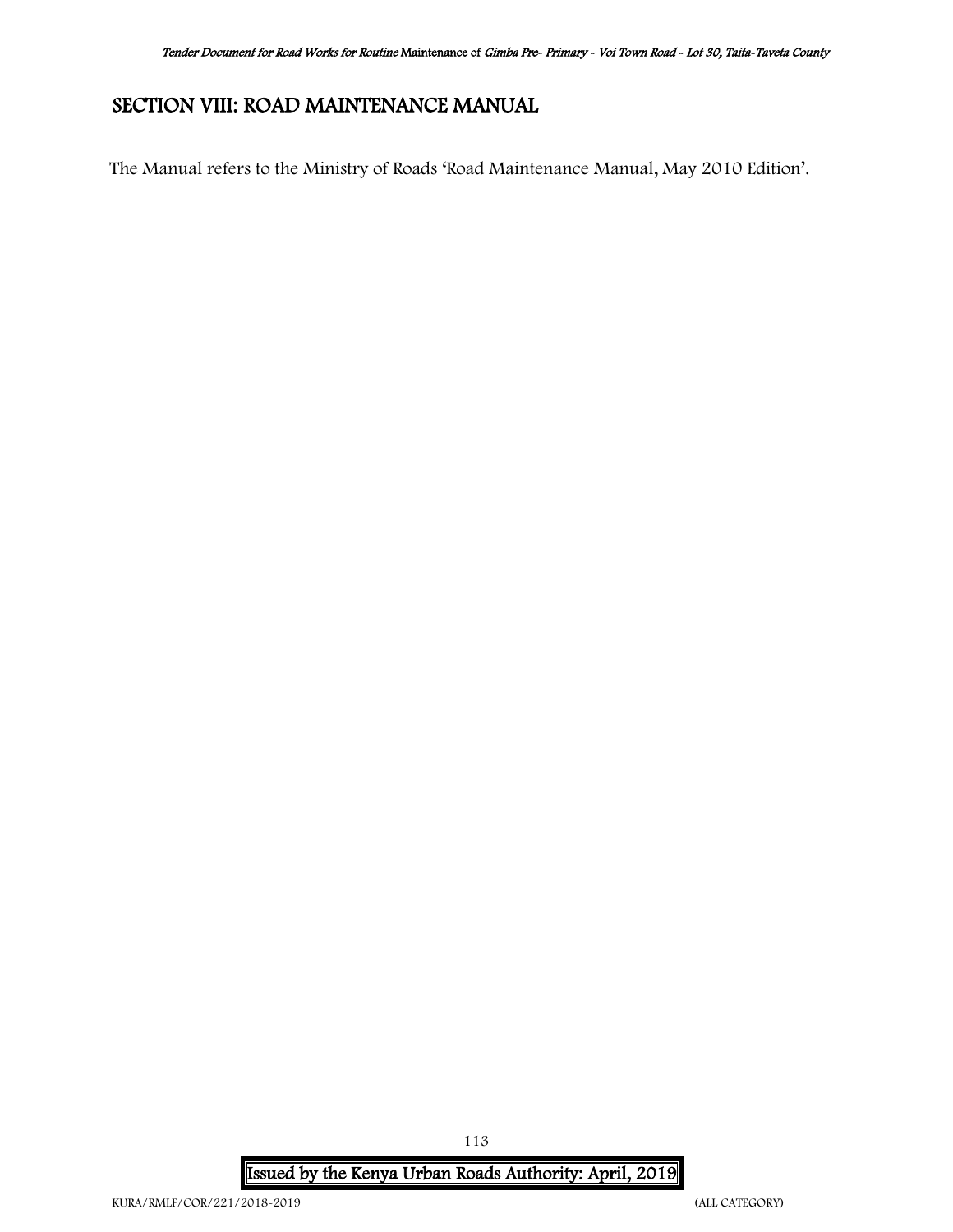# SECTION IX: BILLS OF QUANTITIES

Issued by the Kenya Urban Roads Authority: April, 2019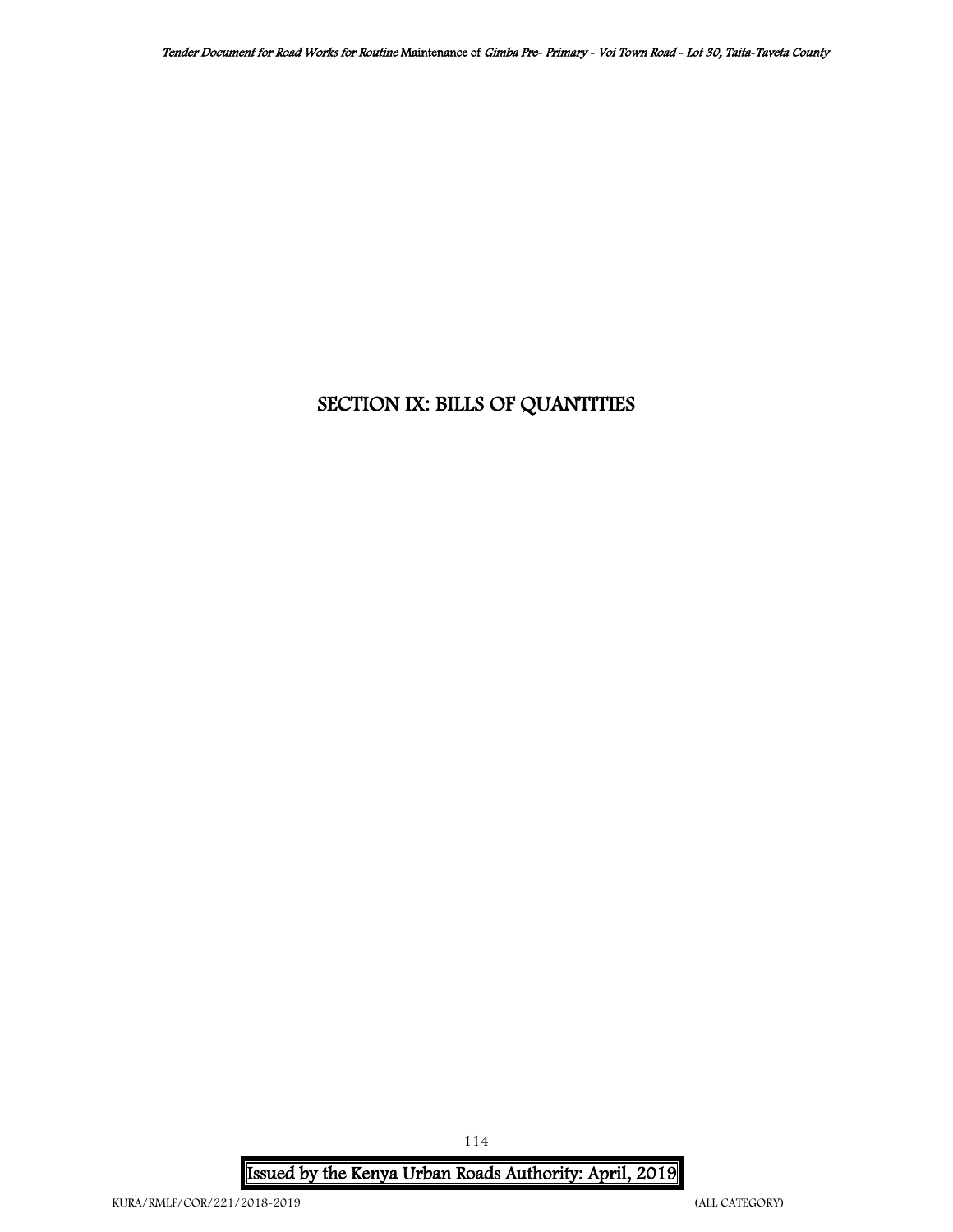### PREAMBLE TO BILL OF QUANTITIES

- 1. The Bills of Quantities forms part of the Contract Documents and are to be read in conjunction with the Instructions to Bidders, Conditions of Contract Parts I and II, Specifications and Drawings.
- 2. The brief description of the items in the Bills of Quantities is purely for the purpose of identification, and in no way modifies or supersedes the detailed descriptions given in the conditions of Contract and Specifications for the full direction and description of work and materials.
- 3. The Quantities set forth in the Bills of Quantities are estimated, representing substantially the work to be carried out, and are given to provide a common basis for bidding and comparing of Bids. There is no guarantee to the Contractor that he will be required to carry out all the quantities of work indicated under any one particular item or group of items in the Bill of Quantities. The basis of payment shall be the Contractor's rates and the quantities of work actually done in fulfilment of his obligation under the Contract.
- 4. The prices and rates inserted in the Bills of Quantities will be used for valuing the work executed, and the Engineer will only measure the whole of the works executed in accordance with this Contract.
- 5. The rates inserted in any road in the tender shall apply to other roads within the same lot upon written instructions to be issued by the Engineer or his representative during execution of works and shall be used only to pay for activities of similar description and nature which may not have been included in the Bills of Quantities for that road.
- 6. A price or rate shall be entered in ink against every item in the Bills of Quantities with the exception of items that already have Provisional sums affixed thereto. The bidders are reminded that no "nil" or "included" rates or "lump-sum" discounts will be accepted. The rates for various items should include discounts if any. Bidders who fail to comply will be disqualified.
- 7. Provisional sums (including Dayworks) in the Bills of Quantities shall be expended in whole or in part at the discretion of the Engineer or his representative.
- 8. Where there are no quantities against the line item especially on dayworks, the bidder shall only fill his rates
- 9. Quantified instructions shall be extracted from the main BOQ for purposes of part implementation of the works and interim measurements/payments shall be based on the quantified instructions read together with the bills of quantities.

The price and rates entered in the Bills of Quantities shall, except insofar as it is otherwise provided under the Contract, include all Constructional plant to be used, labour, insurance, supervision, compliance testing, materials, erection, maintenance of works, overheads and profits, taxes and duties together with all general risks, liabilities and obligations set out or implied in the Contract, transport, electricity and telephones, water, use and replenishment of all consumables, including those required under the contract by the Engineer and his staff.

Errors in the pricing of the Bills of Quantities will be corrected in accordance with Clause (29) of instructions to bidders.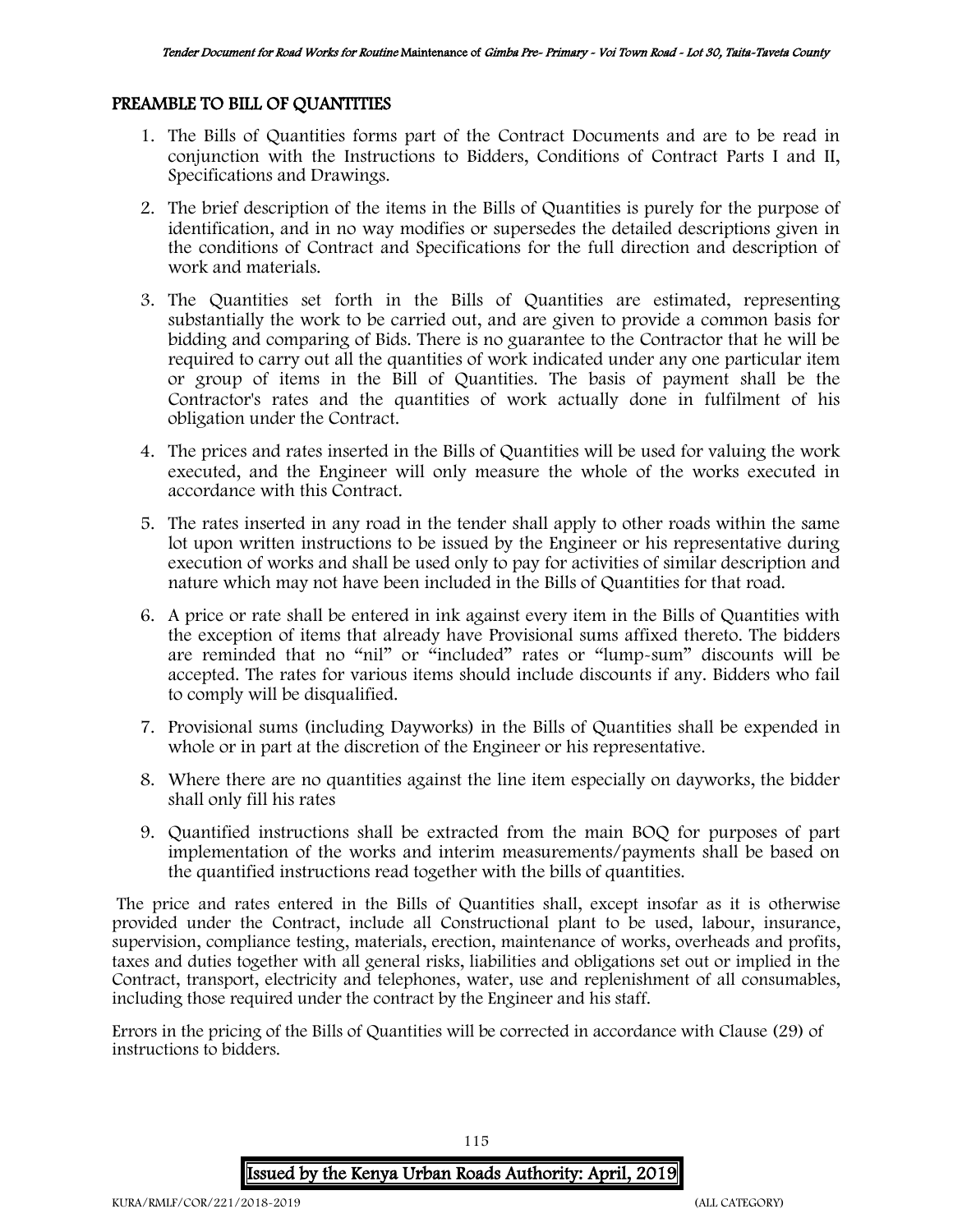## ROAD CODE UCB1\_VOI

### GIMBA PRE - PRIMARY - VOI TOWN

| Unit Bid<br>Rate(Ksh<br>Amount<br>Item No.<br>Units<br><b>KSh</b><br>Description<br>Quantity<br>Note: No separate payment shall be<br>made for the haulage of surplus or<br>unsuitable excavated material and the<br>cost of such haulage shall be<br>included in the rates and/or prices<br>Allow a prime cost of sum for<br>materail testing as directed by the<br>Engineer<br><b>KSHS</b><br>01-80-010<br><b>ITEM</b><br>100,000.00<br>Extra over item 01-80-010 for<br>01-80-011<br>contractors overheads and profits<br>$\%$<br>Allow for RE's Miscellaneous account<br><b>KSHS</b><br>01-80-026<br><b>ITEM</b><br>150,000.00<br>Extra over 01-80-026 for profit and<br>overheads<br>$\%$<br>01-80-027<br>Allow for attendance to the RE's<br>01-80-030<br>supervisory staff including overtime<br><b>ITEM</b><br><b>KSHS</b><br>200,000.00<br>Include percentage on item 01-80-<br>030 for contractors overhead and<br>profit<br>$\%$<br>01-80-031<br>M <sup>2</sup><br>330<br>04-50-004<br>Light bush clearing<br>$M^3$<br>Cut to spoil in soft material<br>05-50-008<br>120<br>Excavate and backfill for gabions in<br>soft material<br>07-60-001<br>$M^3$<br>150<br>Provide and place rock fill to gabions<br>$M^3$<br>07-60-002<br>and mattresses<br>175<br>Provide and place gabion boxes and<br>$M^2$<br>07-60-003<br>matresses as specified<br>100<br>Provide and place 200mm thick stone<br>pitching including grouting of ratio<br>1:4 cement to sand mortar as<br>07-60-005<br>M <sup>2</sup><br>120<br>specified<br>Ditch/Mitre drain / catch water drain<br>$\mathbf{M}^3$<br>08-50-005<br>excavation<br>141.75<br>Provide and lay 600 x 225 x 75 mm | <b>Bill of Quantities</b> |                                       |  |  |  | Page: 1 |
|------------------------------------------------------------------------------------------------------------------------------------------------------------------------------------------------------------------------------------------------------------------------------------------------------------------------------------------------------------------------------------------------------------------------------------------------------------------------------------------------------------------------------------------------------------------------------------------------------------------------------------------------------------------------------------------------------------------------------------------------------------------------------------------------------------------------------------------------------------------------------------------------------------------------------------------------------------------------------------------------------------------------------------------------------------------------------------------------------------------------------------------------------------------------------------------------------------------------------------------------------------------------------------------------------------------------------------------------------------------------------------------------------------------------------------------------------------------------------------------------------------------------------------------------------------------------------------------------------------------------------------------------------------------------|---------------------------|---------------------------------------|--|--|--|---------|
|                                                                                                                                                                                                                                                                                                                                                                                                                                                                                                                                                                                                                                                                                                                                                                                                                                                                                                                                                                                                                                                                                                                                                                                                                                                                                                                                                                                                                                                                                                                                                                                                                                                                        |                           |                                       |  |  |  |         |
|                                                                                                                                                                                                                                                                                                                                                                                                                                                                                                                                                                                                                                                                                                                                                                                                                                                                                                                                                                                                                                                                                                                                                                                                                                                                                                                                                                                                                                                                                                                                                                                                                                                                        |                           |                                       |  |  |  |         |
|                                                                                                                                                                                                                                                                                                                                                                                                                                                                                                                                                                                                                                                                                                                                                                                                                                                                                                                                                                                                                                                                                                                                                                                                                                                                                                                                                                                                                                                                                                                                                                                                                                                                        |                           |                                       |  |  |  |         |
|                                                                                                                                                                                                                                                                                                                                                                                                                                                                                                                                                                                                                                                                                                                                                                                                                                                                                                                                                                                                                                                                                                                                                                                                                                                                                                                                                                                                                                                                                                                                                                                                                                                                        |                           |                                       |  |  |  |         |
|                                                                                                                                                                                                                                                                                                                                                                                                                                                                                                                                                                                                                                                                                                                                                                                                                                                                                                                                                                                                                                                                                                                                                                                                                                                                                                                                                                                                                                                                                                                                                                                                                                                                        |                           |                                       |  |  |  |         |
|                                                                                                                                                                                                                                                                                                                                                                                                                                                                                                                                                                                                                                                                                                                                                                                                                                                                                                                                                                                                                                                                                                                                                                                                                                                                                                                                                                                                                                                                                                                                                                                                                                                                        |                           |                                       |  |  |  |         |
|                                                                                                                                                                                                                                                                                                                                                                                                                                                                                                                                                                                                                                                                                                                                                                                                                                                                                                                                                                                                                                                                                                                                                                                                                                                                                                                                                                                                                                                                                                                                                                                                                                                                        |                           |                                       |  |  |  |         |
|                                                                                                                                                                                                                                                                                                                                                                                                                                                                                                                                                                                                                                                                                                                                                                                                                                                                                                                                                                                                                                                                                                                                                                                                                                                                                                                                                                                                                                                                                                                                                                                                                                                                        |                           |                                       |  |  |  |         |
|                                                                                                                                                                                                                                                                                                                                                                                                                                                                                                                                                                                                                                                                                                                                                                                                                                                                                                                                                                                                                                                                                                                                                                                                                                                                                                                                                                                                                                                                                                                                                                                                                                                                        |                           |                                       |  |  |  |         |
|                                                                                                                                                                                                                                                                                                                                                                                                                                                                                                                                                                                                                                                                                                                                                                                                                                                                                                                                                                                                                                                                                                                                                                                                                                                                                                                                                                                                                                                                                                                                                                                                                                                                        |                           |                                       |  |  |  |         |
|                                                                                                                                                                                                                                                                                                                                                                                                                                                                                                                                                                                                                                                                                                                                                                                                                                                                                                                                                                                                                                                                                                                                                                                                                                                                                                                                                                                                                                                                                                                                                                                                                                                                        |                           |                                       |  |  |  |         |
|                                                                                                                                                                                                                                                                                                                                                                                                                                                                                                                                                                                                                                                                                                                                                                                                                                                                                                                                                                                                                                                                                                                                                                                                                                                                                                                                                                                                                                                                                                                                                                                                                                                                        |                           |                                       |  |  |  |         |
|                                                                                                                                                                                                                                                                                                                                                                                                                                                                                                                                                                                                                                                                                                                                                                                                                                                                                                                                                                                                                                                                                                                                                                                                                                                                                                                                                                                                                                                                                                                                                                                                                                                                        |                           |                                       |  |  |  |         |
|                                                                                                                                                                                                                                                                                                                                                                                                                                                                                                                                                                                                                                                                                                                                                                                                                                                                                                                                                                                                                                                                                                                                                                                                                                                                                                                                                                                                                                                                                                                                                                                                                                                                        |                           |                                       |  |  |  |         |
|                                                                                                                                                                                                                                                                                                                                                                                                                                                                                                                                                                                                                                                                                                                                                                                                                                                                                                                                                                                                                                                                                                                                                                                                                                                                                                                                                                                                                                                                                                                                                                                                                                                                        |                           |                                       |  |  |  |         |
|                                                                                                                                                                                                                                                                                                                                                                                                                                                                                                                                                                                                                                                                                                                                                                                                                                                                                                                                                                                                                                                                                                                                                                                                                                                                                                                                                                                                                                                                                                                                                                                                                                                                        |                           |                                       |  |  |  |         |
|                                                                                                                                                                                                                                                                                                                                                                                                                                                                                                                                                                                                                                                                                                                                                                                                                                                                                                                                                                                                                                                                                                                                                                                                                                                                                                                                                                                                                                                                                                                                                                                                                                                                        |                           |                                       |  |  |  |         |
|                                                                                                                                                                                                                                                                                                                                                                                                                                                                                                                                                                                                                                                                                                                                                                                                                                                                                                                                                                                                                                                                                                                                                                                                                                                                                                                                                                                                                                                                                                                                                                                                                                                                        |                           |                                       |  |  |  |         |
|                                                                                                                                                                                                                                                                                                                                                                                                                                                                                                                                                                                                                                                                                                                                                                                                                                                                                                                                                                                                                                                                                                                                                                                                                                                                                                                                                                                                                                                                                                                                                                                                                                                                        |                           |                                       |  |  |  |         |
|                                                                                                                                                                                                                                                                                                                                                                                                                                                                                                                                                                                                                                                                                                                                                                                                                                                                                                                                                                                                                                                                                                                                                                                                                                                                                                                                                                                                                                                                                                                                                                                                                                                                        |                           |                                       |  |  |  |         |
|                                                                                                                                                                                                                                                                                                                                                                                                                                                                                                                                                                                                                                                                                                                                                                                                                                                                                                                                                                                                                                                                                                                                                                                                                                                                                                                                                                                                                                                                                                                                                                                                                                                                        |                           |                                       |  |  |  |         |
|                                                                                                                                                                                                                                                                                                                                                                                                                                                                                                                                                                                                                                                                                                                                                                                                                                                                                                                                                                                                                                                                                                                                                                                                                                                                                                                                                                                                                                                                                                                                                                                                                                                                        |                           |                                       |  |  |  |         |
|                                                                                                                                                                                                                                                                                                                                                                                                                                                                                                                                                                                                                                                                                                                                                                                                                                                                                                                                                                                                                                                                                                                                                                                                                                                                                                                                                                                                                                                                                                                                                                                                                                                                        |                           |                                       |  |  |  |         |
|                                                                                                                                                                                                                                                                                                                                                                                                                                                                                                                                                                                                                                                                                                                                                                                                                                                                                                                                                                                                                                                                                                                                                                                                                                                                                                                                                                                                                                                                                                                                                                                                                                                                        |                           |                                       |  |  |  |         |
|                                                                                                                                                                                                                                                                                                                                                                                                                                                                                                                                                                                                                                                                                                                                                                                                                                                                                                                                                                                                                                                                                                                                                                                                                                                                                                                                                                                                                                                                                                                                                                                                                                                                        |                           |                                       |  |  |  |         |
|                                                                                                                                                                                                                                                                                                                                                                                                                                                                                                                                                                                                                                                                                                                                                                                                                                                                                                                                                                                                                                                                                                                                                                                                                                                                                                                                                                                                                                                                                                                                                                                                                                                                        |                           |                                       |  |  |  |         |
|                                                                                                                                                                                                                                                                                                                                                                                                                                                                                                                                                                                                                                                                                                                                                                                                                                                                                                                                                                                                                                                                                                                                                                                                                                                                                                                                                                                                                                                                                                                                                                                                                                                                        |                           |                                       |  |  |  |         |
|                                                                                                                                                                                                                                                                                                                                                                                                                                                                                                                                                                                                                                                                                                                                                                                                                                                                                                                                                                                                                                                                                                                                                                                                                                                                                                                                                                                                                                                                                                                                                                                                                                                                        |                           |                                       |  |  |  |         |
|                                                                                                                                                                                                                                                                                                                                                                                                                                                                                                                                                                                                                                                                                                                                                                                                                                                                                                                                                                                                                                                                                                                                                                                                                                                                                                                                                                                                                                                                                                                                                                                                                                                                        |                           |                                       |  |  |  |         |
|                                                                                                                                                                                                                                                                                                                                                                                                                                                                                                                                                                                                                                                                                                                                                                                                                                                                                                                                                                                                                                                                                                                                                                                                                                                                                                                                                                                                                                                                                                                                                                                                                                                                        |                           |                                       |  |  |  |         |
|                                                                                                                                                                                                                                                                                                                                                                                                                                                                                                                                                                                                                                                                                                                                                                                                                                                                                                                                                                                                                                                                                                                                                                                                                                                                                                                                                                                                                                                                                                                                                                                                                                                                        |                           |                                       |  |  |  |         |
|                                                                                                                                                                                                                                                                                                                                                                                                                                                                                                                                                                                                                                                                                                                                                                                                                                                                                                                                                                                                                                                                                                                                                                                                                                                                                                                                                                                                                                                                                                                                                                                                                                                                        |                           |                                       |  |  |  |         |
|                                                                                                                                                                                                                                                                                                                                                                                                                                                                                                                                                                                                                                                                                                                                                                                                                                                                                                                                                                                                                                                                                                                                                                                                                                                                                                                                                                                                                                                                                                                                                                                                                                                                        |                           |                                       |  |  |  |         |
|                                                                                                                                                                                                                                                                                                                                                                                                                                                                                                                                                                                                                                                                                                                                                                                                                                                                                                                                                                                                                                                                                                                                                                                                                                                                                                                                                                                                                                                                                                                                                                                                                                                                        |                           |                                       |  |  |  |         |
|                                                                                                                                                                                                                                                                                                                                                                                                                                                                                                                                                                                                                                                                                                                                                                                                                                                                                                                                                                                                                                                                                                                                                                                                                                                                                                                                                                                                                                                                                                                                                                                                                                                                        |                           |                                       |  |  |  |         |
|                                                                                                                                                                                                                                                                                                                                                                                                                                                                                                                                                                                                                                                                                                                                                                                                                                                                                                                                                                                                                                                                                                                                                                                                                                                                                                                                                                                                                                                                                                                                                                                                                                                                        |                           | side slab. This includes 75 mm gravel |  |  |  |         |
| 08-50-022<br>M <sup>2</sup><br>bedding.<br>150                                                                                                                                                                                                                                                                                                                                                                                                                                                                                                                                                                                                                                                                                                                                                                                                                                                                                                                                                                                                                                                                                                                                                                                                                                                                                                                                                                                                                                                                                                                                                                                                                         |                           |                                       |  |  |  |         |
| Culvert Cleaning- Fully blocked -                                                                                                                                                                                                                                                                                                                                                                                                                                                                                                                                                                                                                                                                                                                                                                                                                                                                                                                                                                                                                                                                                                                                                                                                                                                                                                                                                                                                                                                                                                                                                                                                                                      |                           |                                       |  |  |  |         |
| 08-60-007<br>450mm<br>M<br>12                                                                                                                                                                                                                                                                                                                                                                                                                                                                                                                                                                                                                                                                                                                                                                                                                                                                                                                                                                                                                                                                                                                                                                                                                                                                                                                                                                                                                                                                                                                                                                                                                                          |                           |                                       |  |  |  |         |
| Culvert Cleaning- Fully blocked -                                                                                                                                                                                                                                                                                                                                                                                                                                                                                                                                                                                                                                                                                                                                                                                                                                                                                                                                                                                                                                                                                                                                                                                                                                                                                                                                                                                                                                                                                                                                                                                                                                      |                           |                                       |  |  |  |         |
| 08-60-008<br>12<br>600mm<br>M                                                                                                                                                                                                                                                                                                                                                                                                                                                                                                                                                                                                                                                                                                                                                                                                                                                                                                                                                                                                                                                                                                                                                                                                                                                                                                                                                                                                                                                                                                                                                                                                                                          |                           |                                       |  |  |  |         |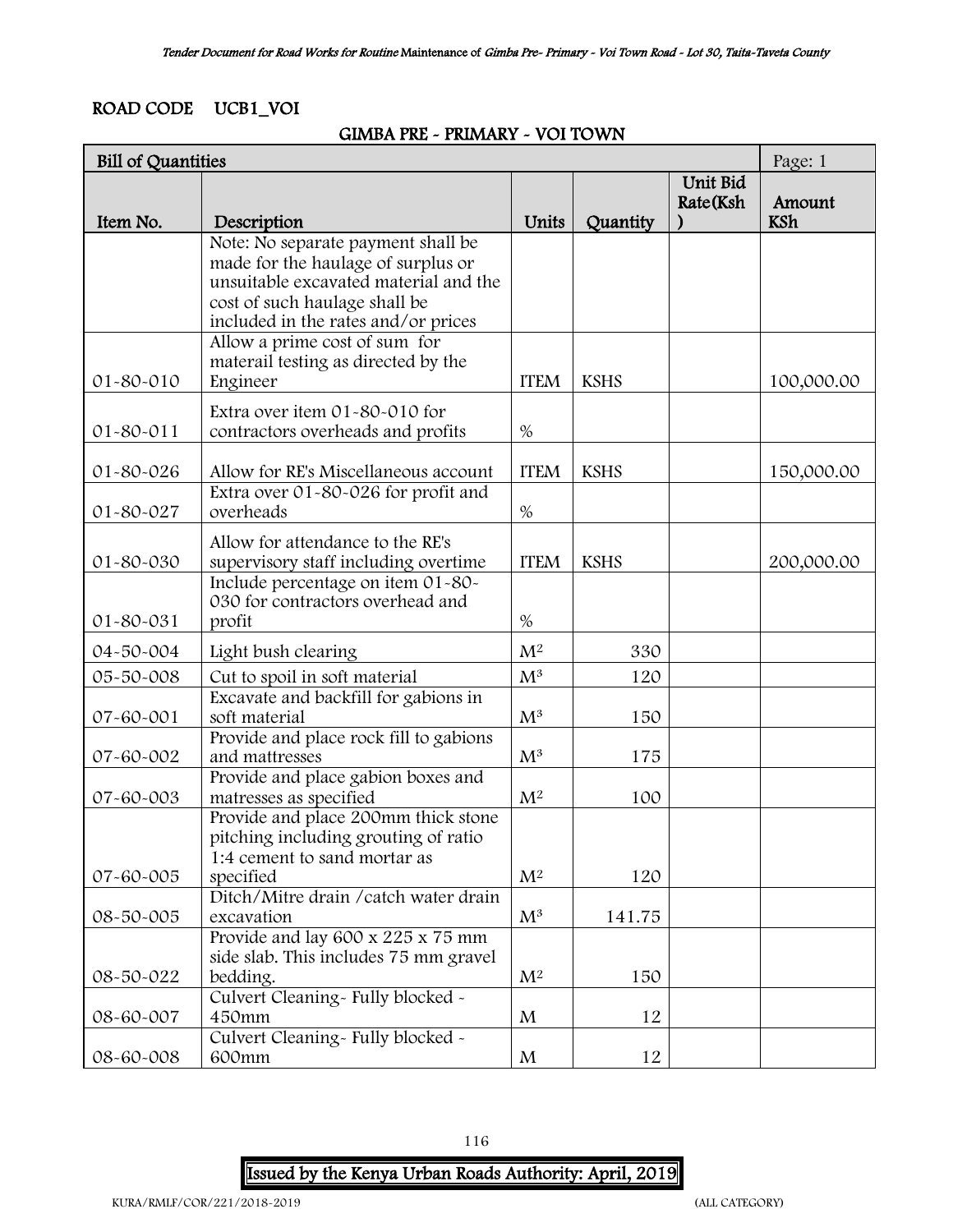|           | Excavate in soft material for pipe     |                |       |  |
|-----------|----------------------------------------|----------------|-------|--|
|           | culverts, headwalls, wingwalls,        |                |       |  |
|           | aprons, toe walls, drop inlets, minor  |                |       |  |
|           | drainage structures and compact        |                |       |  |
|           | excavated surface as specified by the  |                |       |  |
| 08-60-030 | Engineer.                              | $M^3$          | 30    |  |
|           | Provide, lay, join and backfill with   |                |       |  |
|           | suitable material 450mm inner          |                |       |  |
| 08-60-032 | diameter precast concrete pipes        | M              | 24    |  |
|           | Provide, lay, join and backfill with   |                |       |  |
|           | suitable material 600mm inner          |                |       |  |
| 08-60-033 | diameter precast concrete pipes        | $\mathbf{M}$   | 24    |  |
|           | Provide and place A142 fabric mesh     |                |       |  |
| 08-60-037 | reinforcement                          | $\mathbf{M}^2$ | 72    |  |
|           |                                        |                |       |  |
|           | Provide, place and compact Class       |                |       |  |
|           | 15/20 concrete to beds, surrounds      |                |       |  |
|           | and haunches including all formwork    |                |       |  |
|           | and provision and placing of           |                |       |  |
|           | reinforcement as shown in the          |                |       |  |
| 08-90-008 | drawings.                              | $M^3$          | 28.8  |  |
|           | Provide and place class 25/20          |                |       |  |
|           | concrete to headwalls, wing walls,     |                |       |  |
|           | aprons, sorrounds to walls, inlets and |                |       |  |
|           | outlets to pipe culverts including     |                |       |  |
| 08-90-009 | formwork                               | $M^3$          | 10    |  |
|           | Excavate for, provide and install      |                |       |  |
|           | Invert Block Drain of inner diameter   |                |       |  |
|           | 300 mm including single course side    |                |       |  |
|           | slab on both sides. This includes 75   |                |       |  |
| 08-90-021 | mm gravel bedding                      | M              | 700   |  |
|           | Heavy grading with watering and        |                |       |  |
| 10-50-002 | compaction                             | $M^3$          | 4800  |  |
|           | Light grade existing carriageway to    |                |       |  |
|           | camber including slopes and ditches    |                |       |  |
| 10-50-003 | as instructed by the Engineer          | M <sup>2</sup> | 35000 |  |
|           | Provide, spread, water and compact     |                |       |  |
|           | natural gravel to specified thickness  |                |       |  |
| 12-60-001 | at 100% MDD                            | $M^3$          | 720   |  |
|           | Provide, lay and compact hand          |                |       |  |
|           | packed stone material including        |                |       |  |
|           | filling of voids with stone dust and   |                |       |  |
| 12-60-002 | watering as directed by the Engineer.  | $M^3$          | 45    |  |
|           |                                        |                |       |  |
|           | Excavate for, provide and place        |                |       |  |
|           | 250x125mm class 25/20 precast          |                |       |  |
|           | concrete straight raised kerbs         |                |       |  |
|           | haunched in 100mm thick class          |                |       |  |
|           | 15/20 concrete base bedding and        |                |       |  |
|           | mortar joined in support to            |                |       |  |
|           | carriageaways, bus bays and            |                |       |  |
| 20-70-016 | junctions as directed by the Engineer  | M              | 100   |  |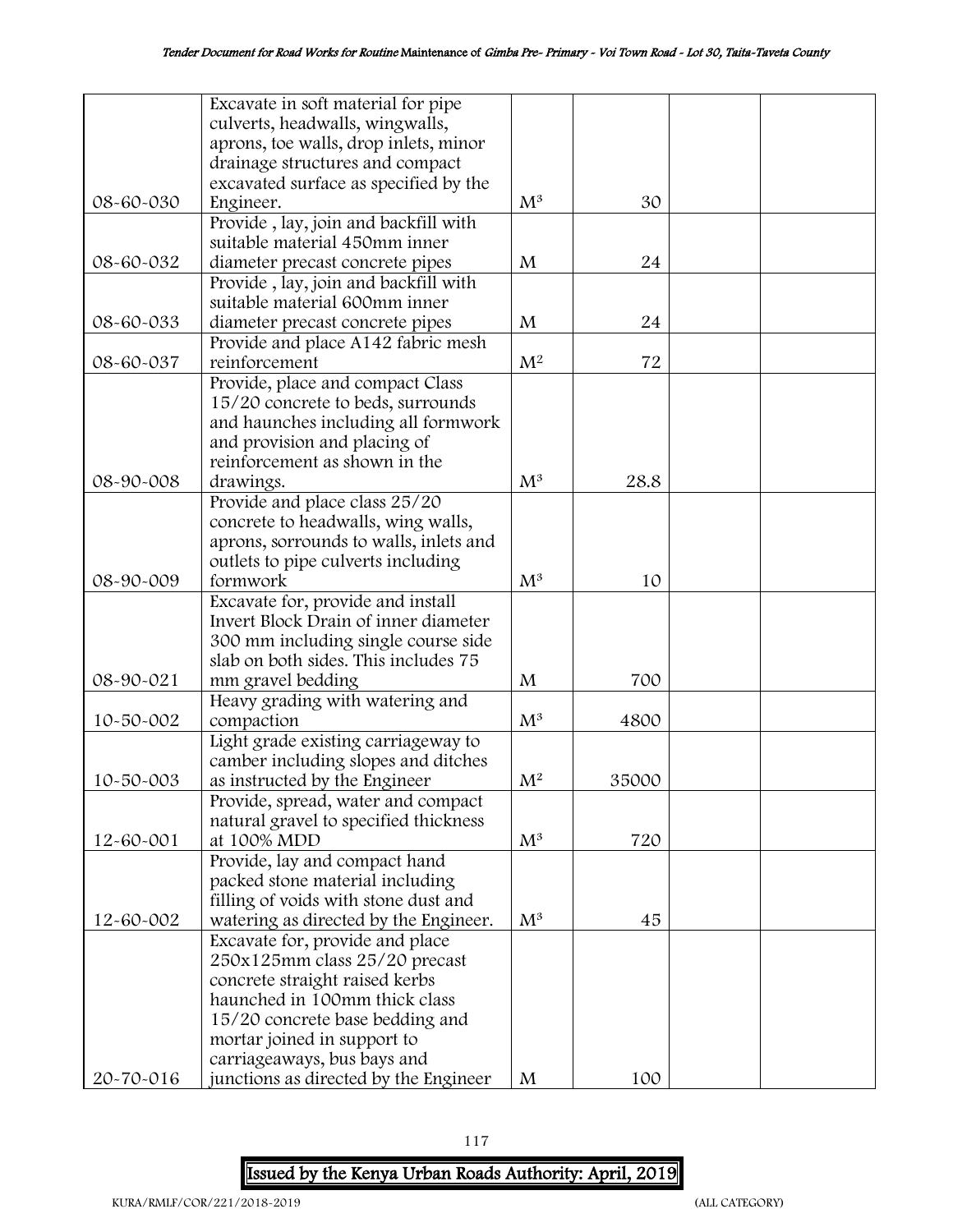|           | Excavate for, provide and place      |                |              |  |
|-----------|--------------------------------------|----------------|--------------|--|
|           | 125mm x 100 mm precast concrete      |                |              |  |
|           | straight channels in support to      |                |              |  |
| 20-70-017 | carriageway                          | M              | 100          |  |
|           | Provide, lay and compact 60mm thick  |                |              |  |
|           | concrete paving blocks with 49       |                |              |  |
|           | N/mm2 cube crushing strength         |                |              |  |
|           | conforming to BS 6717 Part 1 of      |                |              |  |
|           | 1986 or Kenya Bureau of Standard     |                |              |  |
|           | equivalent including 40 mm thick     |                |              |  |
| 23-50-005 | compacted sand bed                   | $\mathrm{M}^2$ | 100          |  |
|           | Provide, lay and compact 80mm thick  |                |              |  |
|           | concrete paving blocks with 49       |                |              |  |
|           | N/mm2 cube crushing strength         |                |              |  |
|           | conforming to BS 6717 Part 1 of      |                |              |  |
|           | 1986 or Kenya Bureau of Standard     |                |              |  |
|           | equivalent including 40 mm thick     |                |              |  |
| 23-50-006 | compacted sand bed                   | $M^2$          | 293          |  |
|           | Collect, erect, brand and maintain   |                |              |  |
|           | publicity signs and return to the    |                |              |  |
|           | employer upon expiry of the contract |                |              |  |
| 25-50-029 | period as instructed by the engineer | NO.            | $\mathbf{1}$ |  |
|           |                                      |                |              |  |
|           | Sub Total                            |                |              |  |
|           |                                      |                |              |  |
|           | VAT $\omega$ 16 %                    |                |              |  |
|           |                                      |                |              |  |
|           | Total Carried Forward to Summary:    |                |              |  |

118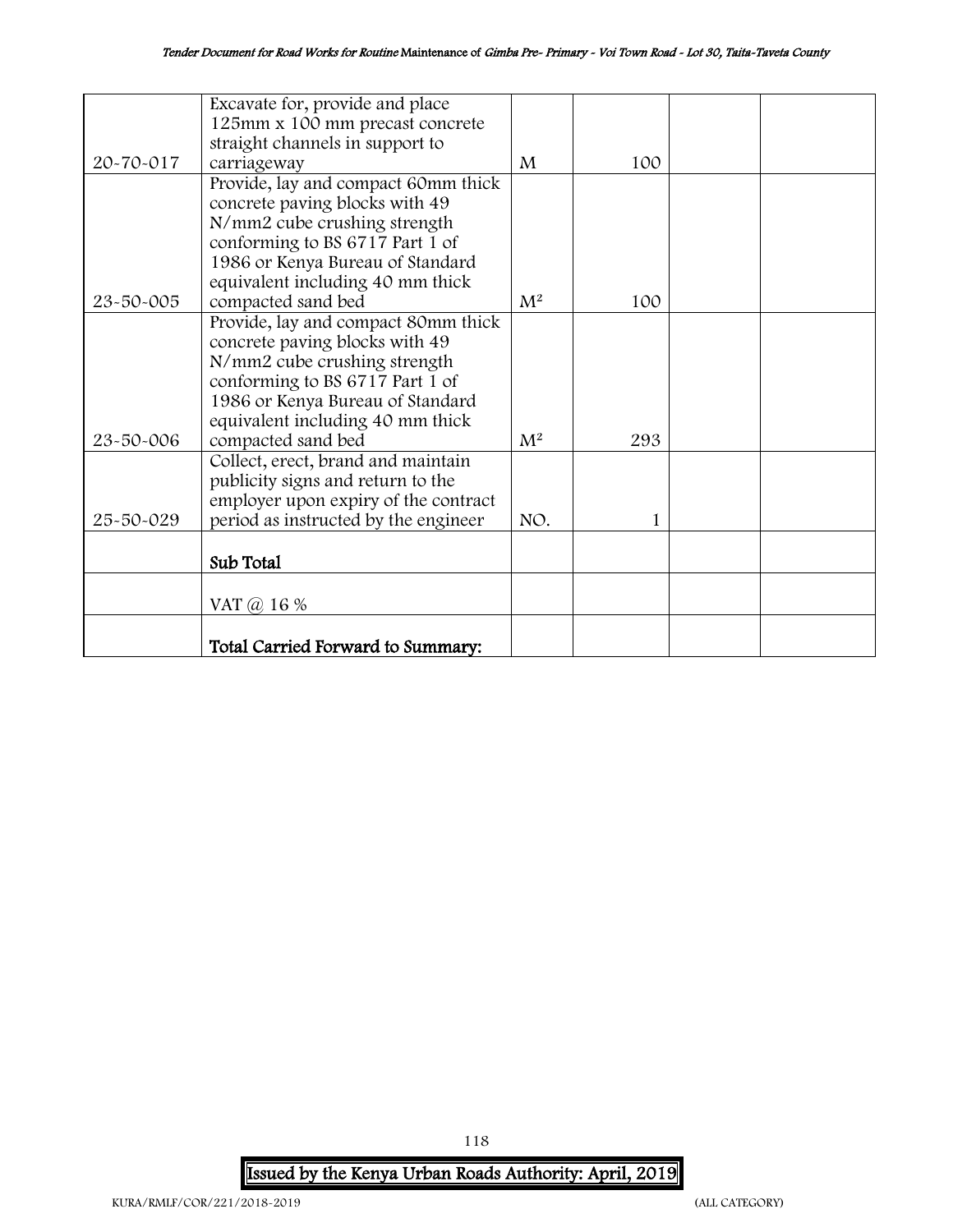### Structure:

# Package:

Contractor

|     | <b>Bill of Quantities</b> | Page: 1                                     |               |
|-----|---------------------------|---------------------------------------------|---------------|
|     |                           | Summary                                     | Project:      |
| No. | Road Code                 | Road Name                                   | Amount (KShs) |
|     | UCB1 VOI                  | GIMBA PRE~ PRIMARY ~ VOI TOWN ROAD          |               |
|     |                           | Total Carried to page on the Form of Tender |               |

Issued by the Kenya Urban Roads Authority: April, 2019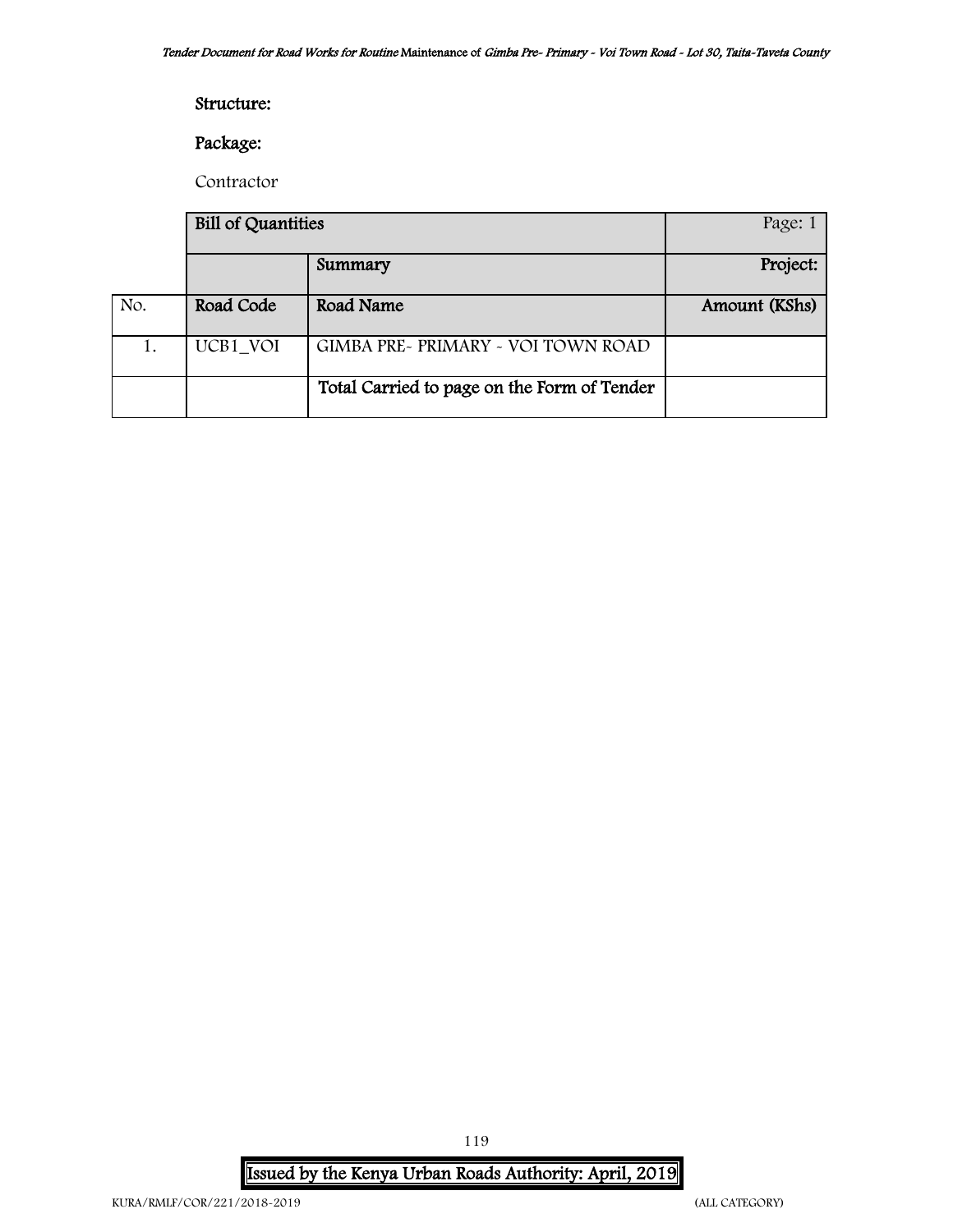# SECTION X: STANDARD FORMS

Issued by the Kenya Urban Roads Authority: April, 2019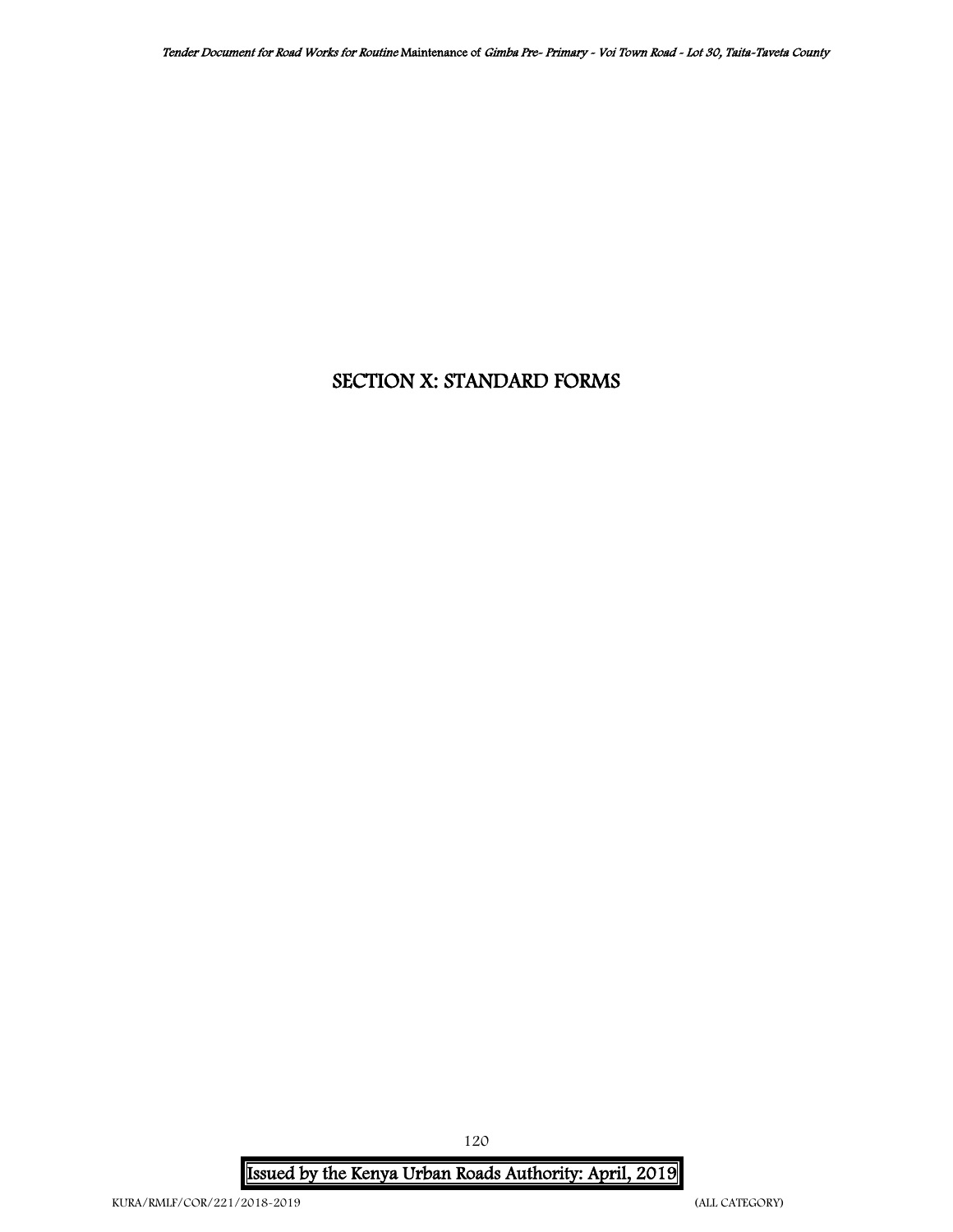# Form of Bid

(NOTE: The Appendix forms part of the Bid. Bidders are required to fill all the blank spaces in this form of Bid and Appendix)

### NAME OF CONTRACT:

### ROUTINE MAINTENANCE OF GIMBA PRE- PRIMARY - VOI TOWN ROAD LOT 30 ROADS : TAITA-TAVETA COUNTY

TO: Director General, Kenya Urban Roads Authority, P. O. Box 41727-00100, NAIROBI, KENYA

Sir,

1. Having examined the Conditions of Contract, Specifications, Bill of Quantities, and Drawings for the execution of the above-named works we, the undersigned, offer to construct and install such works and remedy any defects therein in conformity with the said Bill of Quantities, Conditions of Contract, Specifications and Drawings for the sum of

(Insert amount in words)

……………………………………………………………………………………………….. …………………………………………………………………………………………………

(Insert amount in figures)…………………………………………………………………

as specified in the Appendix to Bid or such other sums as may be ascertained in accordance with the said Conditions.

- 2. We undertake, if our bid is accepted, to commence the works within fourteen (14) days of receipt of the Engineer's order to commence, and to complete and deliver the whole of the works comprised in the contract within the time stated in the Appendix to Bid.
- 3. If our bid is accepted we will, when required, obtain the guarantee of a Bank or other sureties (to be approved by you) to be jointly and severally bound with us in a sum not exceeding 5% of the above named sum for the due performance of the contract under the terms of a Bond to be approved by you.
- 4. We agree to abide by this bid for the period of 120 days from the date fixed for receiving the same and it shall remain binding upon us and may be extended at any time before the expiration of that period.
- 5. We understand that you are not bound to accept the lowest or any bid you may receive.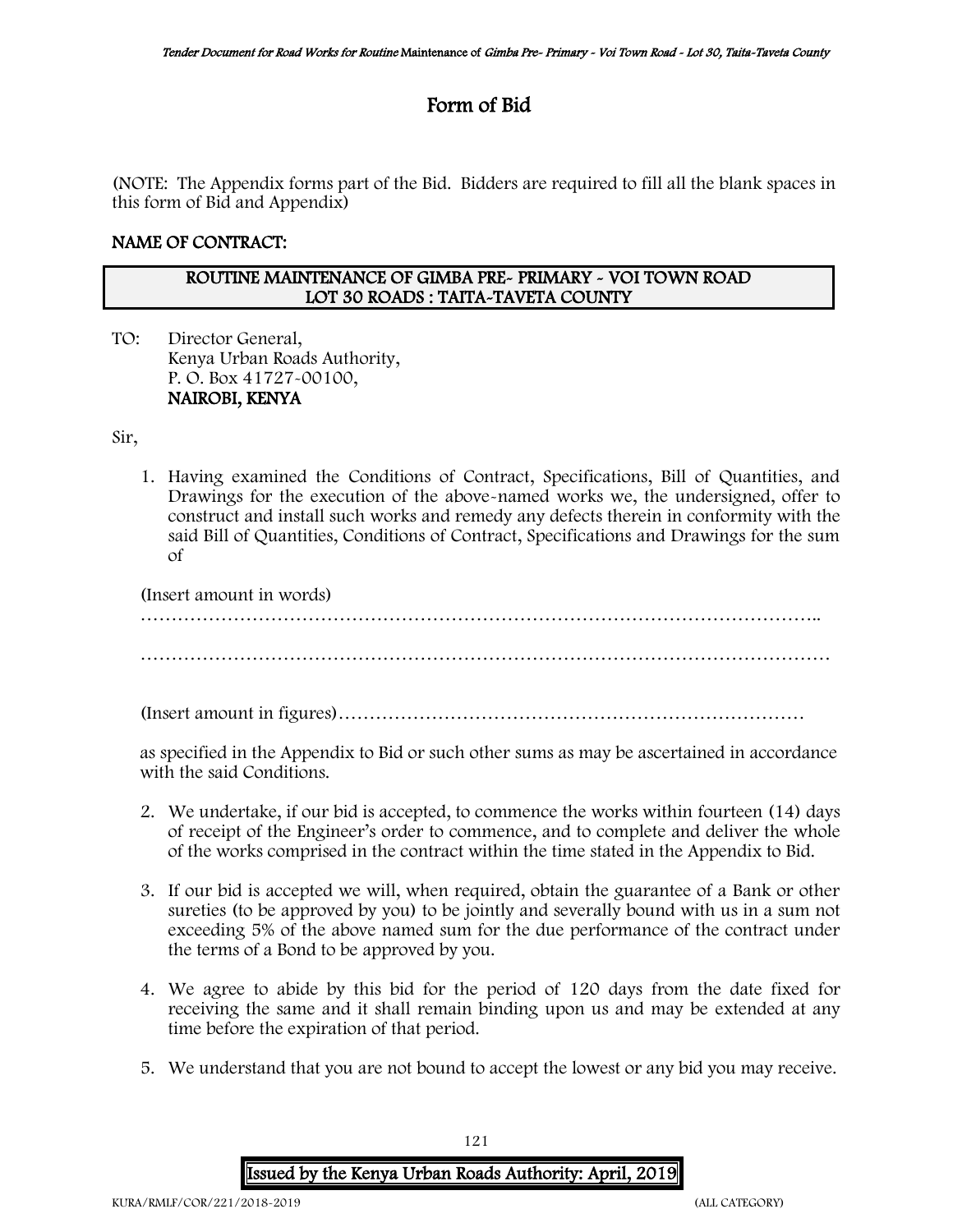6. On the basis of our previous experience we are fully experienced and competent in the type of work included in this tender and we have adequate financial resources to carry out the works described within the period for completion. We are in a position to fulfil the contract for which we have tendered.

# Issued by the Kenya Urban Roads Authority: April, 2019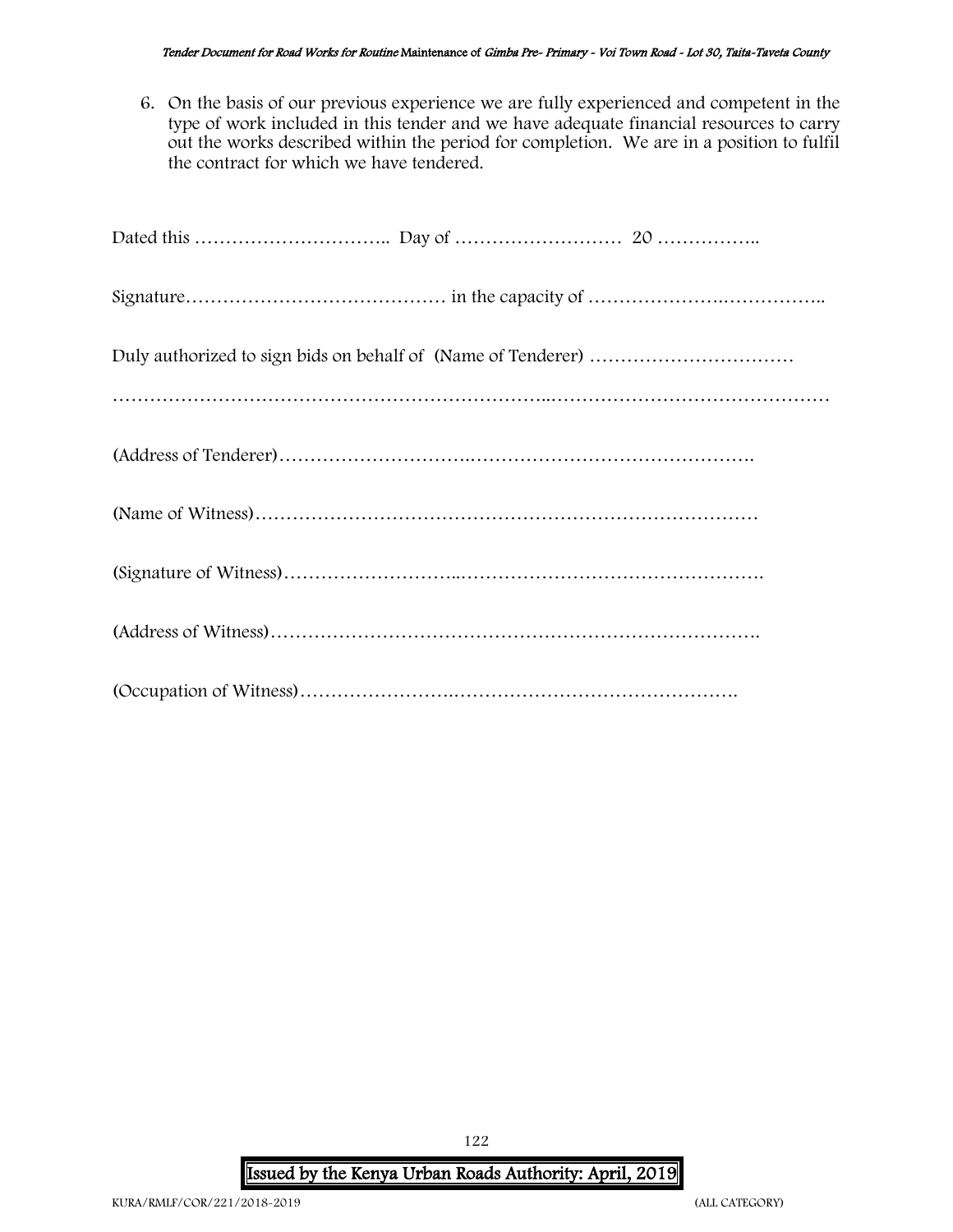Appendix to Form of Bid

Issued by the Kenya Urban Roads Authority: April, 2019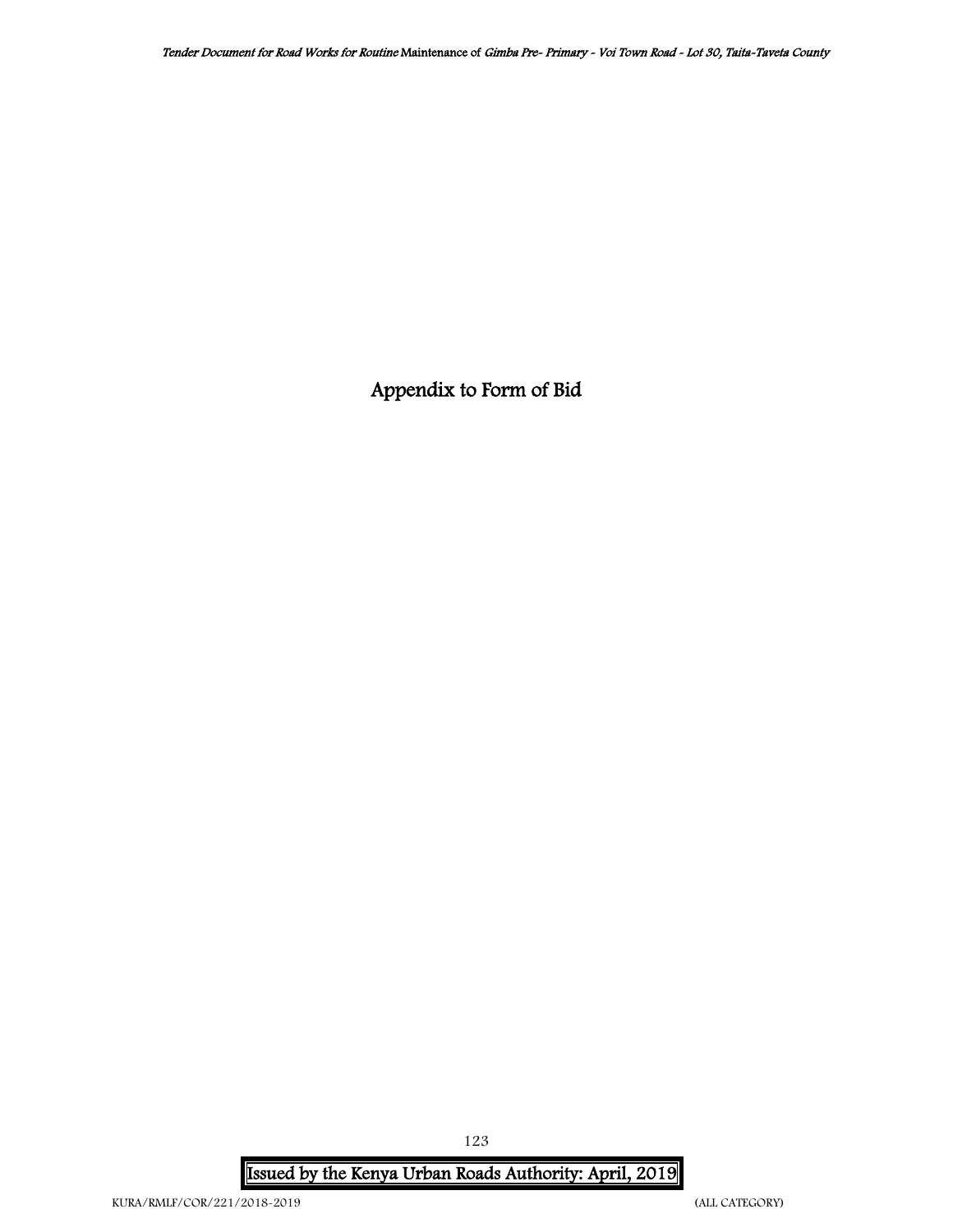| (This appendix forms part of the bid)                                                        |               |                                                                                                                                                                                                                                                                                                           |  |  |  |  |
|----------------------------------------------------------------------------------------------|---------------|-----------------------------------------------------------------------------------------------------------------------------------------------------------------------------------------------------------------------------------------------------------------------------------------------------------|--|--|--|--|
| CONDITIONS OF CONTRACT                                                                       | <b>CLAUSE</b> | <b>AMOUNT</b>                                                                                                                                                                                                                                                                                             |  |  |  |  |
| <b>Bid Security</b>                                                                          |               | Kshs. 200,000.00 (Unconditional bank<br>guarantee only)                                                                                                                                                                                                                                                   |  |  |  |  |
| Instructions in Writing                                                                      | 2.5           | Execution of works under site<br>instructions from Resident Engineer to<br>commence within three (3) days                                                                                                                                                                                                 |  |  |  |  |
| Amount of Performance Security<br>(Unconditional Bank Guarantee)                             | 10.1          | 5 per cent of Tender Sum in the form of<br>Unconditional Bank Guarantee                                                                                                                                                                                                                                   |  |  |  |  |
| Program to be submitted                                                                      | 14.1          | Immediately after issuance of Order to<br>Commence                                                                                                                                                                                                                                                        |  |  |  |  |
| Cash flow estimate to be submitted                                                           | 14.3          | Immediately after issuance of Order to<br>Commence                                                                                                                                                                                                                                                        |  |  |  |  |
| Minimum amount of Third Party Insurance                                                      | 23.2          | 1% of the Contract Sum                                                                                                                                                                                                                                                                                    |  |  |  |  |
| Period for commencement, from Engineer's<br>order to commence                                | 41.1          | 14 days                                                                                                                                                                                                                                                                                                   |  |  |  |  |
| Time for completion                                                                          | 43.1          | $Six (6)$ months                                                                                                                                                                                                                                                                                          |  |  |  |  |
| Amount of liquidated damages                                                                 | 47.1          | 0.05% of Contract Sum per day                                                                                                                                                                                                                                                                             |  |  |  |  |
| Limit of liquidated damages                                                                  | 47.1          | 5% of Contract Sum                                                                                                                                                                                                                                                                                        |  |  |  |  |
| Defects Liability period                                                                     | 49.1          | Three (3) month                                                                                                                                                                                                                                                                                           |  |  |  |  |
| Percentage of Retention                                                                      | 60.3          | 5% of Interim Payment Certificate                                                                                                                                                                                                                                                                         |  |  |  |  |
| Limit of Retention Money                                                                     | 60.3          | 5% of Contract Sum                                                                                                                                                                                                                                                                                        |  |  |  |  |
| Minimum amount of interim certificates                                                       | 60.2          | Kshs 1,000,000.00                                                                                                                                                                                                                                                                                         |  |  |  |  |
| Time within which payment to be made after<br>Interim Payment Certificate signed by Engineer | 60.10         | 28 days                                                                                                                                                                                                                                                                                                   |  |  |  |  |
| Time within which payment to be made after<br>Final Payment Certificate signed by Engineer   | 60.10         | 28 days                                                                                                                                                                                                                                                                                                   |  |  |  |  |
| Appointer of Adjudicator                                                                     | 67.3          | The Chartered Institute of Arbitrators<br>(Kenya)                                                                                                                                                                                                                                                         |  |  |  |  |
| Notice to Employer and Engineer                                                              | 68.2          | The Employers address is:<br>The Director General,<br>Kenya Urban Roads Authority (KURA),<br>P.O. Box 41727 - 00100<br><b>NAIROBI</b><br>The Engineer's address is:<br>Director (Road Asset & Corridor<br>Management),<br>Kenya Urban Roads Authority (KURA),<br>P.O. Box 41727 - 00100<br><b>NAIROBI</b> |  |  |  |  |

# Appendix to Form of Bid

Signature of Tenderer…………………………………….……. Date ………………………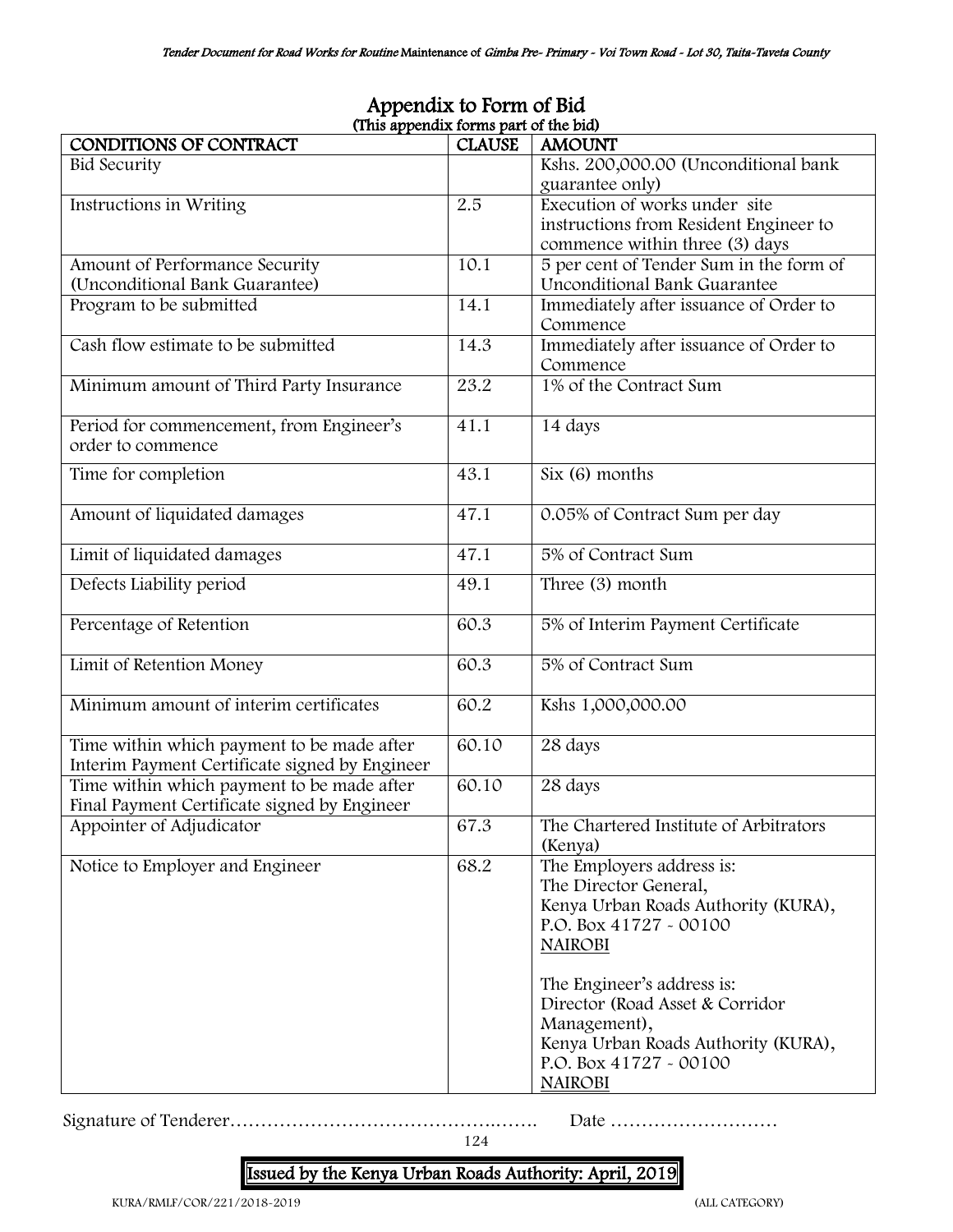Form of Bid Security

Issued by the Kenya Urban Roads Authority: April, 2019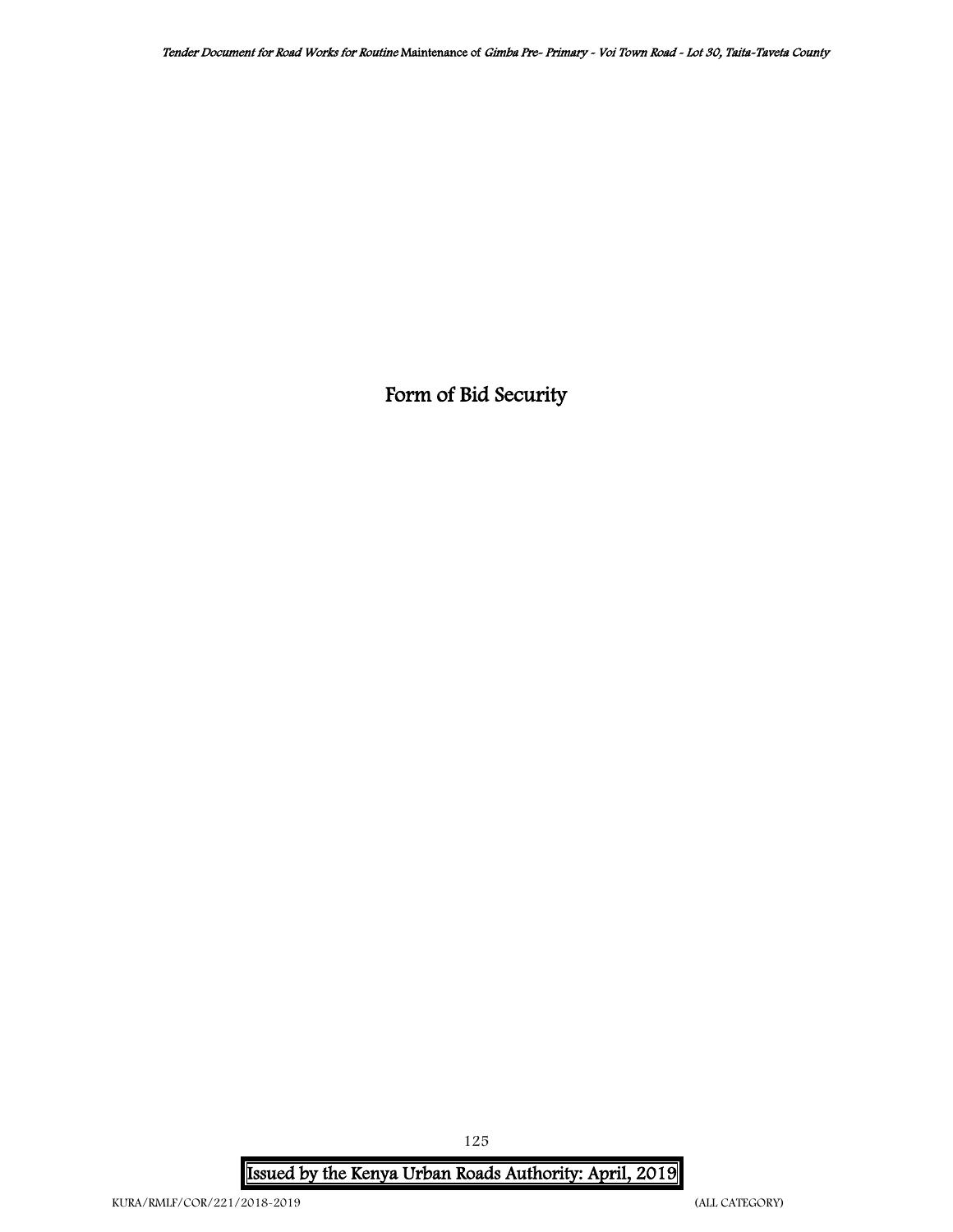### TENDER BANK GUARANTEE

Note: The bidder shall complete only this form of Bank guarantee. No other Form of Bid Bond or any other forms of security will be accepted. Bidders who fail to comply with this requirement will be disqualified.

WHEREAS [Name of bidder]. ……………………………………………………………………………………………… ………………………………………………………………………………………………

(herein after called "the Bidder") has submitted his bid dated ………….…………

### for the

### ROUTINE MAINTENANCE OF GIMBA PRE- PRIMARY - VOI TOWN ROAD LOT 30 ROADS : TAITA-TAVETA COUNTY

, hereinafter called "the bid"

KNOW ALL MEN by these presents that we [Name of Bank]

………………………………………………………………………………………………………

of [Name of Country]

………………………………………………………………………………………………

having our registered offices at

………………………………………………………………………………………………

(hereinafter called the Bank) are bound unto the Director General, Kenya Urban Roads Authority, (hereinafter called "the Employer") in the sum of

(in words Kshs)………………………………………………………………………….

……………………………………………………………………………………………

(In figures Kshs)……………………………………………………

for which payment will be well and truly made to the said Employer the Bank binds itself, its successors and assigns by these presents.

SEALED with the common Seal of the said Bank this ……………………… day of 20……..

126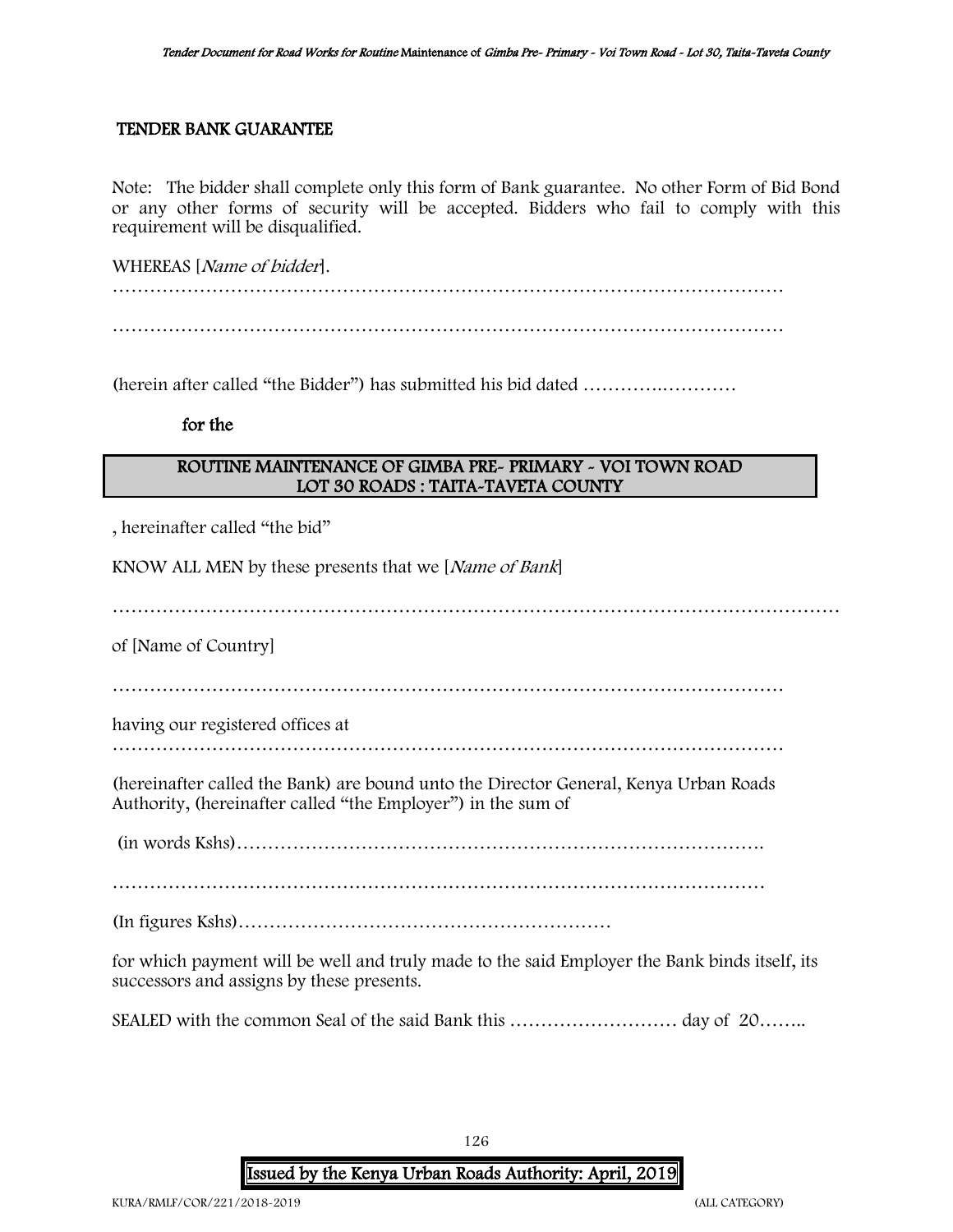THE CONDITIONS of this obligation are:

- 1. If the bidder withdraws his Bid during the period of bid validity specified by the Bidder on the Bid Form; or
- 2. If the Bidder having been notified of the acceptance of his bid by the Employer during the period of bid validity

(i) Fails or refuses to execute the Form of Agreement in accordance with the Instructions to Tenderers when required or

 (ii) Fails or refuses to furnish the Performance Security, in accordance with the Instructions to Bidders.

We undertake to pay to the Employer up to the above amount upon receipt of his first written demand, without the Employer having to substantiate his demand, provided that in his demand the Employer will note that the amount claimed by him is due to him owing to the occurrence of any of the above conditions, specifying the occurred condition or conditions.

This guarantee will remain in force up to and including thirty days after the date of expiration of the bid validity, as stated in the Instructions to Bidders.

At the request of the Employer the Bid validity period may be extended by mutual agreement between the Employer and the Bidder and we undertake to extend the validity of this surety accordingly without you having to inform us of such an extension of the Bid validity period if within this period the Bidder has been notified of the acceptance of his Bid. This Surety shall remain valid up to the time the Contract Agreement has been executed.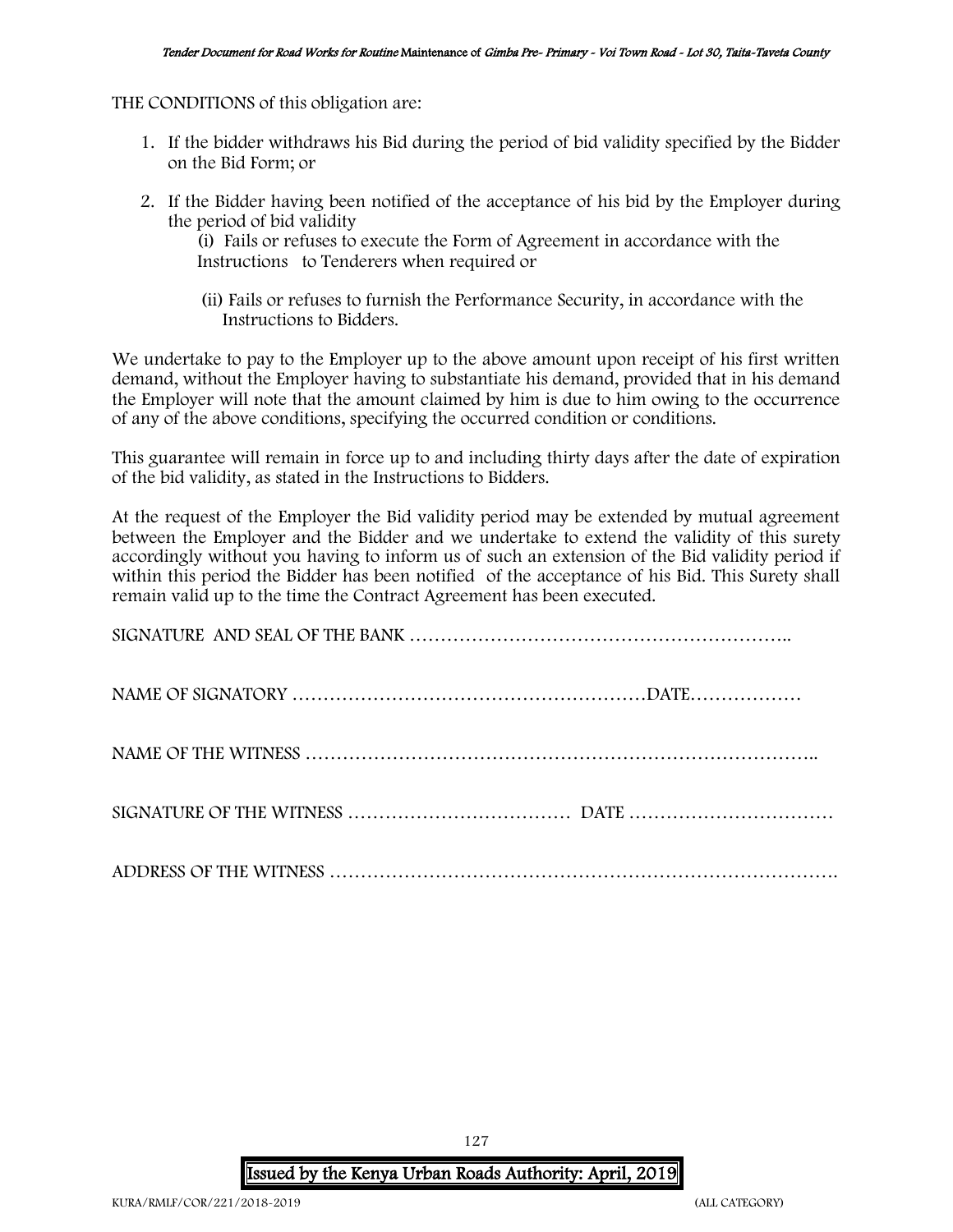# SECTION XI: SCHEDULES OF SUPPLEMENTARY INFORMATION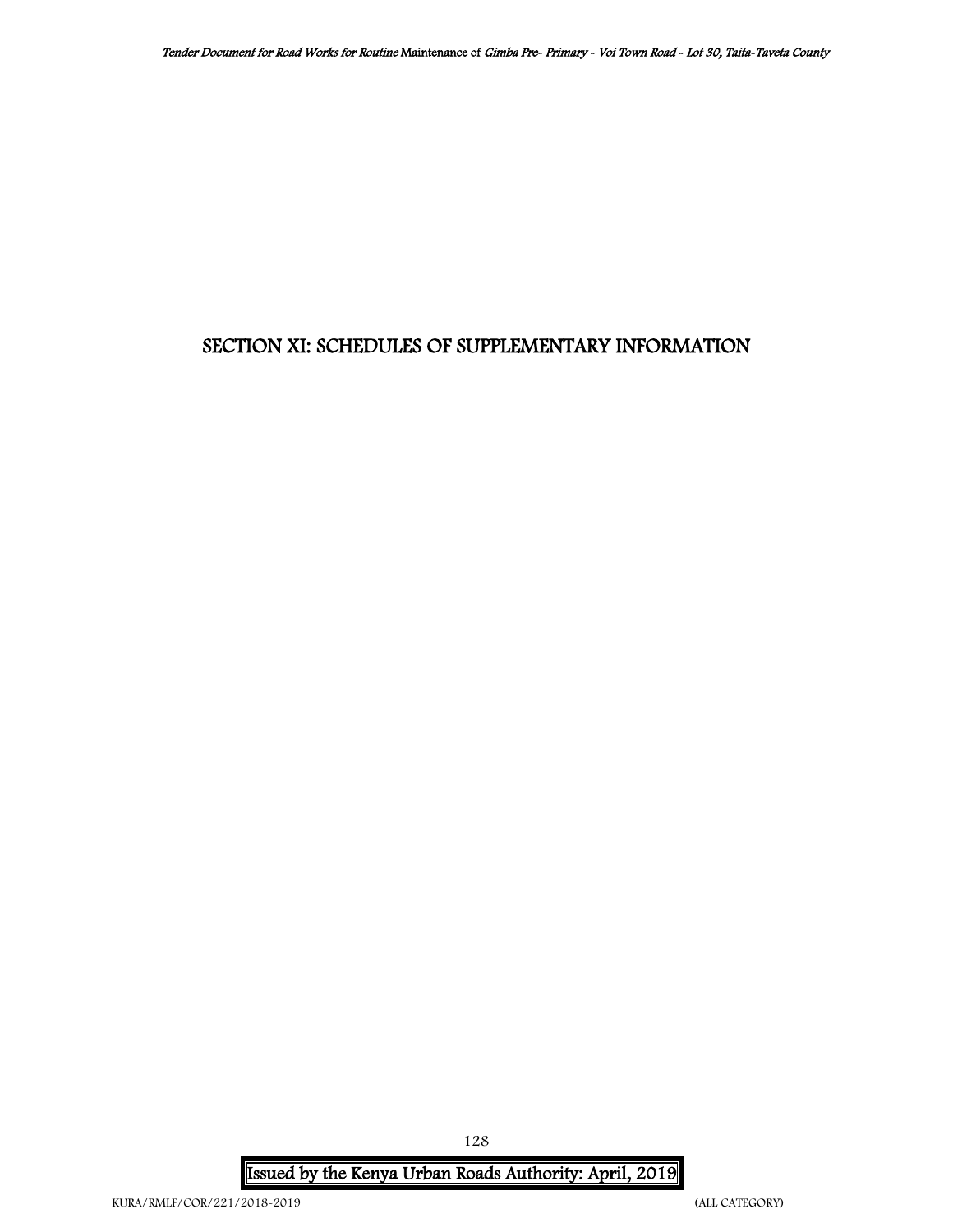| SCHEDULE 1B: ANTI CORRUPTION DECLARATION / COMMITMENT / PLEDGE FORM  134        |
|---------------------------------------------------------------------------------|
|                                                                                 |
| SCHEDULE 3: CERTIFICATE OF BIDDER'S VISIT TO SITE  Error! Bookmark not defined. |
| SCHEDULE 4: MAJOR ITEMS OF CONSTRUCTION PLANT AND EQUIPMENT 137                 |
|                                                                                 |
|                                                                                 |
|                                                                                 |
| SCHEDULE 6B: NON~COMPLETED WORKS BEYOND COMPLETION DATE  140                    |
|                                                                                 |
|                                                                                 |
|                                                                                 |
|                                                                                 |
|                                                                                 |
|                                                                                 |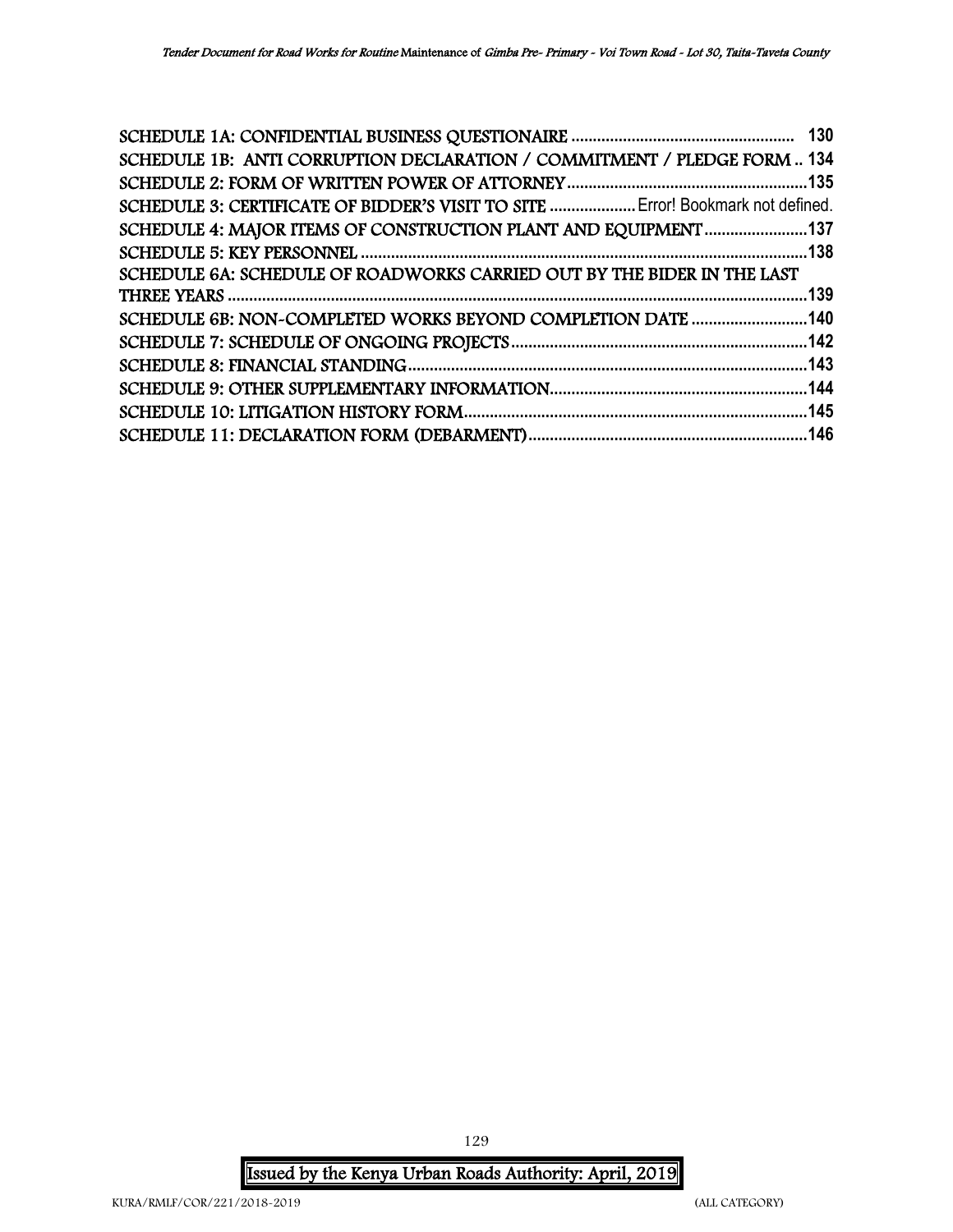### <span id="page-129-0"></span>SCHEDULE 1A: CONFIDENTIAL BUSINESS QUESTIONAIRE

This Confidential Business Questionnaire of the Government of Kenya shall be completed by the Bidder.

Issued by the Kenya Urban Roads Authority: April, 2019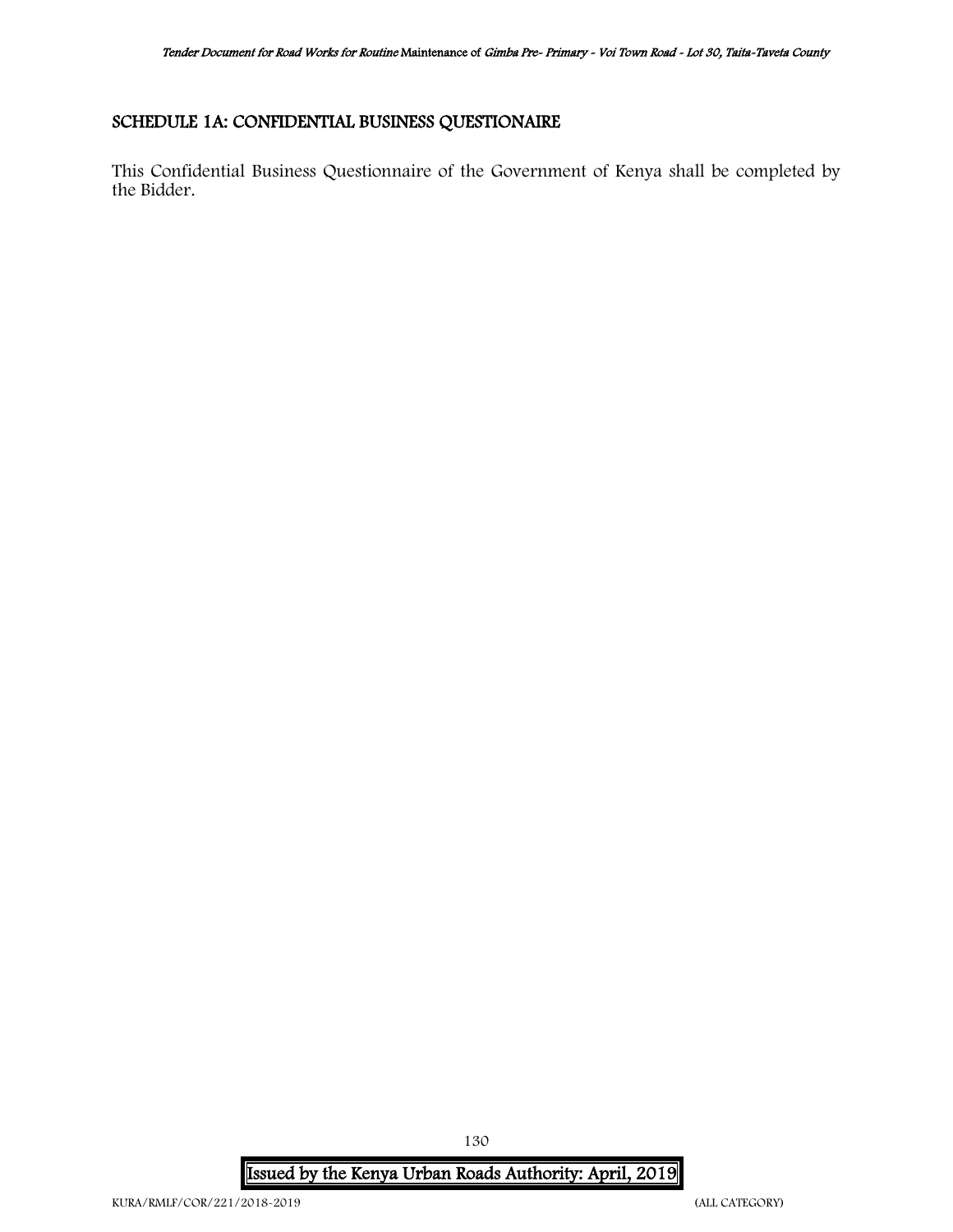### REPUBLIC OF KENYA

### CONFIDENTIAL BUSINESS QUESTIONNAIRE

You are requested to give the particulars indicated in Part 1 and either Part 2 (a). 2(b) or 2(c) whichever applies to your type of business. You are advised that it is a serious offence to give false information on this Form. Part 1 - General: Business name ........................................................................................................................................................ Location of business premises ......................................................................................................................................................... Plot No. ..................................................Street/Road ...................................................................... Postal Address................................... Tel No. .......................... Email address ……………………. Nature of business.............................................................................................................................. Current Trade Licence No. ................................Expiring date .......................................................... Maximum value of business which you can handle at any one time: Kshs........................................................... Name of your bankers .............................................................................. Branch...................................................................................................... Part 2(a) - Sole Proprietor: Your name in full ........................................................................................................... Age........................................................................................................... Nationality ..................................Country of origin ................................. \*Citizenship details ..................................................................................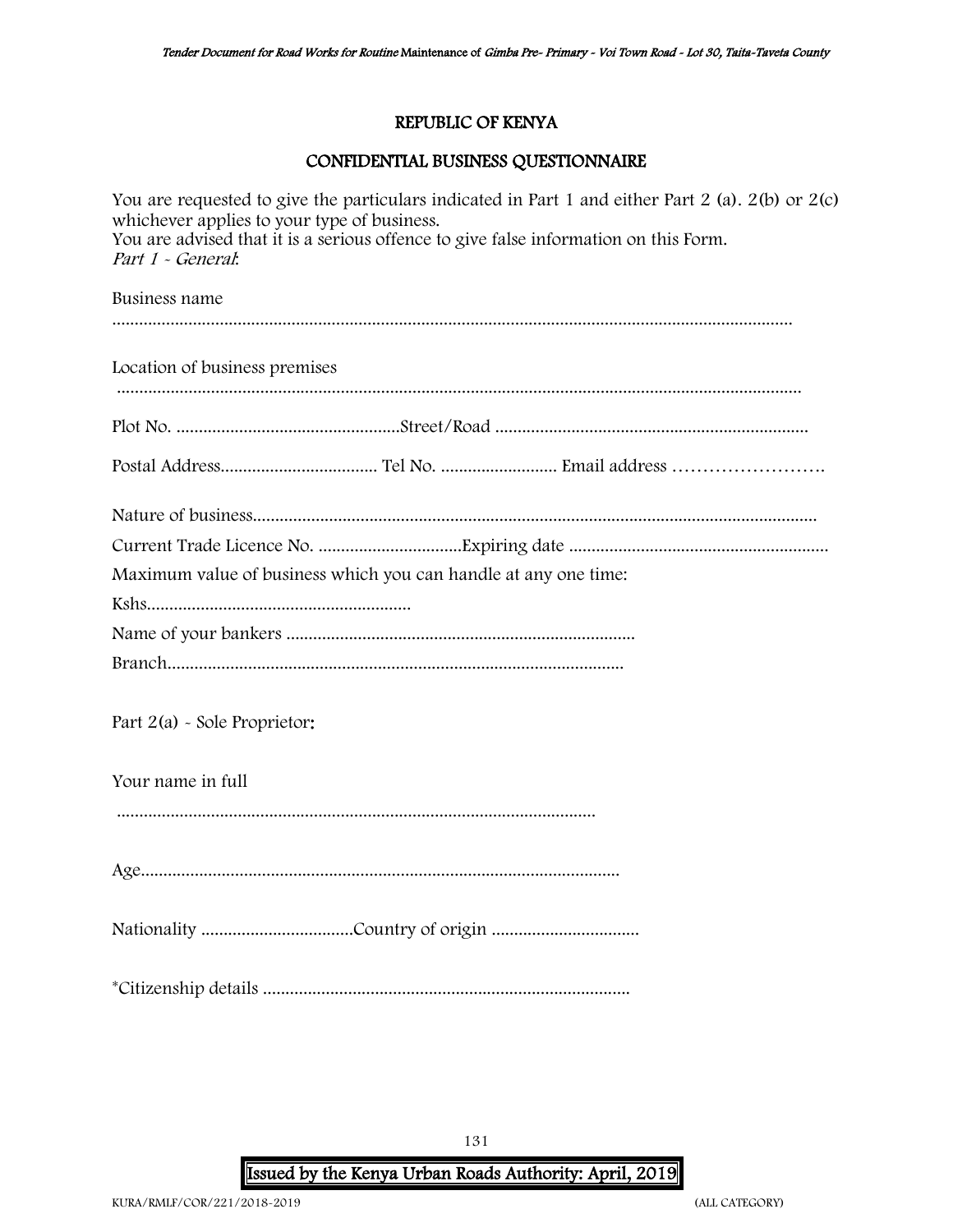| Part $2(b)$ - Partnership: |                                                      |                                  |        |
|----------------------------|------------------------------------------------------|----------------------------------|--------|
| Name                       | Give details of partners as follows:<br>Nationality  | Citizenship Details <sup>•</sup> | Shares |
|                            |                                                      |                                  |        |
|                            |                                                      |                                  |        |
|                            |                                                      |                                  |        |
|                            |                                                      |                                  |        |
|                            |                                                      |                                  |        |
|                            | Part 2(c) - Registered Company:                      |                                  |        |
|                            |                                                      |                                  |        |
|                            | State the nominal and issued capital of the company- |                                  |        |
|                            |                                                      |                                  |        |
|                            |                                                      |                                  |        |
|                            | Give details of all directors as follows:            |                                  |        |
| Name                       | Nationality                                          | Citizenship Details <sup>•</sup> | Shares |
|                            |                                                      |                                  |        |
|                            |                                                      |                                  |        |
| 3.                         |                                                      |                                  |        |
|                            |                                                      |                                  |        |
|                            |                                                      |                                  |        |

• Attach proof of citizenship (Compulsory)

• Attach certified copy of Form CR12 (Compulsory)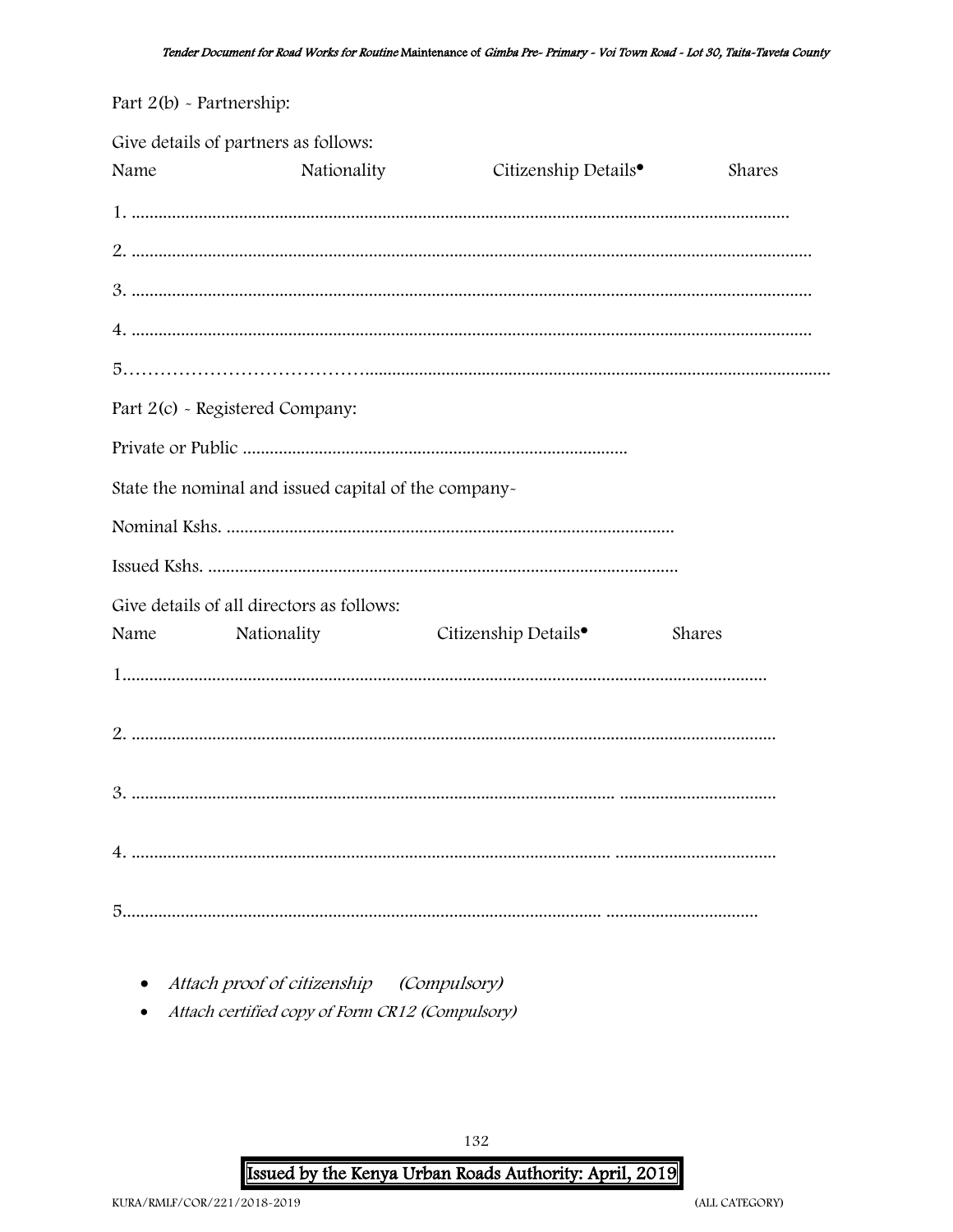Part 3: Interest in the Firm:

Is there any person / persons in the Kenya Urban Roads Authority (KURA) who has interest in this firm? Yes /No\*\*………………………….

I certify that the information given above is correct.

............................... ..............................................................

Date Signature of Bidder

\*\* Delete as necessary

Issued by the Kenya Urban Roads Authority: April, 2019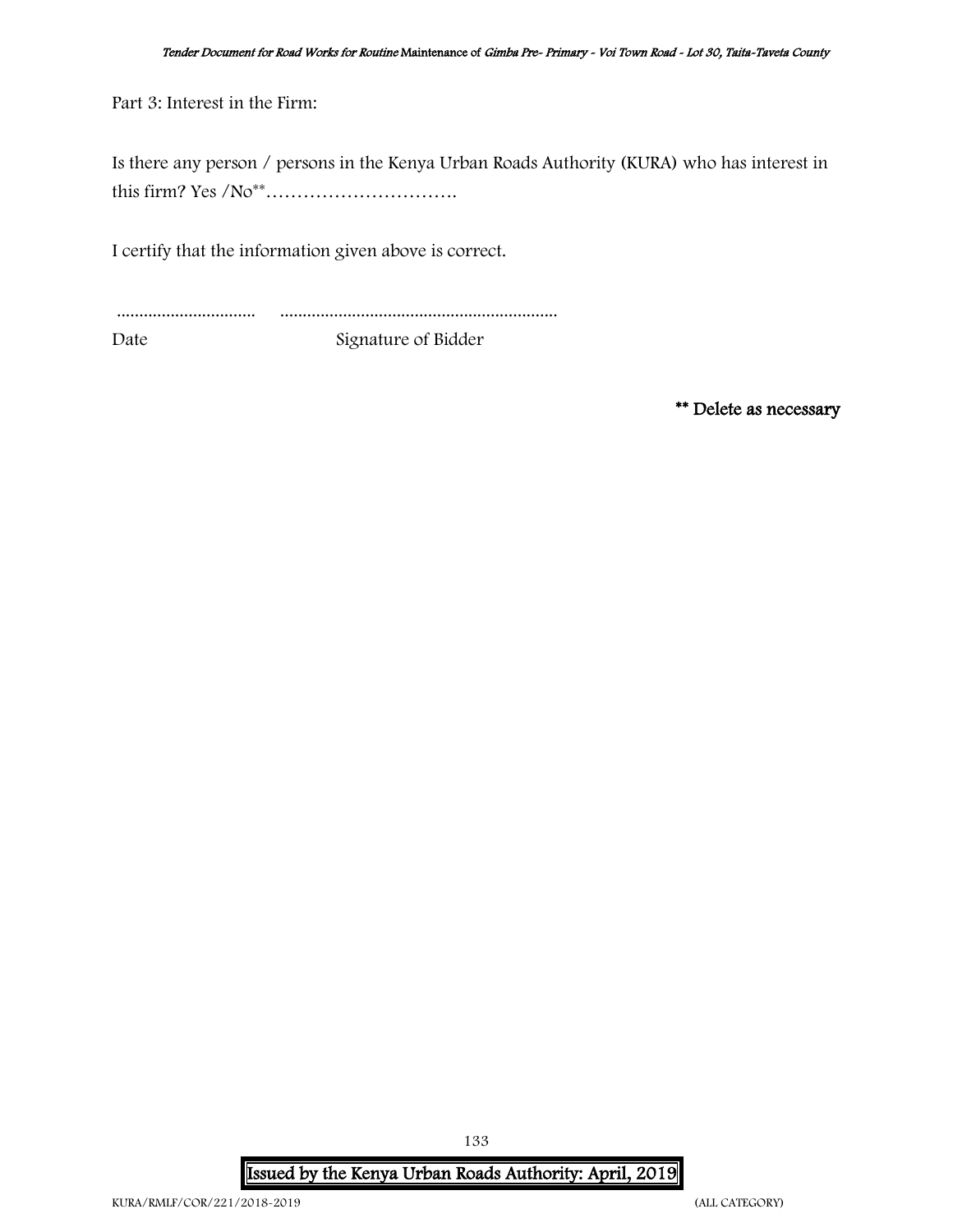### <span id="page-133-0"></span>SCHEDULE 1B: ANTI CORRUPTION DECLARATION / COMMITMENT / PLEDGE FORM

| Public Procurement is based on a free, fair and competitive tendering process which should                                                                                                                                         |
|------------------------------------------------------------------------------------------------------------------------------------------------------------------------------------------------------------------------------------|
| not be open to abuse.                                                                                                                                                                                                              |
| I/We<br>I/We will not offer or facilitate, directly or indirectly, any inducement or reward to any<br>public officer, their relations or business associates, in connection with tender No.<br>contract if I/We am/are successful. |
|                                                                                                                                                                                                                                    |
|                                                                                                                                                                                                                                    |
|                                                                                                                                                                                                                                    |
|                                                                                                                                                                                                                                    |
|                                                                                                                                                                                                                                    |
| In case of sub-contracting                                                                                                                                                                                                         |
|                                                                                                                                                                                                                                    |
|                                                                                                                                                                                                                                    |
|                                                                                                                                                                                                                                    |
|                                                                                                                                                                                                                                    |
|                                                                                                                                                                                                                                    |

134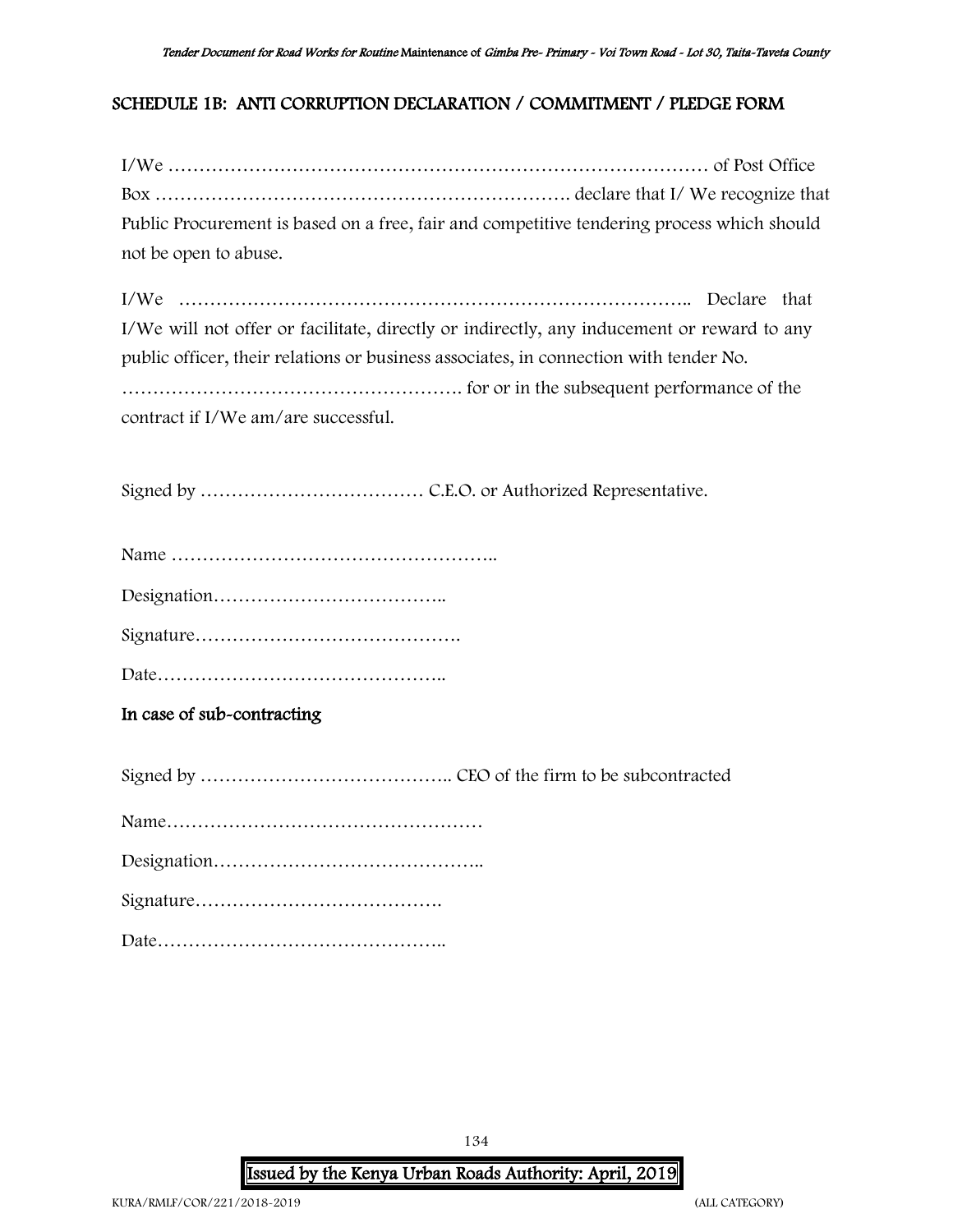### <span id="page-134-0"></span>SCHEDULE 2: FORM OF WRITTEN POWER OF ATTORNEY

The Bidder shall state here below the name(s) and address of his representative(s) who is/are authorized to receive on his behalf correspondence in connection with the Bid.

………………………………………………………….. (Name of Bidder's Representative in block letters)

………………………………………………………….. (Address of Bidder's Representative)

………………………………………………………….. (Signature of Bidder's Representative)

Alternate:

………………………………………………………….. (Name of Bidder's Representative in block letters)

………………………………………………………….. (Address of Bidder's Representative)

………………………………………………………….. (Signature of Bidder's Representative)

\*To be filled by all Bidders.

\*Both representative and alternate must attach copy of National Identification card or Passport.

135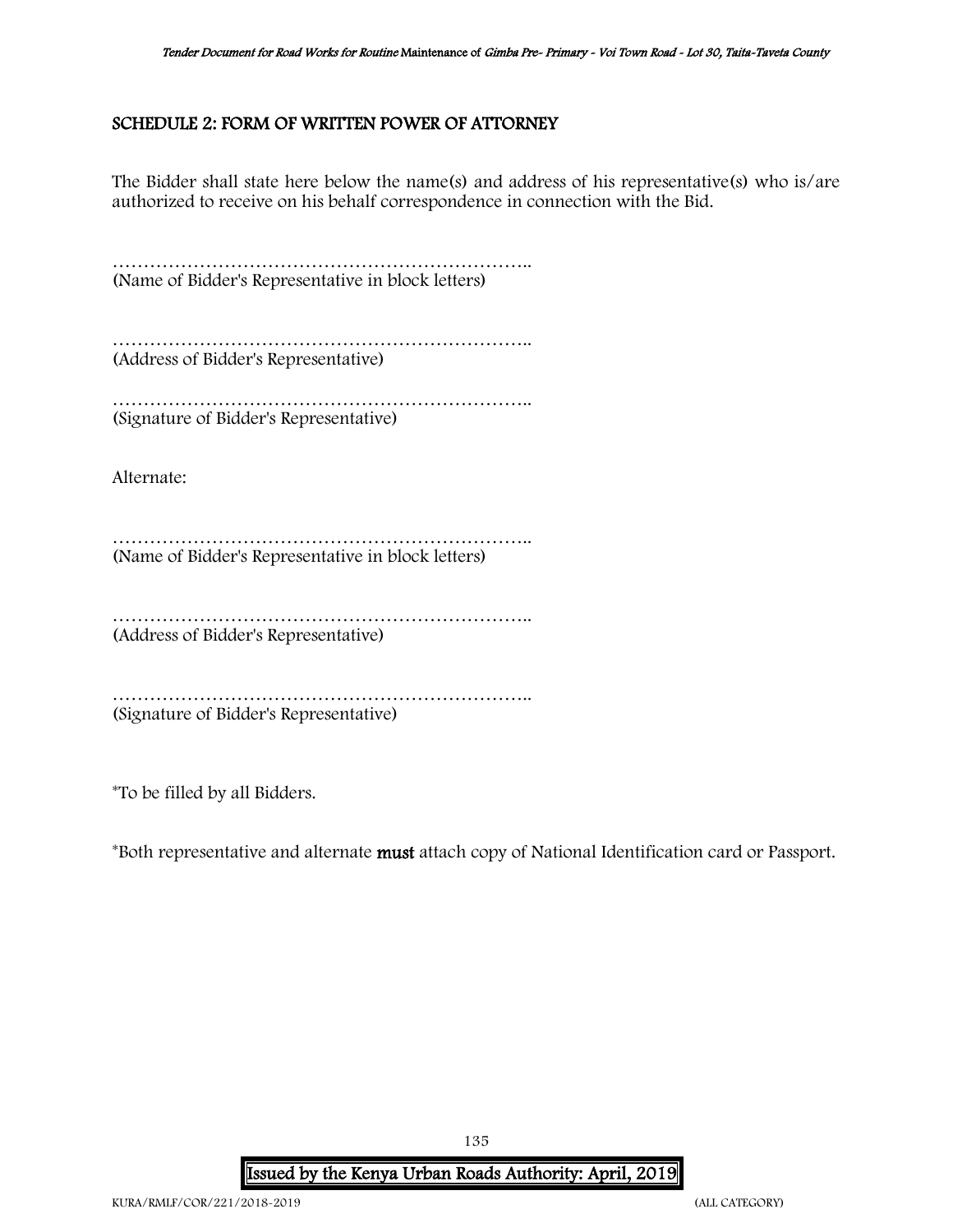### SCHEDULE 3: CERTIFICATE OF BIDDER'S VISIT TO SITE

This is to certify that

[Name/s]……………………………………………………………………………………

………………………………………………………………….

Being the authorized representative/Agent of [*Name of bidder*]

…………………………………………………………………………………………………

…………………………………………………………………………………………………

participated in the organised inspection visit of the site of the works for the

### ROUTINE MAINTENANCE OF GIMBA PRE- PRIMARY - VOI TOWN ROAD LOT 30 ROADS : TAITA-TAVETA COUNTY

held on………………………..day of……………………………20……………………….

Signed………………………………………………………………………………………….. (Employer's Representative)

……………………………………… ………………………………….. (Name of Employer's Representative) (Designation)

NOTE: This form is to be completed at the time of the organized site visit.

Or

This is to certify that we,................................................................................................................ have on our own arrangements visited the site of the works and have acquainted ourselves with the scope of the works before submitting our tender for the

### ROUTINE MAINTENANCE OF GIMBA PRE- PRIMARY - VOI TOWN ROAD LOT 30 ROADS : TAITA-TAVETA COUNTY

....................................... ...................................... Date:................. Name of Bidder's representative signature NOTE: This part is to be completed if the bidder did not take part in the organized site visit.

136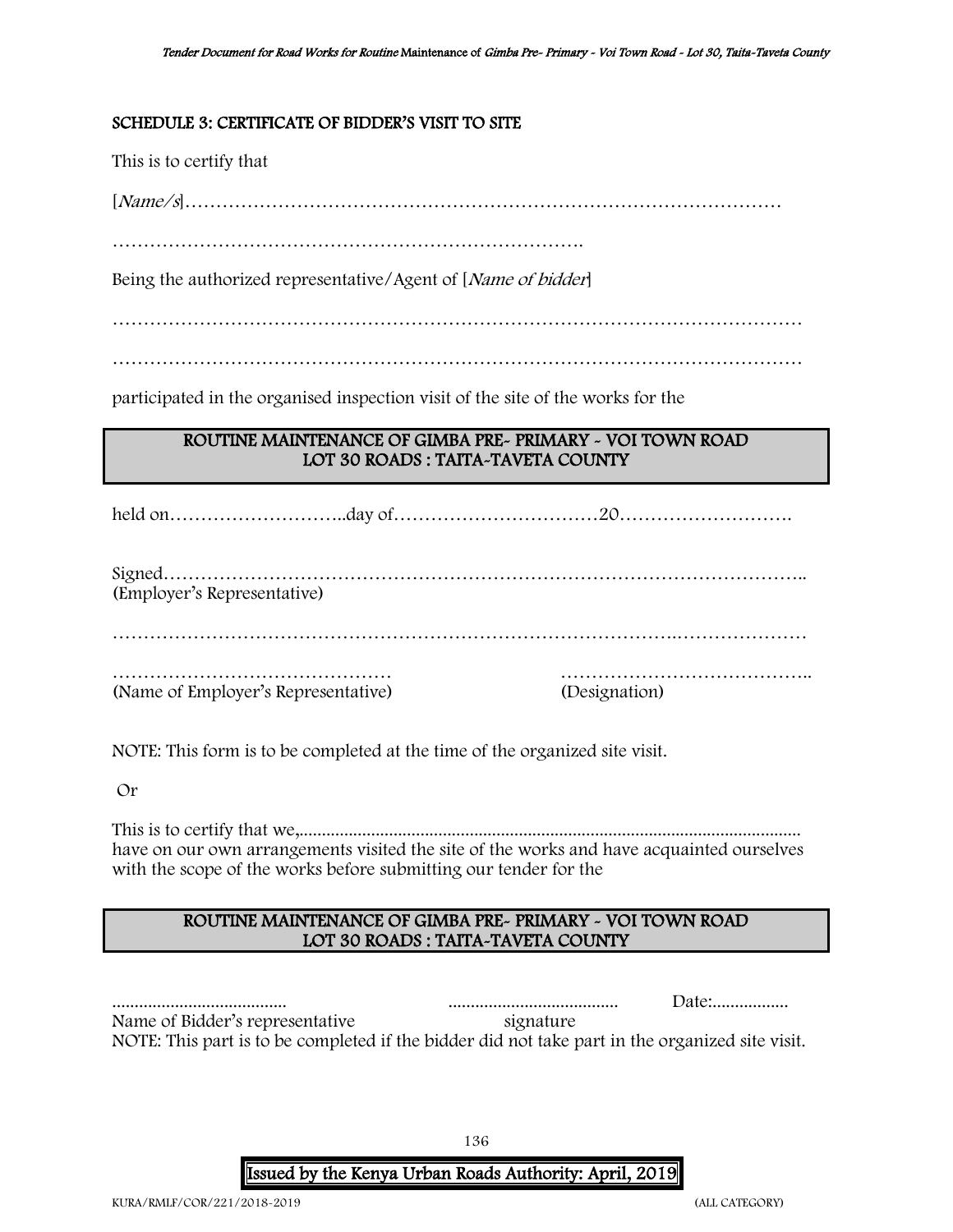| commence)<br>Days after<br>Arrival on<br>Date of<br>Project                                                                                                                                                                                                                                                                        |                                                  |  |  |  |  |
|------------------------------------------------------------------------------------------------------------------------------------------------------------------------------------------------------------------------------------------------------------------------------------------------------------------------------------|--------------------------------------------------|--|--|--|--|
| Rating<br>Power                                                                                                                                                                                                                                                                                                                    |                                                  |  |  |  |  |
| Imported<br>Owned/<br>Leased/                                                                                                                                                                                                                                                                                                      |                                                  |  |  |  |  |
| Source                                                                                                                                                                                                                                                                                                                             |                                                  |  |  |  |  |
| Imported)<br>Mombasa<br>Estimated<br>(If to be<br>Value<br><b>ED</b>                                                                                                                                                                                                                                                               |                                                  |  |  |  |  |
| Capacity<br>t or $m^3$                                                                                                                                                                                                                                                                                                             |                                                  |  |  |  |  |
| Used<br>New<br>$\alpha$                                                                                                                                                                                                                                                                                                            |                                                  |  |  |  |  |
| Manufacture<br>Year of                                                                                                                                                                                                                                                                                                             |                                                  |  |  |  |  |
| each<br>Χo.<br>$\sigma$                                                                                                                                                                                                                                                                                                            |                                                  |  |  |  |  |
| Description<br>Type,<br>Model,<br>Make                                                                                                                                                                                                                                                                                             |                                                  |  |  |  |  |
| SCHEDULE 4: MAJOR ITEMS OF CONSTRUCTION PLANT AND EQUIPMENT                                                                                                                                                                                                                                                                        |                                                  |  |  |  |  |
| The Bidder shall enter in this schedule all major items of plant and equipment which he<br>proposes to bring to site. Only reliable plant in good working order and suitable for the work<br>required of it shall be shown on this Schedule. Summary of the same shall be entered in Section<br>5: Qualification Criteria, Part 7. |                                                  |  |  |  |  |
|                                                                                                                                                                                                                                                                                                                                    | I certify that the above information is correct. |  |  |  |  |
| (Signature of Bidder)                                                                                                                                                                                                                                                                                                              | (Date)                                           |  |  |  |  |

### <span id="page-136-0"></span>SCHEDULE 4: MAJOR ITEMS OF CONSTRUCTION PLANT AND EQUIPMENT

137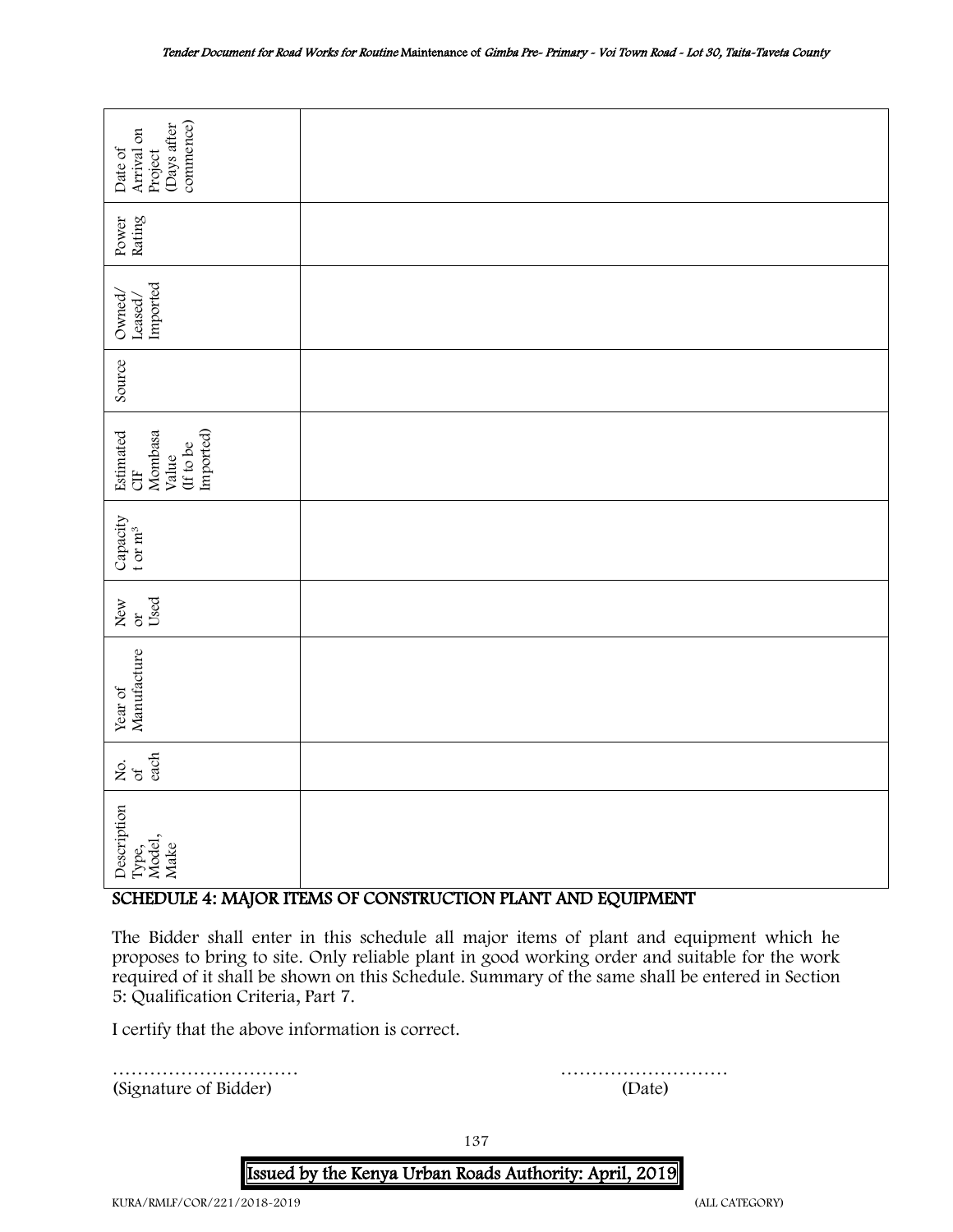### <span id="page-137-0"></span>SCHEDULE 5: KEY PERSONNEL

| <b>DESIGNATION</b> | <b>NAME</b> | <b>NATIONALITY</b> | SUMMARY OF QUALIFICATIONS AND<br><b>EXPERIENCE</b> |            |            |
|--------------------|-------------|--------------------|----------------------------------------------------|------------|------------|
|                    |             |                    | Qualifications                                     | General    | Specific   |
|                    |             |                    |                                                    | Experience | Experience |
|                    |             |                    |                                                    | (Yrs)      | (Yrs)      |
|                    |             |                    |                                                    |            |            |
| Headquarters       |             |                    |                                                    |            |            |
| Partner/Director   |             |                    |                                                    |            |            |
| or other key staff |             |                    |                                                    |            |            |
| (give designation) |             |                    |                                                    |            |            |
|                    |             |                    |                                                    |            |            |
|                    |             |                    |                                                    |            |            |
|                    |             |                    |                                                    |            |            |
| Site Office        |             |                    |                                                    |            |            |
|                    |             |                    |                                                    |            |            |
| 1. Site Agent      |             |                    |                                                    |            |            |
|                    |             |                    |                                                    |            |            |
| 2. Site Surveyor   |             |                    |                                                    |            |            |
|                    |             |                    |                                                    |            |            |
|                    |             |                    |                                                    |            |            |
| 3. Foreman         |             |                    |                                                    |            |            |
|                    |             |                    |                                                    |            |            |
|                    |             |                    |                                                    |            |            |
|                    |             |                    |                                                    |            |            |
|                    |             |                    |                                                    |            |            |

Note: The Bidder shall list in this schedule the key personnel he will employ from the Contractor's headquarters and from the Contractor's site office to direct and execute the work together with their qualifications, experience, position held and nationality in accordance with Clause 15.2 and 16.3 of the Conditions of Contract Part II (where required, use separate sheets to add extra data for column 4). Bidders shall attach certified copies of academic certificates, and CVs of all key staff.

I certify that the above information is correct.

………………………… ……………………… (Signature of Bidder) (Date)

138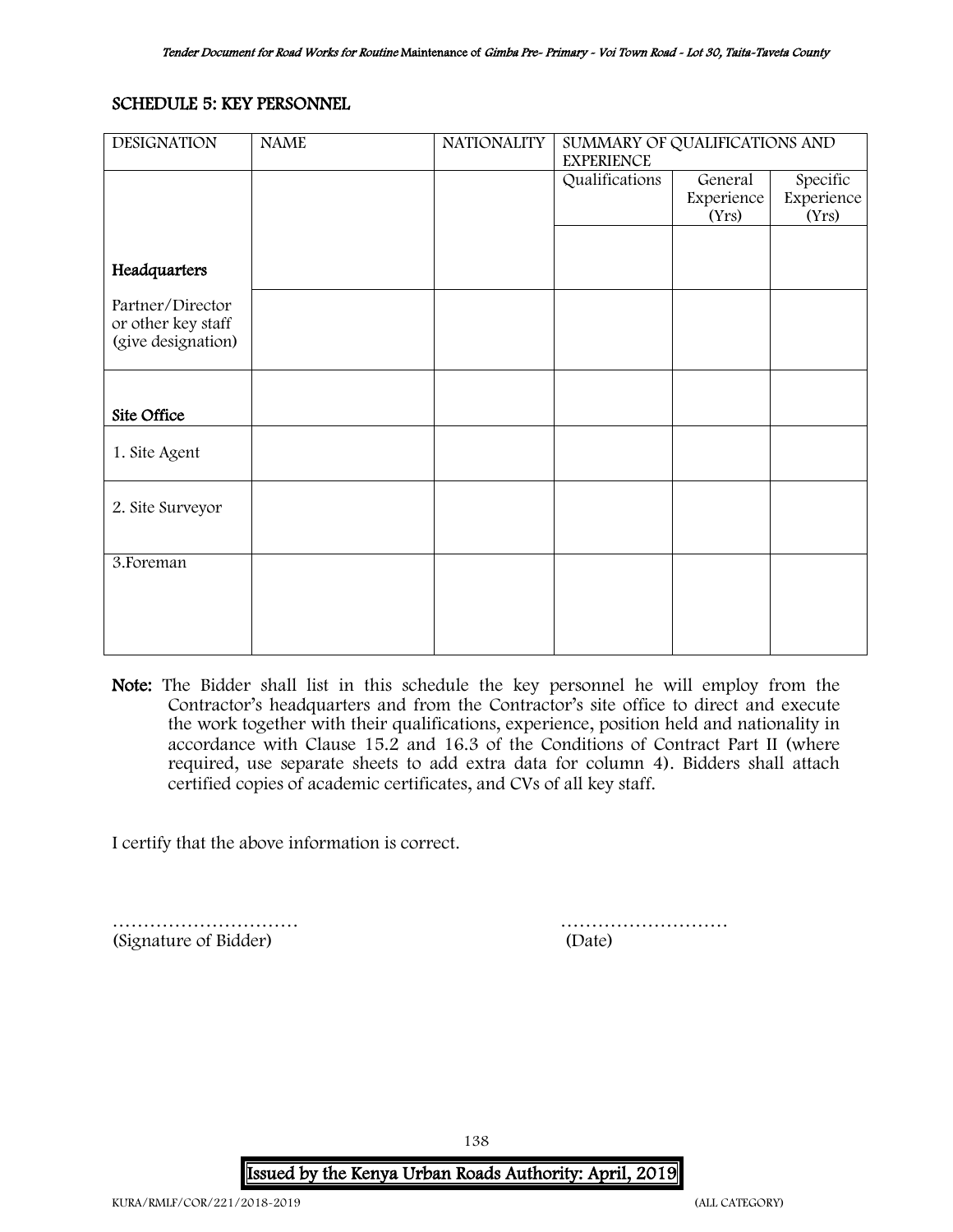### <span id="page-138-0"></span>SCHEDULE 6A: SCHEDULE OF ROADWORKS CARRIED OUT BY THE BIDER IN THE LAST THREE YEARS

#### SCHEDULE 6A: COMPLETED WORKS

| DESCRIPTION OF WORKS | NAME OF CLIENT | VALUE OF<br>WORKS (KSHS) * | YEAR COMPLETED/<br><b>REMARKS</b> |
|----------------------|----------------|----------------------------|-----------------------------------|
|                      |                |                            |                                   |
|                      |                |                            |                                   |
|                      |                |                            |                                   |
|                      |                |                            |                                   |
|                      |                |                            |                                   |
|                      |                |                            |                                   |
|                      |                |                            |                                   |
|                      |                |                            |                                   |
|                      |                |                            |                                   |
|                      |                |                            |                                   |
|                      |                |                            |                                   |

Note: Bidders shall attach certified copies of letters of award (for each listed project), certified copies of completion certificates.

I certify that the above works were successfully carried out by this Bidder.

|                       | .      |
|-----------------------|--------|
| (Signature of Bidder) | (Date) |

| (Signature of Bidder) |  |
|-----------------------|--|

\* Value in KShs using Central Bank of Kenya mean exchange rate at a reference date 7 days before date of BID opening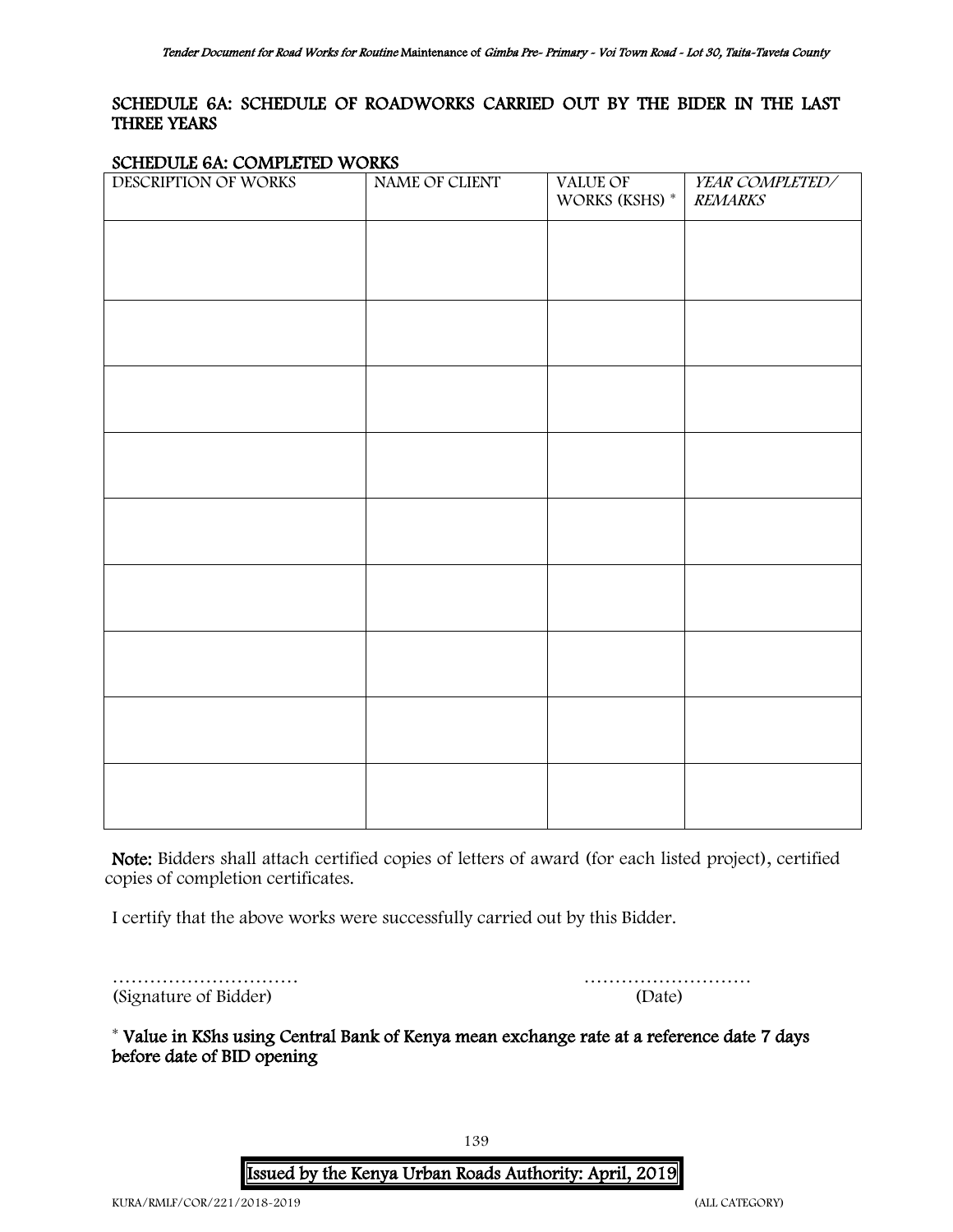### <span id="page-139-0"></span>SCHEDULE 6B: NON-COMPLETED WORKS BEYOND COMPLETION DATE

| DESCRIPTION OF WORKS | NAME OF CLIENT | VALUE OF       | YEAR COMPLETED/ |
|----------------------|----------------|----------------|-----------------|
|                      |                | WORKS (KSHS) * | <b>REMARKS</b>  |
|                      |                |                |                 |
|                      |                |                |                 |
|                      |                |                |                 |
|                      |                |                |                 |
|                      |                |                |                 |
|                      |                |                |                 |
|                      |                |                |                 |
|                      |                |                |                 |
|                      |                |                |                 |
|                      |                |                |                 |
|                      |                |                |                 |
|                      |                |                |                 |
|                      |                |                |                 |
|                      |                |                |                 |
|                      |                |                |                 |
|                      |                |                |                 |
|                      |                |                |                 |
|                      |                |                |                 |
|                      |                |                |                 |
|                      |                |                |                 |
|                      |                |                |                 |
|                      |                |                |                 |
|                      |                |                |                 |

Note: Bidders shall attach certified copies of letters of award (for each listed project), certified evidence for executed works for non-completed projects e.g copy of recent payment certificate.

I certify that the above works were successfully carried out by this Bidder.

| (Signature of Bidder) |  |  |  |  |  |
|-----------------------|--|--|--|--|--|

| (Signature of Bidder) | (Date) |
|-----------------------|--------|

(Signature of Bidder) (Date)

\* Value in KShs using Central Bank of Kenya mean exchange rate at a reference date 7 days before date of BID opening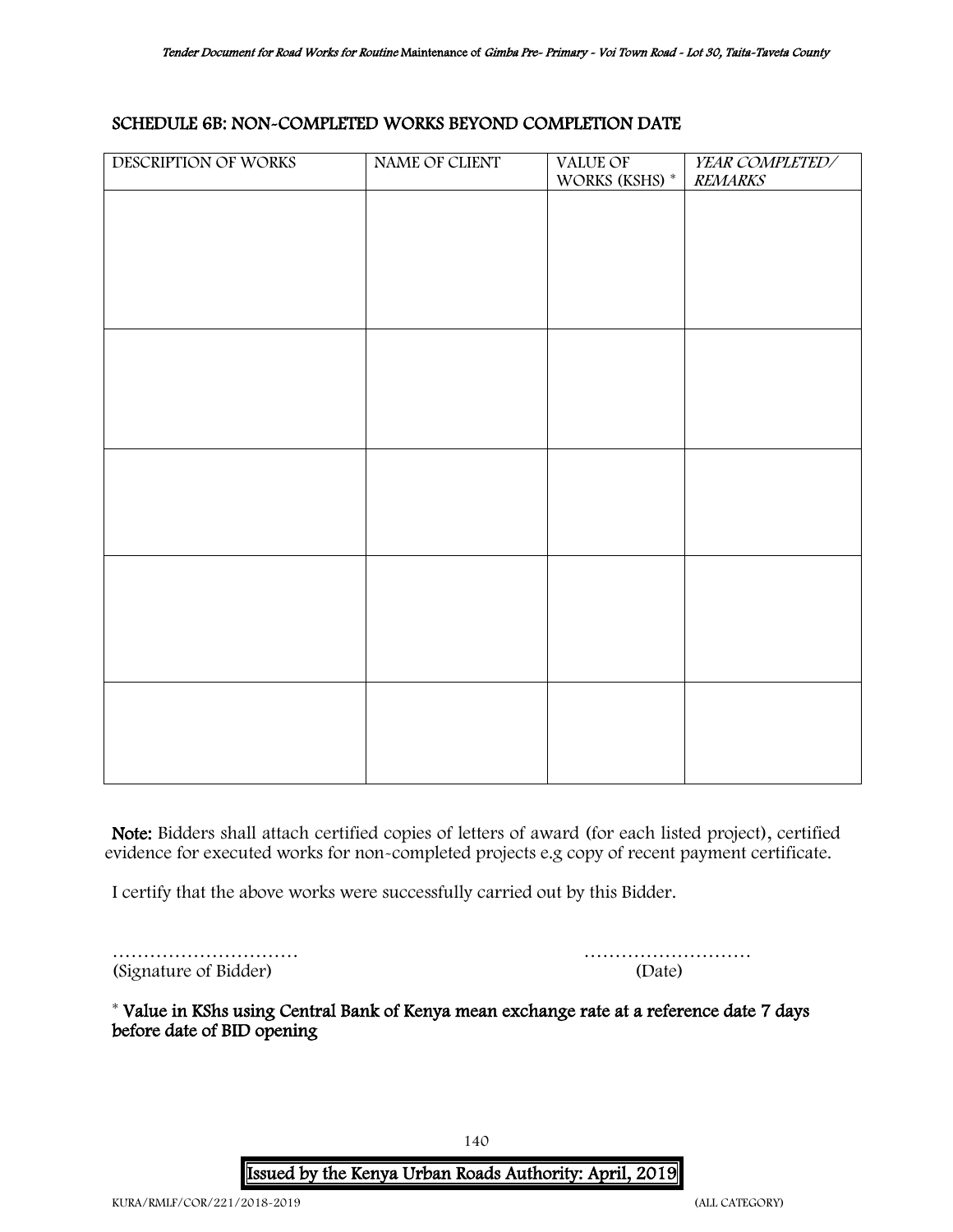### SCHEDULE 6C: SPECIFIC EXPERIENCE

| DESCRIPTION OF WORKS | NAME OF CLIENT | VALUE OF       | YEAR COMPLETED/ |
|----------------------|----------------|----------------|-----------------|
|                      |                | WORKS (KSHS) * | <b>REMARKS</b>  |
|                      |                |                |                 |
|                      |                |                |                 |
|                      |                |                |                 |
|                      |                |                |                 |
|                      |                |                |                 |
|                      |                |                |                 |
|                      |                |                |                 |
|                      |                |                |                 |
|                      |                |                |                 |
|                      |                |                |                 |
|                      |                |                |                 |
|                      |                |                |                 |
|                      |                |                |                 |
|                      |                |                |                 |
|                      |                |                |                 |
|                      |                |                |                 |
|                      |                |                |                 |
|                      |                |                |                 |
|                      |                |                |                 |
|                      |                |                |                 |
|                      |                |                |                 |
|                      |                |                |                 |
|                      |                |                |                 |
|                      |                |                |                 |
|                      |                |                |                 |
|                      |                |                |                 |
|                      |                |                |                 |
|                      |                |                |                 |
|                      |                |                |                 |
|                      |                |                |                 |
|                      |                |                |                 |
|                      |                |                |                 |

Note: Bidders shall attach certified copies of letters of award (for each listed project), certified evidence for executed works for non-completed projects e.g copy of recent payment certificate.

I certify that the above works were successfully carried out by this Bidder.

(Signature of Bidder) (Date)

………………………… ………………………

\* Value in KShs using Central Bank of Kenya mean exchange rate at a reference date 7 days before date of BID opening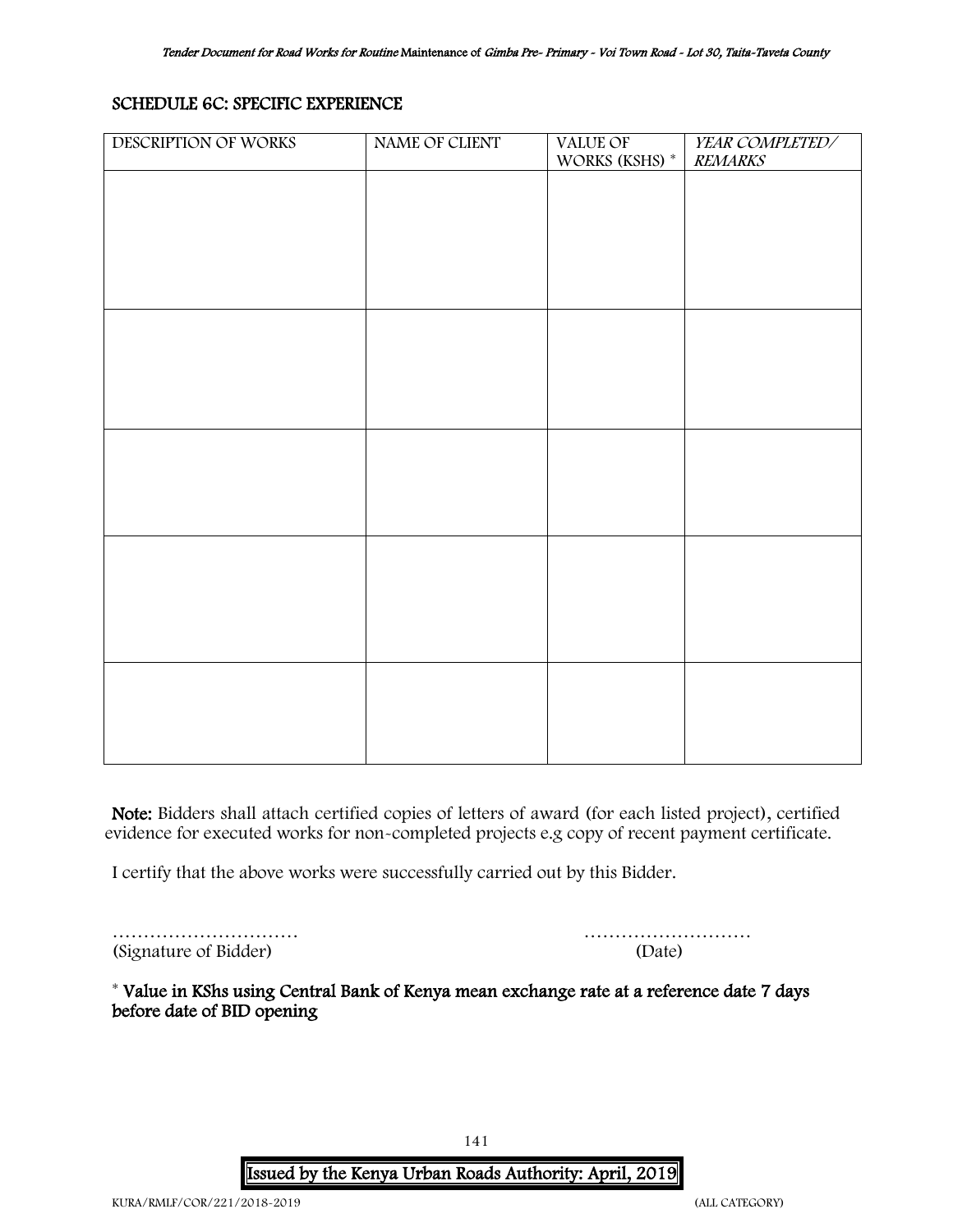### <span id="page-141-0"></span>SCHEDULE 7: SCHEDULE OF ONGOING PROJECTS

| <b>DESCRIPTION OF</b><br><b>WORKS</b> | NAME OF<br><b>CLIENT</b> | DATE OF<br>COMMENC<br><b>EMENT</b> | DATE OF<br>COMPLETION | <b>VALUE OF</b><br>WORKS (KSHS) | <b>VALUE</b><br>COMPLETED<br>UP TO DATE<br>$\%$ | PHYSICALLY<br>COMPLETED<br>UP TO DATE<br>$\%$ |
|---------------------------------------|--------------------------|------------------------------------|-----------------------|---------------------------------|-------------------------------------------------|-----------------------------------------------|
|                                       |                          |                                    |                       |                                 |                                                 |                                               |
|                                       |                          |                                    |                       |                                 |                                                 |                                               |
|                                       |                          |                                    |                       |                                 |                                                 |                                               |
|                                       |                          |                                    |                       |                                 |                                                 |                                               |
|                                       |                          |                                    |                       |                                 |                                                 |                                               |
|                                       |                          |                                    |                       |                                 |                                                 |                                               |
|                                       |                          |                                    |                       |                                 |                                                 |                                               |
|                                       |                          |                                    |                       |                                 |                                                 |                                               |
|                                       |                          |                                    |                       |                                 |                                                 |                                               |

Note: 1. Bidders shall attach certified copies of letters of award (for each listed project) and any certified evidence for executed works e.g copy of recent payment certificate.

2. Bidders must indicate all their on-going works as at the time of bidding. Any nondisclosure shall constitute non-responsiveness)

I certify that the above works are being carried out by me and that the above information is correct.

<span id="page-141-1"></span>………………………… (Signature of Bidder)

| (Date) |  |  |  |  |  |  |  |  |  |  |  |  |  |
|--------|--|--|--|--|--|--|--|--|--|--|--|--|--|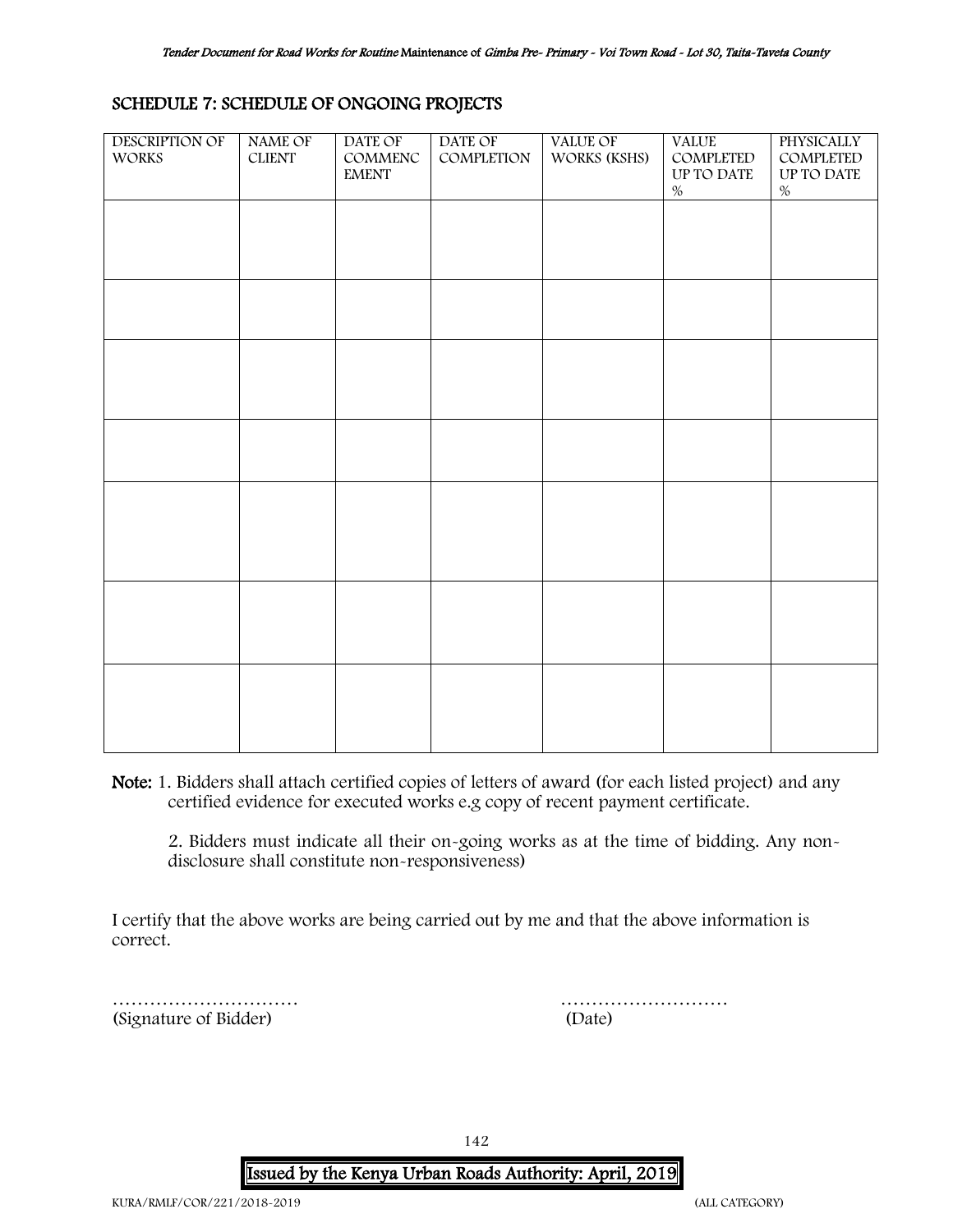### SCHEDULE 8: FINANCIAL STANDING

- 1 Submit copies of audited profit and loss statements and balance sheet for the last five calendar years and estimated projection for the next two years with certified English translation where appropriate.
- 2 Give turnover figures for each of the last two (2) financial years. Quote in millions and decimal thereof.

|                               | Year $1$ () | Year $2(\ldots,\ldots,\ldots)$ |
|-------------------------------|-------------|--------------------------------|
|                               | Ksh.        | Ksh.                           |
| Road works                    |             |                                |
| Other civil Engineering works |             |                                |
| Other (specify)               |             |                                |
| Total                         |             |                                |

### SUMMARY OF ASSETS AND LIABILTIES OF THE AUDITED FINANCIAL STATEMENTS OF THE LAST TWO (2) FINANCIAL YEARS.

|                                         | Year $1$ () | Year $2$ () |
|-----------------------------------------|-------------|-------------|
|                                         | KShs.       | KShs.       |
| 1. Total Assets                         |             |             |
| 2. Current Assets                       |             |             |
| 3. Bank Credit Line Value               |             |             |
| 4. Total Liabilities                    |             |             |
| 5. Current Liabilities                  |             |             |
| 6. Net Worth $(1-4)$                    |             |             |
| 7. Working capital $(2+\overline{3-4})$ |             |             |

### (a) Name/Address of Commercial Bank providing credit line

……………………………………………………………………………………………… ………………………………………………………………………………………………

(b) Total amount of credit line KShs………………………………………………

Attach a certified copy of Undertaking of the Bank to provide the credit.

<span id="page-142-0"></span>(c) Attach bank statements for the last six (6) months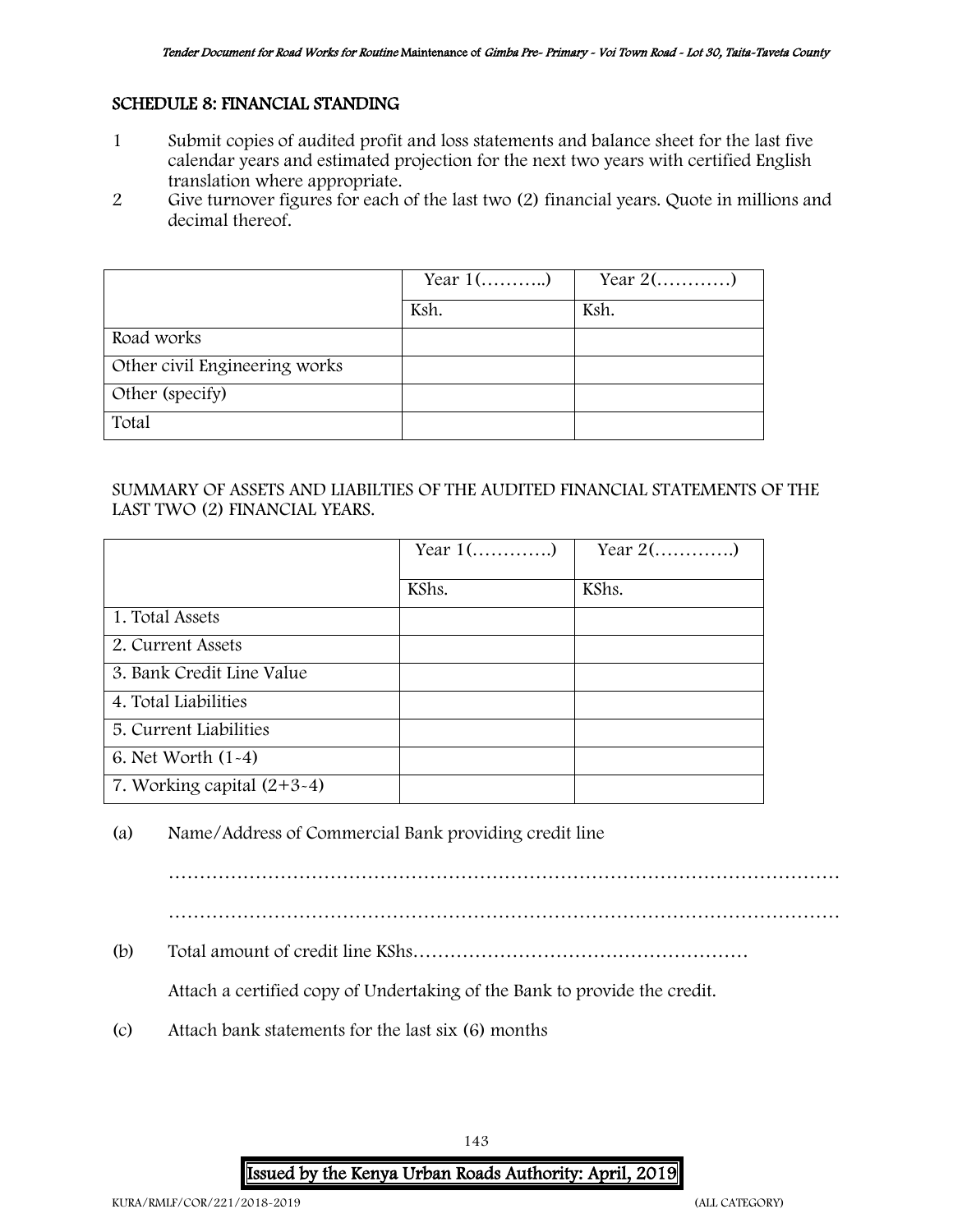### SCHEDULE 9: OTHER SUPPLEMENTARY INFORMATION

Financial reports for the last three years, balance sheets, profit and loss statements, auditors' reports etc. List them below and attach copies. ………………………………………………………………………………………………… ………………………………………………………………………………………………… ………………………………………………………………………………………………… ………………………………………………………………………………………………… Evidence of access to financial resources to meet the qualification requirements. Cash in hand, lines of credit etc. List below and attach copies of supporting documents ………………………………………………………………………………………………… …………………………………………………………………………………………………. ………………………………………………………………………………………………… Name, address, telephone, telex, fax numbers and email of the Bidders Bankers who may provide reference if contacted by the Contracting Authority. ……………………………………………………………………………………………….. ………………………………………………………………………………………………. ………………………………………………………………………………………………. I certify that the above information is correct. ……………………………. ……………………………………..

Date Signature of Bidder

(To be signed by authorized representative and officially stamped)

144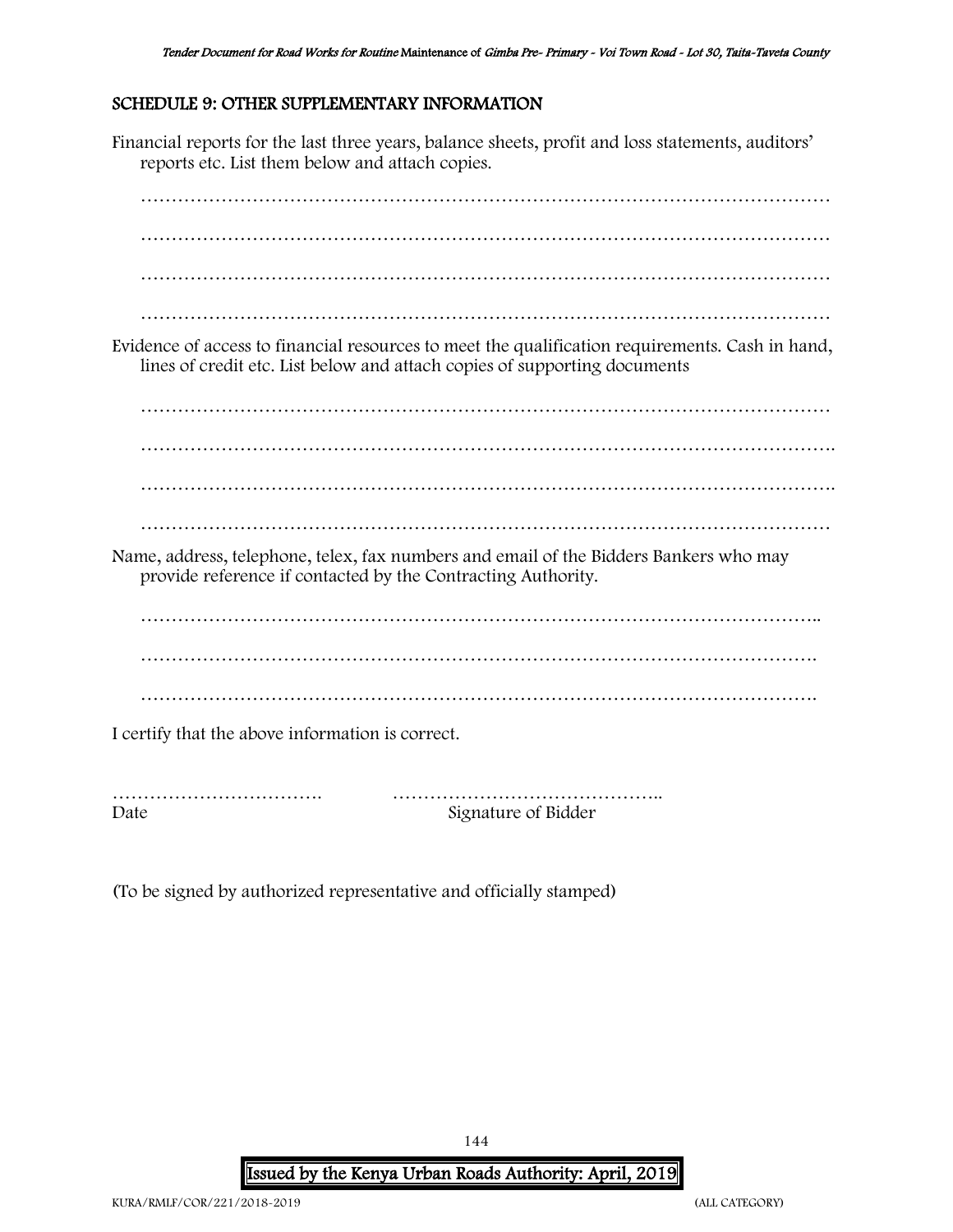## SCHEDULE 10: LITIGATION HISTORY FORM

Information on current litigation in which the Bidder is involved.

| <b>OTHER PARTY (IES)</b> | <b>CAUSE OF DISPUTE</b> | AMOUNT INVOLVED (KSHS) |
|--------------------------|-------------------------|------------------------|
|                          |                         |                        |
|                          |                         |                        |
|                          |                         |                        |
|                          |                         |                        |
|                          |                         |                        |

I certify that the above information is correct.

……………………………. …………………………………….. Date Signature of Bidder

(To be signed by authorized representative and officially stamped)

Issued by the Kenya Urban Roads Authority: April, 2019

145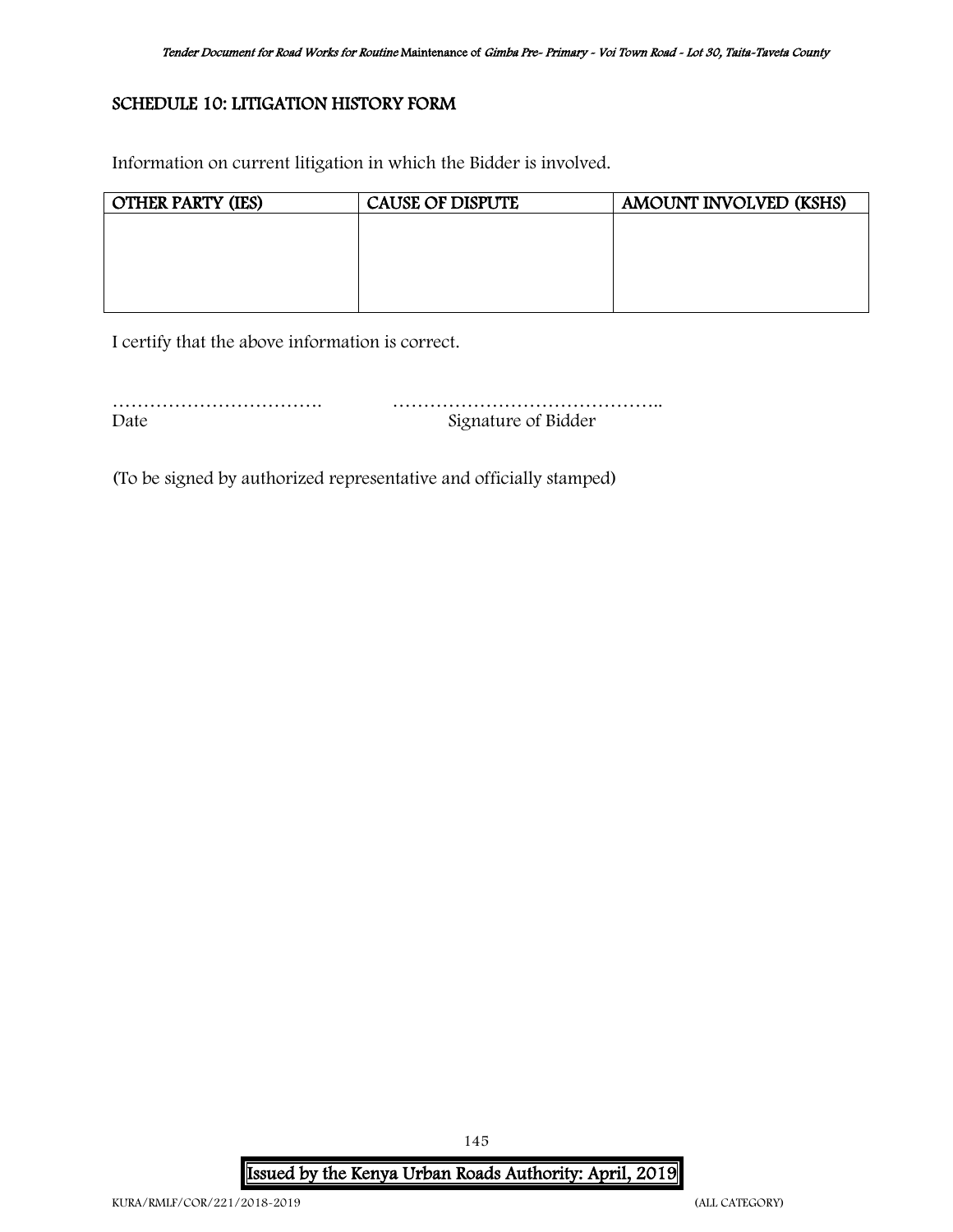#### SCHEDULE 11: DECLARATION FORM FOR BANKRUPTCY OR INSOLVENCY AND DEBARMENT

Date …………………

To

The Director General, Kenya Urban Roads Authority (KURA), P.O. Box 41727 - 00100 IKM Place, 5th Ngong Ave, NAIROBI, KENYA.

Ladies and Gentlemen,

The Tenderer i.e. (full name and complete physical and postal address)

……………………………………………………………………………………………………… declare the following: -

- a) That I/ We have not been debarred from participating in public procurement by anybody, institution or person.
- b) That I/ We have not been involved in and will not be involved in corrupt and fraudulent practices regarding public procurement anywhere.
- c) That I/ We are not insolvent, in receivership, bankrupt or in the process of being wound up and is not the subject of legal proceedings relating to the foregoing.
- d) That I/We are not under any ongoing investigation by the Ethics and Anti-Corruption Commission (EACC) for any corrupt and/or economic crimes or practices.
- e) That I/ We are not associated with any other Tenderer participating in this Tender.
- f) That I/We do hereby confirm that all the information given in this tender is accurate, factual and true to the best of our knowledge.

Yours sincerely,

………………………………………………………………………………

Name of Tenderer

………………………………………………………………………………..

Signature of duly authorised person signing the Tender

…………………………………………………………………………..

Name and Capacity of duly authorised person signing the Tender

……………………………………………………………………

Stamp or Seal of Tenderer

146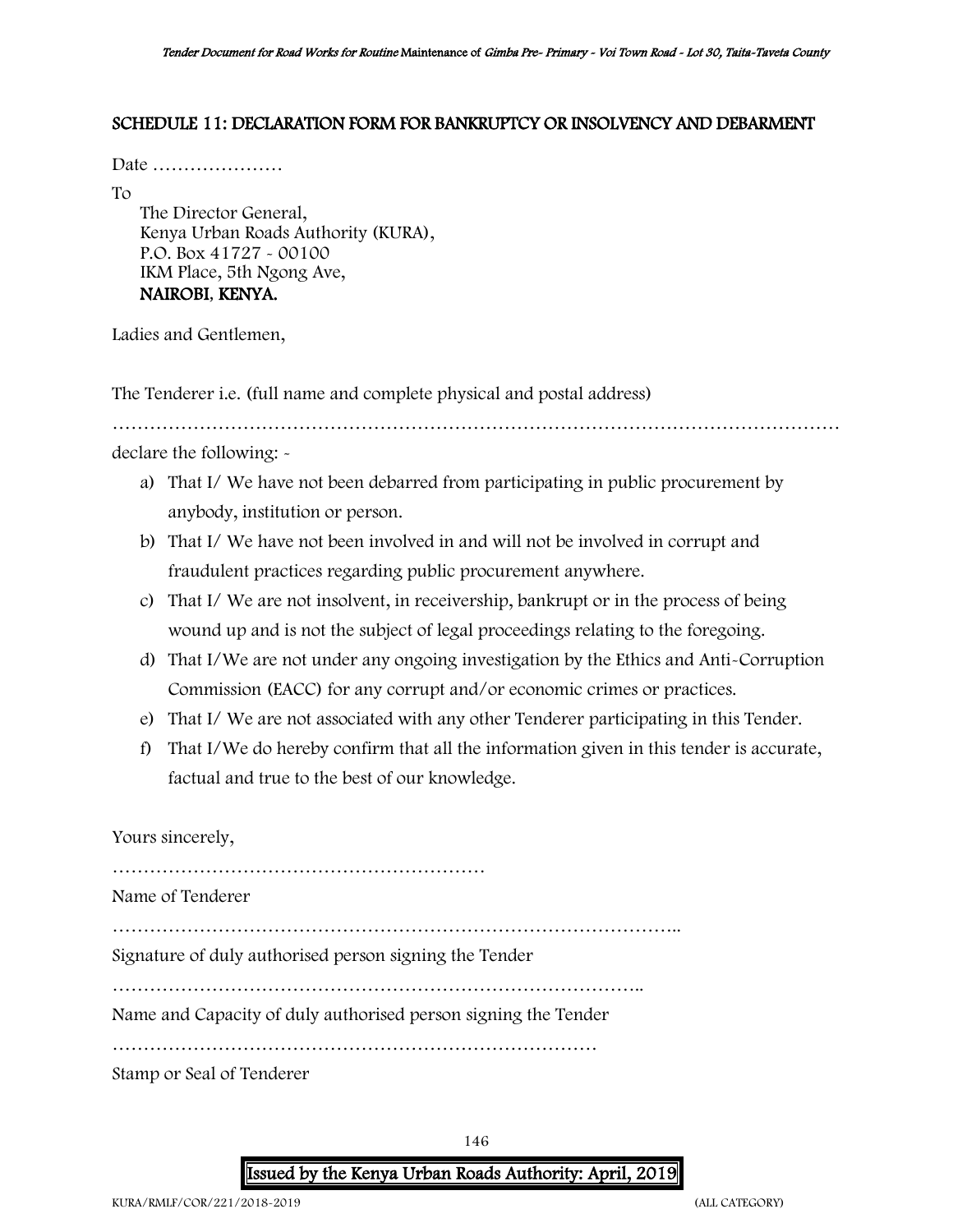## SECTION XII: FORM OF AGREEMENT

Issued by the Kenya Urban Roads Authority: April, 2019

147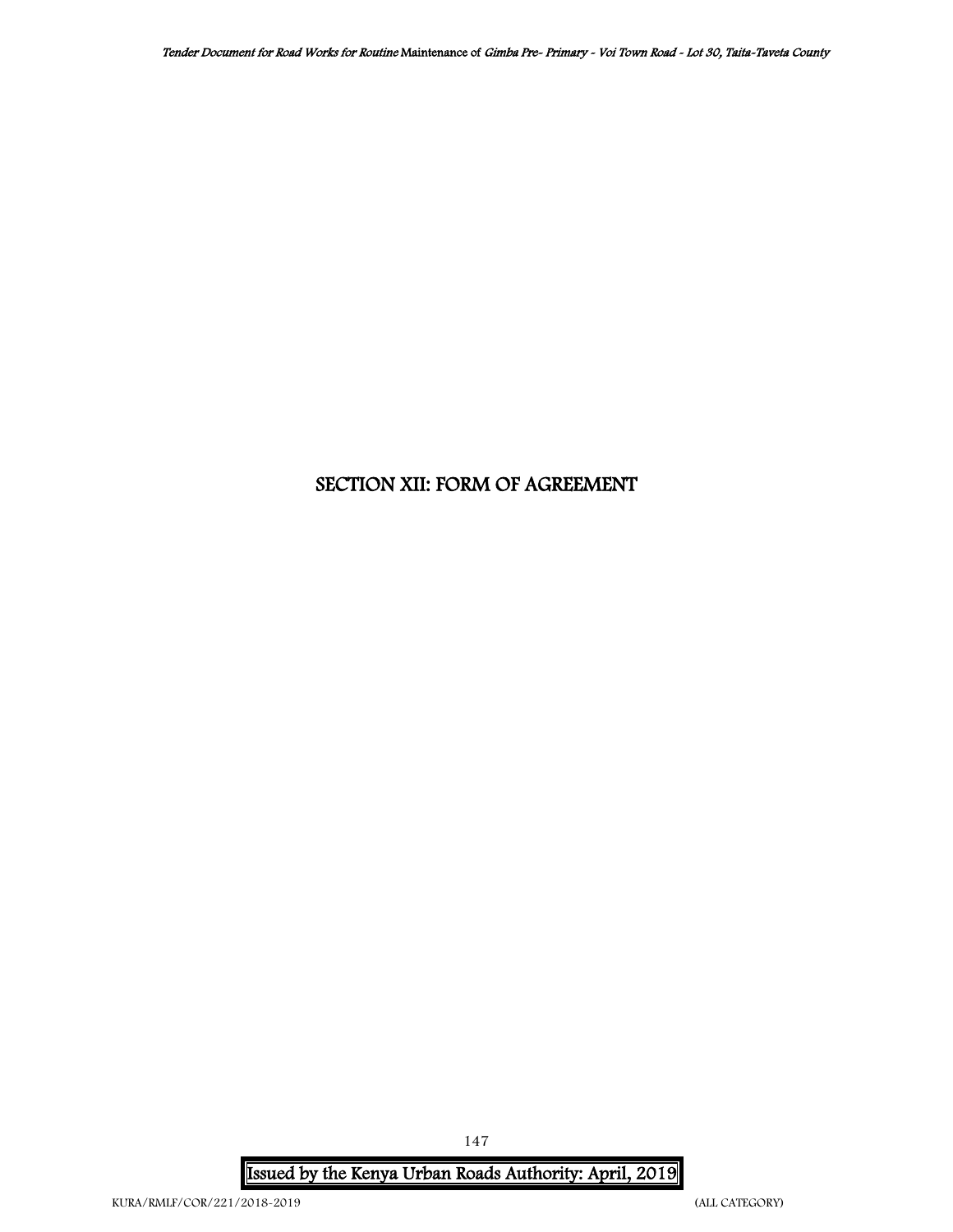FORM OF AGREEMENT

\*\*(To be signed after the award of a contract)

THIS AGREEMENT is made on the …………………………… day of …………………………………………………………………………………… between the Kenya Urban Roads Authority of P. O. Box 41727-00100, Nairobi, Kenya hereinafter called "the

Employer" of the one part and M/S ................................................................................. (Contractor) of P. O . .................................................... (address) hereinafter called "the Contractor" of the other part.

WHEREAS the Employer is desirous that certain works should be executed, viz.

## ROUTINE MAINTENANCE OF GIMBA PRE- PRIMARY - VOI TOWN ROAD LOT 30 ROADS : TAITA-TAVETA COUNTY

and has a Contract with the Contractor for the execution completion and maintenance of such works in the region NOW THIS AGREEMENT WITNESSETH as follows:

In this agreement words and expressions shall have the same meanings as are respectively assigned to them in the Conditions of Contract hereinafter referred to.

The following document shall be deemed to form and be read and construed as part of this Agreement, viz.:

- The form of bid dated…………………………
- The Conditions of Contract (FIDIC IV) Part 2
- The Conditions of Contract (FIDIC IV) Part 1
- The Special Specification
- The Standard Specifications
- The Priced Bill of Quantities
- The Letter of Award and Acceptance
- Schedules of Supplementary Information
- -The Drawings
- -Other documents as may be agreed and listed

All aforesaid documents are hereinafter referred to as "The Contract".

In consideration of the payment to be made by the Employer to the Contractor, the Contractor hereby covenants with the Employer to execute, complete and maintain the works in conformity in all respects with the provisions of the Contract.

The Employer hereby covenants to pay the Contractor in consideration of the execution, completion and maintenance of the works the Contract Price at the times and in the manner prescribed by the Contract.

IN WITNESS WHEREOF the parties have hereunto set their respective hands on the day and year first above written.

148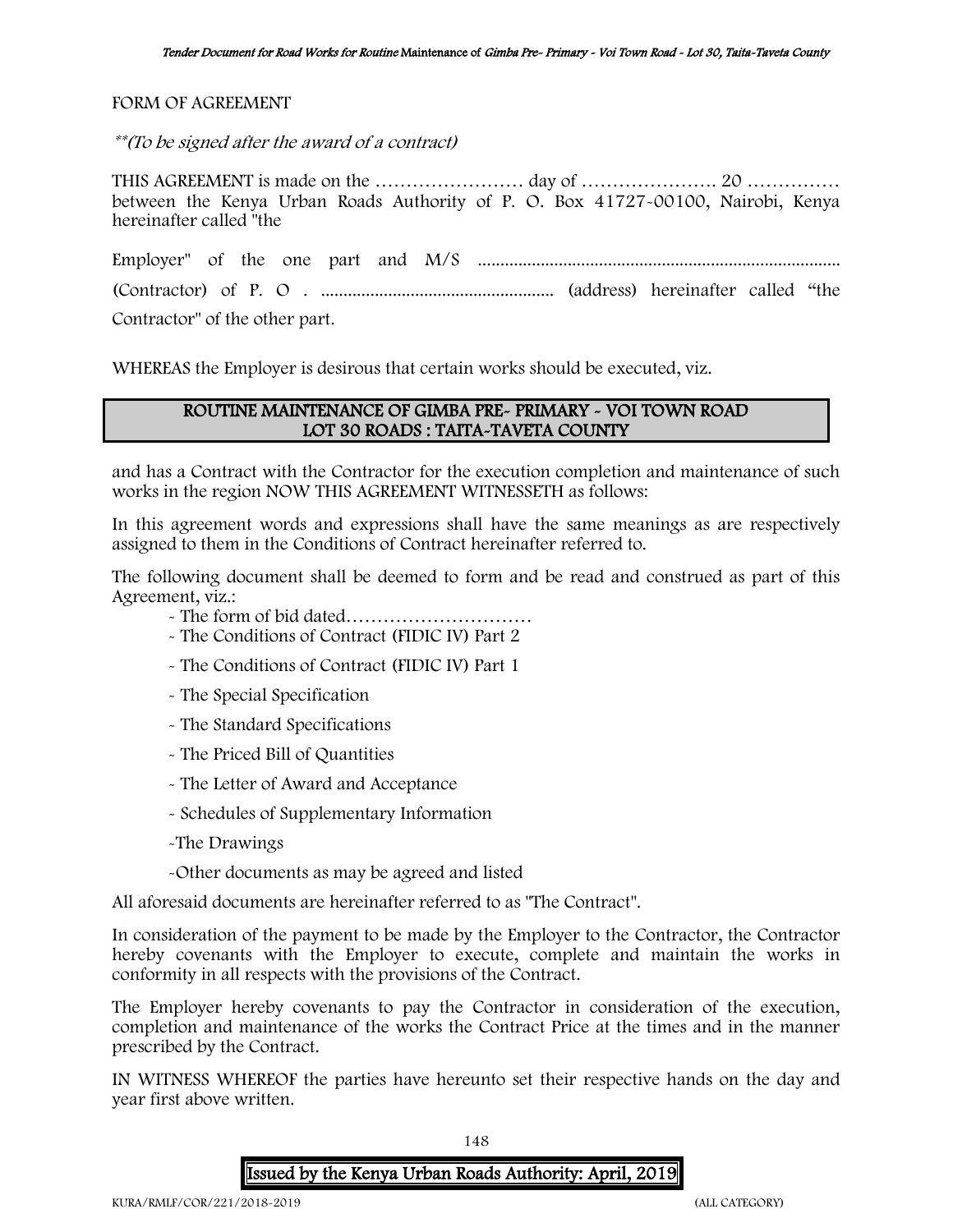#### SIGNED SEALED AND DELIVERED

| By the said Employer: | .Date<br>(Director General, Kenya Urban Roads Authority)<br>For and on behalf of the said Employer |
|-----------------------|----------------------------------------------------------------------------------------------------|
| In the presence of:   | (Name and Designation of Witness)                                                                  |
|                       |                                                                                                    |
|                       | (Signature of Witness)                                                                             |
|                       | (Address Of witness)                                                                               |
|                       |                                                                                                    |

By the said Contractor:

 ……………………………………………Date…………………. (Signature)

……………………………………………... (Name of the Director)

In the presence of: ……………………………………………………….. (Name and Designation of Witness)

> ……………………………………………………….. (Signature of Witness)

> …………………………………………………………………… (Address Of witness)

> > 149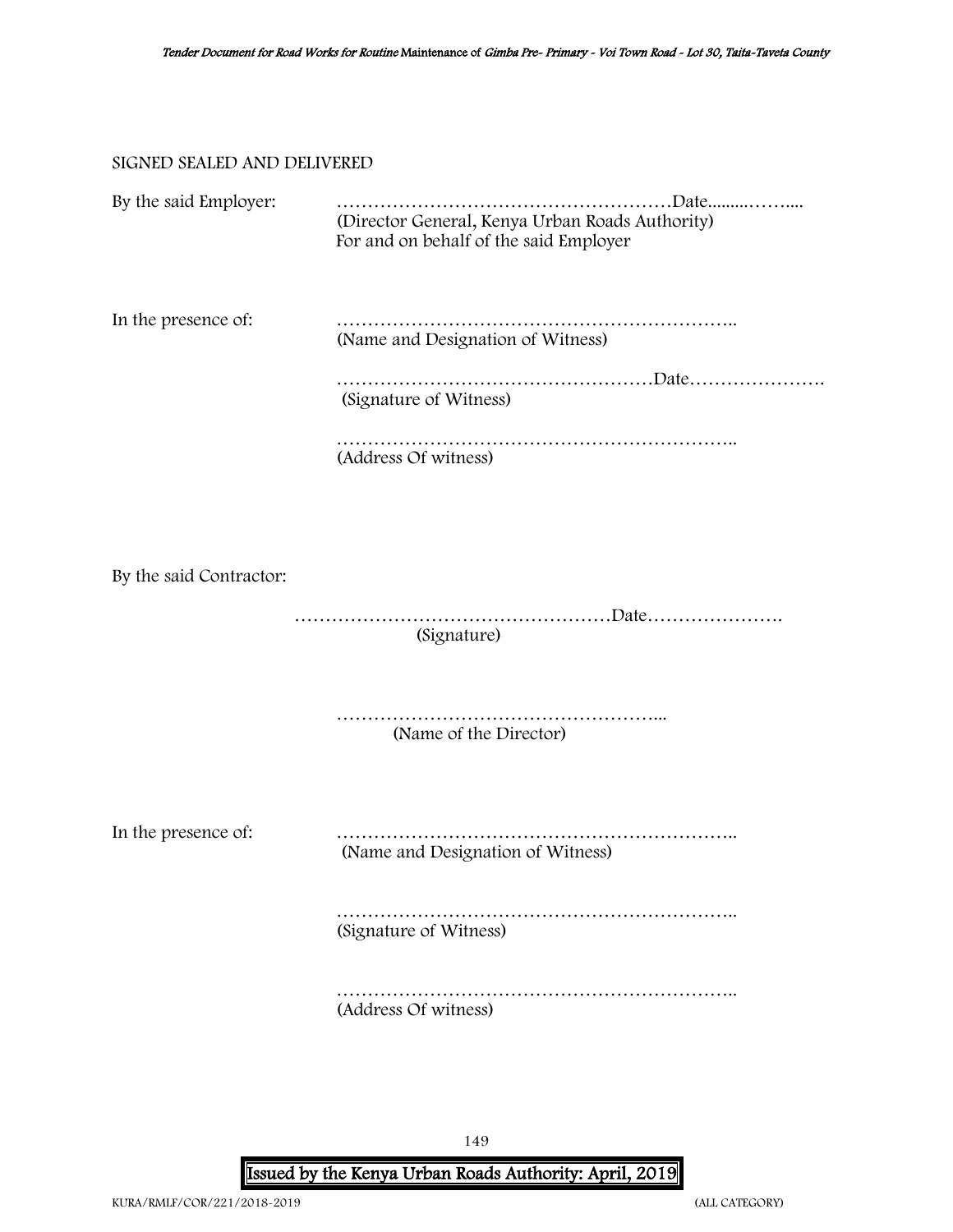# SECTION XIII: FORM OF PERFORMANCE BANK GUARANTEE (UNCONDITIONAL)

Issued by the Kenya Urban Roads Authority: April, 2019

150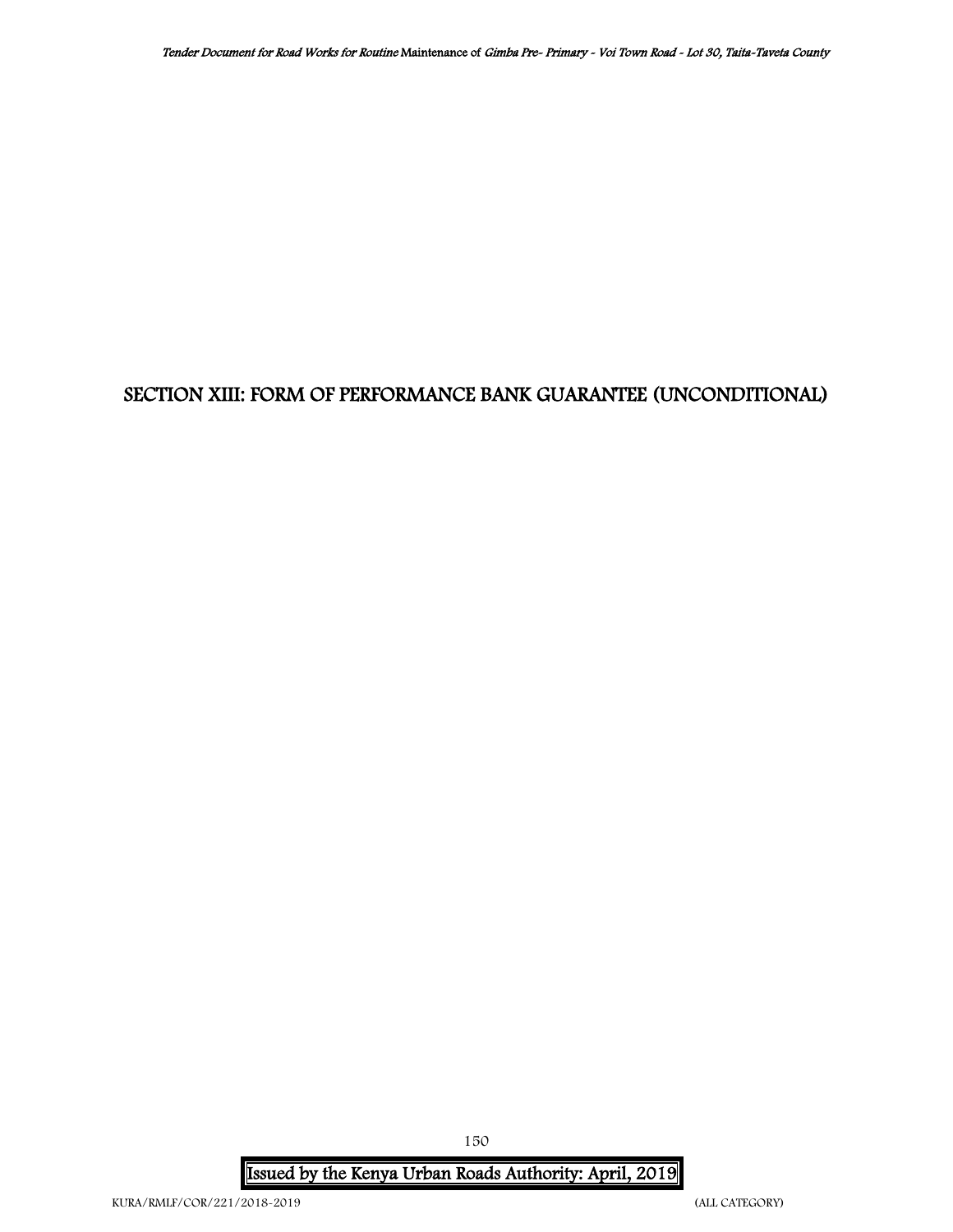#### FORM OF PERFORMANCE BANK GUARANTEE (UNCONDITIONAL)

To The Director General, Kenya Urban Roads Authority (KURA), P.O. Box 41727 - 00100 NAIROBI

WHEREAS …………………………………………………………………… (hereinafter called "the Contractor") has undertaken in pursuance of Contract No. ……………………………………Dated …..………………to execute the

### ROUTINE MAINTENANCE OF GIMBA PRE- PRIMARY - VOI TOWN ROAD LOT 30 ROADS : TAITA-TAVETA COUNTY

, ( hereinafter called the "Contract")

AND WHEREAS it has been stipulated by you in the said Contract that the Contractor shall furnish you with a Bank Guarantee by a recognized bank for the sum specified in the Appendix to Form of Bid as security for compliance with his obligations in accordance with the Contract;

AND WHEREAS we have agreed to give the Contractor such a Bank Guarantee;

NOW THEREFORE we hereby affirm that we are the Guarantor and responsible to you on behalf of the Contractor, up to a total of

Kshs…………………………………………………………………………(amount in figures) ……………………………………………………………………..……………………………… …………………………………………………………………………………(amount in words)

and we undertake to payment to you, upon your first written demand and without cavil or argument, any sum or sums within and up to the limits as aforesaid without your needing to prove or show grounds or reasons for the sum specified therein.

We hereby waive the necessity of you demanding the said debt from the Contractor before presenting us with the demand.

We further agree that no change or addition to or other modification of the terms of the Contract or of the Works to be performed thereunder or of any of the Contract Documents which may be made between you and the Contractor shall in any way release us from any liability under this Guarantee and we hereby waive notice of any such change, addition or modification

This Guarantee shall be valid until 28 days after issuing of the Defects Liability Certificate.

AUTHORIZED SIGNATURE OF THE BANK

……………………………………………………..

Name of Signatory……………………………………………………………………………

Name of bank………………………………………………………………………………….